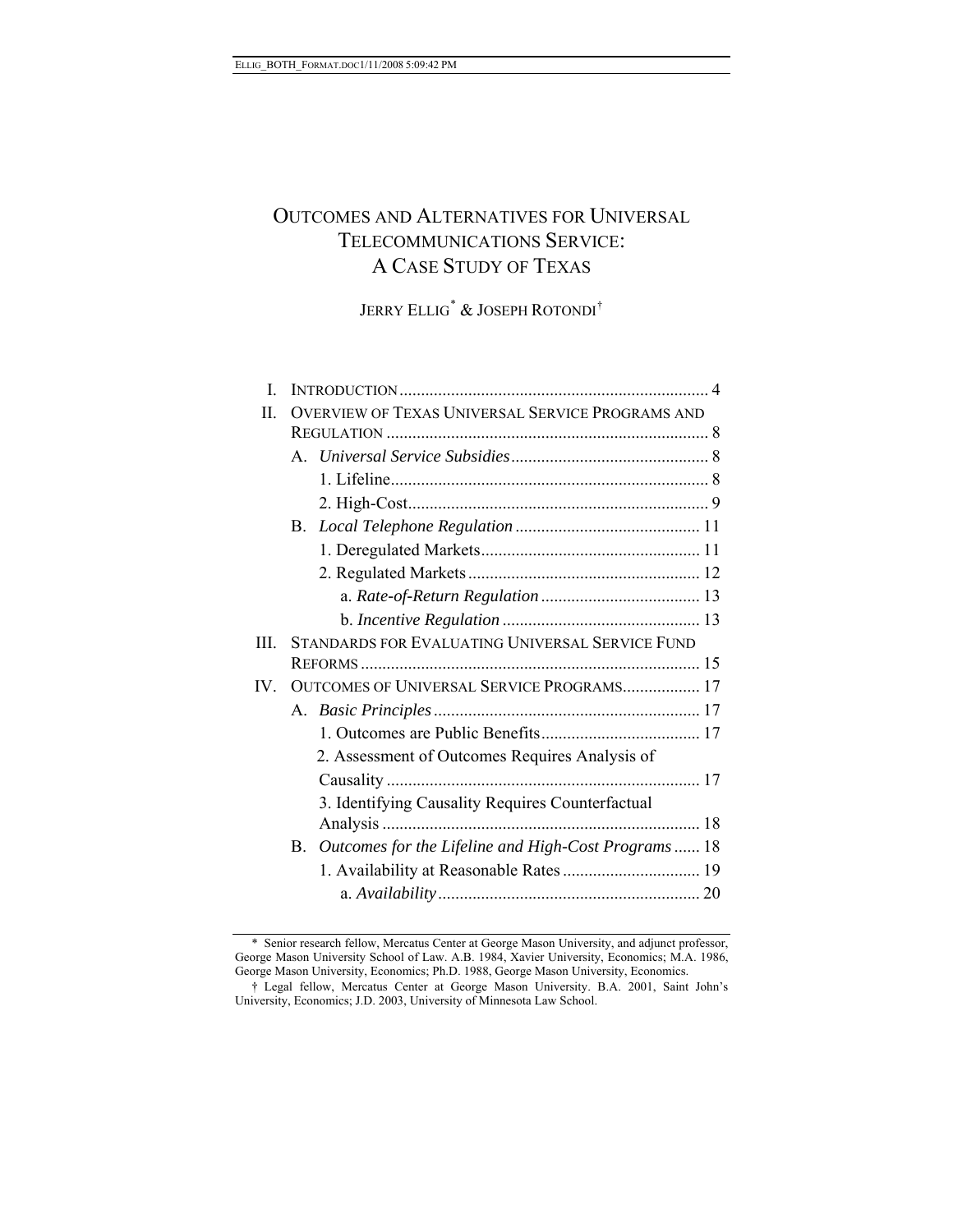| 2   | Texas Review of Law & Politics                | Vol. 12 |
|-----|-----------------------------------------------|---------|
|     |                                               |         |
|     |                                               |         |
|     |                                               |         |
|     |                                               |         |
| V.  | FOREGONE BENEFITS OF UNIVERSAL SERVICE        |         |
|     |                                               |         |
|     | $A_{-}$                                       |         |
|     | В.                                            |         |
|     |                                               |         |
|     |                                               |         |
|     |                                               |         |
|     |                                               |         |
|     | $C$ .                                         |         |
|     | D.                                            |         |
|     | 1. Universal Service Fund Assessment Rate  45 |         |
|     |                                               |         |
| VI. |                                               |         |
|     | A                                             |         |
|     |                                               |         |
|     |                                               |         |
|     | B.                                            |         |
|     |                                               |         |
|     |                                               |         |
|     | C.                                            |         |
|     |                                               |         |
|     |                                               |         |
|     |                                               |         |
|     |                                               |         |
|     | c. Rate-of-Return Regulated Companies  57     |         |
|     | D.                                            |         |
|     |                                               |         |
|     |                                               |         |
|     | Е.                                            |         |
|     |                                               |         |
|     |                                               |         |
|     | F.                                            |         |
|     |                                               |         |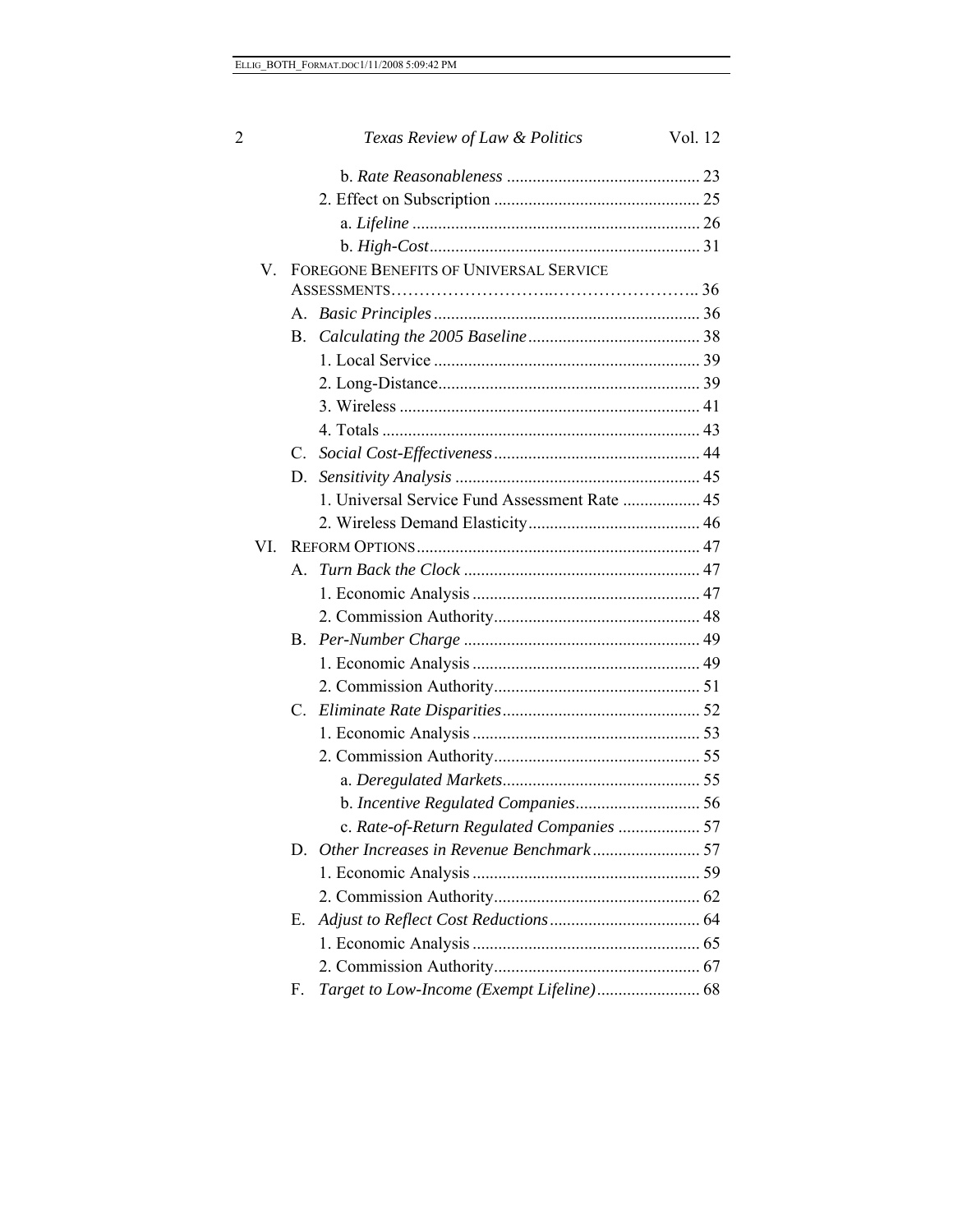| No. 1 | Outcomes & Alternatives<br>3                            |
|-------|---------------------------------------------------------|
|       |                                                         |
|       |                                                         |
|       |                                                         |
|       | 1. Limit Per-Line Subsidies Based on Household          |
|       |                                                         |
|       | 2. Eliminate Subsidies in Deregulated Exchanges 72      |
|       | 3. Eliminate Subsidies Wherever Unsubsidized            |
|       | Competitors Offer Service at Prices Comparable to Those |
|       |                                                         |
|       | 4. Provide Vouchers Directly to Low-Income or High-Cost |
|       |                                                         |
| VII - |                                                         |
|       |                                                         |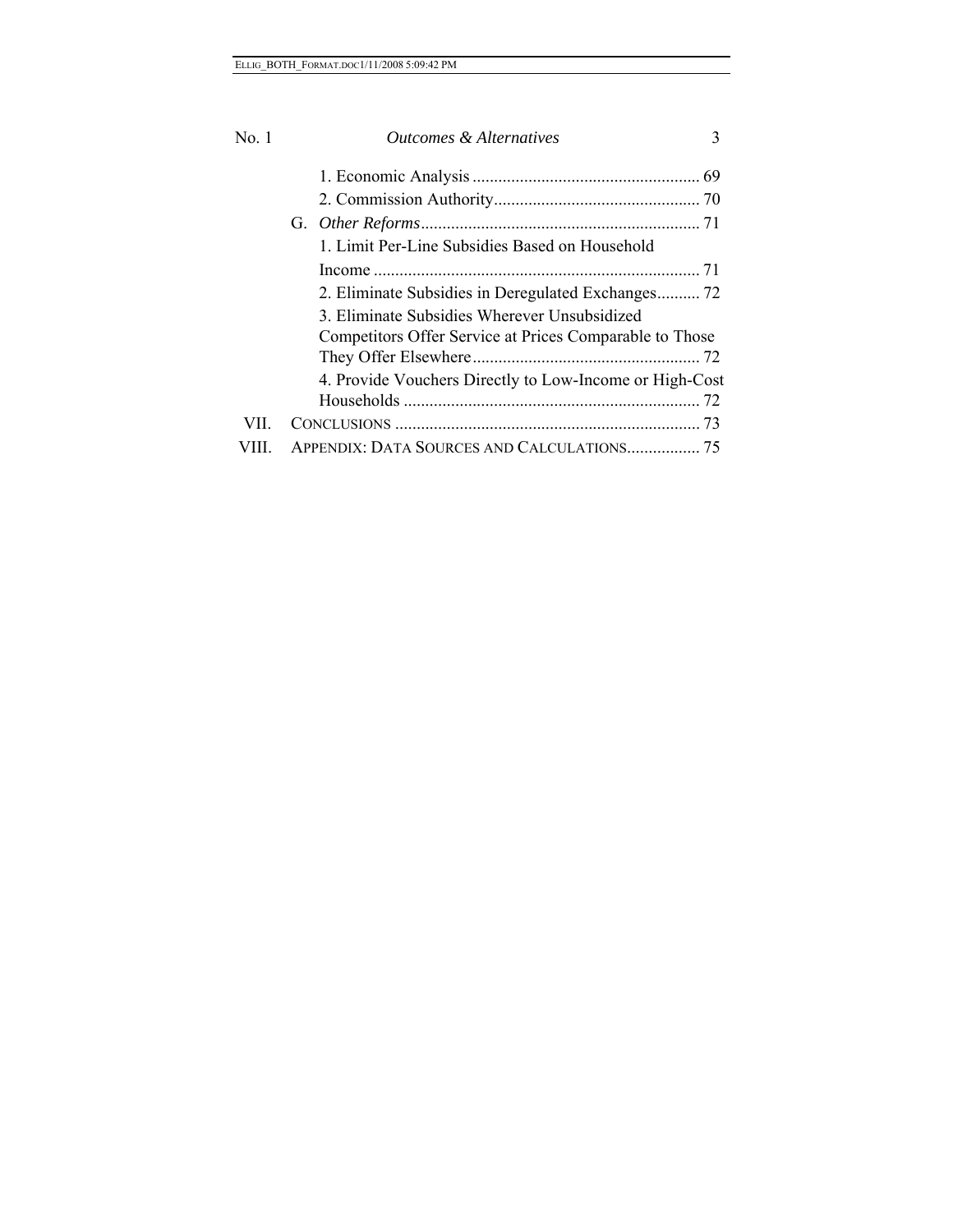#### I. INTRODUCTION

New technologies, deregulation, and expanded competition pose substantial challenges for federal and state "universal service" programs that subsidize telephone service for low-income households and rural residents. At both levels of government, decisionmakers have scrambled to determine whether newly competitive markets require universal service subsidies, $<sup>1</sup>$  $<sup>1</sup>$  $<sup>1</sup>$  whether new competitive services should</sup> contribute or receive subsidies, $2$  whether historic subsidy levels are still appropriate, $3$  and whether current funding mechanisms for universal service programs are sustainable.<sup>[4](#page-3-3)</sup> Legislation, regulatory proceedings, and litigation have all provided fora to debate these questions.

The State of Texas provides an informative case study of technology, deregulation, competition, and universal service reform. Texas is a large state with a substantial low-income population, large rural areas, and a \$600 million universal service fund that supplements federal

<span id="page-3-3"></span>4. *In re* Universal Service Contribution Methodology, *supra* note 2, ¶ 17; *In re* IP-Enabled Services, *supra* note 2, ¶¶ 63–65; Martin Remarks, *supra* note 2, at 7 ("A system focused on subsidizing voice service competition is not sustainable in a broadband world.").

<span id="page-3-0"></span><sup>1.</sup> *See* TEX. PUB. UTIL. COMM'N, REVIEW AND EVALUATION OF THE TEXAS UNIVERSAL SERVICE FUND PURSUANT TO PURA SECTION 56.029 28 (2007) [hereinafter UNIVERSAL SERVICE REPORT] ("The most significant issue identified by the Commission and discussed by stakeholders is 'What lines should be eligible for this high-cost support (e.g., lines in regulated vs. deregulated market areas, quantity of lines at any given residence, stand-alone lines vs. lines with vertical services included, etc.)?'").

<span id="page-3-1"></span><sup>2.</sup> *See In re* IP-Enabled Services, Notice of Proposed Rulemaking, 19 F.C.C.R. 4863, ¶ 63–65 (2004) (commenting on how the regulation of new services would affect the "Commission's ability to fund universal service"); *In re* Universal Service Contribution Methodology, 21 F.C.C.R. 7518, ¶ 17 (2006) (describing the need for immediate interim measures to respond to developments in the industry marketplace, including the growth of new services); Kevin J. Martin, Chairman, FCC, Opening Remarks at the Federal-State Joint Board on Universal Service En Banc Meeting 2 (Feb. 20, 2007), *available at* http://hraunfoss.fcc.gov/edocs\_public/attachmatch/DOC-271011A1.pdf [hereinafter Martin Remarks] ("Congress . . . did not envision that services supported by universal service would remain static. Instead, the Act views universal service as an evolving level of telecommunications services.").

<span id="page-3-2"></span><sup>3.</sup> UNIVERSAL SERVICE REPORT, *supra* note 1, at 24 ("[W]hether this level of funding is necessary to achieve reasonable rates in high-cost areas going forward is yet to be determined."), *id.* at 62 ("The Commission also notes that when or if stand-alone BLTS rates increase, it would be appropriate for the Commission to review the Lifeline Program and the amount of support it provides to recipients."); Jerry Ellig & Alastair Walling, *Regulatory Status of VoIP in the Post-Brand X World*, 23 SANTA CLARA COMPUTER & HIGH TECH. L.J. 89, 128–29 (2006) ("Unlike conventional wireline telephony, however, VoIP has the potential to serve customers in a wide variety of locations at approximately the same cost, provided that they already have the requisite Internet connection."). *See also* R. Alex DuFour, *Voice Over Internet Protocol: Ending Uncertainty and Promoting Innovation through a Regulatory Framework*, 13 COMMLAW CONSPECTUS 471, 496–97 (2005) (noting that the VoIP provider who brings "service to rural markets will not need governmental incentives because the potential profit is enormous").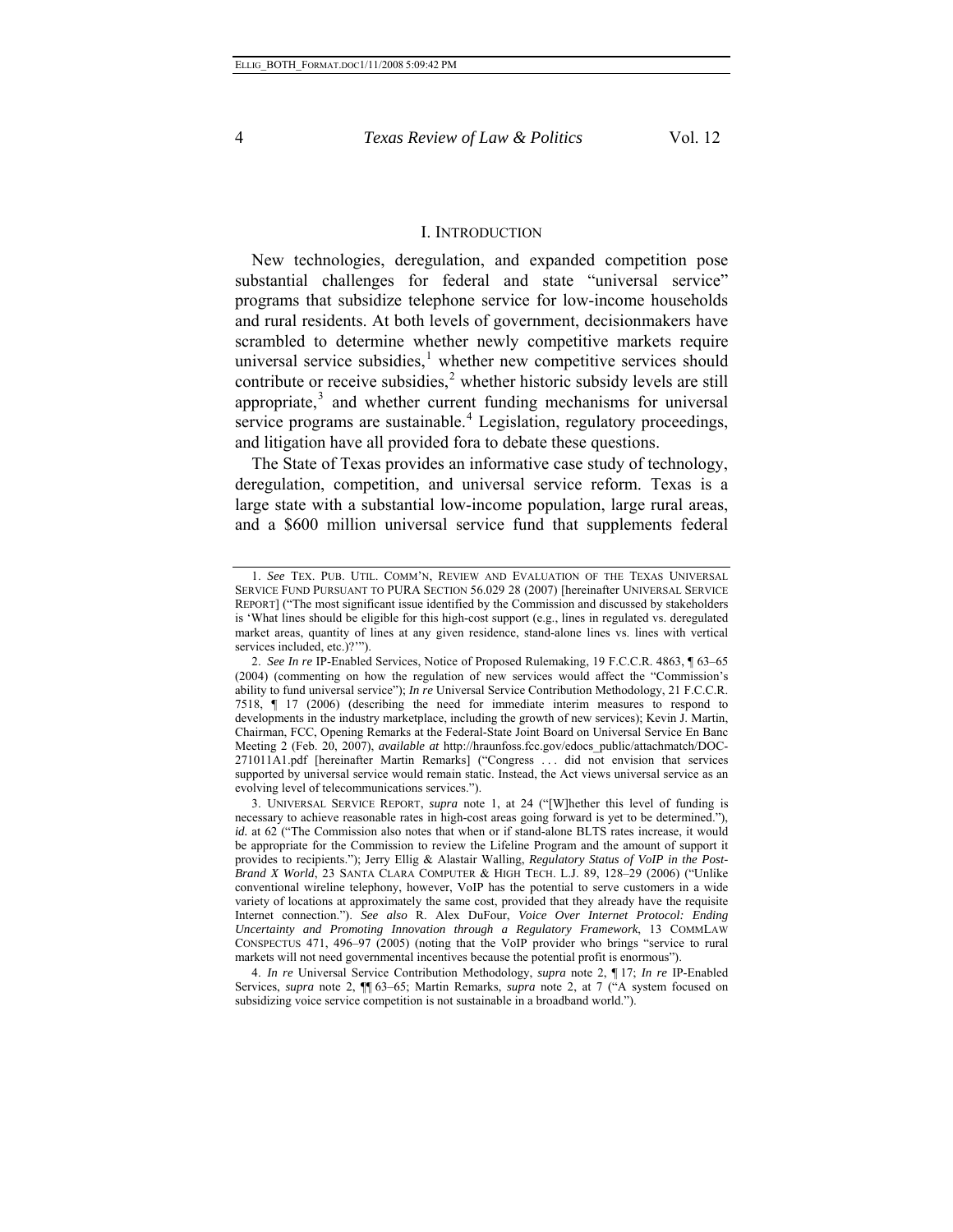universal service subsidies. $5$  Texas has moved aggressively to promote competition, deregulate rates, and reform its universal service programs. In 2005, the Texas Legislature enacted sweeping telecommunications legislation that effectively deregulated the prices of many telecommunications services, reduced mandated hidden subsidies from long-distance to local service, established statewide franchising for cable television, and authorized electric utilities to offer broadband over power lines.<sup>[6](#page-4-1)</sup> The principal telephone service for which the price remains regulated is "basic local residential service."[7](#page-4-2) For the largest companies that serve the bulk of residential lines, the price of basic local residential service cannot change until the Public Utility Commission (PUC) of Texas determines how to reform the universal service programs that subsidize telephone service for low-income households and high-cost rural areas.<sup>[8](#page-4-3)</sup> Realistically, the PUC is unlikely to alter the regulated basic local rates of smaller rural telephone companies in the absence of universal service reform either. In December 2006, pursuant to the 2005 legislation, the PUC issued a report that reviewed and evaluated the Texas Universal Service Fund (TUSF).<sup>[9](#page-4-4)</sup> This report will surely serve as a starting point for subsequent PUC proceedings to reform the universal service programs.

The Texas universal service debate has been highly contentious. One dispute concerns whether the Large Company High-Cost Program is achieving its purpose. The Large Company High-Cost Program subsidy recipients—AT&T, Embarq, Windstream, and Verizon—all "unequivocally stated that the program's purpose had been achieved."<sup>[10](#page-4-5)</sup> Competitors—notably the Texas Cable and Telecommunications Association together with Time Warner Telecom of Texas, L.P. (collectively "TCTA/TWTC") and Grande Communications (Grande)—disagreed.[11](#page-4-6) TCTA/TWTC said that the Large Company High-Cost Program is far larger than needed to achieve its purpose, "in part because there is no direct linkage between the subsidy provided

<span id="page-4-0"></span><sup>5.</sup> The \$600 million figure is approximate. The Texas Universal Service Fund collected assessments of \$618 million in fiscal 2005 and \$649 million in fiscal 2006, with disbursements of \$580 million in fiscal 2005 and \$572 million in fiscal 2006. UNIVERSAL SERVICE REPORT, *supra* note 1, at 6–7.

<span id="page-4-1"></span><sup>6.</sup> *Act Relating to Furthering Competition in the Communications Industry*, 2005 Tex. Sess. Law Serv. 2nd Called Sess. Ch. 2 (S.B. 5) (West) [hereinafter S.B. 5].

<span id="page-4-5"></span><span id="page-4-4"></span><span id="page-4-3"></span><span id="page-4-2"></span><sup>7.</sup> By various statutory definitions, basic service includes flat rate residential local exchange telephone service, residential tone dialing service, access to directory assistance services, and others. TEX. UTIL. CODE ANN. §§ 51.002(1), 58.051(a), 65.002(4) (Vernon 2007).

<sup>8.</sup> TEX. UTIL. CODE ANN. §§ 65.102(a)(3), 65.153(b)(2) (Vernon 2007).

<sup>9.</sup> UNIVERSAL SERVICE REPORT, *supra* note 1, at ix.

<span id="page-4-6"></span><sup>10.</sup> *Id.* at 22.

<sup>11.</sup> *Id.*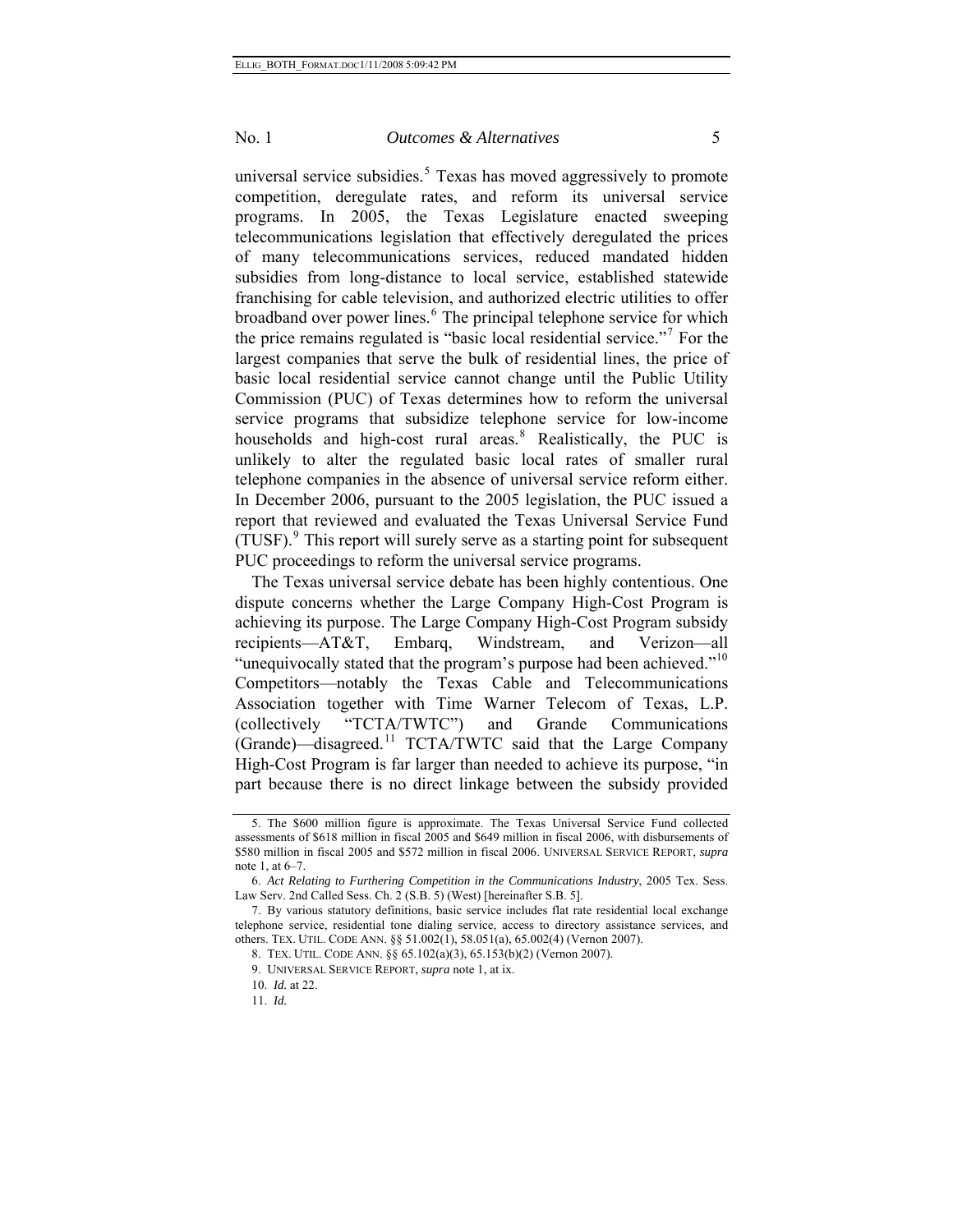and the rates charged consumers in many markets and for most services."<sup>[12](#page-5-0)</sup> Grande complained of difficulty in determining what a reasonable rate is.<sup>[13](#page-5-1)</sup> Nonmarket participants like the Office of Public Utility Counsel and the Texas Attorney General's office said, respectively, that confidential company information would need to be made public and that more analysis would be necessary to determine whether the program is achieving its intended purpose.<sup>[14](#page-5-2)</sup> A second dispute surrounds how large-company support should be disbursed in deregulated markets. Grande and TCTA/TWTC maintained that subsidies to companies in wire centers that have been deregulated should be stopped.<sup>[15](#page-5-3)</sup> On the other hand, companies receiving subsidies, their associations, and the state attorney general argued that support for deregulated exchanges should continue.<sup>1</sup>

Similar disagreements abound throughout the Universal Service Report.<sup>[17](#page-5-5)</sup> In this Article, we hope to bring a modicum of order to the debate by proposing an analytical framework for assessing the effects of various reform proposals and evaluating the extent of the PUC's authority to implement reforms. To fulfill its statutory mission and advance overall consumer welfare, the PUC should consider the outcomes and forgone benefits of both the current universal service programs and possible alternatives. The overarching purpose of Texas telecommunications law is to serve the public interest, which in the case of universal service means achieving the allocative objective of

<sup>12.</sup> *Id.* 13. *Id.*

<sup>14.</sup> *Id.* at 22–23.

<span id="page-5-3"></span><span id="page-5-2"></span><span id="page-5-1"></span><span id="page-5-0"></span><sup>15.</sup> *Id.* at 29 ("According to Grande, the presumption for a deregulated market is that such a market will provide for communications services and that TUSF is not required. Further, Grande recommended that the Commission consider expanding TUSF support to include broadband services. TCTA/TWTC recommended that the Commission should recommend to the Legislature that exchanges that have been deregulated be immediately removed from the fund. TCTA/TWTC also opined that public subsidy should be provided only for those lines where the customer subscribes solely to basic local telephone service.").

<span id="page-5-4"></span><sup>16.</sup> *Id.* at 29–30 ("Embarq . . . argued that eligibility for any large company area high-cost program support is not determined by the level of competition but on the level of costs. According to AT&T, support should be available in deregulated wire centers because a wire center can be competitive yet still need universal service support to ensure [basic local telephone service] is available everywhere. Verizon stated that only those carriers in deregulated exchanges that retain provider of last resort (POLR) responsibilities should receive TUSF support. [Texas Statewide Telephone Cooperative, Inc.] believed that the receipt of TUSF support is simply not relevant to the level of competition in a market or to the issue of determining a market's eligibility for deregulation and the deregulatory status of a market should not be a factor. The State asserted that support, to the extent it is provided, should be provided equally to all [eligible telecommunications providers] in a deregulated wire center.").

<span id="page-5-5"></span><sup>17.</sup> For each disagreement, see *id.* at 24–25, 27–28, 30–32, 33–34, 43, 45–46, 46–47, 48–49, 50.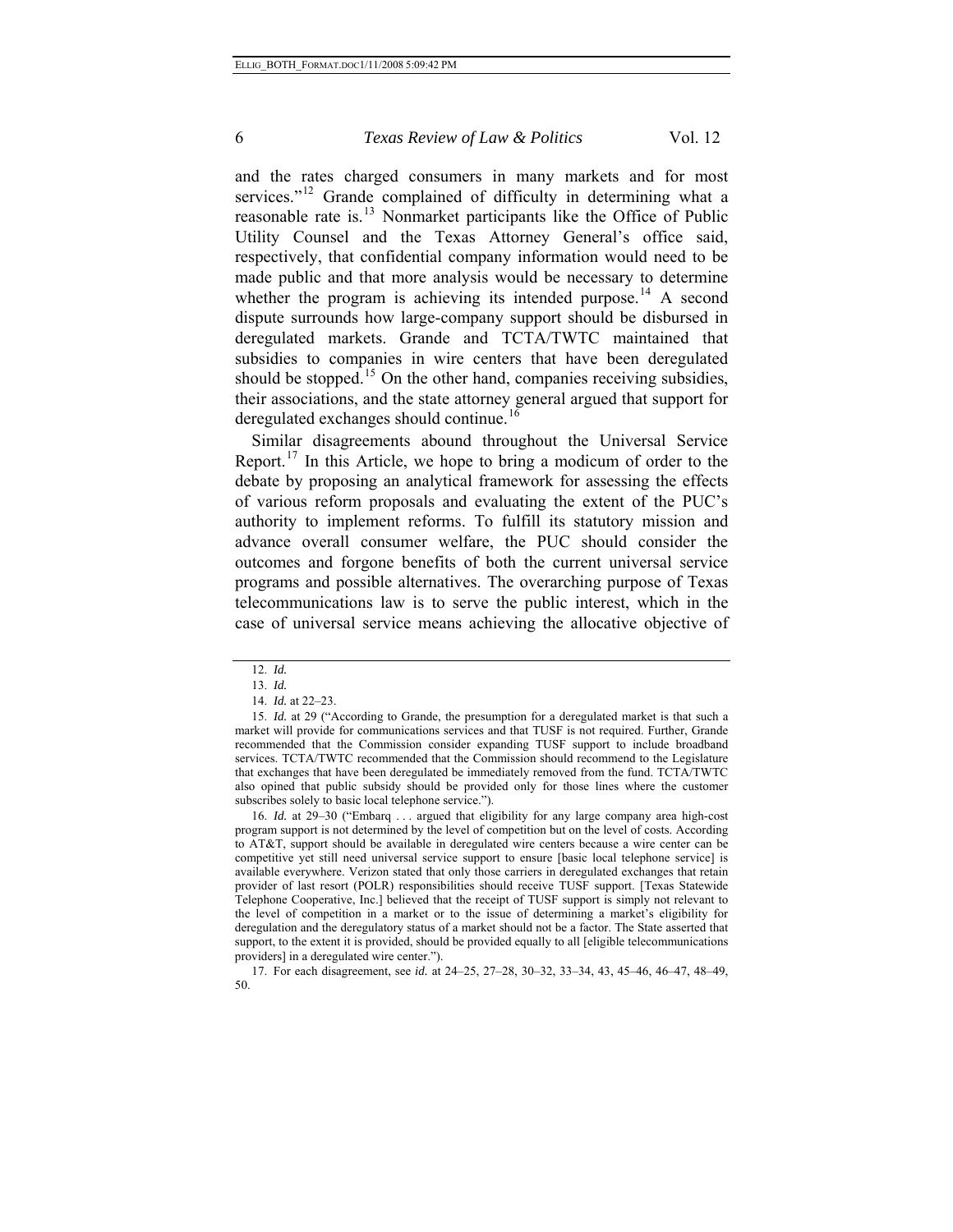the TUSF with as small a sacrifice of overall consumer welfare as possible.[18](#page-6-0) Achieving this objective requires substantive analysis of the outcomes and forgone benefits of alternative subsidy and funding mechanisms. Without such analysis, decisionmakers cannot know whether they are achieving the law's public interest objectives.

The issues we consider are hardly unique to Texas. Both state and federal policymakers are grappling with the effects of technology, deregulation, and competition. The outcomes created by the universal service programs, the social costs of the funding mechanisms, and the impact of proposed reforms are generic issues that have been raised repeatedly in universal service debates.<sup>[19](#page-6-1)</sup> Specific aspects of the Texas system, such as its use of revenue and rate benchmarks, have been proposed on the federal level as well.<sup>[20](#page-6-2)</sup> Several members of the Federal-State Joint Board on Universal Service have proposed to devolve more decisionmaking about the use of federal universal service funds to the states, thus expanding the potential impact of state decisions.<sup>[21](#page-6-3)</sup> For these reasons, our analysis should have wide applicability to universal service debates both in other states and on the federal level.

This Article has six major sections. Section I provides basic background information on the Texas Universal Service Fund and explains how the largest subsidy programs interact with price regulation for telephone service. Section II explains why the "public interest" standard for evaluating universal service programs requires substantive analysis of alternative subsidy and funding mechanisms. Section III evaluates the outcomes produced by the Lifeline and High-Cost Programs in Texas. Section IV estimates the effect of the current funding mechanism on consumer welfare. Section V analyzes the effects of various reform options on the size of the Universal Service Fund and on overall consumer welfare. Section VI concludes.

<sup>18.</sup> *See infra* Part II.

<span id="page-6-1"></span><span id="page-6-0"></span><sup>19.</sup> For a concise history, refer to ROBERT W. CRANDALL & LEONARD WAVERMAN, WHO PAYS FOR UNIVERSAL SERVICE? (2000).

<span id="page-6-3"></span><span id="page-6-2"></span><sup>20.</sup> FCC Public Notice, *Federal-State Joint Board on Universal Service Seeks Comment on Proposals to Modify the Commission's Rules Relating to High-Cost Universal Service Support*, CC Docket No. 96–45 at 11, 22 (Aug. 17, 2005), *available at* http://fjallfoss.fcc.gov/edocs\_public/attachmatch/FCC-05J-1A1.pdf.

<sup>21.</sup> *Id.* at 12, 14–15, 20.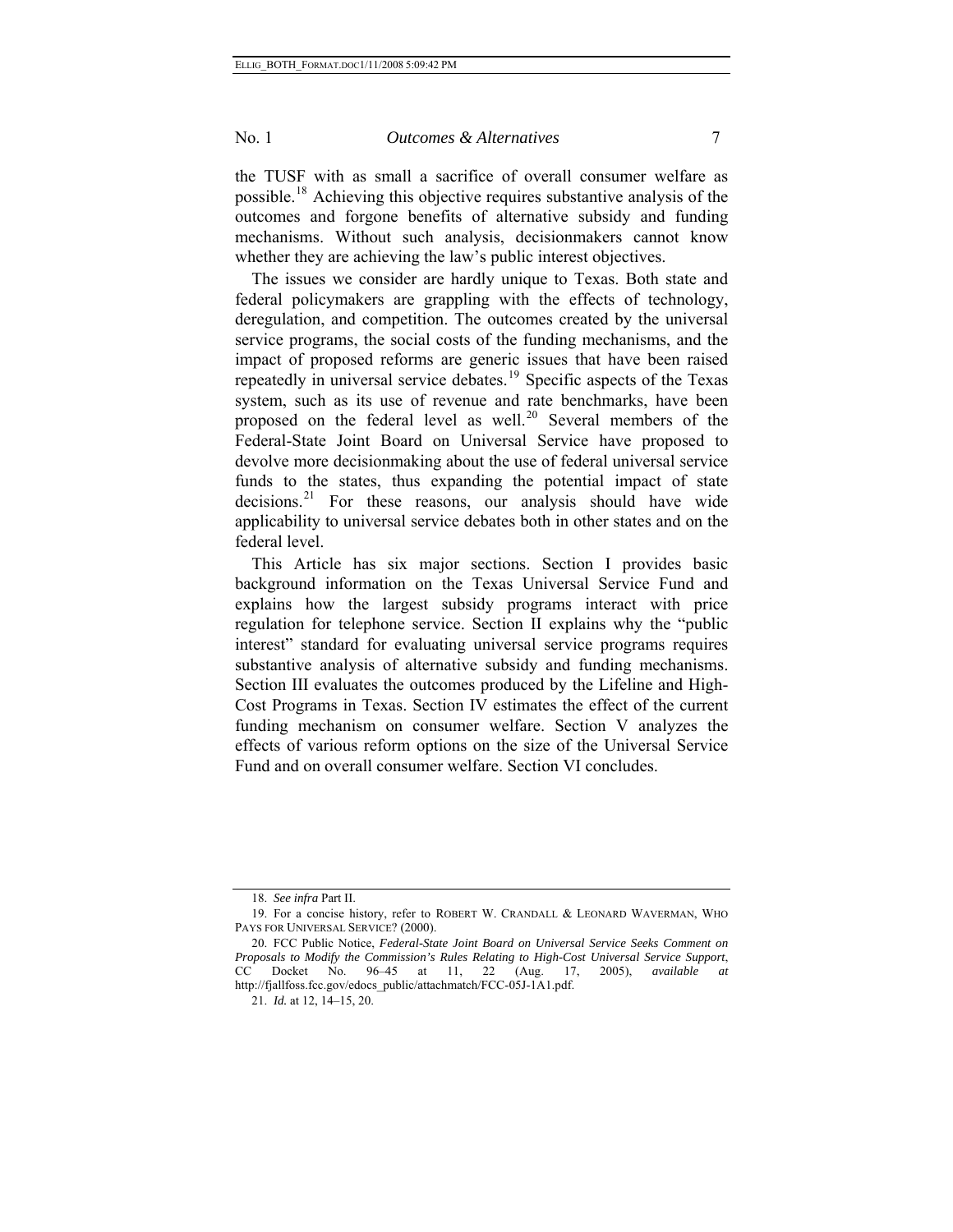## II. OVERVIEW OF TEXAS UNIVERSAL SERVICE PROGRAMS AND **REGULATION**

#### A. *Universal Service Subsidies*

The Texas Universal Service Fund disburses money for eleven different programs.<sup>[22](#page-7-0)</sup> Universal service money reduces rates for lowincome households, subsidizes phone lines in high-cost parts of the state, provides discounts for broadband service to schools and libraries in certain areas, funds telecommunications relay service for people with disabilities, and pays for an audio newspaper program to read newspapers to blind and other visually impaired people.<sup>[23](#page-7-1)</sup> Ninety-seven percent of the money, however, funds three programs: Lifeline (5%), Large Company High-Cost (75%), and Small Company High-Cost  $(17\%)$ <sup>[24](#page-7-2)</sup>

## 1. Lifeline

The Lifeline Program reduces the monthly cost of phone service for low-income households. Customers with incomes no greater than 150% of the federal poverty level are eligible for Lifeline.<sup>[25](#page-7-3)</sup> Households are also eligible if a person in the household is enrolled in one of several low-income social programs.<sup>[26](#page-7-4)</sup> Lifeline has both federal and state components. To assess the effects of the Texas Lifeline Program, one must separate the effects of the federal and state programs.

The federal Lifeline Program waives the Federal Subscriber Line Charge (a maximum of \$6.50 per month) and provides a discount of \$1.75 per month on the local phone rate<sup>[27](#page-7-5)</sup> regardless of the structure of the state Lifeline Program. An additional discount on the local rate is state-funded, and the federal government provides \$0.50 of matching funds per dollar up to an additional  $$1.75<sup>28</sup>$  $$1.75<sup>28</sup>$  $$1.75<sup>28</sup>$  The Texas Universal Service Fund provides a state subsidy of \$3.50 per month, thus garnering the maximum possible federal match.<sup>[29](#page-7-7)</sup>

<span id="page-7-1"></span><span id="page-7-0"></span><sup>22.</sup> The full list appears in UNIVERSAL SERVICE REPORT, *supra* note 1, at 2 tbl.1.

<span id="page-7-3"></span><span id="page-7-2"></span><sup>23.</sup> *Id.*

<sup>24.</sup> *Id.* at 8 fig.3.

<span id="page-7-4"></span><sup>25.</sup> TEX. UTIL. CODE ANN. § 55.015(d–1) (2007).

<sup>26.</sup> *Id.*

<span id="page-7-5"></span><sup>27. 47</sup> C.F.R. § 54.403(a)(2) (2007).

<span id="page-7-6"></span><sup>28.</sup> *Id.* § 54.403(a)(3).

<span id="page-7-7"></span><sup>29. 16</sup> TEX. ADMIN. CODE § 26.412(f)(1)(C) (2007).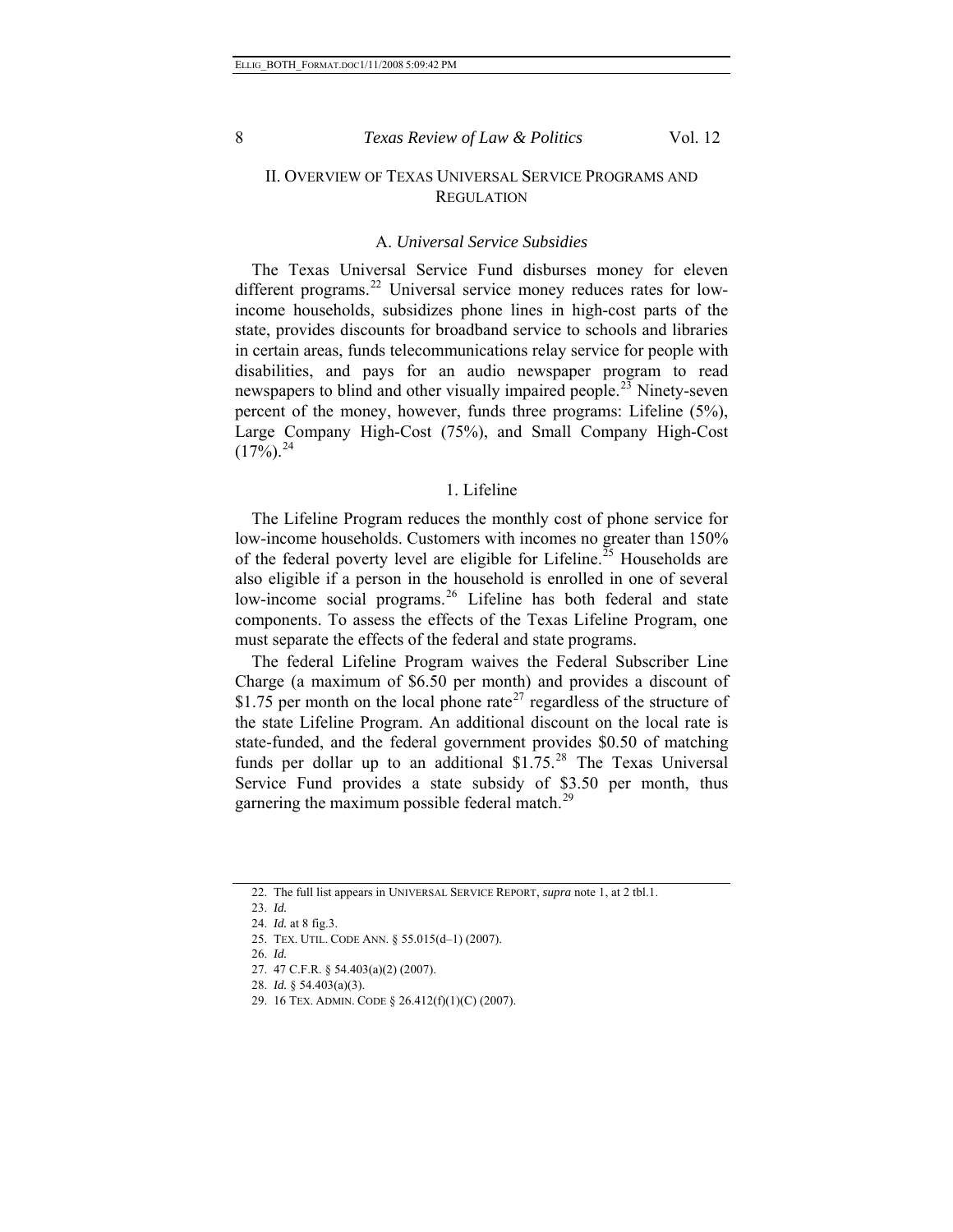### 2. High-Cost

The Large Company High-Cost Program subsidizes high-cost lines in areas served by the four largest incumbents: AT&T, Verizon, Embarq, and Windstream.<sup>[30](#page-8-0)</sup> The Small Company High-Cost Program provides per-line subsidies in areas served by the other fifty-four incumbents.<sup>[31](#page-8-1)</sup> Both programs were established by PUC orders issued in January 2000.<sup>[32](#page-8-2)</sup> Both orders established per-line subsidy amounts, which have not changed since then.<sup>[33](#page-8-3)</sup> Although the subsidy per line is fixed, the total subsidy a carrier receives may change as the number of lines it serves changes. Subsidies are portable. Any company designated by the PUC as an "Eligible Telecommunications Provider" (ETP)—incumbent or competitor—can receive the per-line subsidy the incumbent receives in the location where service is offered.<sup>[34](#page-8-4)</sup> In practice, incumbents have received 96% of the disbursements from the Large Company High-Cost Program<sup>[35](#page-8-5)</sup> and 98% of the disbursements from the Small Company High-Cost Program.<sup>[36](#page-8-6)</sup>

The two high-cost programs were designed to replace large hidden subsidies that flowed from long-distance to local service.<sup>[37](#page-8-7)</sup> The PUC believed that these subsidies would not be sustainable in a more

<sup>30.</sup> UNIVERSAL SERVICE REPORT, *supra* note 1, at 21 tbl.6.

<sup>31.</sup> *Id.* at 40, tbl.7.

<span id="page-8-2"></span><span id="page-8-1"></span><span id="page-8-0"></span><sup>32.</sup> Tex. Pub. Util. Comm'n, Compliance Proceeding for Implementation of the Texas High Cost Universal Service Plan*,* Docket No. 18515 (Jan. 14, 2000) (final order), *available at* http://interchange.puc.state.tx.us/WebApp/Interchange/Documents/172930.DOC. [hereinafter Large Company Decision]; Tex. Pub. Util. Comm'n, Compliance Proceeding for Implementation of the Small and Rural Incumbent Local Exchange Carrier Universal Service Plan, Docket No.<br>18516 (Jan. 14, 2000) (final order), *available at* 18516 (Jan. 14, 2000) (final order), *available at* http://interchange.puc.state.tx.us/WebApp/Interchange/Documents/172929.DOC. [hereinafter Small Company Decision].

<span id="page-8-3"></span><sup>33.</sup> While the revenue benchmarks of \$38 for residential lines and \$52 for business lines remain for the moment, the PUC recently passed a new rule. The Commission removed the distinction between business and residential lines in its regulations, replacing it with the prospect that "[a]fter notice and opportunity for hearing, the commission shall determine which lines shall receive support." 16 TEX. ADMIN. CODE  $\S$  26.403(e)(1)(C)(i) (2007). Further, it removed the previous method for determining revenue benchmarks, replacing it with language stating that "[a]fter notice and opportunity for hearing, the commission shall establish an appropriate benchmark or benchmarks." 16 TEX. ADMIN. CODE § 26.403 (e)(1)(B). The previous eligible lines and revenue benchmarks remain in place until these opportunities for hearing have taken place. *See* Tex. Pub. Util. Comm'n, PUC Rulemaking to Revise Substantive Rule § 26.403 Texas High Cost Universal Service Plan (THCUSP), Docket No. 34060, (June 27, 2007), at 3 (Order Adopting an Amendment to § 26.403 as Approved at the June 22, 2007 Open Meeting) [hereinafter High Cost Revision Order].

<sup>34.</sup> UNIVERSAL SERVICE REPORT, *supra* note 1, at 11–12.

<sup>35.</sup> *Id.* at 15.

<span id="page-8-7"></span><span id="page-8-6"></span><span id="page-8-5"></span><span id="page-8-4"></span><sup>36.</sup> *Id.* at 36.

<sup>37.</sup> Large Company Decision, *supra* note 32; Small Company Decision, *supra* note 32.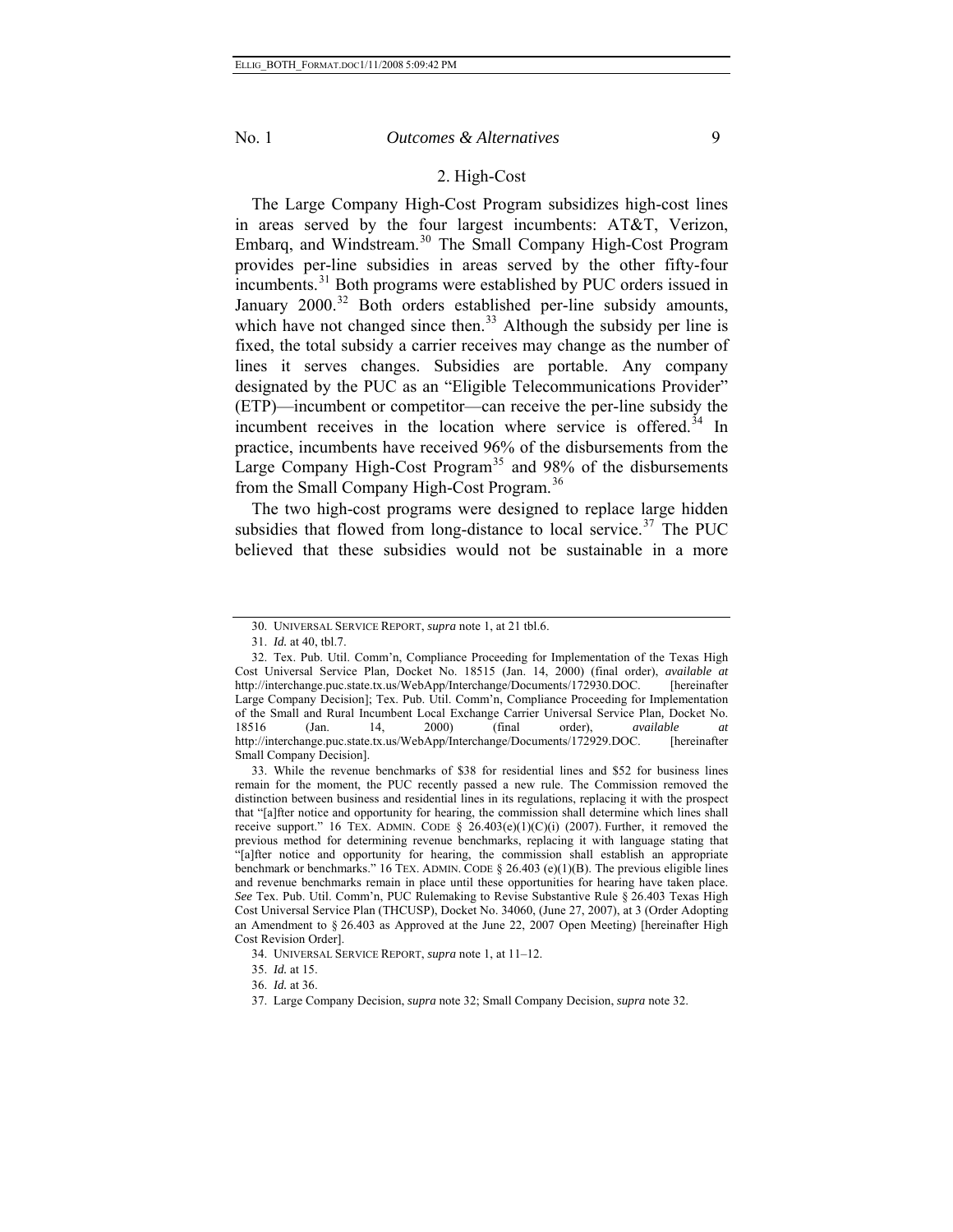competitive telecommunications market.<sup>[38](#page-9-0)</sup> The hidden subsidies mostly took the form of high access charges imposed when delivering and receiving calls from long-distance companies, high rates for local toll, and some pooling of toll revenues among companies.<sup>[39](#page-9-1)</sup> Both PUC decisions required the companies to reduce access charges and local toll rates by amounts approximately equal to the new subsidies.<sup>[40](#page-9-2)</sup> Thus, the high-cost programs replaced opaque and implicit subsidies with explicit subsidies.

PUC's estimate of their forward-looking costs. PUC Order 18515 established the Large Company High-Cost Program.<sup>[41](#page-9-3)</sup> The order determined which lines are eligible for subsidies, as well as per-line subsidy amounts. The PUC used a cost model to estimate the companies' forward-looking cost per line in each wire center.<sup>[42](#page-9-4)</sup> If the forward-looking cost per line in a wire center exceeds a PUC-determined revenue benchmark (\$38 per month for residential lines or \$52 per month for business lines), $43$  each line in that wire center is eligible for a subsidy equal to the difference between the per-line cost and the per-line revenue benchmark.<sup>[44](#page-9-6)</sup> Federal high-cost universal service subsidies received by the carrier are subtracted from the total subsidy for which the carrier is eligible to determine the actual payment the carrier receives from the Texas high-cost program.<sup>[45](#page-9-7)</sup> Thus, the Texas Large Company High-Cost Program "tops up" federal subsidies, so that the companies have the opportunity to cover the

<span id="page-9-0"></span><sup>38.</sup> *See* Large Company Decision, *supra* note 32, at 8–9 (holding that implicit subsidies will be eliminated); Small Company Decision, *supra* note 32, at 12–13 (holding that implicit support will no longer be supplied).

<sup>39.</sup> Large Company Decision, *supra* note 32; Small Company Decision, *supra* note 32.

<span id="page-9-2"></span><span id="page-9-1"></span><sup>40.</sup> *See* Large Company Decision, *supra* note 32, at 76–84 (regulating the allowed rates given particular programs); Small Company Decision, *supra* note 32, at 22–33 (detailing how rate reductions affect off-setting support).

<span id="page-9-3"></span><sup>41.</sup> Large Company Decision, *supra* note 32; UNIVERSAL SERVICE REPORT, *supra* note 1, at 11.

<span id="page-9-4"></span><sup>42. &</sup>quot;Forward-looking cost" includes both capital and operating costs. Forward-looking cost is the cost of building and operating the telephone network that actually exists today, if it were built now at current costs. Large Company Decision, *supra* note 32, at 12–13 ("Only long-run forwardlooking economic cost may be included in the model. The long-run period used must be a period long enough that all costs may be treated as variable and avoidable. The costs must not be the embedded costs of the facilities, functions, or elements. The study or model, however, must be based upon an examination of the current cost of purchasing facilities and equipment, such as switches and digital loop carriers . . . .").

<sup>43.</sup> UNIVERSAL SERVICE REPORT, *supra* note 1, at 12.

<span id="page-9-7"></span><span id="page-9-6"></span><span id="page-9-5"></span><sup>44.</sup> These benchmarks are under examination and will likely soon be changed. High Cost Revision Order, *supra* note 33, at 9–10.

<sup>45.</sup> UNIVERSAL SERVICE REPORT, *supra* note 1, at 14.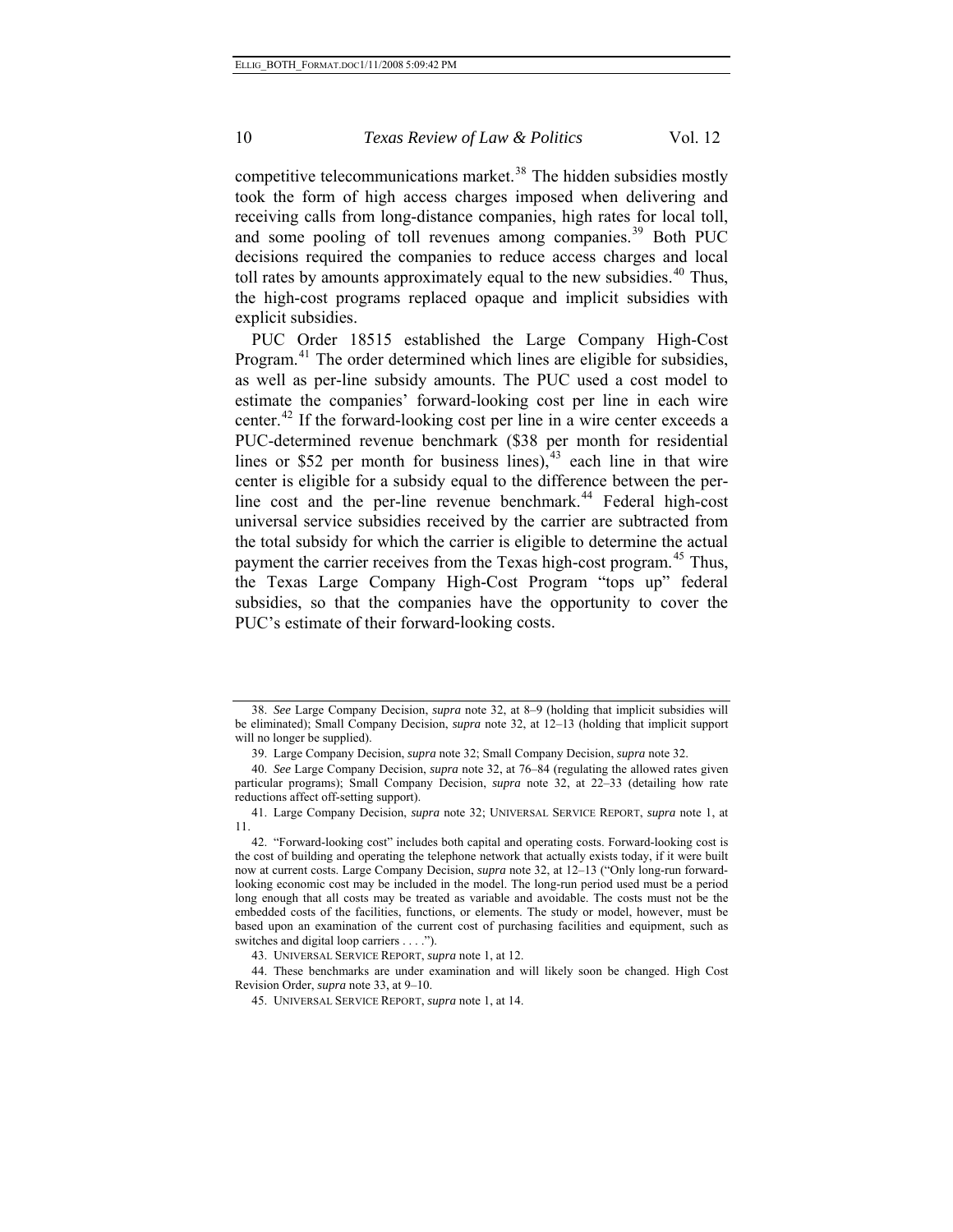PUC Order 18516 established the Small Company High-Cost Program.<sup>[46](#page-10-0)</sup> Due to data limitations, this program did not require cost studies. Rather, the PUC eliminated pooling of toll revenues and mandated reductions in long-distance access charges and local toll rates.<sup>[47](#page-10-1)</sup> It then calculated the subsidy amount necessary to replace these revenue sources in each small company study area.<sup>[48](#page-10-2)</sup> Each study area's subsidy was divided by the number of lines to yield a per line subsidy for that study area. $49$ 

Universal service funds come from percentage assessments on intrastate telecommunications services.<sup>[50](#page-10-4)</sup> In 2005, the assessment rate was 5.65%; it fell to 5% in 2006 and 4.4% in 2007.<sup>[51](#page-10-5)</sup> The vast majority of the money comes from assessments on three services: local, intrastate long-distance, and wireless. $52$ 

This study focuses on the three largest universal service programs, which provide the bulk of the subsidies for local telephone service, and the three services that contribute most of the assessments to the universal service fund.

#### B. *Local Telephone Regulation*

#### 1. Deregulated Markets

To understand fully the effects of universal service programs on local telephone service, one must also understand how Texas regulates that service. In 2005, the Texas legislature passed Senate Bill 5 (S.B. 5), which deregulated all Incumbent Local Exchange Company (ILEC) markets unless the PUC determined—by January 1, 2006 for markets with at least 30,000 people and by January 1, 2007 for markets with fewer—that a particular market should remain regulated.<sup>[53](#page-10-7)</sup> S.B. 5 prohibited the Commission from maintaining regulation in a market with at least  $100,000$  people.<sup>[54](#page-10-8)</sup> If a market contained at least 30,000 but

<sup>46.</sup> Small Company Decision, *supra* note 32.

<sup>47.</sup> *Id.* at 2.

<sup>48.</sup> *Id.* at 3.

<sup>49.</sup> *Id.* at 1–4.

<sup>50.</sup> UNIVERSAL SERVICE REPORT, *supra* note 1, at 5.

<span id="page-10-5"></span><span id="page-10-4"></span><span id="page-10-3"></span><span id="page-10-2"></span><span id="page-10-1"></span><span id="page-10-0"></span><sup>51.</sup> UNIVERSAL SERVICE REPORT, *supra* note 1, at 6; TEX. PUB. UTIL. COMM'N, ORDER CHANGING THE TUSF ASSESSMENT, PROJECT NO. 21208 (April 12, 2007).

<span id="page-10-8"></span><span id="page-10-7"></span><span id="page-10-6"></span><sup>52.</sup> UNIVERSAL SERVICE REPORT, *supra* note 1, at 6 (reporting that wireless carriers contributed 43% of USF assessments and the four largest incumbent local exchange carriers contributed 37%). It is clear from the Large Company Decision and Small Company Decision that the other major contributor is long-distance.

<sup>53.</sup> TEX. UTIL. CODE ANN. §§ 65.051, 65.052(f) (Vernon 2007).

<sup>54.</sup> *Id.* § 65.052(b)(1).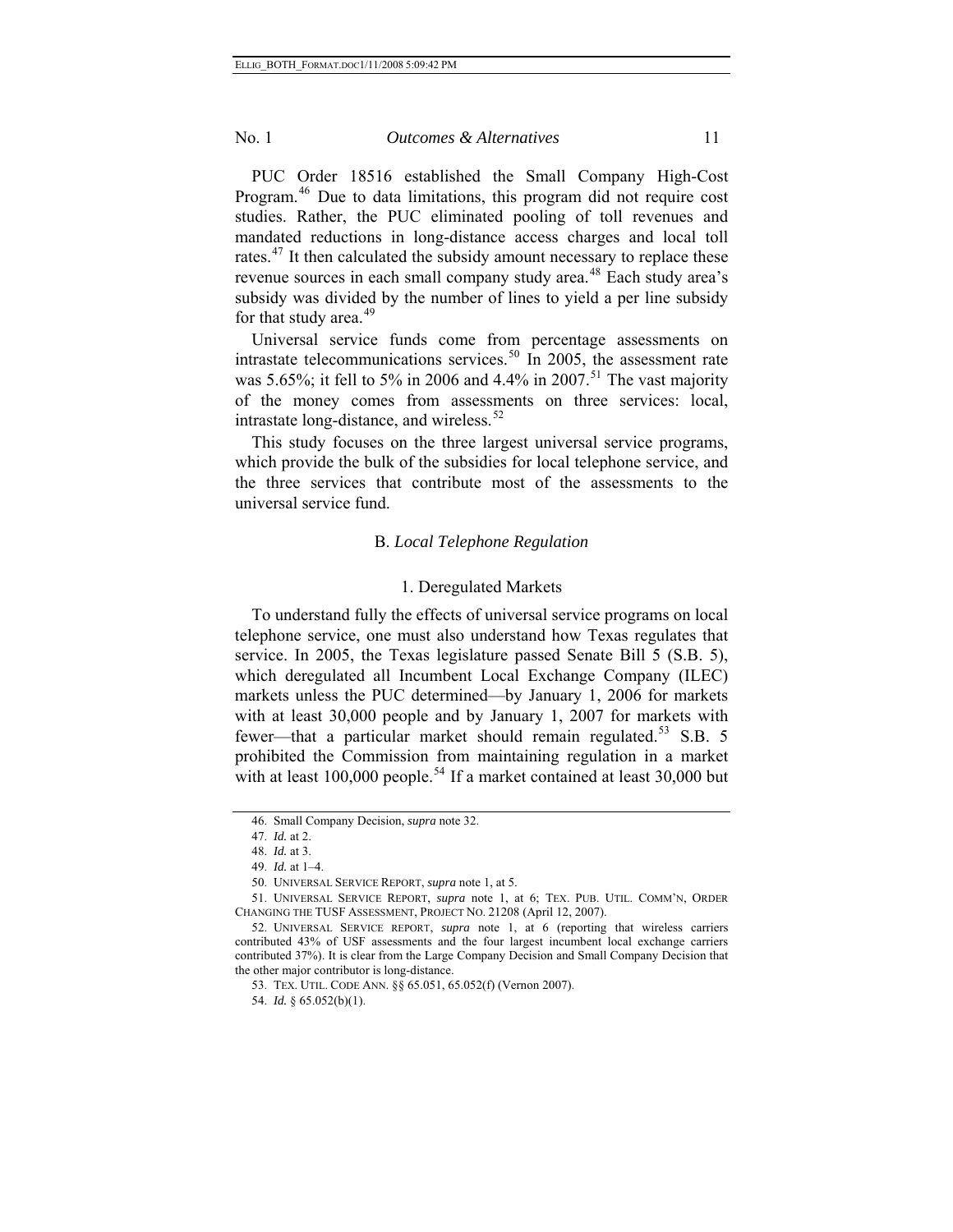fewer than 100,000 people, the commission could not continue regulation if:

[I]n addition to the incumbent local exchange company, there [were] at least three competitors of which: (A) at least one [was] a telecommunications provider that h[eld] a certificate of operating authority or service provider certificate of operating authority and provide[d] residential local exchange telephone service in the market; (B) at least one [was] an entity providing residential telephone service in the market using facilities that the entity or its affiliate own[ed]; and (C) at least one [was] a provider in that market of commercial mobile service . . . not affiliated with the incumbent local exchange company.<sup>[55](#page-11-0)</sup>

For markets with fewer than 30,000 people, the market was prima facie deregulated, but the bill mandated the PUC to devise a test to decide whether particular markets should remain regulated.<sup>[56](#page-11-1)</sup> In addition, "an incumbent local exchange company may elect to have all of the company's markets remain regulated on and after January 1, 2006."[57](#page-11-2) As of January 2007, 57 of 62 ILECs had elected to remain regulated.<sup>[58](#page-11-3)</sup> A total of 71 markets have been deregulated: "36 in markets with a population greater than 100,000, 18 in markets with a population between 30,000 and 100,000, and 17 in markets with a population less than 30,000."[59](#page-11-4) The figure and map provided in the commission's 2007 *Scope of Competition* Report show that these markets cover 74% of residential Texas access lines but only a small portion of the state's landscape.<sup>[60](#page-11-5)</sup>

## 2. Regulated Markets

For markets that are still regulated, the type of regulation that governed each particular company before S.B. 5 passed still stands. The two types are traditional rate-of-return regulation and incentive regulation.

<sup>55.</sup> *Id.* § 65.052(b)(2).

<sup>56.</sup> *Id.* § 65.052(f).

<sup>57.</sup> *Id.* § 65.053(a).

<span id="page-11-5"></span><span id="page-11-4"></span><span id="page-11-3"></span><span id="page-11-2"></span><span id="page-11-1"></span><span id="page-11-0"></span><sup>58.</sup> TEX. PUB. UTIL. COMM'N, SCOPE OF COMPETITION IN TELECOMMUNICATIONS MARKETS OF TEXAS 3 (2007), *available at*  http://www.puc.state.tx.us.telecomm/reports/scope/2007scope.tele.pdf [hereinafter COMPETITION REPORT].

<sup>59.</sup> *Id.*

<sup>60.</sup> *Id.* at 4.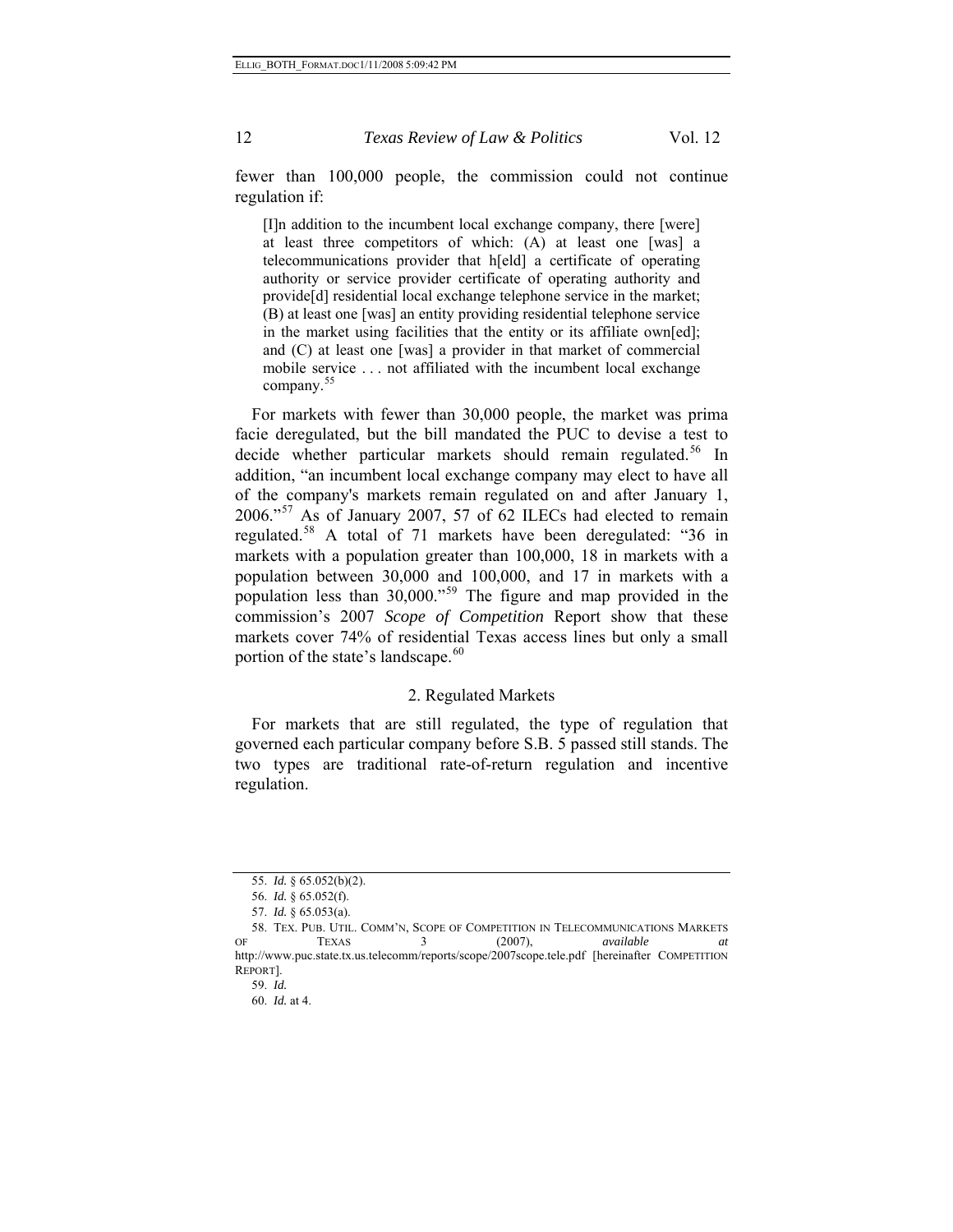#### a. *Rate-of-Return Regulation*

Under rate-of-return regulation, which was once the norm, the PUC has fairly broad discretion to set rates $^{61}$  $^{61}$  $^{61}$  under a statutory framework requiring the PUC to consider a range of objectives, including giving each company a "reasonable opportunity to earn a reasonable return on the utility's invested capital." $62$ 

## b. *Incentive Regulation*

In an effort to transition to a competitive marketplace,  $63$  the 1995 Texas legislature gave incumbent local exchange companies the option to elect incentive regulation.<sup>[64](#page-12-3)</sup> All four of the large company subsidy recipients elected this option.<sup>[65](#page-12-4)</sup> Nine of the 54 small company subsidy recipients did too.<sup>[66](#page-12-5)</sup> For companies that elected incentive regulation, rate governance splits into three parts: stand-alone basic network services, nonbasic services, and packages. The first part is stand-alone "basic network services."<sup>[67](#page-12-6)</sup> The Texas legislature temporarily capped rates on basic network services at "the rates charged by a company on June 1, 1995, or, for a company that elect[ed] after September 1, 1999, the rates charged on the date of its election . . . ."[68](#page-12-7) The cap was to last until the later of September 1, 2005, and the fourth anniversary of the

<span id="page-12-0"></span><sup>61.</sup> TEX. UTIL. CODE ANN. § 53.001(a) (Vernon 2007); Pedernales Elec. Coop. v. Pub. Util. Comm'n of Tex., 809 S.W.2d 332, 338 (Tex. App.—Austin 1991, no writ) ("So long as the Commission addresses the rate considerations set by PURA, the particular factors and the weight to be given those factors are within the Commission's discretion."); Tex. Ass'n of Long Distance Tel. Cos. v. Pub. Util. Comm'n of Tex., 798 S.W.2d 875, 886 (Tex. App.—Austin 1990, writ denied) ("The PUC is given broad discretion to design a utility's rate structure.").

<sup>62.</sup> TEX. UTIL. CODE ANN. § 53.051 (Vernon 2007).

<span id="page-12-2"></span><span id="page-12-1"></span><sup>63.</sup> *Id.* § 58.001 ("[I]t is the policy of this state to: (1) provide a framework for an orderly transition from the traditional regulation of return on invested capital to a fully competitive telecommunications marketplace in which all telecommunications providers compete on fair terms  $\ldots$ .").

<sup>64.</sup> *Id.* § 58.021(a); UNIVERSAL SERVICE REPORT, *supra* note 1, at 23 n.35.

<sup>65.</sup> UNIVERSAL SERVICE REPORT, *supra* note 1, at 21 tbl.6.

<sup>66.</sup> *Id.* at 40 tbl.7.

<span id="page-12-6"></span><span id="page-12-5"></span><span id="page-12-4"></span><span id="page-12-3"></span><sup>67.</sup> For purposes of incentive regulation, the following (unless the PUC reclassifies them as nonbasic services under PURA § 58.024) are basic network services:

<sup>(1) [</sup>F]lat rate residential local exchange telephone service, including primary directory listings and the receipt of a directory and any applicable mileage or zone charges; (2) residential tone dialing service; (3) lifeline and tel-assistance service; (4) service connection for basic residential services; (5) direct inward dialing service for basic residential services; (6) private pay telephone access service; (7) call trap and trace service; (8) access for all residential and business end users to 911 service provided by a local authority and access to dual party relay service; (9) mandatory residential extended area service arrangements; and (10) mandatory residential extended metropolitan service or other mandatory residential toll-free calling arrangements. TEX. UTIL. CODE ANN. § 58.051(a) (Vernon 2007).

<span id="page-12-7"></span>

<sup>68.</sup> *Id.* § 58.054(b).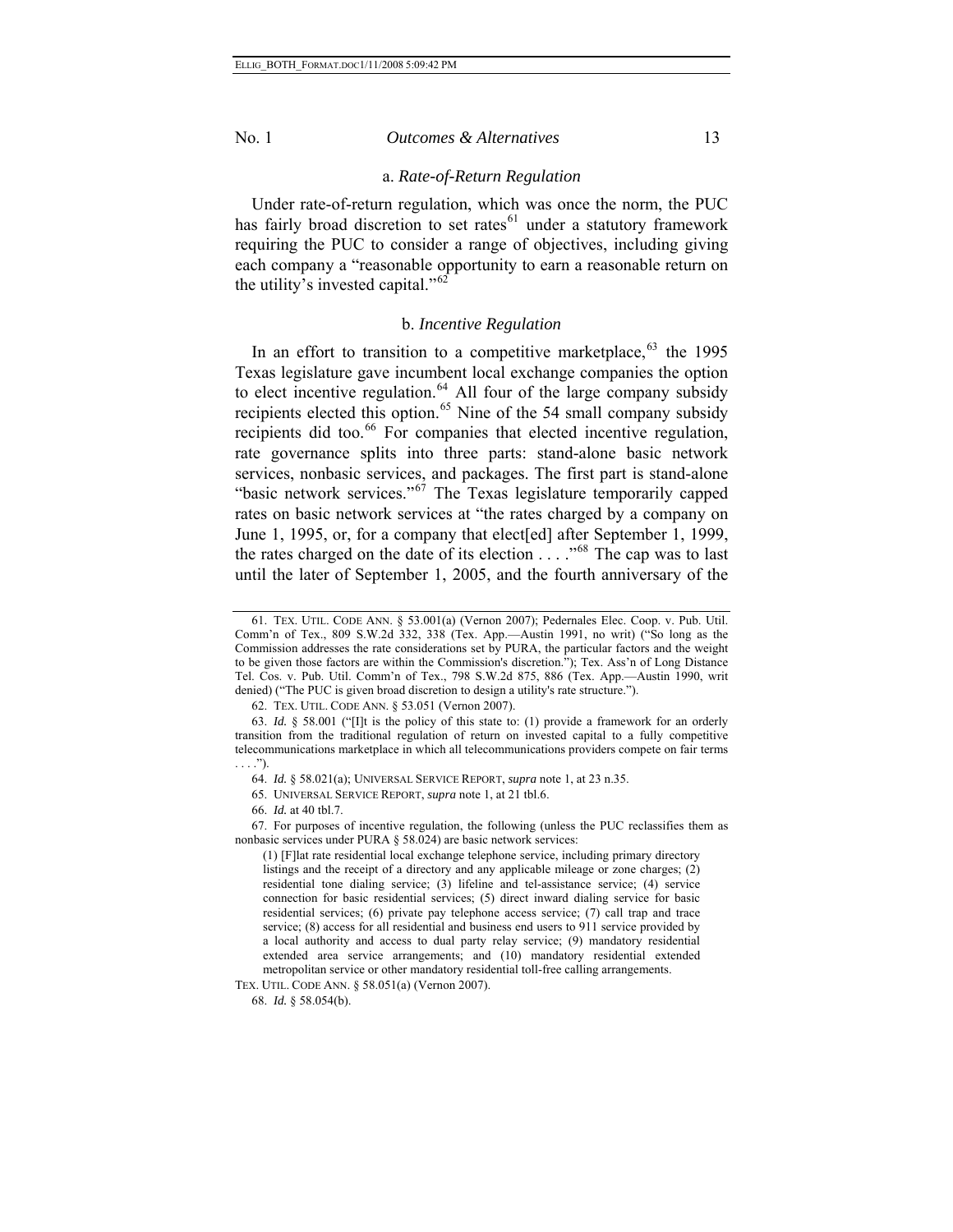particular provider's election.<sup>[69](#page-13-0)</sup> After the capped period ends, a company can raise stand-alone basic network service rates as long as the commission approves the raise and the increase is ". . . [c]onsistent with achieving universal affordable service."<sup>[70](#page-13-1)</sup>

The second part is nonbasic services.<sup>[71](#page-13-2)</sup> Incentive regulation capped rates for many nonbasic services until September 1, 2005, but now incentive-regulated companies have pricing flexibility on all nonbasic services without needing PUC approval.<sup>[72](#page-13-3)</sup>

The final part consists of packages with both basic and nonbasic services. Incentive regulation allows a packaging company to independently and flexibly price bundles of services, including embedded basic services that would on their own be more strictly monitored.<sup>[73](#page-13-4)</sup> For incentive-regulated companies, then, only stand-alone basic network services remain legislatively capped until the applicable statutory date, at which point a company wishing to increase rates must obtain PUC approval.

The overall trend is toward full deregulation. Through Senate Bill 5, ILECs with deregulated markets are able to increase rates on all services in those markets, except for nonbundled basic residential service.<sup>[74](#page-13-5)</sup> These rates are capped until the PUC decides whether and how much to revise per-line universal service subsidies,  $\frac{75}{15}$  $\frac{75}{15}$  $\frac{75}{15}$  and the first day on which that decision could be made was September 1, 2007.<sup>[76](#page-13-7)</sup>

Thus, Senate Bill 5 set the stage for the PUC to simultaneously consider reforms of both the universal service programs that subsidize local telephone service and changes in the price of nonbundled basic residential service.

<sup>69.</sup> *Id.* §§ 58.054(a), (c).

<sup>70.</sup> *Id.* § 58.060.

<span id="page-13-5"></span><span id="page-13-4"></span><span id="page-13-3"></span><span id="page-13-2"></span><span id="page-13-1"></span><span id="page-13-0"></span><sup>71.</sup> Nonbasic services are defined to include flat rate business local exchange telephone service, business tone dialing service, service connection for all business services, and "all other services subject to the commission's jurisdiction that are not specifically classified as basic network services in Section 58.051." *Id.* § 58.151.

<sup>72.</sup> *Id.* § 58.152.

<sup>73.</sup> *Id.*

<sup>74.</sup> UNIVERSAL SERVICE REPORT, *supra* note 1, at 23 n.35, 42 n.112.

<sup>75.</sup> TEX. UTIL. CODE ANN. § 65.102(a)(3), § 65.153(b)(2) (Vernon 2007).

<span id="page-13-7"></span><span id="page-13-6"></span><sup>76.</sup> *Id.* § 56.031.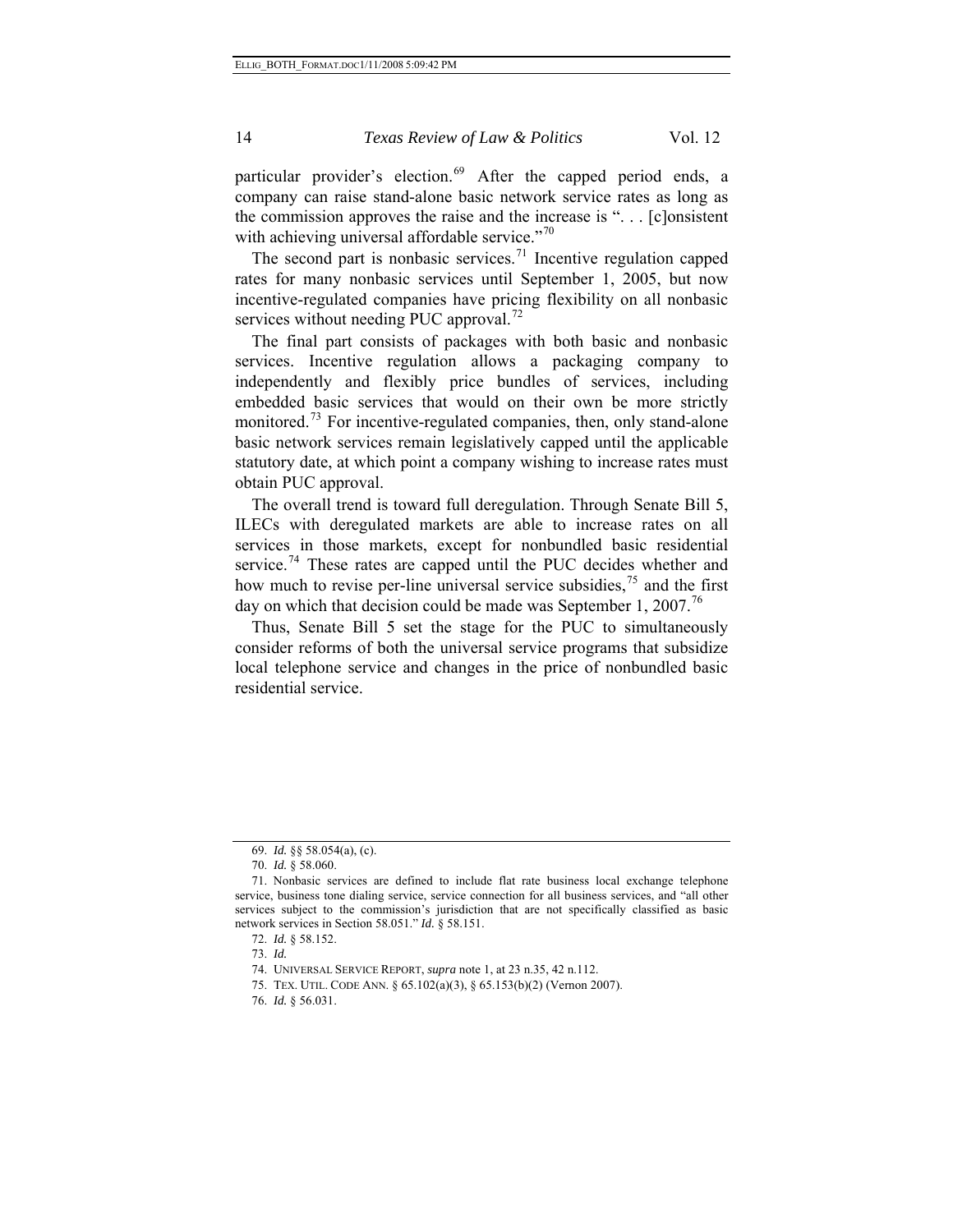III. STANDARDS FOR EVALUATING UNIVERSAL SERVICE FUND

#### REFORMS

The overriding policy of Texas telecommunications legislation is to protect telephone customers in the "public interest."<sup>[77](#page-14-0)</sup> Federal universal service legislation uses the same standard.<sup>[78](#page-14-1)</sup> The public interest standard in the telecommunications context is closely linked to consumer welfare.<sup>[79](#page-14-2)</sup> In 1986, an FCC commissioner phrased the test as follows: "[f]irst . . . every action must be judged by the public interest benchmark: does it advance or diminish consumer welfare?"<sup>[80](#page-14-3)</sup> One year later, in determining whether to move from traditional rate-ofreturn regulation to incentive regulation, the FCC stated that "[o]ur goal in this proceeding is to determine if the price cap model could be adapted so that it better protects and promotes consumer welfare and the public interest in an efficient and reasonably priced telecommunications network than does cost-of-service regulation."<sup>[81](#page-14-4)</sup> Nearly a decade after, when the FCC decided "the public interest w[ould] be better served" by granting limited regulatory waivers to a local telephone company with a regional monopoly in exchange for increased competition within its market, it focused on whether

81. Policy & Rules Concerning Rates for Dominant Carriers, 2 F.C.C.R. 5208, 5208 (1987).

<span id="page-14-0"></span><sup>77.</sup> *Id.* § 51.001(a) ("To encourage and accelerate the development of a competitive and advanced telecommunications environment and infrastructure, new rules, policies, and principles must be formulated and applied to protect the public interest. . . . It is the purpose of this subtitle to grant the commission authority to make and enforce rules necessary to protect customers of telecommunications services consistent with the public interest."); *id.* § 11.002(c) ("It is the purpose of [the Public Utility Regulatory Act] to grant the Public Utility Commission of Texas authority to make and enforce rules necessary to protect customers of telecommunications . . . services consistent with the public interest.").

<span id="page-14-1"></span><sup>78. 47</sup> U.S.C. § 254(b)(7) (mandating that the FCC protect "the public interest, convenience and necessity" in implementing the universal services provision of the Telecommunications Act of 1996); *id.* § 254(c) (requiring the FCC to "consider the extent to which such telecommunications services . . . (D) are consistent with the public interest . . . " to decipher what services should be supported by the universal service fund).

<span id="page-14-2"></span><sup>79.</sup> Numerous commentators have emphasized the equivalence of the public-interest standard and the consumer welfare standard in telecommunications. *See, e.g.*, Calvin S. Goldman, Ilene Knable Gotts & Michael E. Piaskoski, *The Role of Inefficiencies in Telecommunications Merger Review*, 56 FED. COMM. L.J. 87, 113 (2003) (describing an FCC opinion which said that consumer welfare was the method of determining whether a merger passed the public interest test); Jerry Hausman & Howard Shelanski, *Economic Welfare and Telecommunications Regulation: The E-Rate Policy for Universal-Service Subsidies*, 16 YALE J. ON REG. 19, 28 (1999) (reporting an FCC Commissioner's assessment of the public interest test as asking whether the policy advanced consumer welfare or not); Jerry A. Hausman & J. Gregory Sidak, *A Consumer-Welfare Approach to the Mandatory Unbundling of Telecommunications Networks*, 109 YALE L.J. 417, 422-24 (1999) (proposing that the FCC adopt a the consumer welfare standard to maximize public interest).

<span id="page-14-4"></span><span id="page-14-3"></span><sup>80.</sup> *In re* GTE Sprint Communications Corporation, No. 85-348, 1986 FCC LEXIS 3217, at \*40 (June 19, 1986).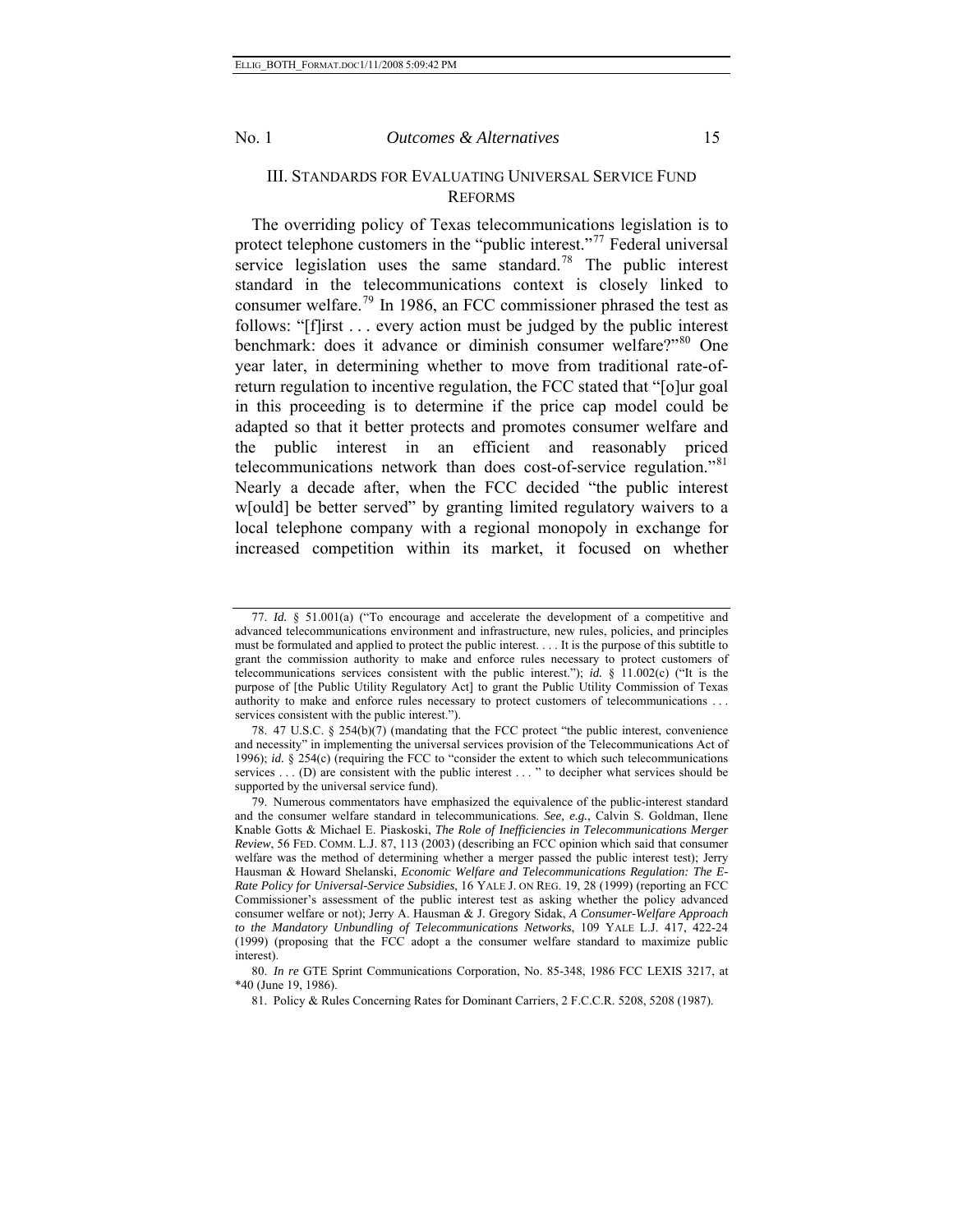consumer welfare is an important criterion on which to analyze telecom re gulation. competition would "help[] to maximize consumer welfare."<sup>[82](#page-15-0)</sup> Thus,

provide low-income consumers access to telecommunications services at just and reasonable rates.<sup>[88](#page-15-6)</sup> In the universal service context on both state and federal levels, the public interest also contemplates distributional objectives—namely, reducing telephone rates for certain types of consumers in order to make service available at reasonable and/or affordable rates.<sup>[83](#page-15-1)</sup> The Public Utility Regulatory Act (PURA), [84](#page-15-2) the Texas PUC's recent report on universal service,<sup>[85](#page-15-3)</sup> the PUC's decisions creating the High-Cost subsidy programs, $86$  and the PUC's regulations implementing the universal service fund<sup>[87](#page-15-5)</sup> all state that the goal of the high-cost programs is to make basic local telecommunications service available to target populations at reasonable rates. Similarly, Lifeline service is meant to

selling these services, and governments reaping tax revenue from these services are all worse off as a result. Achieving these objectives likely requires some reduction in overall consumer welfare, because the assessments that fund universal service programs alter prices and distort consumer behavior.<sup>[89](#page-15-6)</sup> The universal service funding mechanism increases the prices of various telecommunications services, and these price increases lead consumers to use less of these services. Consumers, telecommunications firms

<span id="page-15-4"></span><span id="page-15-3"></span><span id="page-15-2"></span>1.

<span id="page-15-0"></span><sup>82.</sup> Ameritech Operating Cos. Petition for a Declaratory Ruling & Related Waivers to Establish a New Regulatory Model for the Ameritech Region, 11 F.C.C.R. 14,028, 14,082 (1996).

<span id="page-15-1"></span><sup>83.</sup> *See*, *e.g*., Reza Dibadj, *Saving Antitrust*, 75 U. COLO. L. REV. 745, 816–17 (2004) ("[D]istributional goals are front and center in economic regulation."); Thomas G. Krattenmaker, *The Telecommunications Act of 1996*, 29 CONN. L. REV. 123, 172–173 (1996) (advocating the need for a Federal Spectrum Commission to manage spectrum assignment).

<sup>84.</sup> TEX. UTIL. CODE ANN. § 56.021 (Vernon 1998 & Supp. 2006) (PURA).

<sup>85.</sup> UNIVERSAL SERVICE REPORT, *supra* note 1, at 11, 22, 35, 40–42.

<sup>86.</sup> Large Company Decision, supra note 32, at 1; Small Company Decision, supra note 32, at

<span id="page-15-5"></span><sup>87. 16</sup> TEX. ADMIN. CODE §§ 26.401(a), 26.403(a) (large company), 26.404(a) (small company) (Vernon's 2007).

<sup>88. 47</sup> U.S.C. 254(b)(3) ("[L]ow-income consumers . . . should have access to telecommunications and information services . . . that are reasonably comparable to those services provided in urban areas and that are available at rates that are reasonably comparable to rates charged for similar services in urban areas."); TEX. UTIL. CODE ANN. § 56.021(5) (linking Lifeline service to 47 C.F.R. Part 54, Subpart E, the federal regulations implementing Lifeline). That set of regulations flows from the statutory principles underlying universal service, including 47 U.S.C. 254(b)(3). *See also In re* Federal-State Joint Board on Universal Service, Recommended Decision, 12 F.C.C.R. 87, 272 (1996) ("The 1996 Act states that low-income consumers should have access to telecommunications services at rates that are just, reasonable, and affordable, and comparable to rates charged in urban areas.").

<span id="page-15-6"></span><sup>89.</sup> Jerry Ellig, *Costs and Consequences of Federal Telecommunications Regulations*, 58 FED. COMM. L.J. 37, 57–60 (2006).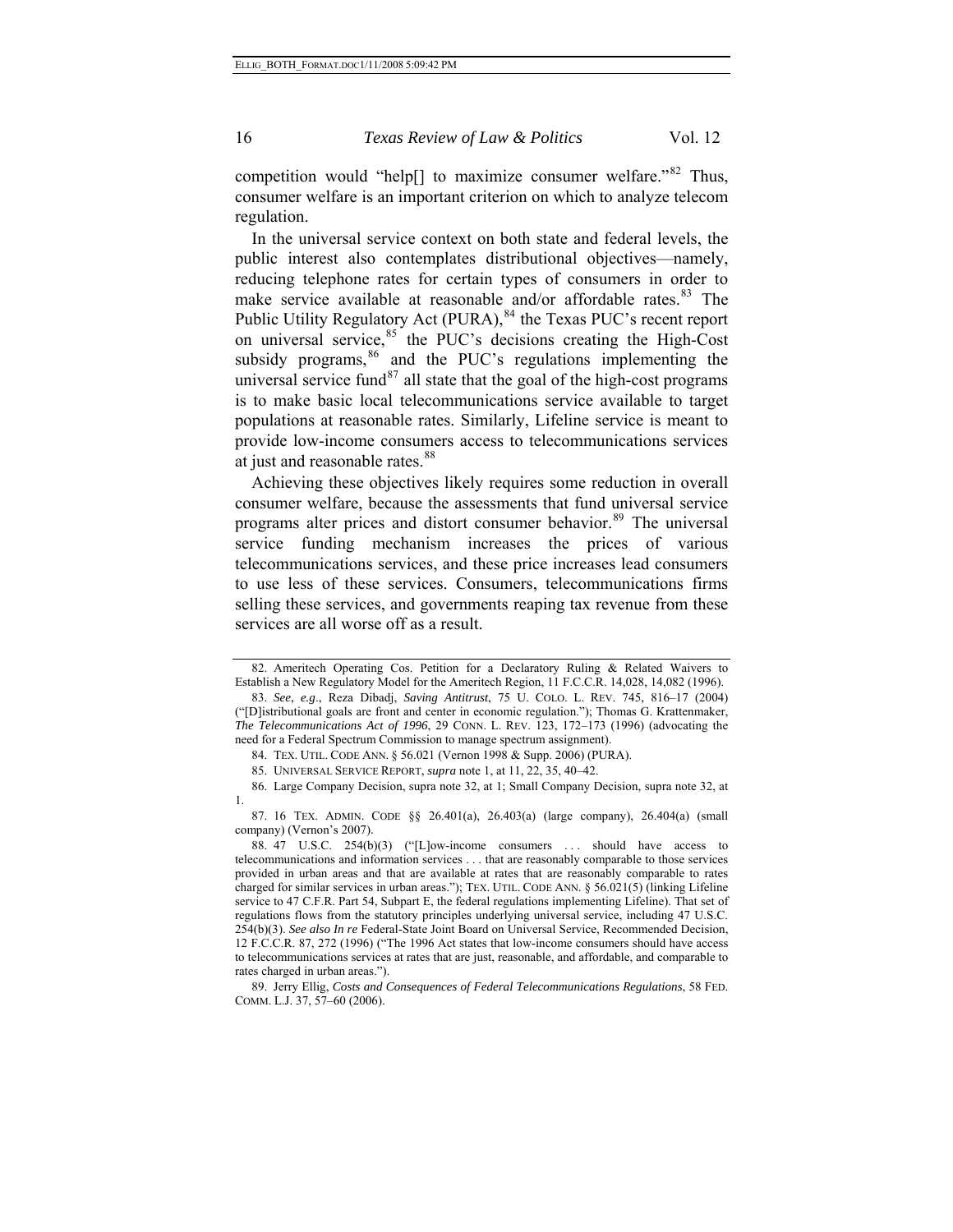Combining the consumer welfare and distributional components of the "public interest" standard, the ideal is to achieve the intended outcomes of universal service at the smallest possible cost to overall consumer welfare.<sup>[90](#page-16-0)</sup> Some parts of the TUSF may be outdated and might be updated to save consumers millions of dollars without diminution of universal service goals. <sup>[91](#page-16-1)</sup> Other parts can be administratively improved to better achieve legislative objectives while maintaining a well-functioning, less-distorted market for telecommunications services. In short, there is significant room to improve. To do so requires a clear understanding of intended outcomes, actual outcomes, and forgone consumer welfare associated with alternative funding and subsidy mechanisms. Without such analysis, decision makers cannot know whether they are achieving the public interest objectives of the universal service programs.<sup>[92](#page-16-2)</sup>

#### IV. OUTCOMES OF UNIVERSAL SERVICE PROGRAMS

### A. *Basic Principles*

## 1. Outcomes are Public Benefits

The desired outcomes of a program are the intended public benefits produced or public harms avoided as a result of the program*.* Statutory language may or may not identify the ultimate outcomes desired. The outcomes associated with universal service programs should be defined as the intended benefits to the public that actually occur as a result of the programs.

## 2. Assessment of Outcomes Requires Analysis of Causality

A meaningful assessment of outcomes must identify the extent to which the program has actually caused improvements in outcomes. It is not enough to identify positive trends. Either the outcome measure or some accompanying analysis should identify whether the program actually caused any change in the outcome.

<span id="page-16-0"></span><sup>90.</sup> *See* Hausman & Shelanski, *supra* note 79, at 32 ("It seems an uncontroversial principle that statutory goals should be achieved at the lowest possible cost. If one mechanism makes American consumers just as well off as another, more expensive mechanism, the public's interest lies in having the Commission implement the cheaper option.").

<span id="page-16-1"></span><sup>91.</sup> Indeed, the PUC has begun a process of revision to the Large Company Program. High Cost Revision Order, *supra* note 33.

<span id="page-16-2"></span><sup>92.</sup> *See generally* Hausman & Shelanski, *supra* note 79 (analyzing the consumer welfare losses associated with funding a particular federal universal service program through assessments on long distance and determining that lower-cost and better ways exist to serve the public interest).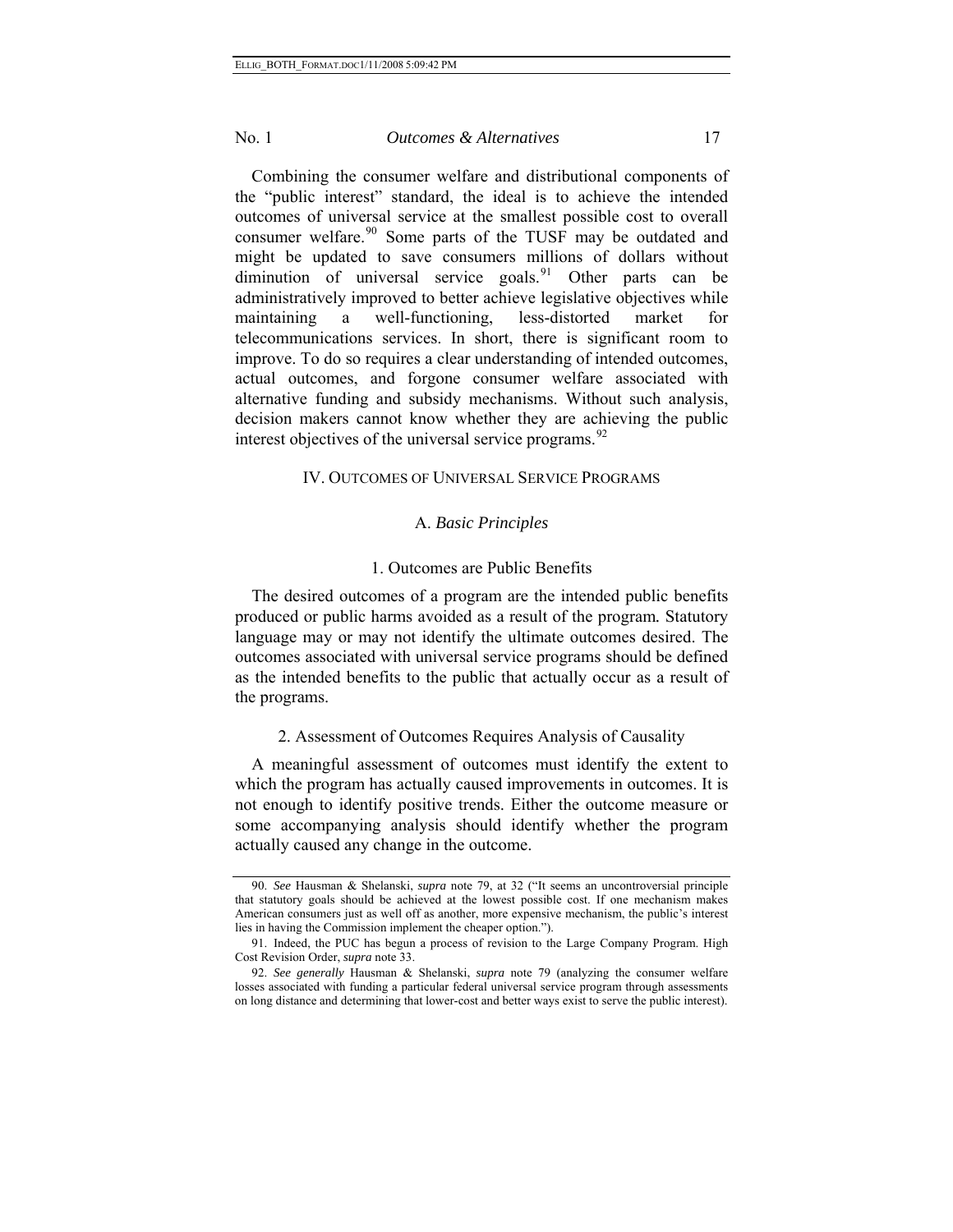Accurate evaluation requires a determination of the extent to which the outcome was actually caused by the program. A broad economic recovery, for example, might increase telephone subscribership among low-income households by increasing their incomes. Conversely, a recession might decrease subscribership by reducing incomes.<sup>[93](#page-17-0)</sup> In either case, the observed change in subscribership should be attributed to changing economic conditions, not to the existence of the universal service program. Similarly, a local economic boom created when a rural area becomes an "outer suburb," retirement haven, or tourist destination might increase subscribership, but such improvement should also not be attributed to universal service programs.

## 3. Identifying Causality Requires Counterfactual Analysis

The most accurate way of determining causality is to compare the actual outcome to the outcome that would have occurred in the absence of the program. Careful counterfactual analysis, often based on econometrics or on careful selection of "treatment" and "control" groups, may be necessary. Regulatory economists often conduct this type of analysis, and it is often an input into regulatory and policy decisions.<sup>[94](#page-17-1)</sup> Counterfactual analysis is also a well-understood method for assessing program effectiveness. It is a critical component of valid performance measures.

### B. *Outcomes for the Lifeline and High-Cost Programs*

Numerous sources, including the Texas PUC, cite the goal of universal service programs as availability at reasonable or affordable rates.<sup>[95](#page-17-2)</sup> Availability at reasonable rates, however, should not be an end in itself. Rather, access to basic telecommunications at reasonable rates presumably creates some type of benefit to the public that should be substantiated. Logically, access at reasonable rates cannot cause public benefits to occur unless it results in an increase in subscription or connectivity above the levels that would exist in the absence of the

<span id="page-17-0"></span><sup>93.</sup> Economic analyses of telephone subscribership usually find that income is a significant determinant of subscribership. CRANDALL & WAVERMAN, *supra* note 19, at 89–104.

<span id="page-17-1"></span><sup>94.</sup> For example, the debate over public policy toward cable television has been heavily informed by FCC statistics and FCC and GAO econometric analyses of the effects of wireline cable competition on the price of cable service. These statistics can be found in FED. COMMC'NS<br>COMM'N, CABLE PRICE REPORT, FCC 06-179 (2005), available at COMM'N, CABLE PRICE REPORT, FCC 06–179 (2005), *available at* http://hraunfoss.fcc.gov/edocs\_public/attachmatch/FCC-06-179A1.pdf; U.S. GOV'T ACCOUNTABILITY OFFICE, TELECOMMUNICATIONS: DIRECT BROADCAST SATELLITE SUBSCRIBERSHIP HAS GROWN RAPIDLY, BUT VARIES ACROSS DIFFERENT TYPES OF MARKETS, REPORT # GAO-05-257, at 31 (April 2005).

<span id="page-17-2"></span><sup>95.</sup> *See supra* notes 77–80.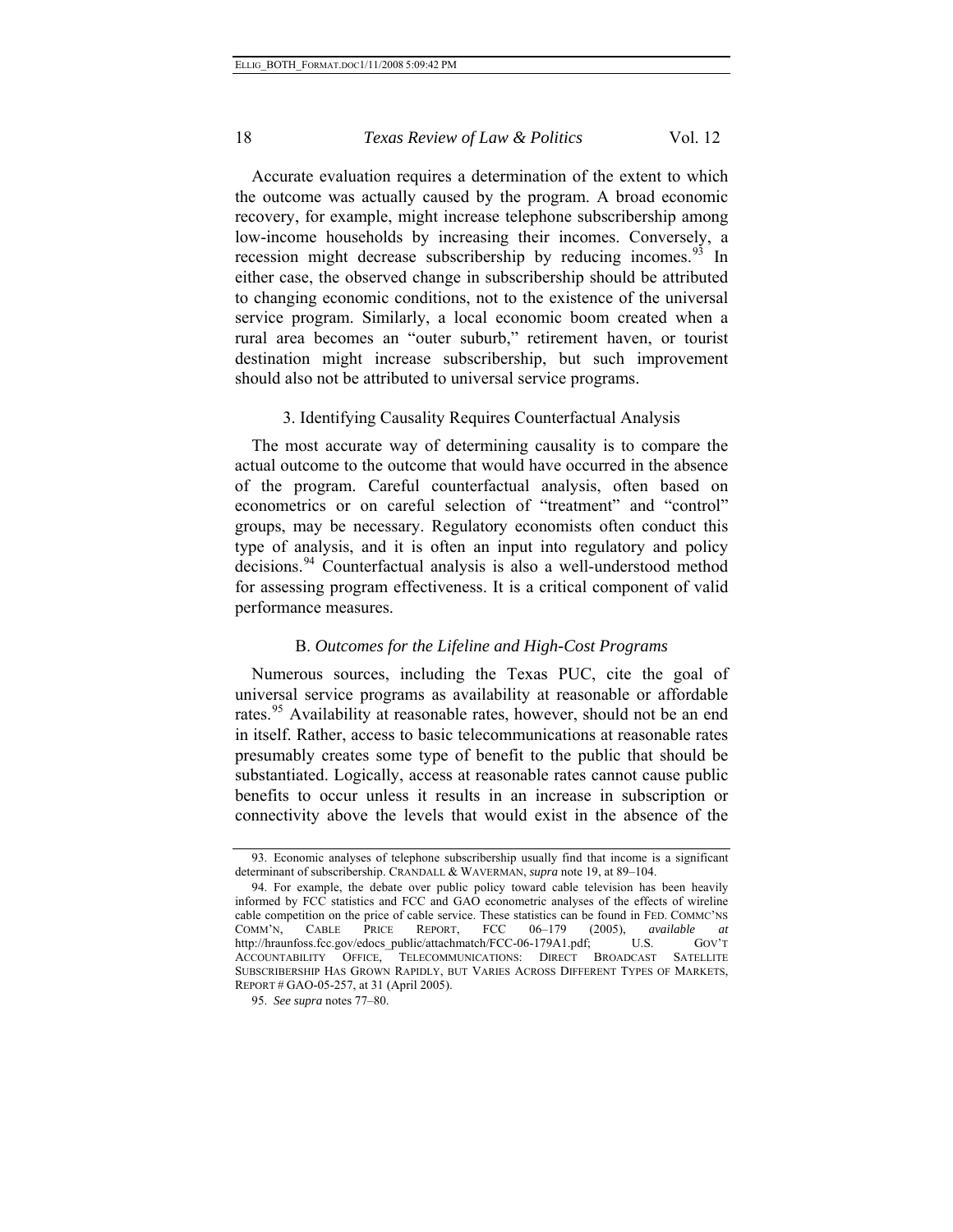universal service programs.  $96$  Program evaluation, therefore, should be based on the following causal chain:

- Universal service programs cause basic local telecommunications service to be available at reasonable rates;
- Affordable access causes an increase in subscription; and
- Increased subscription generates economic or social benefits for the public.

## 1. Availability at Reasonable Rates

The PUC's universal service report concluded that the High-Cost and Lifeline Programs, in conjunction with rate regulation, achieve their purposes.<sup>[97](#page-18-1)</sup> The report said that the purpose of the High-Cost Programs is "to provide financial assistance to ETPs [eligible telecommunications providers] that serve high-cost rural areas of Texas so that BLTS [basic local telephone service] may be provided at reasonable rates in a competitively neutral manner."<sup>[98](#page-18-2)</sup> The commission noted that basic local rates have risen little if at all in high-cost rural areas of Texas since the programs began.<sup>[99](#page-18-3)</sup> Thus, the PUC reasoned that the subsidies—along with regulation that has prohibited companies from unilaterally increasing basic local rates—have assisted in maintaining such rates at or near current levels over the life of the programs.<sup>[100](#page-18-4)</sup>

The commission did note, when discussing the large-company program, that "[t]he preservation of existing BLTS rates, some of which have been in effect for decades, does not necessarily mean that existing rates are still reasonable."<sup>[101](#page-18-5)</sup> As a result, for both programs, the commission recommended "resizing" and "retargeting" of payments along with reexamining the term "reasonableness."<sup>[102](#page-18-6)</sup>

With regard to Lifeline, the PUC surveyed stakeholders' responses to the questions asked and noted that all stakeholders thought the program

<span id="page-18-0"></span><sup>96.</sup> COMPETITION REPORT, *supra* note 58, at 26 ("The percentage of households that have telephone service (telephone penetration) is one of the fundamental measures of the extent of universal service."); 29 Tex. Reg. 953 (January 30, 2004) (stating that the Office of Public Utility Counsel noted that an "increase in subscribership . . . furthered the goal of universal service").

<span id="page-18-5"></span><span id="page-18-4"></span><span id="page-18-3"></span><span id="page-18-2"></span><span id="page-18-1"></span><sup>97.</sup> UNIVERSAL SERVICE REPORT, *supra* note 1, at 24 (Large Company High-Cost); *id.* at 42 (Small Company High-Cost); *id.* at 61 (Lifeline).

<sup>98.</sup> *Id.* at 22 (Large Company); *id.* at 41 (Small Company).

<sup>99.</sup> *Id.* at 23 (Large Company); *id.* at 41 (Small Company).

<sup>100.</sup> *Id.*

<sup>101.</sup> *Id.* at 24.

<span id="page-18-6"></span><sup>102.</sup> *Id.* at 28, 46.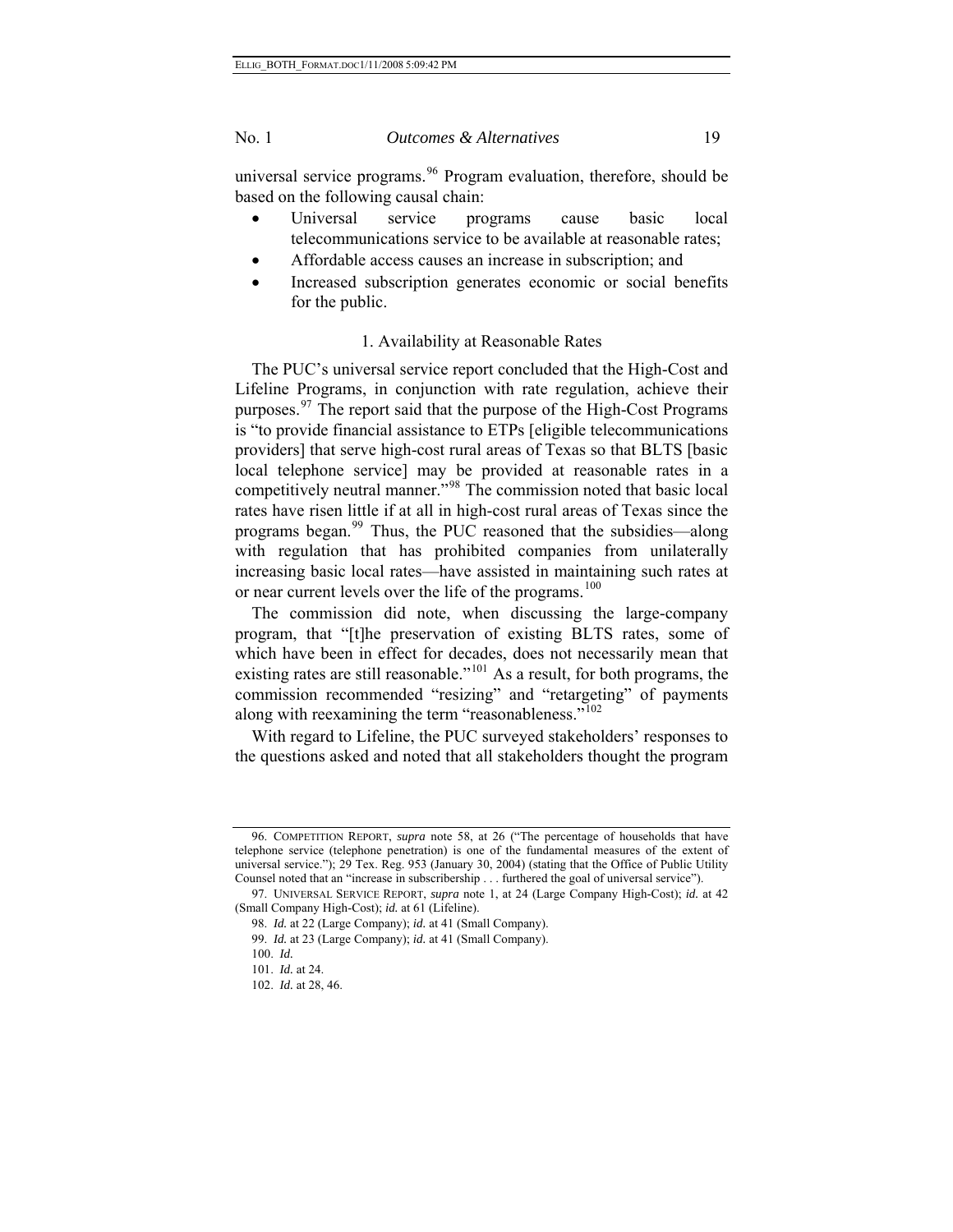was accomplishing its intended purpose.<sup>[103](#page-19-0)</sup> Because the stakeholders thought so, the PUC agreed. $104$ 

Given the recent deregulation of basic rates and the historical mixture of rate caps, High-Cost Program subsidies, Lifeline discounts, and other factors, the PUC did not quite conclude or demonstrate that the universal service programs *caused* service to be available at reasonable rates.<sup>[105](#page-19-2)</sup> In other words, it is unclear that but for the universal service programs in their current form, service would either not be available or would not be available at reasonable rates. We now examine this issue further.

#### a. *Availability*

To determine the effects of universal service programs on availability of service requires fairly careful analysis. For each program, the challenge is ascertaining whether some kind of infrastructure to provide the service would be available without the subsidy. This task is different from ascertaining whether the infrastructure that currently exists would have been available without the subsidy.

In some rural areas, wireline telephone service might not exist in the absence of subsidies, but other solutions might now be feasible. Wireless phone service, for example, is available from major carriers for \$30–\$40 per month.<sup>[106](#page-19-3)</sup> Wireless infrastructure exists in rural areas covered by these wireless networks, so basic telecommunications service is available in these areas from wireless companies. The FCC's most recent report on wireless competition includes a series of maps that indicate wireless service is available in every county in Texas.<sup>[107](#page-19-4)</sup> Maps that measure availability of the wireless signal, however, indicate that some rural areas in Texas lack wireless coverage.<sup>[108](#page-19-5)</sup>

108. *Id.* at 110–11.

<sup>103.</sup> *Id.* at 61.

<sup>104.</sup> *Id.*

<span id="page-19-2"></span><span id="page-19-1"></span><span id="page-19-0"></span><sup>105.</sup> COMPETITION REPORT, *supra* note 58, at 19 ("Historically, [low local rates have] been accomplished by the combination of legally capped rates, Provider of Last Resort obligations, Federal Universal Service Fund (FUSF) and Texas Universal Service Fund (TUSF) support programs.").

<span id="page-19-3"></span><sup>106.</sup> Sprint, http://www.sprint.com (follow "Plans" hyperlink; then follow "Individual Plans" hyperlink) (last visited Dec. 16, 2007) (offering a 200 minute wireless package for \$29.99); T-Mobile, http://www.T-mobile.com (last visited Dec. 16, 2007) (offering a 300 minute wireless package for \$29.99).

<span id="page-19-5"></span><span id="page-19-4"></span><sup>107.</sup> In the Matter of Implementation of Section 6002(b) of the Omnibus Budget Reconciliation Act of 1993, WT Docket No, 06–17, Eleventh Report 109 (2006) *available at* http://fjallfoss.fcc.gov/edocs\_public/attachmatch/FCC-06-142A1.pdf [hereinafter FCC Wireless Report].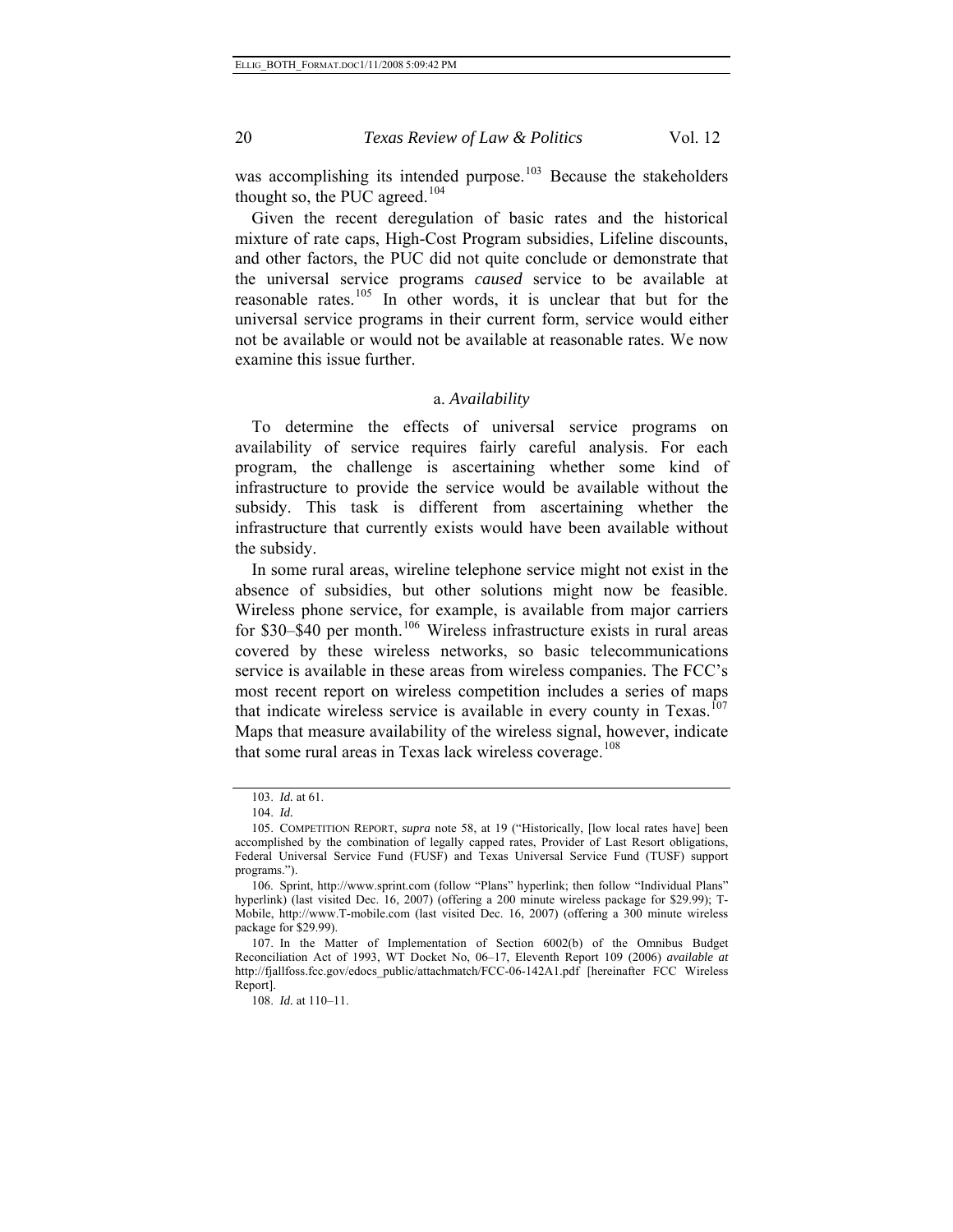One can purchase 50–500 minutes per month of stand-alone satellite phone service for \$50.00–120.00, with an unlimited usage plan that costs \$49.99 per month with a multi-year subscription.<sup>[109](#page-20-0)</sup> Vonage, one of the leading VoIP providers which charges \$24.99 per month, claims that its voice service will work with a satellite Internet connection.<sup>[110](#page-20-1)</sup> Satellite broadband Internet is available for \$79.99 or more per month, including equipment rental.<sup>[111](#page-20-2)</sup>

A key question, of course, is whether wireless, satellite, and VoIP count as available services for universal service purposes. Texas law gives the PUC wide latitude in this regard. The Commission has the power to "adopt eligibility criteria . . . to fund the universal service fund and make distributions from that fund."<sup>[112](#page-20-3)</sup> It also "determine[s] which telecommunications providers meet the eligibility criteria."<sup>[113](#page-20-4)</sup> The statute mandates only that "[t]he eligibility criteria must require that a telecommunications provider, in compliance with the commission's quality of service requirements: (1) offer service to each consumer within the company's certificated area . . . and (2) render continuous and adequate service within the company's certificated area ...."<sup>[114](#page-20-5)</sup> Within this legislative framework, the PUC decides eligibility criteria and quality of service standards.<sup>[115](#page-20-6)</sup>

<span id="page-20-0"></span><sup>109.</sup> Global Satellite, http://www.globalstarusa.com/en/airtime/voicepricing/ (last visited Dec. 16, 2007) (offering 50–500 satellite phone minutes for \$50–\$120, an unlimited usage plan with multi-year subscription for \$49.99 in the first year, declining to \$39.99 in the second year and \$19.99 in the third and fourth years, and various equipment rental options).

<span id="page-20-1"></span><sup>110.</sup> Vonage, Premium Residential Unlimited Plan, http://www.vonage.com/call\_plans\_residential\_premium.php?lid=residential\_premium&refer\_id= WEBSR0706010001W1 (last visited Dec. 16, 2007).

<span id="page-20-3"></span><span id="page-20-2"></span><sup>111.</sup> HugesNet for Home, Pricing, http://go.gethughesnet.com (follow "Pricing" hyperlink) (last visited Dec.16, 2007).

<sup>112.</sup> TEX. UTIL. CODE ANN. § 56.023(a)(1) (Vernon 2007).

<sup>113.</sup> *Id.* § 56.023(a)(2).

<sup>114.</sup> *Id.* § 56.023(b).

<span id="page-20-6"></span><span id="page-20-5"></span><span id="page-20-4"></span><sup>115.</sup> As corollary to requirements for companies to achieve ETP status, incumbent companies serving as providers of last resort (POLR) in a particular area must meet quality of service standards to maintain their POLR status. For companies providing POLR service through new (i.e., nonwireline) technologies, service standards are uncertain. Texas statute allows a holder of a certificate of convenience and necessity to "meet the holder's provider of last resort obligations using any available technology." TEX. UTIL. CODE ANN. § 54.251(c) (Vernon 2007). If a company uses nonlandline technology, "[a]s determined by the commission, the certificate holder shall meet minimum quality of service standards . . . comparable to those established for traditional wireline or landline technologies." *Id.* The PUC has initiated a project to develop quality of service standards for certificate holders attempting to meet POLR obligations using alternative technologies, but the project appears stalled. *See* Texas PUC, Establishment of Telecom Service Quality Standards for Alternate Technologies use by a POLR: Project #31958, http://www.puc.state.tx.us/rules/rulemake/31958/31958.cfm (last visited Dec. 16, 2007) (listing the last action of the Texas PUC on this issue was the announcement of a meeting). As a result, no service quality standards governing the use of alternative technologies to meet POLR obligations have yet been established.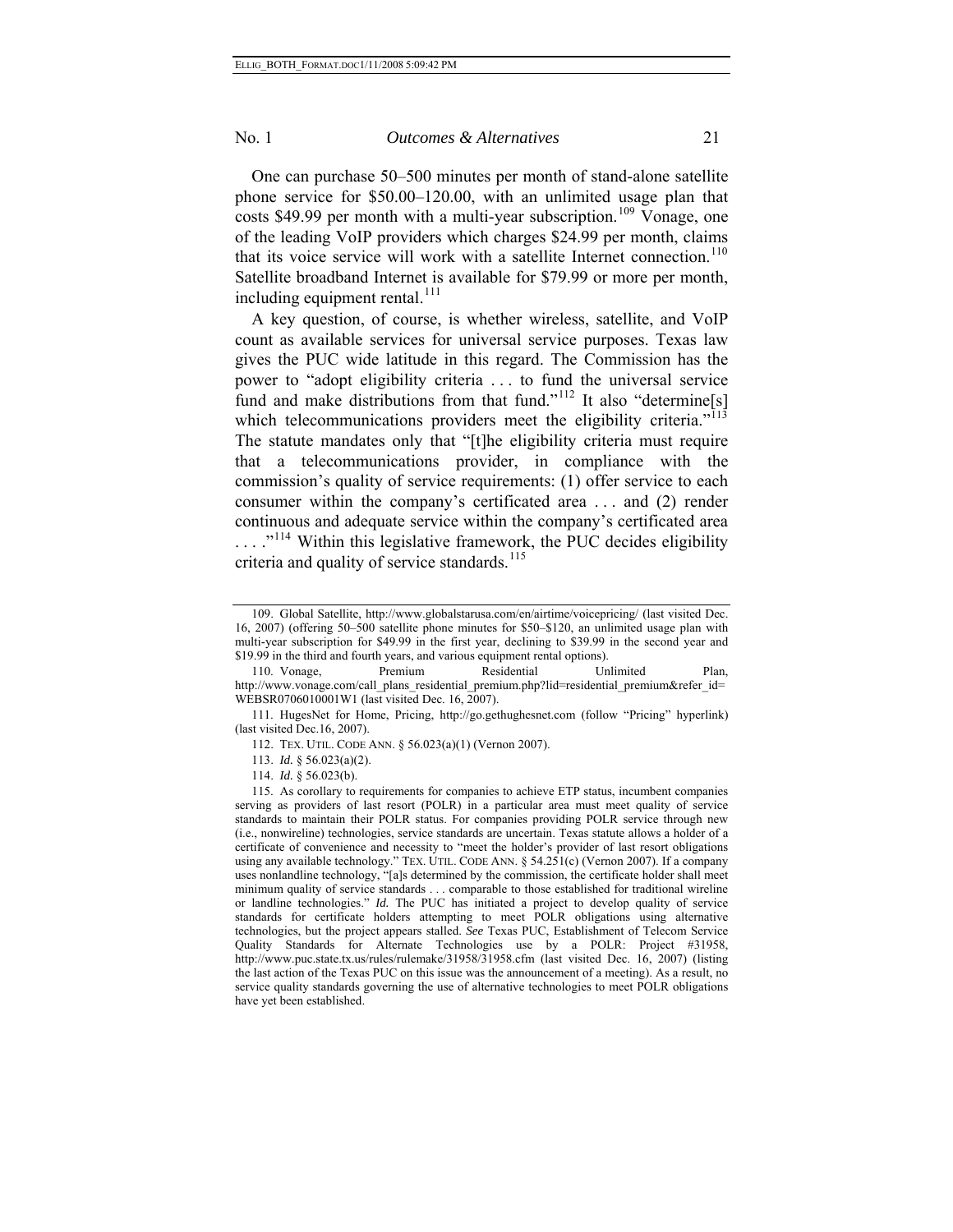service support,"  $117$  and render: Under current PUC regulations, ETPs must, among other criteria, "assume[] the obligation to offer any customer in its ETP service area basic local telecommunications services . . . at a rate not to exceed 150% of the ILEC's tariffed rate,"<sup>[116](#page-21-0)</sup> "provide<sup>[]</sup> the federally designated services to customers in order to receive federal universal

[C]ontinuous and adequate service within the area or areas, for which the commission has designated it an ETP, in compliance with the quality of service standards defined in § 26.52 of this title (relating to Emergency Operations), § 26.53 of this title (relating to Inspections and Tests), and § 26.54 of this title (relating to Service Objectives and Performance Benchmarks).<sup>[118](#page-21-2)</sup>

Only two nonwireline providers have been granted ETP status in Texas.<sup>[119](#page-21-3)</sup> One is DialToneServices, a satellite service provider, which applied to be an ETC (to receive federal subsidies) and an ETP (to receive state subsidies).<sup>[120](#page-21-4)</sup> Through five different dockets, the PUC granted its application in parts on August 2, 2005, and June 22, 2006.[121](#page-21-5) The other is Western Wireless, a wireless provider that received its ETC and ETP status on October 31, 2000.<sup>[122](#page-21-6)</sup> In its decision granting the application, the PUC explicitly advocated for competition.<sup>[123](#page-21-7)</sup> The likely reason more nonwireline providers have not

<sup>116. 16</sup> TEX. ADMIN. CODE § 26.417(c)(1)(B) (2007).

<sup>117.</sup> *Id.* § 26.417(c)(1)(A).

<sup>118.</sup> *Id.* § 26.417(c)(1)(D).

<sup>119.</sup> UNIVERSAL SERVICE REPORT, *supra* note 1, at 88–90 tbl. 9.

<span id="page-21-4"></span><span id="page-21-3"></span><span id="page-21-2"></span><span id="page-21-1"></span><span id="page-21-0"></span><sup>120.</sup> *Id.* at 88–90 tbl.9; Mobile Satellite Ventures Signs Agreement with DialToneServices as New Distribution Partner, http://www.msvlp.com/news\_docs/releases/MSV\_DialTone\_PR-2.pdf (last visited Dec. 16, 2007).

<sup>121.</sup> *Id.* at 88.

<sup>122.</sup> *Id.* at 90.

<span id="page-21-7"></span><span id="page-21-6"></span><span id="page-21-5"></span><sup>123.</sup> Tex. Pub. Util. Comm'n, Application of WWC Texas RSA Limited Partnership for Designation as an Eligible Telecommunications Provider Pursuant to 47 U.S.C. § 214(e) and PUC Subst. R. 26.417, PUC Docket No. 22295, (final order) (2000); Tex. Pub. Util Comm'n, Application of WWC Texas RSA Limited Partnership for Designation as an Eligible Telecommunications Provider Pursuant to 47 U.S.C. § 214(e) and PUC Subst. R. 26.418*,* PUC Docket No. 22289 (final order) (2000) ("In making its decision in this matter, the Commission, in addition to ensuring compliance with statutory and regulatory requirements, was mindful of the effect of its decision on the competitiveness of the local telephone exchange market. As a matter of public policy, this Commission's actions should ensure that people have competitive opportunities they did not have before, not resulted in people losing existing competitive opportunities. Designating WWC as an ETC and ETP will afford people both choice for a local exchange carrier and increased access to enhanced services. As a result, customers in Texas are more likely to have lower prices, higher quality, and the rapid deployment of new telecommunications technologies. In addition, the Commission is unwavering in its support of a simple proposition: Rural Texans are not second class citizens and should not be deprived of competitive alternatives or access to new technologies. Finally, no citizen should be deprived of existing competitive opportunities as a result of implementing the Federal Telecommunications Act of 1996 (FTA).").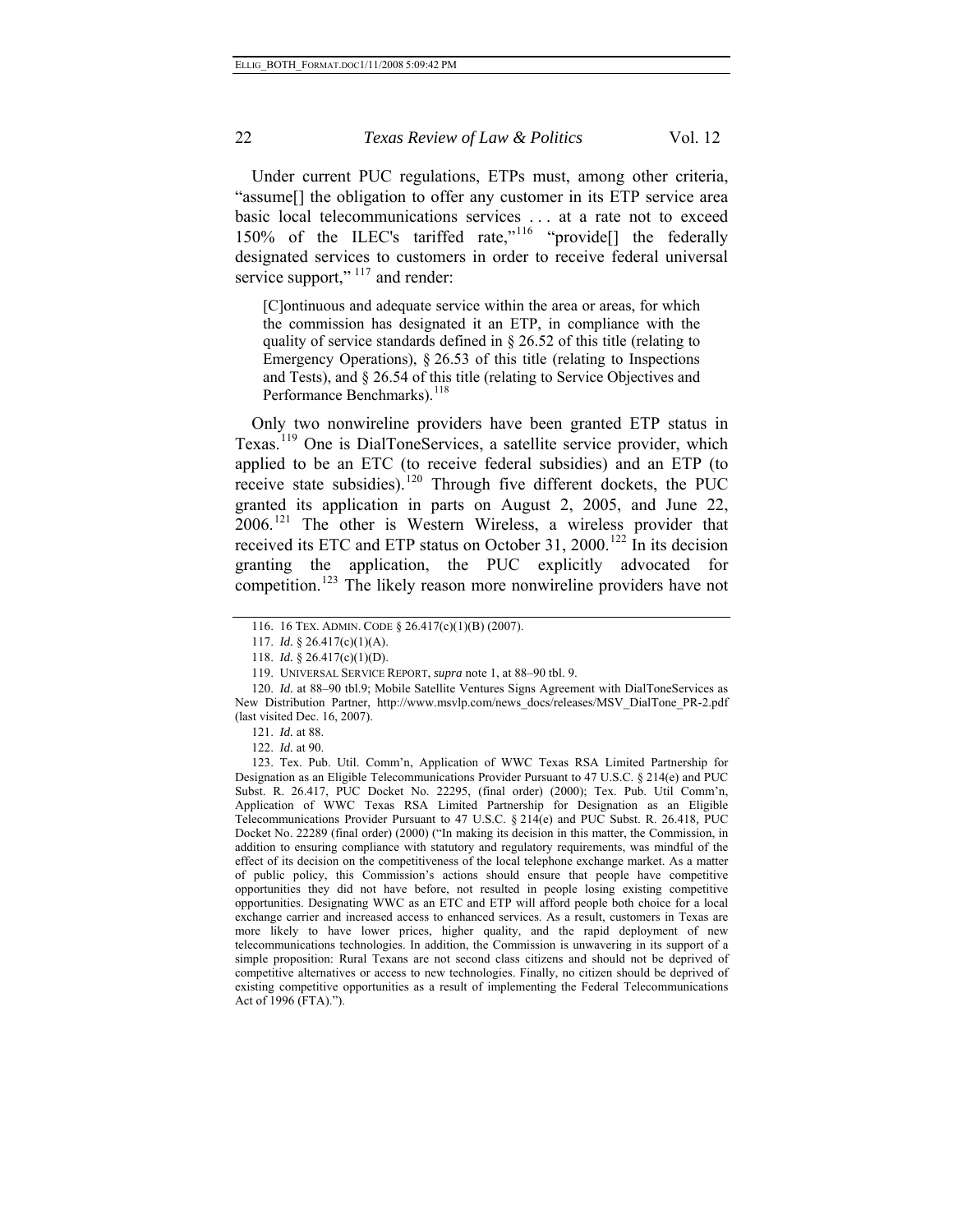most cost-effective way possible. applied for ETP status is the difficulty in meeting the slew of regulatory requirements. However, as long as a particular company providing wireless, satellite, or VoIP service meets the statutory requirement to provide continuous and adequate service, the Commission can use its statutory discretion to create rules to include more of these as comparable services and thereby help achieve universal service in the

Even if the Commission does not revise its standards so more of these service providers qualify as ETPs and receive subsidies, it might still be reasonable to take the presence of their infrastructure into account when determining whether basic telecommunications services are available in rural areas. Reasonable people can disagree about whether the prices of wireless or satellite phone service satisfy the regulatory definition of "reasonable," but a great deal of wireless and satellite infrastructure is clearly available in rural areas. The only rural areas where the Texas universal service programs currently *cause* service to be available where it would not otherwise be available are those that would not have wireline, wireless, or satellite phone service in the absence of the subsidy programs.

#### b. *Rate Reasonableness*

Whether universal service subsidies have caused rates to be reasonable depends on one's definition of "reasonable." The PUC concluded that the universal service programs, along with rate caps, have kept rates at levels believed to be reasonable when the programs were created in 2000.<sup>[124](#page-22-0)</sup>

It is quite likely that the universal service subsidies, combined with rate regulation, caused basic local rates to remain at their 2000 levels. Regulation forced basic local rates below long-run cost in all but the most densely populated areas.<sup>[125](#page-22-1)</sup> Lifeline rates are also likely below the long-run cost of serving most Lifeline customers.<sup>[126](#page-22-2)</sup> Universal service subsidies provide a pool of revenues that replace unsustainable hidden subsidies, thus allowing the companies to continue to offer service in

<sup>124.</sup> UNIVERSAL SERVICE REPORT, *supra* note 1, at 24, 42.

<span id="page-22-1"></span><span id="page-22-0"></span><sup>125.</sup> ROBERT W. CRANDALL & JERRY ELLIG, TEX. PUB. POLICY FOUND., TEXAS TELECOMMUNICATIONS: EVERYTHING'S DYNAMIC EXCEPT THE PRICING 41 (2005), *available at* http://www.texaspolicy.com/pdf/2005-01-telecom.pdf.

<span id="page-22-2"></span><sup>126.</sup> *See infra* p. 26 (estimating that the typical Texas consumer pays \$19.32 for residential basic local service when all taxes and surcharges are included, versus \$3.28 for a Lifeline customer).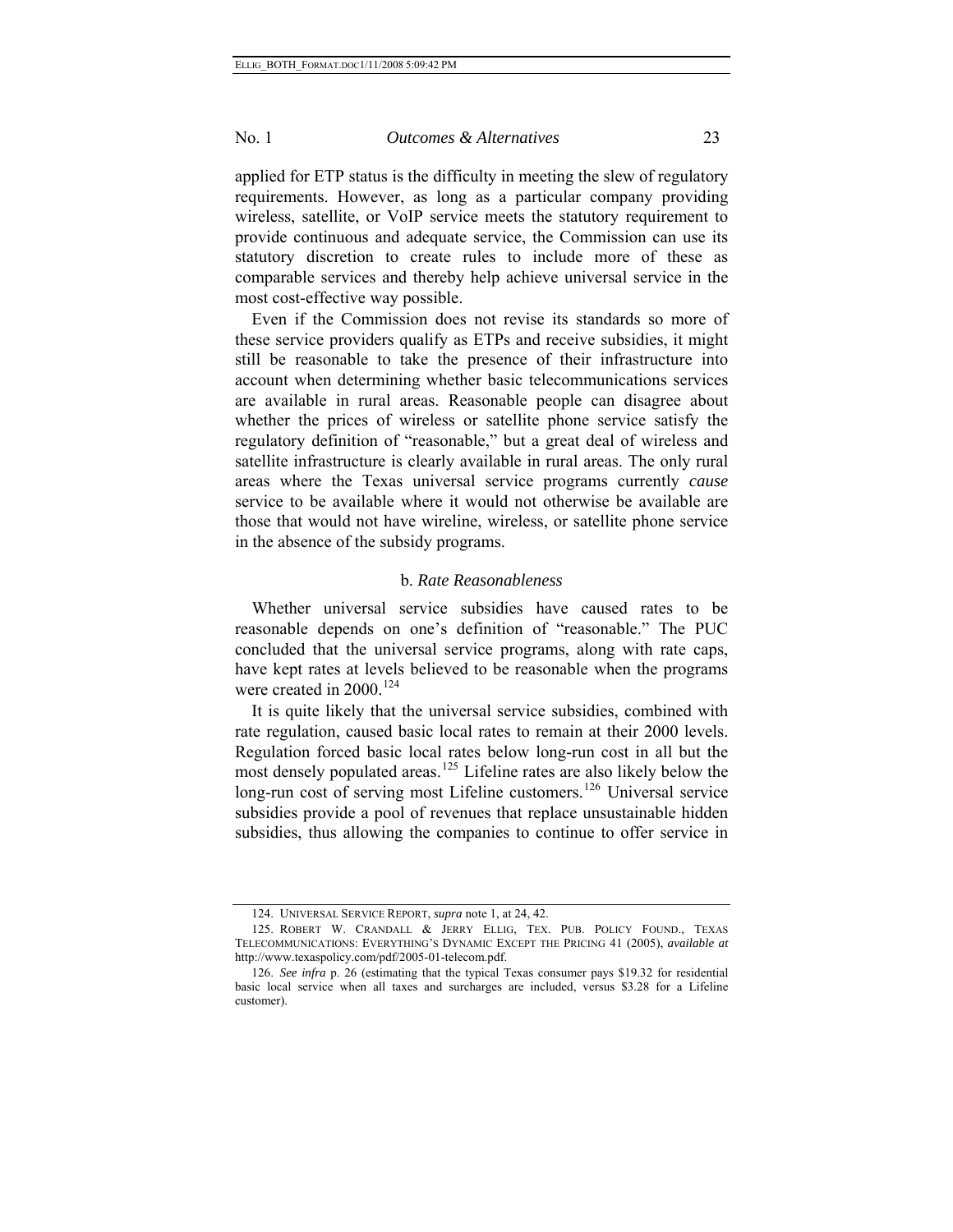high-cost areas and to low-income consumers at rates that fail to cover long-run costs.<sup>[127](#page-23-0)</sup>

The subsidies might not deserve credit for causing rates to remain at 2000 levels if the universal service programs, combined with other regulations, crowded out competitive alternatives that could have provided even lower rates. This appears highly unlikely for all but a handful of lines. The lowest-cost competitive alternative we had been able to find is a limited stand-alone VoIP service, which was available to residential customers at an advertised price of \$14.95, but that is no longer offered, and even that required a broadband Internet connection.<sup>[128](#page-23-1)</sup> Basic local residential service appears to cost less than this on the vast majority of large company lines.<sup>[129](#page-23-2)</sup> Just six of the fiftyfour small incumbents have any residential rates above \$14.95 per month.<sup>[130](#page-23-3)</sup> The subsidized price may have crowded out competitive alternatives with lower *costs* than the incumbents,<sup>[131](#page-23-4)</sup> but it is doubtful any competitive alternatives could have beaten the *subsidized rates* the incumbents charged on these lines. If one accepts the 2000 rate levels for basic local service as the appropriate benchmark for "reasonable" rates, then the universal service programs likely caused rates for rural and low-income consumers to satisfy this definition of "reasonable."

While finding that universal service subsidies have led to reasonable rates, the Commission also hinted that higher rates for basic local telecommunications service might also be considered reasonable.<sup>[132](#page-23-5)</sup> These statements are not necessarily contradictory. It appears the PUC concluded that rates on lines subsidized by the universal service programs are not unreasonably high. While hinting that higher rates might also be reasonable, the PUC declined to label the current rates unreasonably low. $133$  However, a reasonable person might reasonably make that inference.

<sup>127.</sup> *See supra* Part I.A.2.

<span id="page-23-1"></span><span id="page-23-0"></span><sup>128.</sup> *See* Skype, Help, http://support.skype.com/index.php?\_a=knowledgebase&- \_j=questiondetails&\_i=103 (last visited Dec. 16, 2007) (explaining that stand-alone VoIP requires that the consumer have a broadband Internet connection, which, of course, is an additional expense).

<span id="page-23-2"></span><sup>129.</sup> UNIVERSAL SERVICE REPORT, *supra* note 1, at 21 tbl.6. Verizon and Embarq both have some lines priced at \$16, but we cannot determine from the data in the PUC report if any of these lines receive universal service subsidies.

<span id="page-23-6"></span><span id="page-23-5"></span><span id="page-23-4"></span><span id="page-23-3"></span><sup>130.</sup> These six are Border (all residential lines \$19), Dell (all residential lines \$15), Five Area (all residential lines \$17), SW Arkansas (all residential lines \$18), Sugar Land (maximum \$16), and Valley (maximum \$15). *Id.* at 54 tbl.7.

<sup>131.</sup> CRANDALL & ELLIG, *supra* note 125, at 30–31.

<sup>132.</sup> UNIVERSAL SERVICE REPORT, *supra* note 1, at 24, 28, 46.

<sup>133.</sup> *Id.* at 24.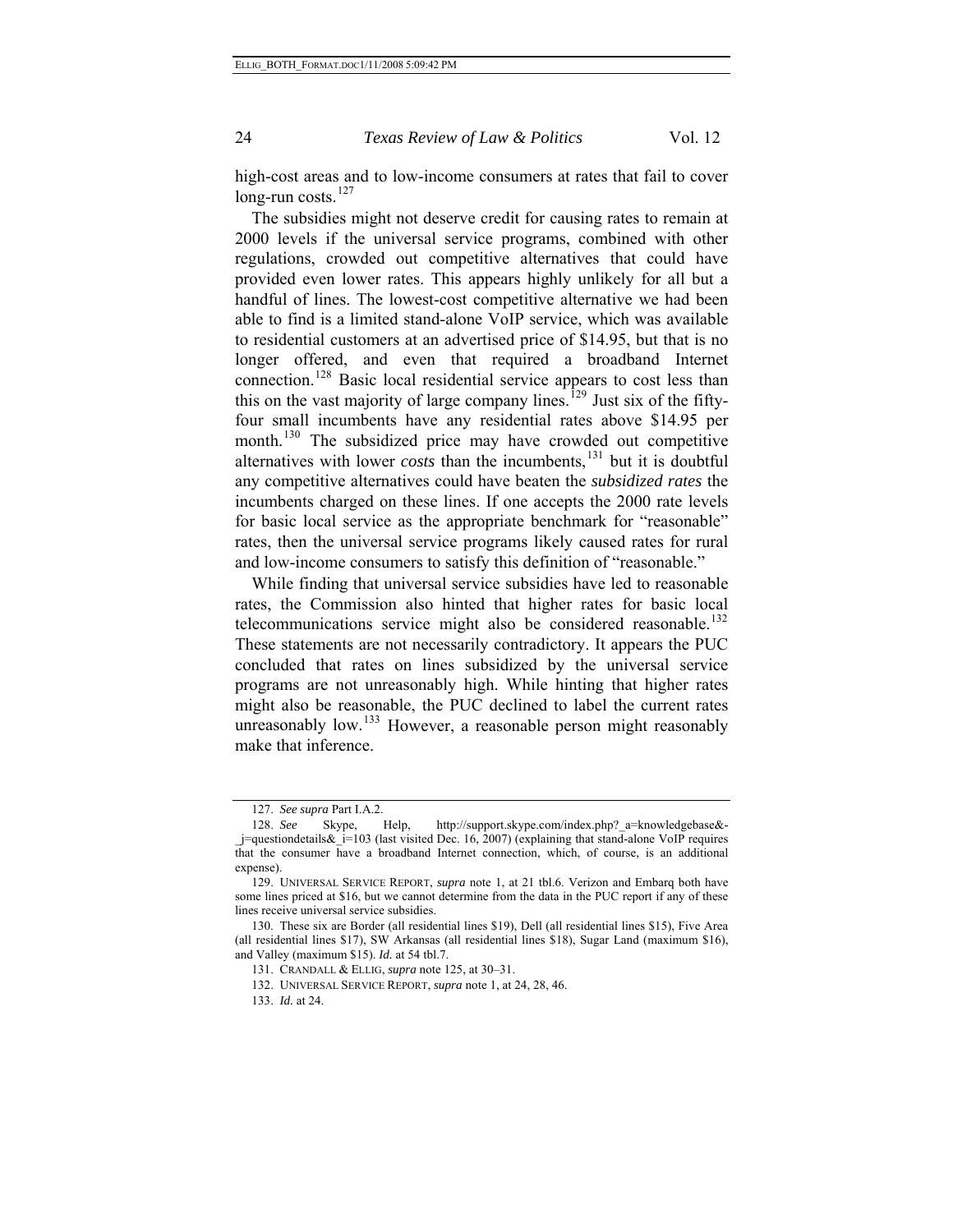## 2. Effect on Subscription

Both the High-Cost and Lifeline Programs help reduce telephone rates for targeted populations. As a result, they bring more rural and low-income households onto the phone network. However, most studies find that subscription levels for local telephone service change very, very little in response to changes in price.<sup>[134](#page-24-0)</sup> Many recent studies find elasticities of demand between -0.01 and -0.026; that is, a 1% change in price leads to 0.1% or 0.2% change in subscriptions.<sup>[135](#page-24-1)</sup> Empirical studies commonly presume that low-income households are more sensitive to the price of local phone service than high-incomes households.<sup>[136](#page-24-2)</sup> Therefore, it might be appropriate to use a somewhat higher elasticity of demand to estimate the effects of the Lifeline Programs. The highest elasticity of demand for local phone service estimated since 1980 appears to be about  $-0.05$ .<sup>[137](#page-24-3)</sup>

 The elasticity of demand can be used to estimate the effects of the Lifeline and High-Cost Programs on subscribership. Mathematically, the elasticity of demand is defined as  $(\Delta q/q_1)/(\Delta p/p_1)$ ,<sup>[138](#page-24-4)</sup> where:

 $q_1$  = observed number of subscribers;

 $\Delta q$  = change in the number of subscribers associated with a postulated price change;

 $\Delta p$  = the postulated price change;

 $p_1$  = observed price.

If one has an estimate of the elasticity and also the values of  $p_1$ ,  $\Delta p$ , and q<sub>1</sub>, then one can solve for the key variable of interest:  $\Delta q$ , the number of new subscribers caused by the subsidy program. Dividing

<span id="page-24-2"></span><span id="page-24-1"></span>136. *Id.* at 110 (assuming that the elasticity of demand declines in absolute value from -0.0475 for the lowest-income households to -0.001 for high-income households).

<span id="page-24-0"></span><sup>134.</sup> A.H. Barnett & David L. Kaserman, *The Simple Welfare Economics of Network Externalities and the Uneasy Case for Subscribership Subsidies*, 13 J. REG. ECON. 245, 252–53 (1998); David L. Kaserman, John W. Mayo & Joseph E. Flynn, *Cross-Subsidization in Telecommunications: Beyond the Universal Service Fairy Tale*, 2 J. REG. ECON. 231 (1990); CRANDALL & WAVERMAN, *supra* note 19, at 91.

<sup>135.</sup> CRANDALL & WAVERMAN, *supra* note 19, at 91.

<span id="page-24-3"></span><sup>137.</sup> *Id.* at 90 (citing Perl's 1983 study implying a demand elasticity of -0.055); *id.* at 91 (citing several other studies estimating a demand elasticity of -0.04); *id.* at 110 (assuming that the lowest-income households have a demand elasticity of -0.0475). *See also* Christopher Garbacz & Herbert G. Thompson, *Estimating Demand with State Decennial Census Data from 1970-1990,* 21 J. REG. ECON. 317, 326 (2002) (showing elasticities between -0.028 and -0.047 when using pooled 1970–1990 data).

<span id="page-24-4"></span><sup>138.</sup> WALTER NICHOLSON, MICROECONOMIC THEORY: BASIC PRINCIPLE AND EXTENSIONS 176 (8th ed. 1994).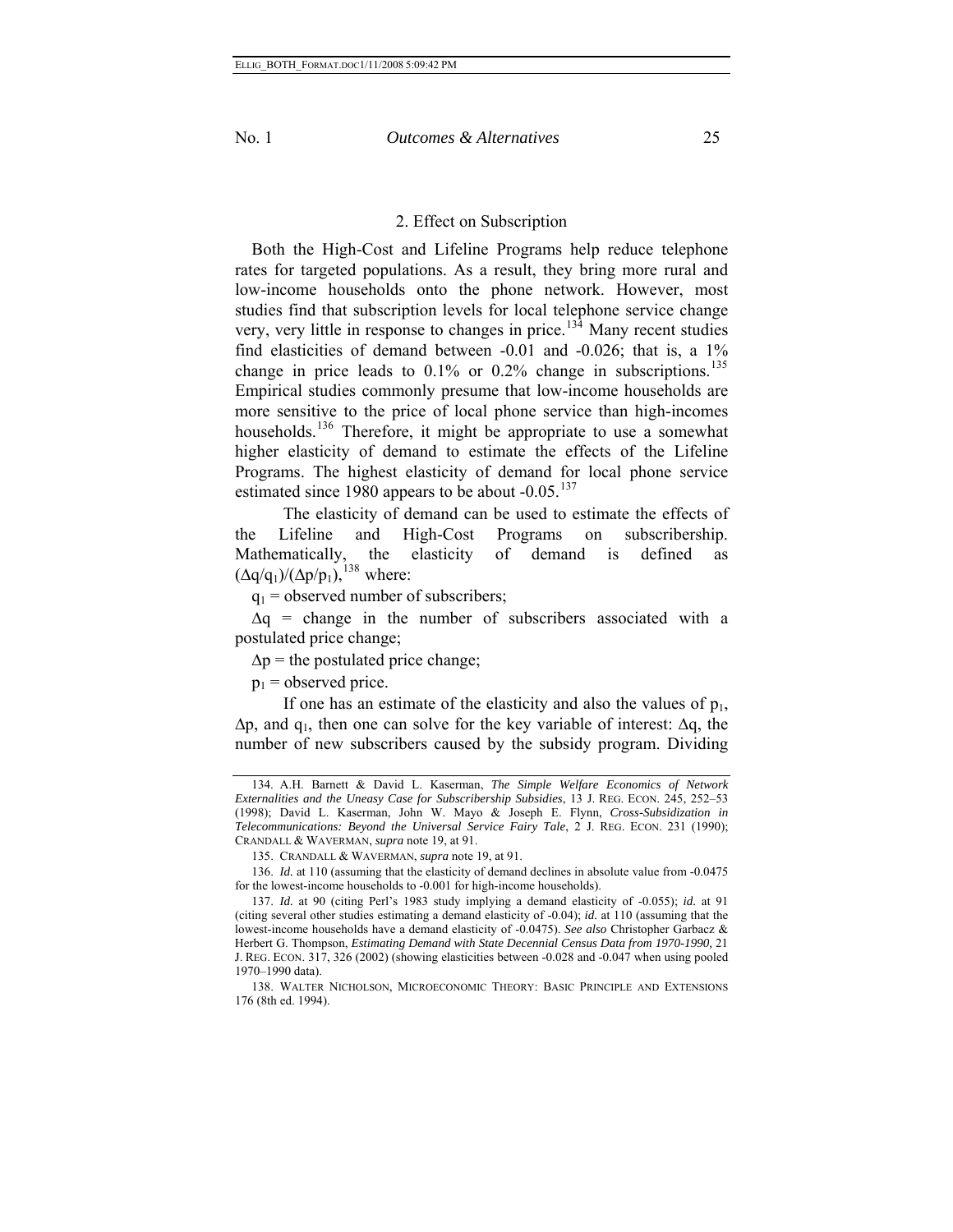the cost of the program by the number of new subscribers generated by the program yields a key measure of cost-effectiveness: dollars spent per successful outcome.

## a. *Lifeline*

To analyze the effects of Lifeline, one can examine the total effect of the combined federal and state funding, the effect of the federal component only, or the additional effect of the state component when added on top of the federal component. The following table estimates the average monthly cost of local phone service for a non-Lifeline customer and for a Lifeline customer. It also shows how much the Lifeline customer would pay if the Texas Lifeline Program did not exist.

The Texas and federal programs combined reduce the average price of local phone service significantly, from \$19.32 per month to \$3.28 per month. If there were no Texas Lifeline Program, the federal program would still cut the price by about \$10, from \$19.32 to \$9.52. The Texas program facilitates an additional price reduction of about \$6.25, from \$9.52 to \$3.28. This occurs partly because of the Texas Lifeline subsidy, partly because of the additional federal matching funds, and partly because consumers who receive the discounts pay lower taxes and universal service fees, since taxes and universal service assessments are calculated as a percentage of revenues.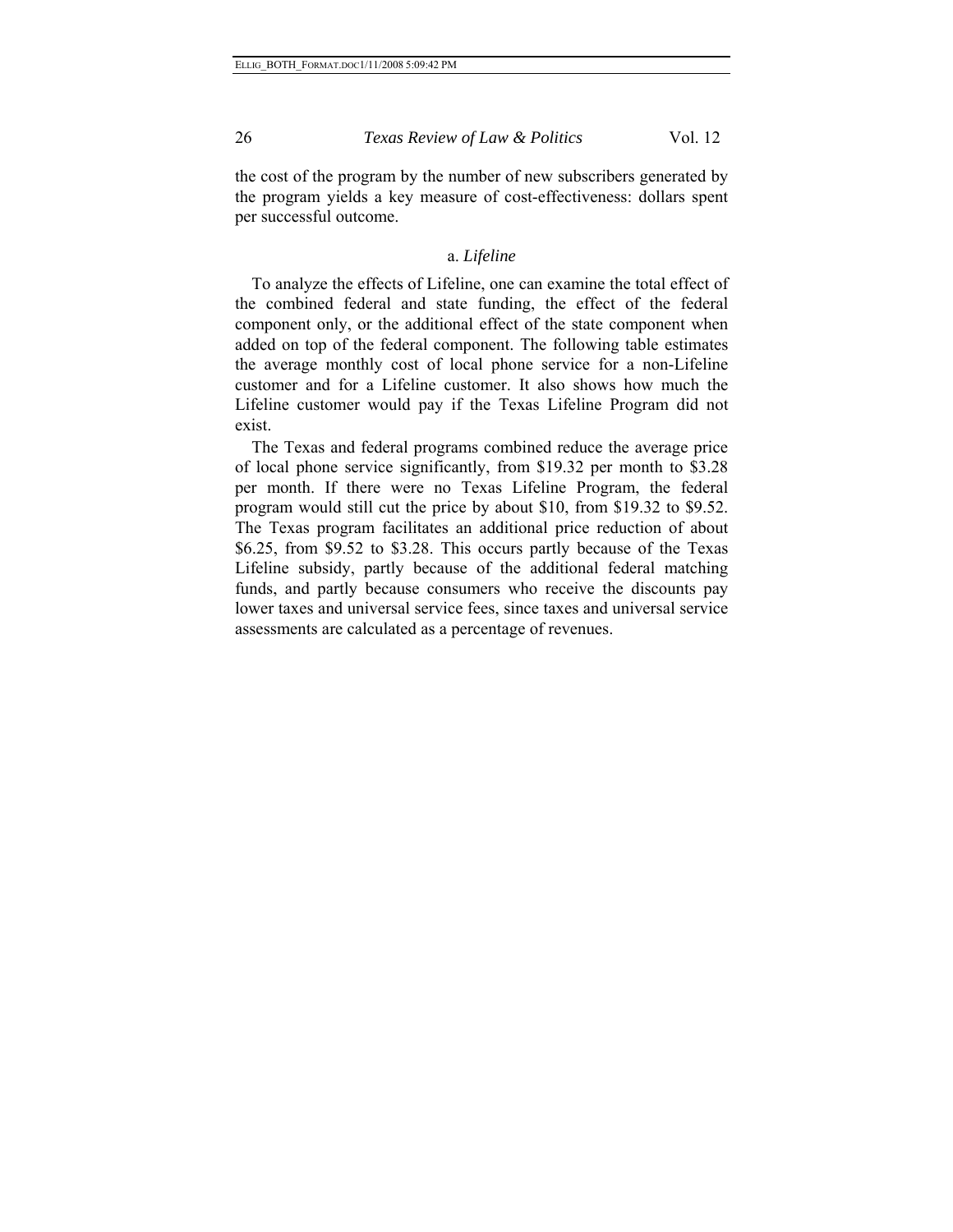|                       | Non-            | <b>Texas</b>    | <b>Federal Lifeline</b> |
|-----------------------|-----------------|-----------------|-------------------------|
|                       | <b>Lifeline</b> | <b>Lifeline</b> | Only                    |
| Local Rate            | \$9.76          | \$9.76          | \$9.76                  |
| Federal Subscriber    | \$6.50          | \$0             | \$0                     |
| Line<br>Charge        |                 |                 |                         |
| (Maximum)             |                 |                 |                         |
| Lifeline<br>Federal   | \$0             | $-$ \$3.50      | $-$1.75$                |
| Discount              |                 |                 |                         |
| Lifeline<br>Texas     | \$0             | $-$ \$3.50      | \$0                     |
| Discount              |                 |                 |                         |
| Subtotal              | \$16.26         | \$2.76          | \$8.01                  |
| Add-on Charges        |                 |                 |                         |
| State/Local<br>Texas  |                 |                 |                         |
| Tax                   | \$1.54          | \$0.26          | \$0.76                  |
| (Average $9.5\%$ )    |                 |                 |                         |
| <b>USF</b><br>Texas   | \$0.78          | \$0.13          | \$0.38                  |
| Assessment            |                 |                 |                         |
| Federal Tax (3%)      | \$0.49          | \$0.08          | \$0.24                  |
| <b>USF</b><br>Federal | \$0.24          | \$0.04          | \$0.12                  |
| Assessment            |                 |                 |                         |
| <b>Total Price</b>    | \$19.32         | \$3.28          | \$9.52                  |

FIGURE 1: Effect of Lifeline Program<sup>[139](#page-26-0)</sup>

These price changes, combined with Lifeline subscribership data and an estimate of the elasticity of demand, can be used to calculate the effects of the Lifeline Program on telephone subscribership. We estimate how much the price paid by Lifeline customers would increase and how much subscribership would decrease, if there were no Lifeline Program at all, or if the federal program continued but there were no Texas Lifeline Program.

Our results suggest that Lifeline has a noticeable effect on the number of low-income subscribers but a relatively small effect on overall telephone penetration. As a whole, the Lifeline Program appears to have increased telephone subscribership in Texas by about 141,589 households at most. Of that amount, about 55,062 can be directly attributed to the expenditures from the Texas Universal Service Fund and the matching federal expenditures. The Lifeline Program has *not* increased subscribership by the full 579,339 households enrolled in the

<span id="page-26-0"></span><sup>139.</sup> *See infra* Appendix.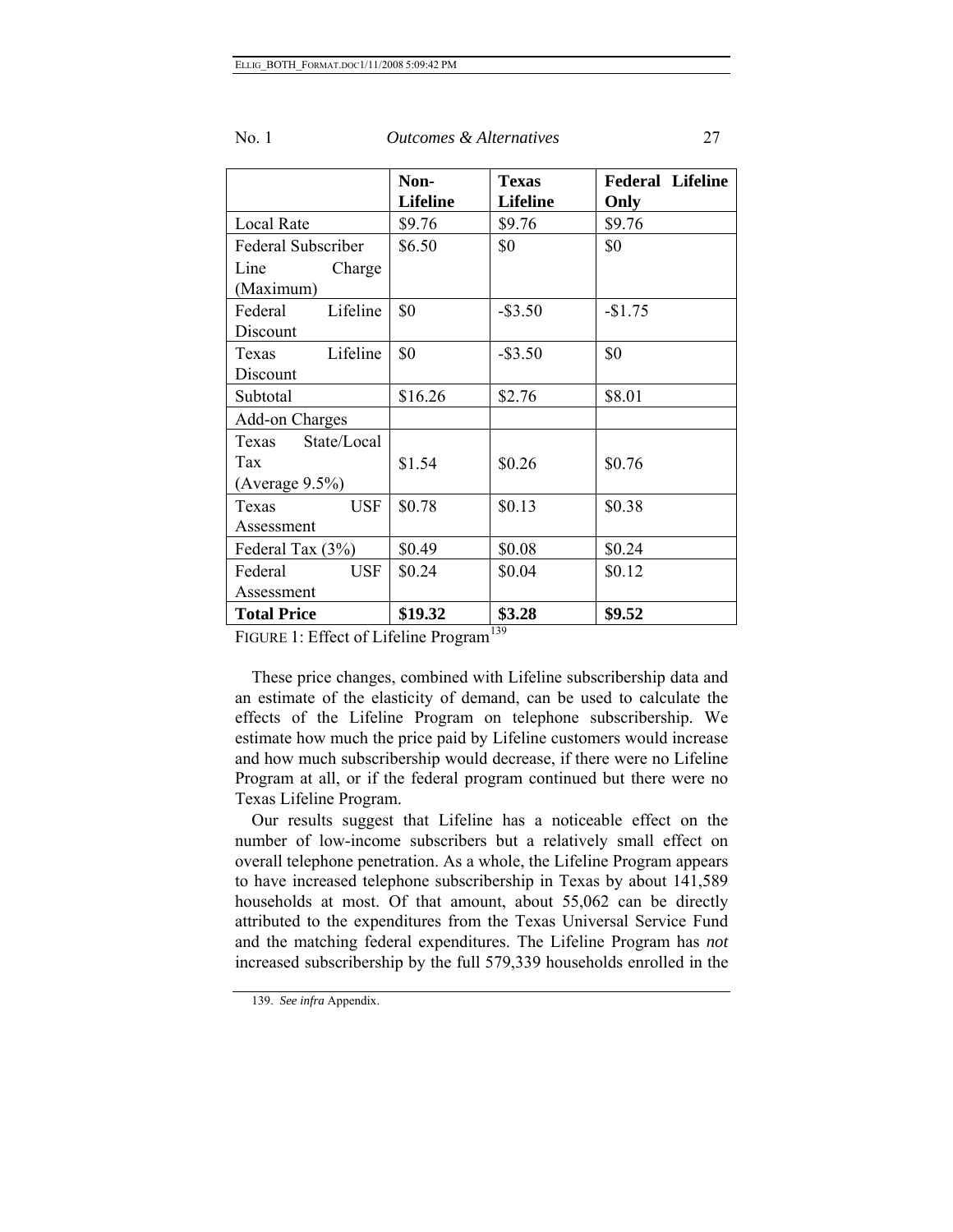program in 2005 because many of these households would have had telephones even in the absence of Lifeline. Overall, about one-quarter of Lifeline subscribers are on the phone network because of Lifeline, and about ten percent of Lifeline subscribers are on the phone network because of the state of Texas' Lifeline Program. The Texas Lifeline Program appears to have increased total subscribership in Texas by approximately four-tenths of one percent.

Figures on subscribership induced by the program can be combined with cost figures to measure cost-effectiveness. The table shows that Lifeline as a whole adds new subscribers to the phone network in Texas at a cost of \$663 per new subscriber. The figure falls slightly if one counts just the Texas USF expenditures and ignores the cost of the federal matching funds.

These results paint a brighter picture of Lifeline's success in Texas than most other studies that assess the effects of Lifeline nationally. A big reason is that we assumed a relatively high elasticity of demand, - 0.05. This elasticity figure is toward the high end of the elasticities estimated in previous studies.<sup>[140](#page-27-0)</sup> Therefore, an elasticity of  $-0.05$  may somewhat overstate the effects of Lifeline subsidies on low-income households' demand for phone service.

Several earlier studies using nationwide data found that Lifeline has a smaller effect on subscribership, but some found no effect. A 1997 study by Christopher Garbacz and Herbert G. Thompson, using data from the 1990 Decennial Census, found that expenditures on Lifeline and Linkup Programs do increase telephone penetration but by very small amounts.<sup>[141](#page-27-1)</sup> A ten percent increase in expenditures would lead to less than a one tenth of one percent increase in the percentage of households with telephones.<sup>[142](#page-27-2)</sup> Studies by the same authors, using 2000 census data, estimate that Lifeline and Linkup increase subscription at a cost of \$1,581–\$2,200 per additional subscription.<sup>[143](#page-27-3)</sup> The authors conclude:

This is a direct result of the fact that a high proportion of program monies go to households that are already on the network and do not plan to leave. How to target those not on the network, while denying

<sup>140.</sup> *See supra* note 137.

<span id="page-27-1"></span><span id="page-27-0"></span><sup>141.</sup> Christopher Garbacz & Herbert G. Thompson Jr., *Assessing the Impact of FCC Lifeline and Link-Up Programs on Telephone Penetration*, 11 J. REG. ECON. 67, 77 (1997).

<sup>142.</sup> *Id.*

<span id="page-27-3"></span><span id="page-27-2"></span><sup>143.</sup> Garbacz & Thompson, *supra* note 137, at 320, 328; Christopher Garbacz & Herbert G. Thompson, *Estimating Telephone Demand with State Decennial Census Data from 1970–1990: Update with 2000 Data*, 24 J. REG. ECON. 373, 377 (2003).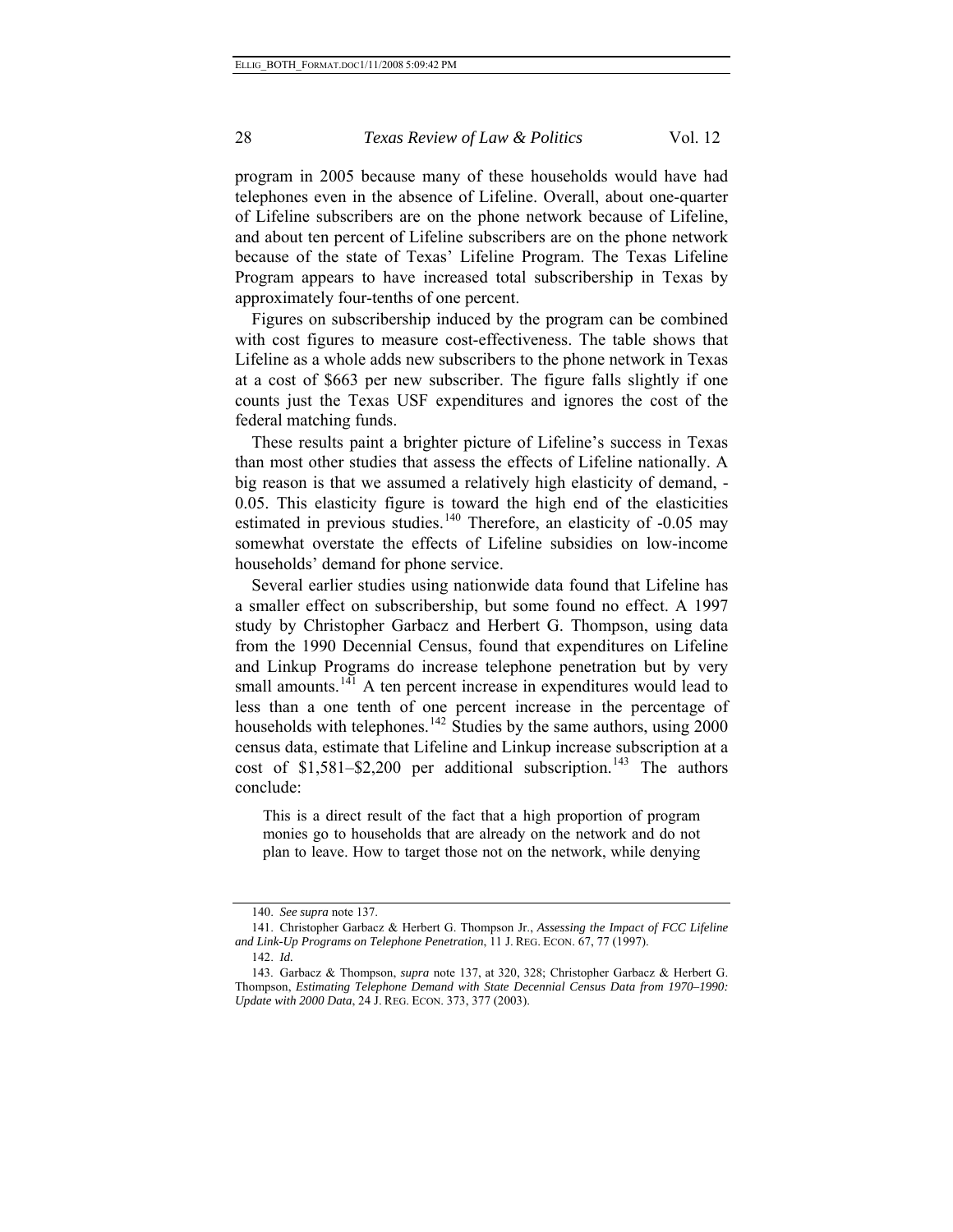payments to those already on the network who are in no danger of leaving is a conundrum. $144$ 

More recently, Garbacz and Thompson used the same method to assess the effects of Lifeline and Linkup separately.<sup>[145](#page-28-1)</sup> They found that Linkup had no effect on telephone penetration and that Lifeline was responsible for most of the effect they previously attributed to both programs jointly.<sup>[146](#page-28-2)</sup>

A 2004 study confirms these estimates and inferences, finding that Lifeline and Linkup Programs increased total subscribership by about  $0.155\%$  in 2000.<sup>[147](#page-28-3)</sup> Overall, the programs cost about \$97 per household that receives subsidies but increased subscribership at a cost of approximately  $$1,899$  per additional subscriber.<sup>[148](#page-28-4)</sup>

Finally, some studies find that the low-income programs have no effect on subscribership at all. One of the most extensive recent studies found that monthly charges have no influence on telephone penetration rates and that Linkup Programs sometimes increase and sometimes decrease penetration, depending on the data set used to estimate the relationship. $149$ 

Surveys of phoneless households help explain these results. The most common reasons that phoneless households give for not subscribing to telephone service is concern about uncontrollable usage-based charges, not the cost of basic local service.<sup>[150](#page-28-6)</sup> A 1994 study of low-income households in New Jersey found that the cost of usage-related charges and optional services—such as long-distance, collect calls, calling-card calls, and voice mail—were the most common reasons that households lacked phone service.<sup>[151](#page-28-7)</sup> Heads of households noted that other family members or friends living with them had run up large usage-related bills in the past, often without the knowledge or approval of the heads of households.<sup>[152](#page-28-8)</sup> The authors concluded that "[i]ncome, employment, and other measures of wealth or poverty are strongly related to low penetration not because the price of basic local phone service is too

<sup>144.</sup> Garbacz & Thompson, *supra* note 137, at 328.

<span id="page-28-1"></span><span id="page-28-0"></span><sup>145.</sup> Christopher Garbacz & Herbert G. Thompson Jr., *Universal Telecommunication Services: A World Perspective*, 17 INFO. ECON. & POL'Y 495 (2005).

<sup>146.</sup> *Id.* 

<span id="page-28-4"></span><span id="page-28-3"></span><span id="page-28-2"></span><sup>147.</sup> Daniel J. Ryan, Universal Telephone Service and Rural America 18 (April 30, 2004) (unpublished manuscript, on file with authors).

<sup>148.</sup> *Id.* at 18–19.

<sup>149.</sup> CRANDALL & WAVERMAN, *supra* note 19, at 94–104.

<span id="page-28-8"></span><span id="page-28-7"></span><span id="page-28-6"></span><span id="page-28-5"></span><sup>150.</sup> Milton L. Mueller & Jorge Reina Schement, *Universal Service from the Bottom Up: A Study of Telephone Penetration in Camden, New Jersey*, 12 INFO. SOC'Y 273, 287 (1996).

<sup>151.</sup> *Id.*

<sup>152.</sup> *Id.*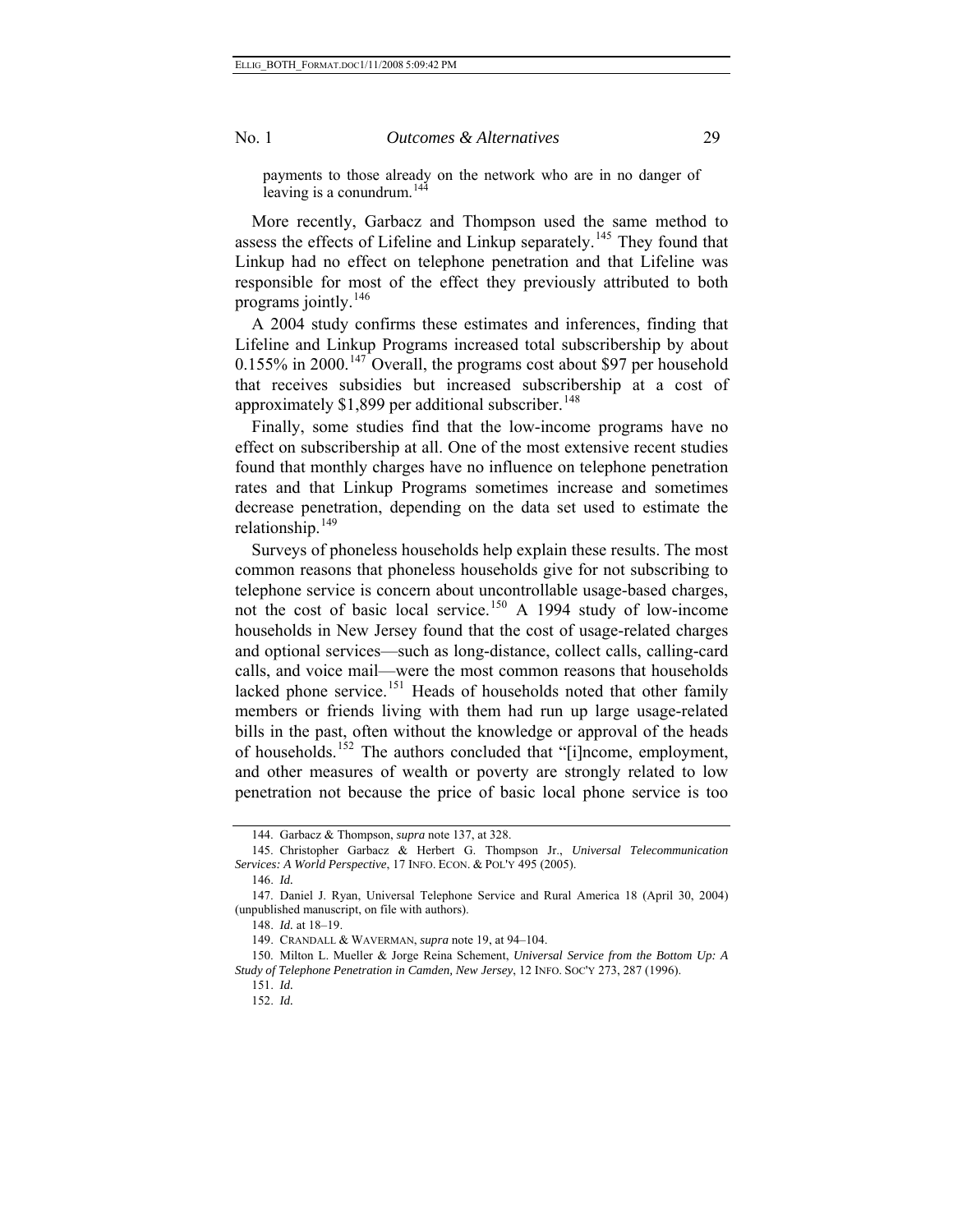high, but because low-income users who run up large usage-related bills are unable to cover them."<sup>[153](#page-29-0)</sup>

A 1995 survey of Texas households without telephones found that about half of them said the cost of local service makes it difficult to afford a telephone, but about 80% of phoneless households said they could afford to pay \$16 per month, the actual average cost of local service in Texas at the time of the survey.<sup>[154](#page-29-1)</sup> The primary barriers to phone service were 1) the fact that long-distance charges were variable and hence perceived as harder to control, 2) the cost of reinstallation for people who previously had service disconnected due to nonpayment of bills, and 3) difficulty in controlling who uses the phone.<sup>[155](#page-29-2)</sup>

Viewed in this light, our calculation of the effects of the Texas Lifeline Program is quite optimistic. If we assume a lower price elasticity of demand, then we get results similar to those in many previous studies. At an elasticity of -0.02, for example, the Texas Lifeline Program causes just 22,025 additional subscriptions, at an average cost of \$1,657 per additional subscriber (or \$1,105 ignoring the federal matching funds). An elasticity of -0.01 reduces the number of new subscribers to about 11,000 and increases the cost per new subscriber to \$3,314 (or \$2,210 ignoring the federal matching funds).

<sup>153.</sup> *Id.*

<span id="page-29-2"></span><span id="page-29-1"></span><span id="page-29-0"></span><sup>154.</sup> JOHN B. HORRIGAN & LODIS RHODES, THE EVOLUTION OF UNIVERSAL SERVICE IN TEXAS (1995)*.*

<sup>155.</sup> *Id.*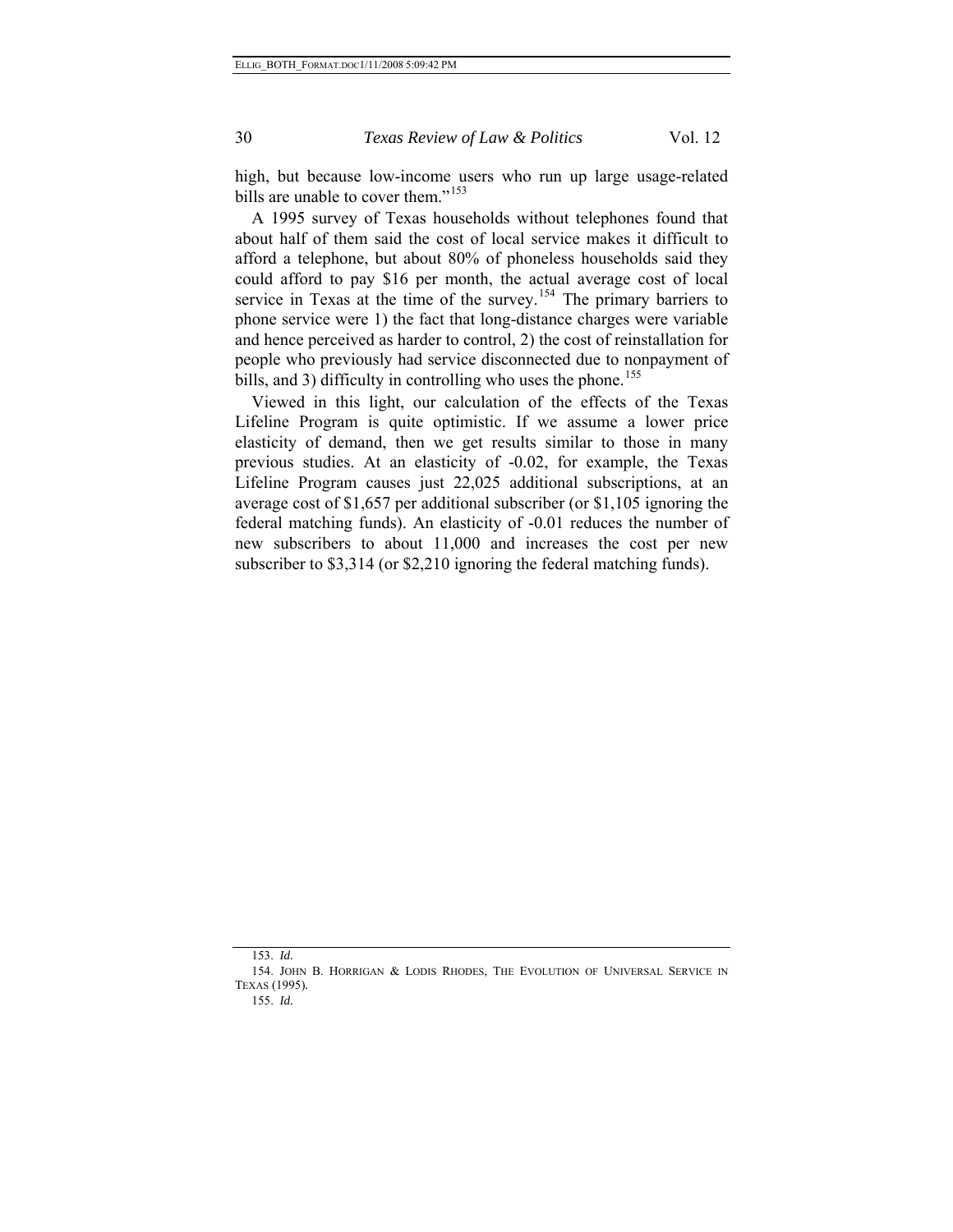| No.1<br><i><b>Outcomes &amp; Alternatives</b></i> |  |
|---------------------------------------------------|--|
|---------------------------------------------------|--|

|                                                                                       | Total Effect of<br><b>Lifeline</b> | <b>Effect</b><br>of<br><b>Texas Lifeline</b> |
|---------------------------------------------------------------------------------------|------------------------------------|----------------------------------------------|
| <b>Inputs</b>                                                                         |                                    |                                              |
| Lifeline Subscribers $(q_1)$                                                          | 579,339                            | 579,339                                      |
| Price Without Program $(p_2)$                                                         | \$19.32                            | \$9.52                                       |
| Change in Price Due to Program<br>$(\Delta p)$                                        | \$16.04                            | \$6.24                                       |
| Price with Program $(p_1)$                                                            | \$3.28                             | \$3.28                                       |
| Elasticity<br>$\sigma$ f<br>Demand<br>$(\Delta q/q_1)/(\Delta p/p_1)$                 | $-0.05$                            | $-0.05$                                      |
| <b>Results</b>                                                                        |                                    |                                              |
| $\overline{\text{in}}$<br>Quantity<br>Change<br>$(\Delta q)$ ,<br>Subscribers         | 141,589                            | 55,062                                       |
| Subscribers<br>Change in<br><b>as</b><br>a<br>Percentage of Lifeline Households       | 24.4%                              | $9.5\%$                                      |
| Change in Subscribers<br>as<br>a<br>Percentage of Total<br><b>Texas Primary Lines</b> | $1.1\%$                            | $0.4\%$                                      |
| Total Government Expenditures<br>on Lifeline                                          | \$94 million                       | \$36 million                                 |
| Total Expenditure<br>New<br>per<br>Subscriber                                         | \$663                              | \$663                                        |
| USF Expenditures<br>Texas<br>on<br>Lifeline                                           | \$24 million                       | \$24 million                                 |
| Texas USF Expenditures per New<br>Subscriber                                          | Not Applicable                     | \$442                                        |

FIGURE 2: Differences between Texas Lifeline Program and total program<sup>[156](#page-30-0)</sup>

## b. *High-Cost*

The High-Cost Programs are more complex than Lifeline, and hence assessing their effect is also more complicated. Nevertheless, as with Lifeline, we can estimate the effects of the High-Cost Programs by first determining their effect on local telephone rates, then using the elasticity of demand to calculate the effect of that rate reduction on

<span id="page-30-0"></span><sup>156.</sup> *See infra* Appendix.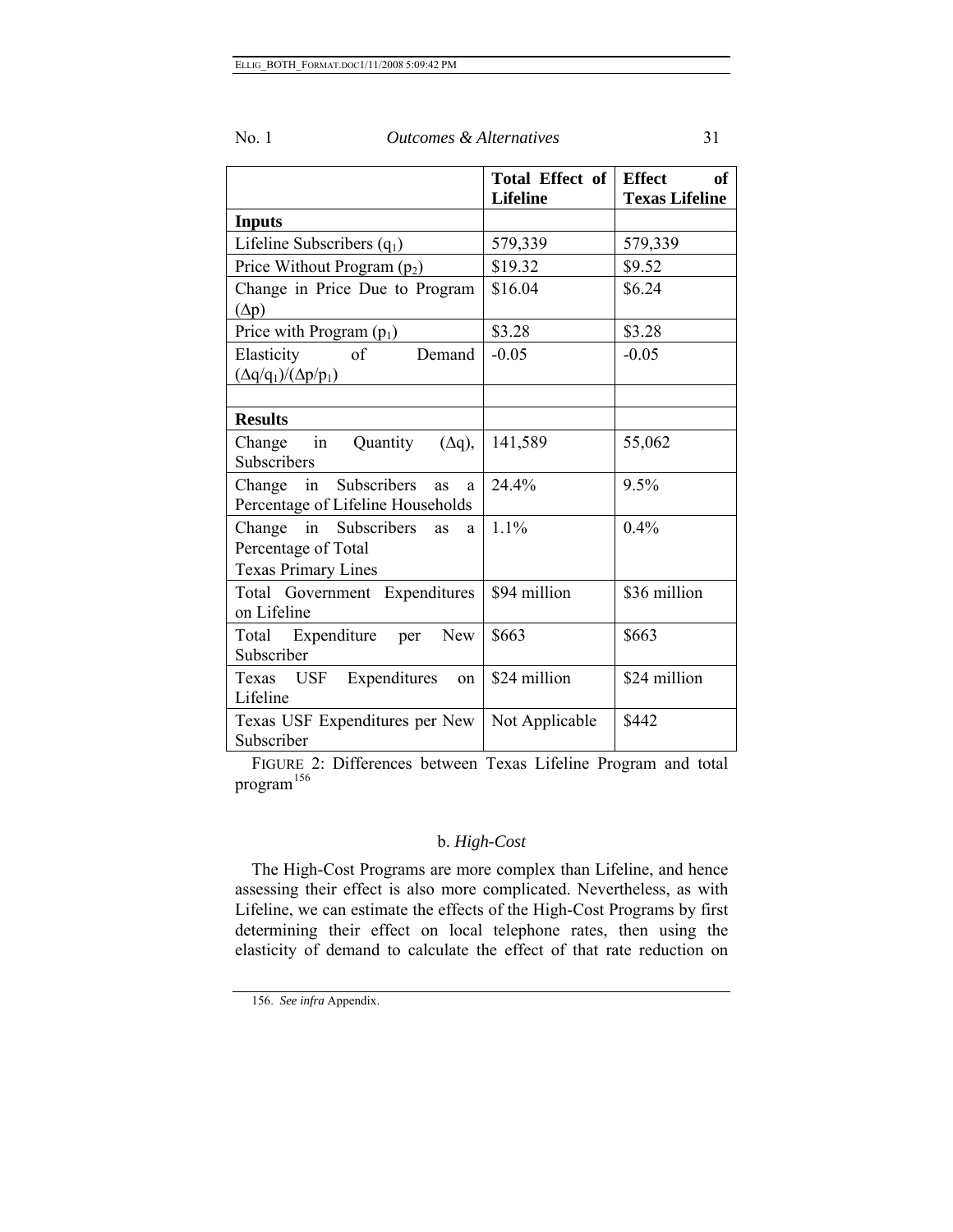subscribership. For both the large company and small company programs, the PUC's Universal Service Report's data on line counts, rates, and subsidy amounts can be used to estimate the prices that various consumers would pay, on average, in the absence of the subsidies.

Because the two programs are structured somewhat differently and the PUC's report presents the data differently for the two programs, the details of the estimation methods are slightly different. The Large Company High-Cost Program provides different subsidy amounts for residential and business lines, so these can be analyzed separately.<sup>[157](#page-31-0)</sup> The Small Company High-Cost fund provides a flat, per-line subsidy. $158$ 

The table below shows that, while an estimated 1.8 million lines receive High-Cost subsidies, the subsidies generate relatively few additional telephone subscriptions. Overall, the High-Cost programs cause about 50,000 new subscribers to be added to the phone network. The programs spent about \$512 million in 2005, which works out to a cost of slightly more than \$10,000 per new subscriber generated by the programs. Telephone subscribership in Texas is about one-third of one percentage point higher due to these programs.

There are some slight differences among the effects of High-Cost subsidies for large company residential lines, High-Cost subsidies for large company business lines, and High-Cost subsidies for small companies. The range of per-line subsidies is similar for large company residential lines and small company lines. But because the small companies' rates are generally lower, the per-line subsidy is larger in proportion to their rates. That means the per-line subsidy generates a larger percentage price reduction for customers of many small companies, which leads to a larger increase in subscribership for the same per-line subsidy. As a result, the small company program appears to be slightly more cost-effective. Similarly, the subsidies for business lines served by large companies have a much smaller effect, because business rates are higher than residential rates. A dollar of subsidy gives business customers a lower percentage price reduction, which means the subsidies for business lines will be less effective at generating new subscribers. This shows up as a much smaller percentage increase in business lines, and a much higher cost per new business subscriber.

<span id="page-31-1"></span><span id="page-31-0"></span><sup>157.</sup> UNIVERSAL SERVICE REPORT, *supra* note 1, at 12–13. 158. *Id.* at 13.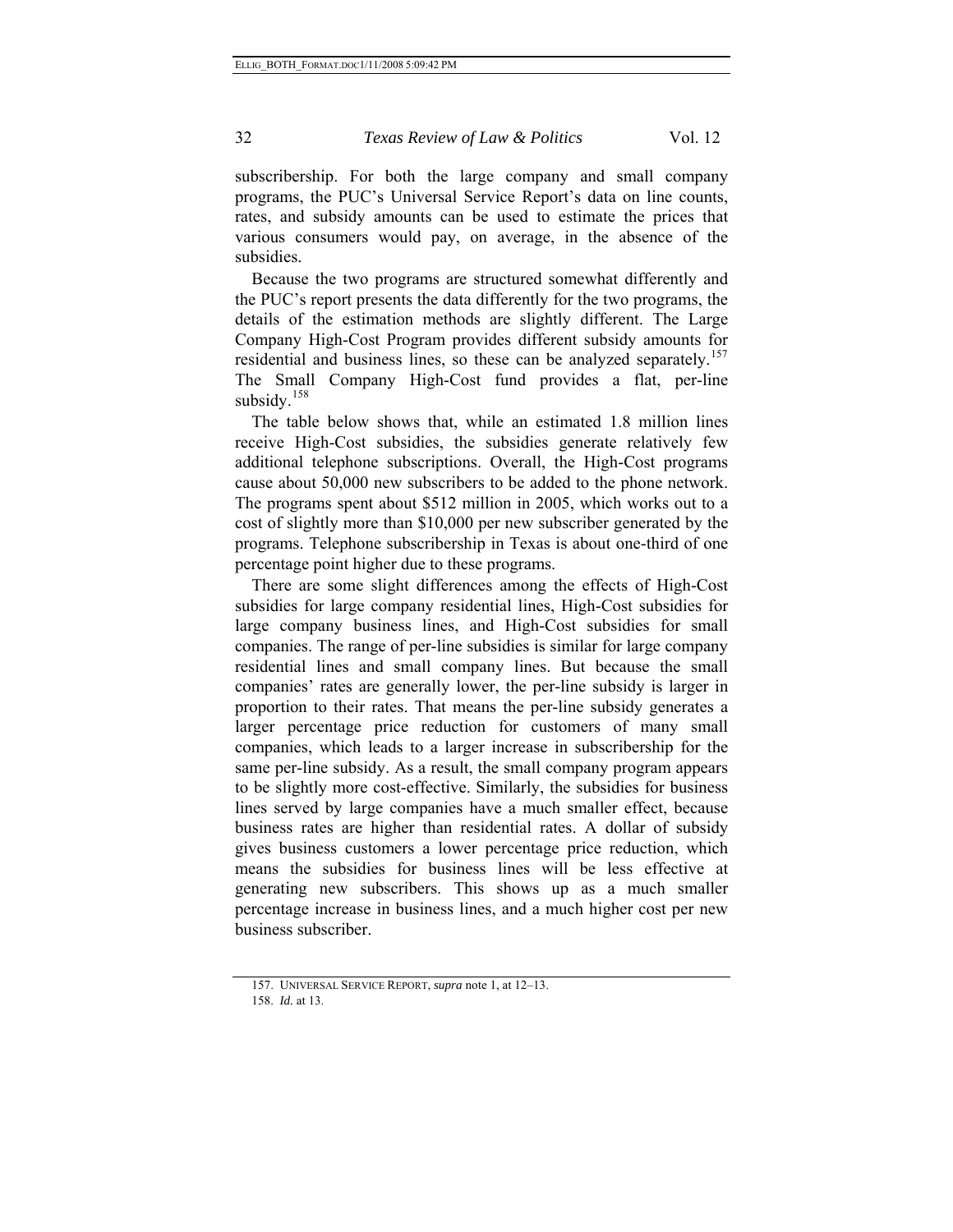Overall, however, these calculations suggest that the High-Cost Programs are much less effective than Lifeline at bringing additional subscribers onto the phone network. The principal reason is our assumption, grounded in other authors' empirical research, that lowincome subscribers are more price-sensitive than the market as a whole. Dollar for dollar, subsidies for low-income people will add more new people to the telephone network than subsidies in high-cost areas.

These results are consistent with previous findings in the scholarly literature.<sup>[159](#page-32-0)</sup> Previous studies have focused on High-Cost support provided by the federal universal service program.<sup>[160](#page-32-1)</sup> The federal High-Cost support programs appear to be a very costly way of increasing subscribership.<sup>[161](#page-32-2)</sup> The most recent study on this topic estimates that the cost of adding one subscriber through loop support was at least \$11,000 in 2000, up from  $$3,350$  in 1990.<sup>[162](#page-32-3)</sup> The cost of adding one subscriber through local switching support was \$5,155, up from approximately  $$2,030$  in 1990.<sup>[163](#page-32-4)</sup> These figures are substantially similar to our estimates. They are also much higher than the \$666 estimated by another study for  $1985-1993$ .<sup>[164](#page-32-5)</sup>

|                    | Large<br>Company,  | Large<br>Company, | Large<br>Company, | Small<br>Company | <b>Total, Large</b><br>and Small |
|--------------------|--------------------|-------------------|-------------------|------------------|----------------------------------|
|                    | <b>Residential</b> | <b>Business</b>   | Total             |                  |                                  |
| <b>Inputs</b>      |                    |                   |                   |                  |                                  |
| Subsidized         | 1,165,007          | 225,837           | 1,390,844         | 412,025          | 1,802,869                        |
| Lines 2005 $(q_1)$ |                    |                   |                   |                  |                                  |
| Weighted           | \$19.47            | \$36.95           | <b>Not</b>        | \$17.09          | <b>Not</b>                       |
| Average            |                    |                   | Applicable        |                  | Applicable                       |
| Subsidized         |                    |                   |                   |                  |                                  |
| Price $(p_1)$      |                    |                   |                   |                  |                                  |
| Average            | \$19.47            | \$36.95           | <b>Not</b>        | $$13.66-$        | <b>Not</b>                       |
| Subsidized         |                    |                   | Applicable        | \$30.29          | Applicable                       |
| Price, Range       |                    |                   |                   |                  |                                  |

<sup>159.</sup> Ryan, *supra* note 147.

<span id="page-32-4"></span><span id="page-32-3"></span><span id="page-32-2"></span><span id="page-32-1"></span><span id="page-32-0"></span><sup>160.</sup> *Id.*; Ross C. Eriksson et al., *Targeted and Untargeted Subsidy Schemes: Evidence from Post-Divestiture Efforts to Promote Universal Service*, 41 J.L. & ECON. 477, 499–500 (1998). This study uses data only for the Bell telephone companies, which receive a small portion of total High-Cost support and may not be typical.

<sup>161.</sup> Ryan, *supra* note 147.

<sup>162.</sup> *Id.* at 19.

<sup>163.</sup> *Id.* at 21.

<span id="page-32-5"></span><sup>164.</sup> Eriksson, *supra* note 160.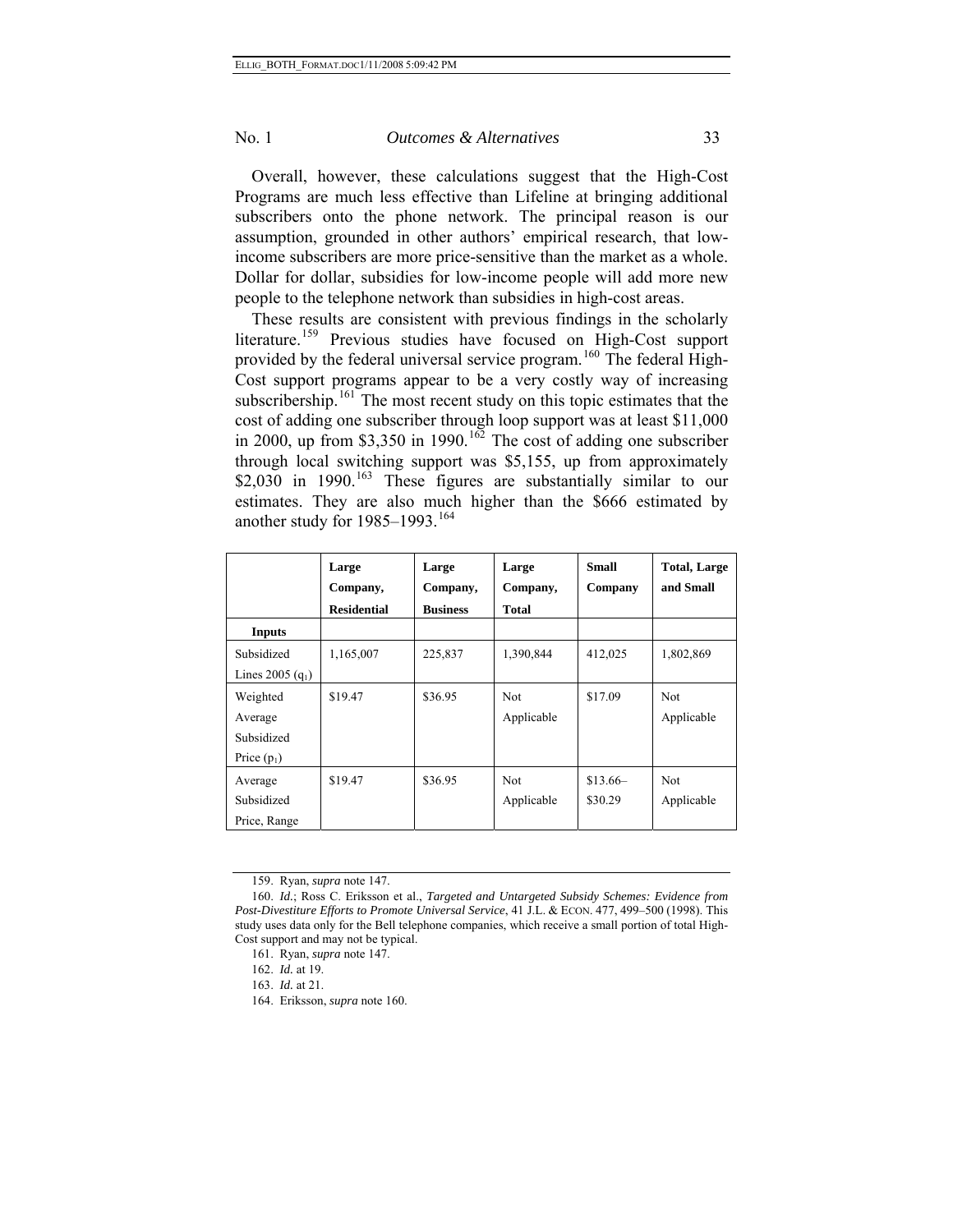| Total<br>Annual<br>Subsidy                                                           | \$367 million         | \$65 million          | \$432 million        | \$80 million          | \$512 million        |
|--------------------------------------------------------------------------------------|-----------------------|-----------------------|----------------------|-----------------------|----------------------|
| Average<br>Monthly<br>Support<br>per<br>Line<br>$(\Delta p)$ ,<br>Range              | $$3.73-$<br>\$226.39  | $$0.53-$<br>\$212.39  | $$0.53-$<br>\$226.39 | $$4.00-$<br>\$236.00  | $$0.53-$<br>\$236.00 |
| Weighted<br>Average<br>Unsubsidized<br>Price $(p_2)$                                 | \$50.69               | \$65.26               | Not<br>Applicable    | \$36.23               | Not<br>Applicable    |
| Estimated<br>Average<br>Unsubsidized<br>Price, Range                                 | $$23.90-$<br>\$288.42 | $$37.59-$<br>\$289.27 | Not<br>Applicable    | $$20.79-$<br>\$310.67 | Not<br>Applicable    |
| Elasticity<br>of<br>Demand<br>$(\Delta q/q_1)/(\Delta p/p_1)$                        | $-0.02$               | $-0.02$               | $-0.02$              | $-0.02$               | $-0.02$              |
| <b>Results</b>                                                                       |                       |                       |                      |                       |                      |
| Change<br>in<br>Quantity (Aq),<br>Lines                                              | 37,356                | 3,459                 | 40,816               | 9,201                 | 50,017               |
| Change<br>in<br>Quantity as a<br>Percentage<br>of<br>Subsidized<br>Lines             | 3%                    | 1.5%                  | 2.9%                 | 2.2%                  | 2.8%                 |
| Change<br>in<br>Quantity as a<br>Percentage<br>of<br>Total<br>Texas<br>Primary Lines | 0.28%                 | 0.03%                 | 0.3%                 | 0.07%                 | 0.37%                |
| Subsidy<br>per<br>Additional<br>Line<br>Caused<br>by Program                         | \$9,834               | \$18,663              | \$10,582             | \$8,655               | \$10,228             |

FIGURE 3: Effect of program broken down by type of company<sup>[165](#page-33-0)</sup>

<span id="page-33-0"></span>165. *See infra* Appendix.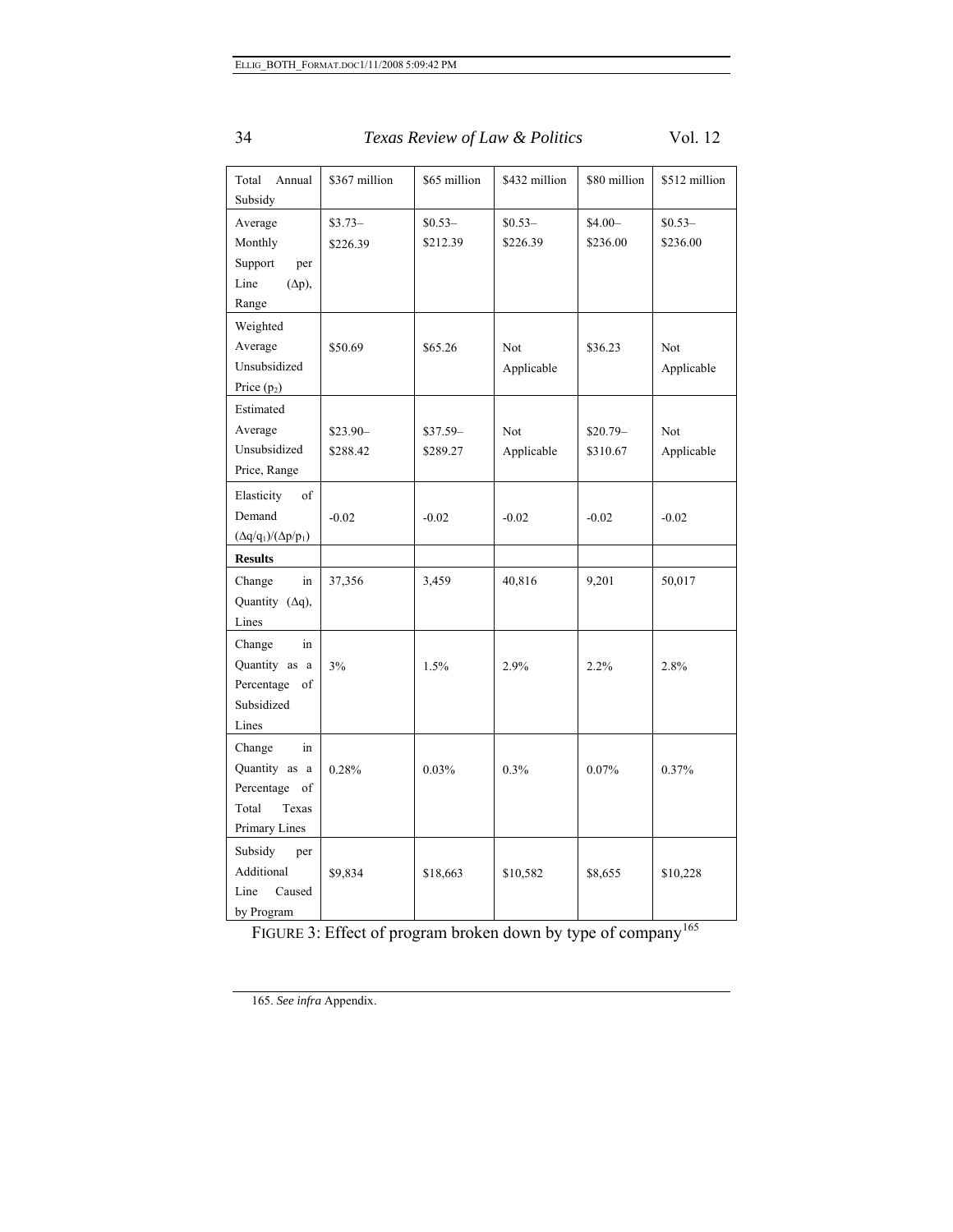One significant caveat to these results involves the elasticity of demand for local wireline telephone service. Consistent with previous studies, we assumed a demand elasticity of -0.02. Empirical studies of U.S. demand elasticities utilize data of actual prices which are distorted due to the presence of high-cost universal service subsidies. In the absence of the subsidies, prices in some rural areas would be much higher; at higher prices, consumers might be more price-sensitive. In the absence of good data on consumer responses to unsubsidized prices, we cannot know whether the elasticity of demand in rural areas would be higher. We can, however, test the effect of the demand elasticity assumption by recalculating our results using an elasticity of -0.05, the elasticity we assumed for Lifeline customers. It is at least plausible that if rural telephone rates rose very high rural consumers would behave much like low-income consumers because telephone rates would constitute a larger share of the household budget. If we assume a higher demand elasticity, the results change proportionately, as the table below shows.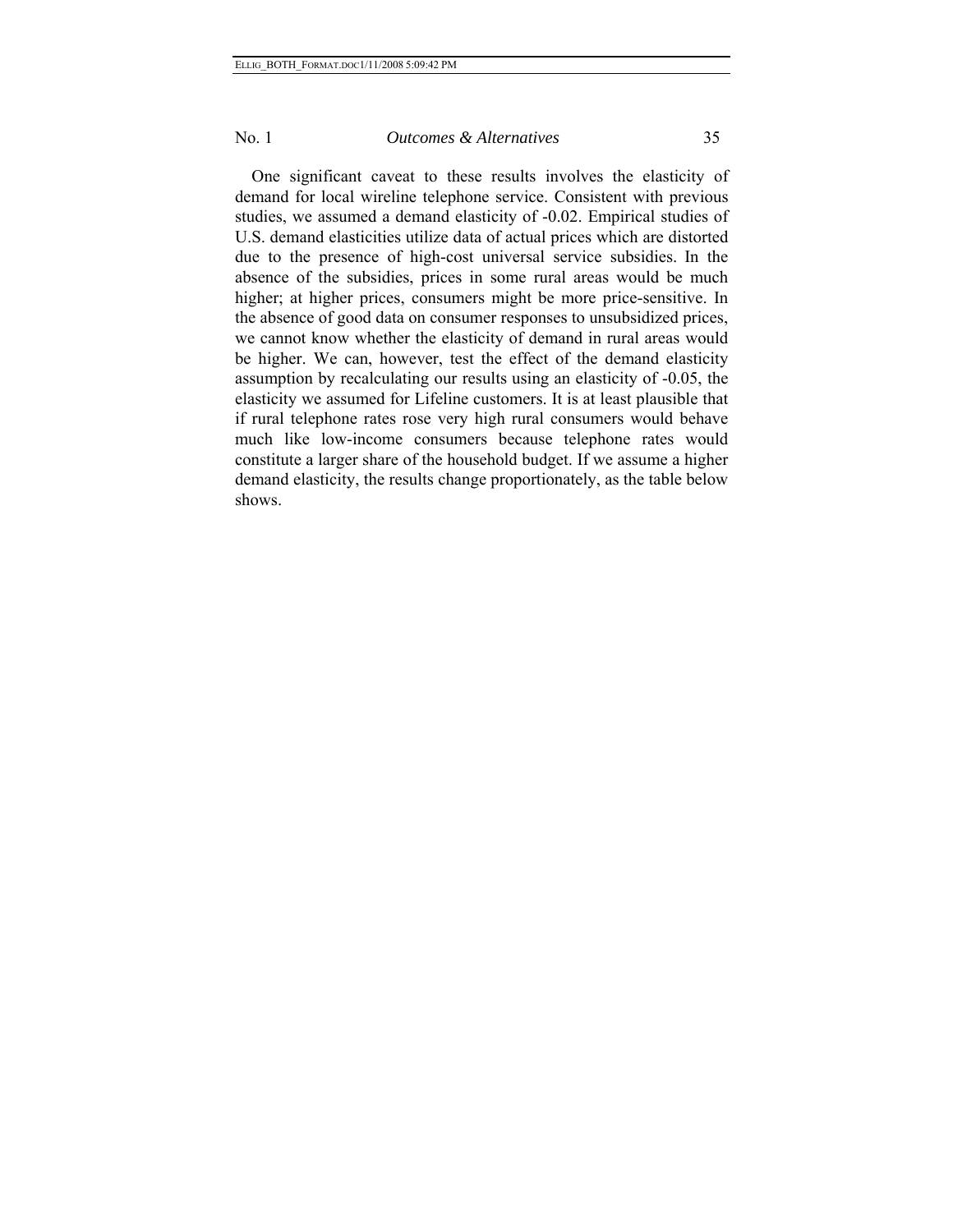| Sensitivity<br><b>Analysis</b>                                                                                   | Large<br>Company,<br><b>Residential</b> | Large<br>Company,<br><b>Business</b> | Large<br>Company,<br><b>Total</b> | <b>Small</b><br>Company | Total,<br>Large<br>and |
|------------------------------------------------------------------------------------------------------------------|-----------------------------------------|--------------------------------------|-----------------------------------|-------------------------|------------------------|
|                                                                                                                  |                                         |                                      |                                   |                         | <b>Small</b>           |
| <b>Demand</b>                                                                                                    | $-0.05$                                 | $-0.05$                              | $-0.05$                           | $-0.05$                 | $-0.05$                |
| <b>Elasticity</b>                                                                                                |                                         |                                      |                                   |                         |                        |
| <b>Results</b>                                                                                                   |                                         |                                      |                                   |                         |                        |
| Change<br>in                                                                                                     | 93,391                                  | 8648                                 | 102,039                           | 23,003                  | 125,042                |
| Quantity $(\Delta q)$ ,                                                                                          |                                         |                                      |                                   |                         |                        |
| Lines                                                                                                            |                                         |                                      |                                   |                         |                        |
| in<br>Change                                                                                                     | 8.0                                     | 3.8                                  | 7.3                               | 5.6                     | 6.9                    |
| Quantity as a                                                                                                    |                                         |                                      |                                   |                         |                        |
| Percentage<br>$% \left( \left( \mathcal{A},\mathcal{A}\right) \right) =\left( \mathcal{A},\mathcal{A}\right)$ of |                                         |                                      |                                   |                         |                        |
| Subsidized                                                                                                       |                                         |                                      |                                   |                         |                        |
| Lines                                                                                                            |                                         |                                      |                                   |                         |                        |
| Change<br>in                                                                                                     | 0.70                                    | 0.06                                 | 0.76                              | 0.17                    | 0.93                   |
| Quantity as a                                                                                                    |                                         |                                      |                                   |                         |                        |
| Percentage<br>of                                                                                                 |                                         |                                      |                                   |                         |                        |
| Texas<br>Total                                                                                                   |                                         |                                      |                                   |                         |                        |
| Primary Lines                                                                                                    |                                         |                                      |                                   |                         |                        |
| Subsidy<br>per                                                                                                   | \$3,933                                 | \$7,465                              | \$4,233                           | \$3,462                 | \$4,091                |
| <b>Additional Line</b>                                                                                           |                                         |                                      |                                   |                         |                        |
| Caused<br>by                                                                                                     |                                         |                                      |                                   |                         |                        |
| Program                                                                                                          |                                         |                                      |                                   |                         |                        |

FIGURE 4: Effect after demand elasticity is adjusted

The higher elasticity of demand leads to an estimated increase of about one percent in telephone subscriptions attributed to the High-Cost Programs. The programs are much more effective, but still quite costly per new subscription caused.

V. FORGONE BENEFITS OF UNIVERSAL SERVICE ASSESSMENTS

## A. *Basic Principles*

Texas universal service funds come from percentage assessments against telecommunications carriers' intrastate revenues.<sup>[166](#page-35-0)</sup> The three principal sources of universal service assessments are local service,

<span id="page-35-0"></span><sup>166.</sup> UNIVERSAL SERVICE REPORT, *supra* note 1, at 5.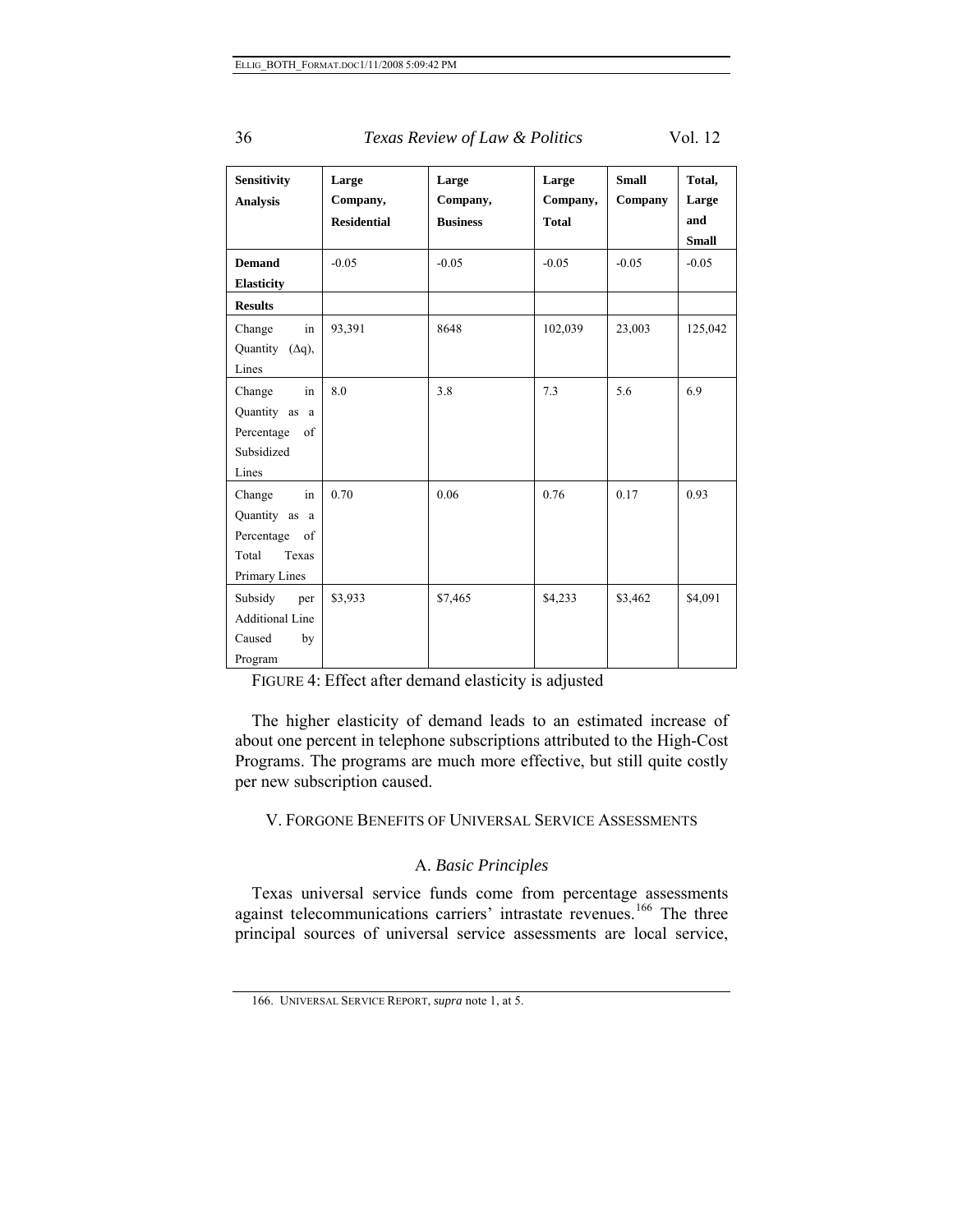intrastate long-distance, and wireless.<sup>[167](#page-36-0)</sup> When firms' revenues vary with the amount of service customers choose to buy, universal service contributions often act like a usage-based tax.<sup>[168](#page-36-1)</sup> When applied to pricesensitive services such as long-distance and wireless, the assessment leads to substantial reductions in usage and output.<sup>[169](#page-36-2)</sup> When applied to local phone service, where decisions about subscription and usage are not very sensitive to price, universal service assessments generate very little reduction in usage and output. $170$ 

Consumers are worse off when they use less of a service due to a price distortion, and telecommunications firms are worse off when they sell less of the service.<sup>[171](#page-36-4)</sup> Other entities that receive more revenue when more of the service is sold—such as local telephone companies that charge per-minute fees for long-distance access, and federal, state, and local governments (which collect taxes based on the value of the service sold)—are also made worse off when consumption declines as a result of the price increase induced by the universal service assessment. Economists call these forgone benefits the "excess burden" or "deadweight loss" associated with the assessment.<sup>[172](#page-36-5)</sup>

The forgone benefits associated with universal service programs can be measured in three ways:

- The amount of the assessment, which could have been spent on something else;
- The deadweight loss associated with the assessment; or
- The total of  $(1)$  and  $(2)$ , which might be called the total cost of the program.

 For each service that pays universal service assessments, the size of the assessment is equal to the price change times the number of units of output sold, or (mathematically)  $\Delta p \cdot q_1$ . The deadweight loss consists of two parts: forgone "consumer surplus" and forgone "producer surplus." $^{173}$  $^{173}$  $^{173}$ 

<sup>167.</sup> *Id.* at 6.

<span id="page-36-1"></span><span id="page-36-0"></span><sup>168.</sup> The term "tax" here is used in the economist's sense, meaning a price difference imposed by government whose effects can be analyzed using standard tools for understanding the economics of taxation. We offer no opinion on whether universal service assessments satisfy the legal definition of a "tax" under either Texas or U.S. law.

<sup>169.</sup> Ellig, *supra* note 89, at 59–60.

<sup>170.</sup> *Id.* at 55–56.

<span id="page-36-6"></span><span id="page-36-5"></span><span id="page-36-4"></span><span id="page-36-3"></span><span id="page-36-2"></span><sup>171.</sup> Hausman & Shelanski, *supra* note 79, at 36–37; Jerry Hausman, *Taxation Through*  Telecommunications Regulation, 12 TAX POL'Y & ECON. 29, 31 (1998).

<sup>172.</sup> Ellig, *supra* note 89, at 46–47.

<sup>173.</sup> Hausman & Shelanski, *supra* note 79.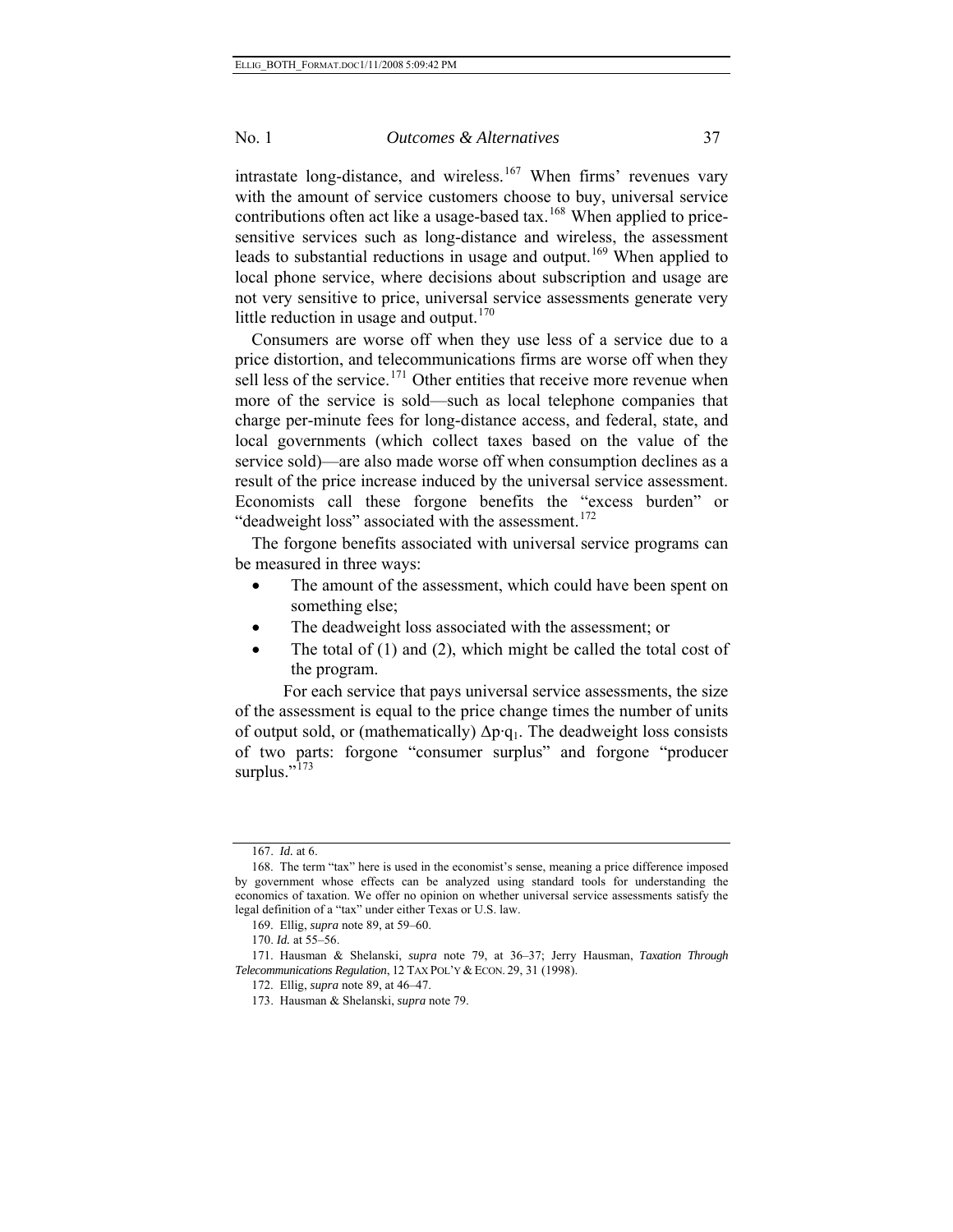When universal service contributions raise the price of a service, consumers use less of the service, and they are worse off as a result. The value that consumers forgo, minus the price they would have paid, is the forgone consumer surplus. The change in consumer surplus is approximately equal to one-half of the change in price attributable to universal service contributions times the change in quantity induced by the price change, or  $0.5 \Delta p \Delta q$ .<sup>[174](#page-37-0)</sup>

When inflated prices prompt consumers to use less of a service, producers sell less of it. Producers lose operating profits and governments lose tax revenue. In the case of telecommunications, other parties (such as local phone companies that collect per-minute access charges from long-distance companies) also lose revenues. These lost revenues from forgone sales are called forgone producer surplus.<sup>[175](#page-37-1)</sup> Forgone producer surplus is approximately equal to the change in quantity induced by the price increase times the difference between the price that would exist in the absence of universal service contributions minus the marginal cost, or  $\Delta q(p_2-m)$ .<sup>[176](#page-37-2)</sup> "Marginal cost" is the change in cost associated with producing one more unit of output. $177$ 

The total deadweight loss is thus equal to  $0.5 \Delta p \Delta q + \Delta q(p_2-m)$ . The total cost of universal service assessments is the sum of universal service assessments plus deadweight losses for each service that pays assessments.

 The trickiest aspect of these calculations, aside from actually getting the relevant data, is ascertaining how much of a change in quantity occurs as a result of the price change caused by the assessment. The change in quantity can be calculated from the change in price with the aid of an estimate of the price elasticity of demand, defined as  $(\Delta q/q_1)/(\Delta p/p_1)$ .<sup>[178](#page-37-4)</sup> If one has an estimate of the elasticity and the values of p,  $\Delta p$ , and q, then one can solve for  $\Delta q$ . Our estimates of the forgone benefits associated with universal service programs are all derived from these simple mathematical relationships.

#### B. *Calculating the 2005 Baseline*

 To provide a baseline for comparing the effects of alternative policies, we first estimate the effects of the universal service

<sup>174.</sup> *Id.* at 40.

<sup>175.</sup> *Id.*

<sup>176.</sup> *Id.*

<span id="page-37-4"></span><span id="page-37-3"></span><span id="page-37-2"></span><span id="page-37-1"></span><span id="page-37-0"></span><sup>177. 1</sup> ALFRED E. KAHN, THE ECONOMICS OF REGULATION: PRINCIPLES AND INSTITUTIONS 71 (1988).

<sup>178.</sup> NICHOLSON, *supra* note 138, at 176.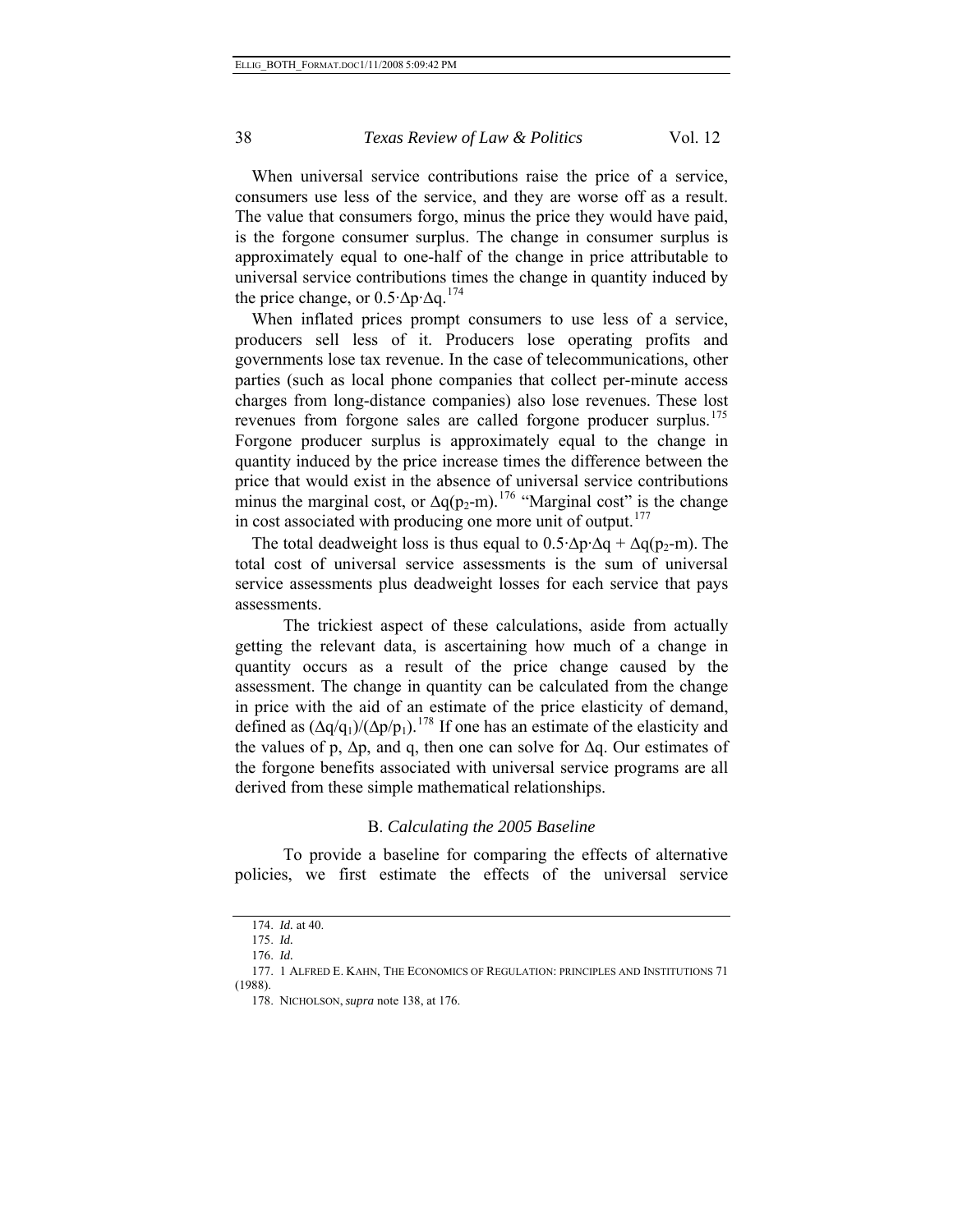assessments using 2005 data and the 2005 assessment rate of  $5.65\%$ .<sup>[179](#page-38-0)</sup> The year 2005 is the most recent year for which all the data necessary to perform the calculations are available. In 2007, the assessment rate declined to 4.4%.<sup>[180](#page-38-1)</sup> We performed a sensitivity analysis to estimate the deadweight loss if the rate had been 4.4% in 2005. We caution, however, that the results of the sensitivity analysis do not measure the effects of the programs in 2007; to do that, we would need complete 2007 data, which are not available as of this writing.

# 1. Local Service

Universal service assessments likely have a negligible effect on subscription or usage of local voice telephone service. Local voice service is priced at a flat rate per month, and the elasticity of demand for local service is low.<sup>[181](#page-38-2)</sup> Therefore, the deadweight loss associated with universal service assessments on local service is somewhere between zero and very small.

Universal service assessments might have a larger effect on another component of local service: the optional "vertical" features that many consumers now choose to purchase from the local phone company, such as voice mail, call-waiting, and caller ID. If the demand for these services is sufficiently elastic, then the universal service assessments on these services could reduce purchases and generate deadweight losses. Unfortunately, we have been unable to locate any reliable, publicly available data on subscription levels or the elasticity of demand for these services. Universal service assessments probably generate some deadweight loss by reducing sales of vertical services, but we are unable to calculate it.

#### 2. Long-Distance

Because consumer demand for long-distance service is very responsive to price, a universal service funding mechanism that inflates the price of long-distance service generates significant reductions in consumer and overall social welfare. Historically, universal service assessments have acted like a per-minute surcharge on the price of intrastate long-distance service.<sup>[182](#page-38-3)</sup> This is because most long-distance customers paid by the minute—either explicitly or because they chose

<sup>179.</sup> UNIVERSAL SERVICE REPORT, *supra* note 1, at 6.

<span id="page-38-3"></span><span id="page-38-2"></span><span id="page-38-1"></span><span id="page-38-0"></span><sup>180.</sup> TEX. PUB. UTIL. COMM'N, ORDER CHANGING THE TUSF ASSESSMENT, PROJECT NO. 21208 (April 12, 2007).

<sup>181.</sup> Ellig, *supra* note 89, at 55–56.

<sup>182.</sup> Ellig, *supra* note 89; Hausman & Shelanski, *supra* note 79.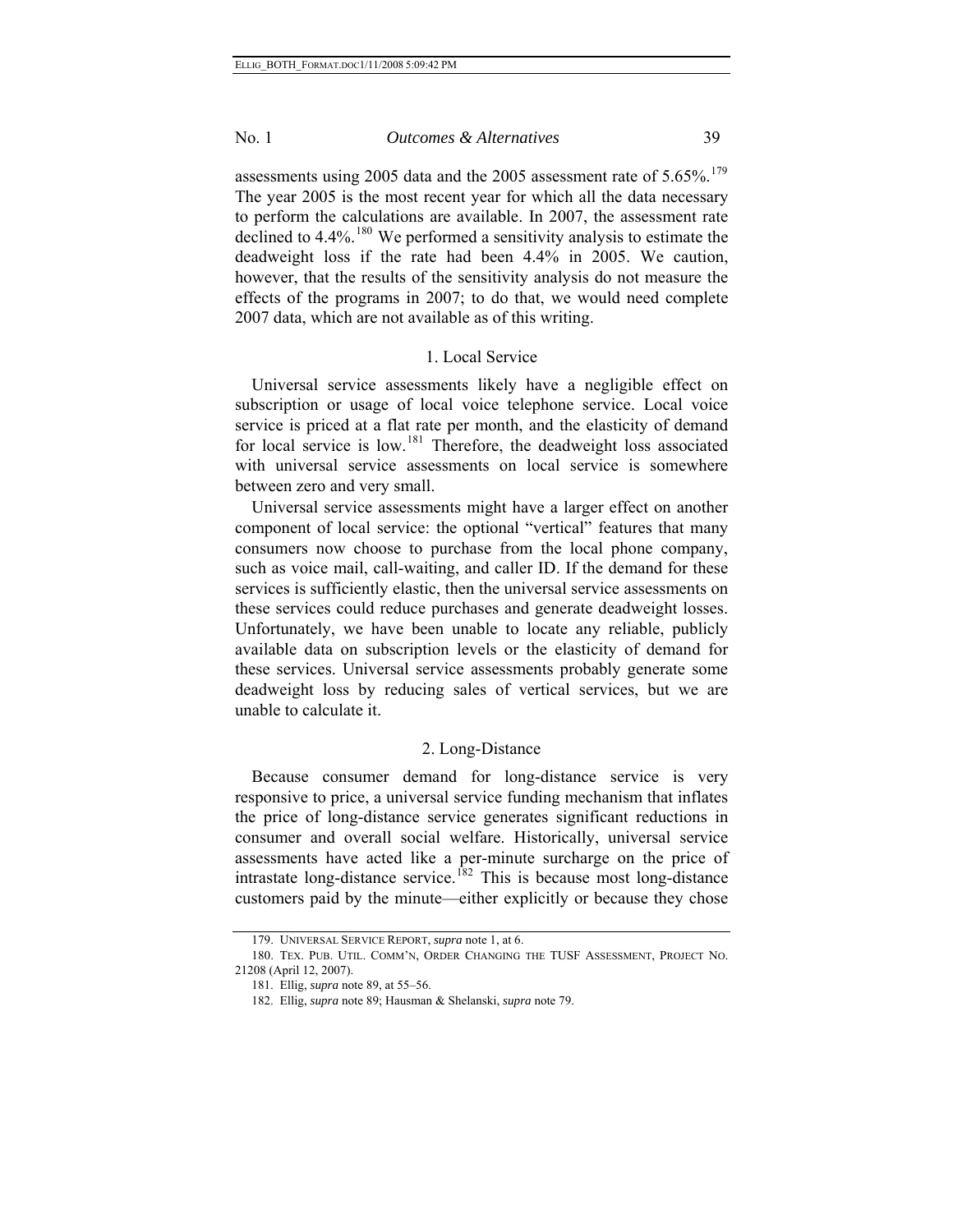to purchase "buckets" of minutes whose price varied with the number of minutes purchased. Consequently, researchers typically estimate the effects of universal service assessments by modeling them as an increase in the per-minute price of long-distance service.<sup>[183](#page-39-0)</sup>

Consumers now purchase packages that include unlimited longdistance service. These customers do not face a price per minute each time they make a long-distance call. Nevertheless, it is likely still accurate to model universal service assessments on long-distance as an increase in the per-minute price. If many of the most price-sensitive customers still purchase long-distance by the minute or in buckets with finite numbers of minutes, then a per-minute surcharge will still have a significant effect on the amount purchased.<sup>[184](#page-39-1)</sup>

The table below shows the most likely estimates of Texas intrastate long-distance assessments and the accompanying deadweight loss, using 2005 data and the 2005 assessment rate of 5.65%.

The universal service assessment on intrastate long-distance clearly generates a large deadweight loss—approximately \$21 million annually. Put another way, the deadweight loss equals approximately \$0.54 for each \$1 contributed by intrastate long-distance to the universal service fund. These costs are far above those estimated for other, more general forms of taxation, which usually involve a reduction in consumer welfare (or "excess burden") of \$0.25–0.40 per \$1 raised. $185$ 

Our estimates are consistent with the results of other scholarly analyses of the effects of long-distance surcharges. Previous research has found that federal universal service assessments on long-distance generate a deadweight loss ranging from \$0.43–0.79 per \$1 of assessment.[186](#page-39-3) Crandall and Ellig estimated the size of the Texas universal service deadweight loss by extrapolating from national research results that found each \$1 raised through an assessment on long-distance service leads to a deadweight loss of  $$0.65-0.79$ .<sup>[187](#page-39-4)</sup> Estimating a Texas universal service assessment on long-distance of \$80 million based on pre-2003 data, they concluded that the

<sup>183.</sup> Ellig, *supra* note 89; Hausman & Shelanski, *supra* note 79.

<span id="page-39-1"></span><span id="page-39-0"></span><sup>184.</sup> This conclusion follows the same reasoning as in Jerry Ellig & James N. Taylor, *The Irony of Transparency: Unintended Consequences of Wireless Truth-in-Billing*, 19 LOY. CONSUMER L. REV. 43, 61–62 (2006).

<span id="page-39-2"></span><sup>185.</sup> Jerry Hausman, *Efficiency Effects on the U.S. Economy from Wireless Taxation*, 53 NAT'L TAX J. 733, 740 (2000).

<span id="page-39-4"></span><span id="page-39-3"></span><sup>186.</sup> Ellig, *supra* note 89, at 98–99; Hausman, *supra* note 171, at 40; Hausman & Shelanski, *supra* note 79, at 42–43.

<sup>187.</sup> CRANDALL & ELLIG, *supra* note 125, at 27.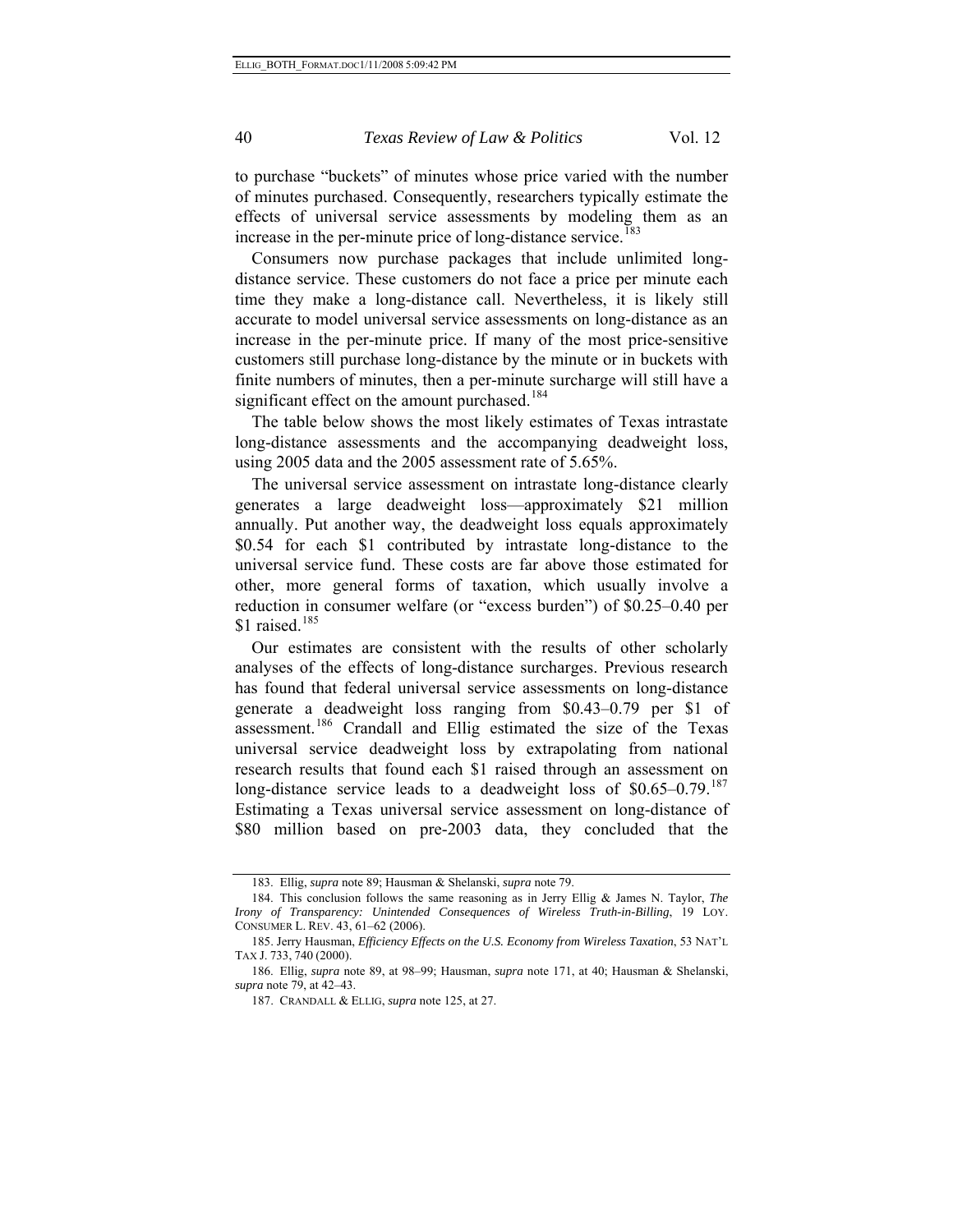deadweight loss totaled \$52-63 million annually.<sup>[188](#page-40-0)</sup> Multiplying the \$0.65–0.79 figure by our estimated 2005 long-distance assessment of \$39 million yields a deadweight loss of \$25–30 million—not too far from our estimate in the table of \$21 million.

| <b>Inputs</b>                                                                                  |              |
|------------------------------------------------------------------------------------------------|--------------|
| Price Including Taxes and USF $(p_1)$                                                          | \$0.083      |
|                                                                                                | per Minute   |
| Per-Minute Universal Service Assessment $(\Delta p)$                                           | \$0.004      |
|                                                                                                | per Minute   |
| Price Without TUSF Assessment $(p_2)$                                                          | \$0.079      |
|                                                                                                | per Minute   |
| Percent Change in Price Due to Assessment ( $\Delta p/p_1$ )                                   | 4.8%         |
| Quantity $(Q_1)$ , Conversation Minutes                                                        | 9.9 billion  |
| Elasticity of Demand $(\Delta q/q_1)/(\Delta p/p_1)$                                           | $-0.7$       |
| Change in Quantity ( $\Delta q$ ), Conversation Minutes                                        | 331 million  |
| Marginal Cost (m)                                                                              | \$0.017      |
|                                                                                                | per Minute   |
|                                                                                                |              |
| <b>Results</b>                                                                                 |              |
| Estimated Universal Service Assessment ( $\Delta p \cdot Q_1$ )                                | \$39 million |
| Deadweight Loss $(0.5 \Delta p \Delta q + \Delta q(p_2-m))$                                    | \$21 million |
| Total Social Cost $(\Delta p \cdot Q_1 + 0.5 \cdot \Delta p \cdot \Delta q + \Delta q(p_2-m))$ | \$60 million |
| Deadweight Loss Per Dollar of Assessment                                                       | \$0.539      |

FIGURE 5: Long-distance using 2005 as a baseline (all figures annual $1^{189}$  $1^{189}$  $1^{189}$ 

# 3. Wireless

Like the long-distance universal service assessments, universal service assessments on wireless are levied as a percentage of revenues. Since revenues from a customer depend on the size of the calling plan the customer purchases, universal service assessments act roughly like per-minute charges. Of course, to the extent that the most pricesensitive customers purchase small buckets of minutes and then pay a per-minute rate for minutes in excess of those allowed in the calling

<span id="page-40-1"></span><span id="page-40-0"></span><sup>188.</sup> *Id.*

<sup>189.</sup> *See infra* Appendix.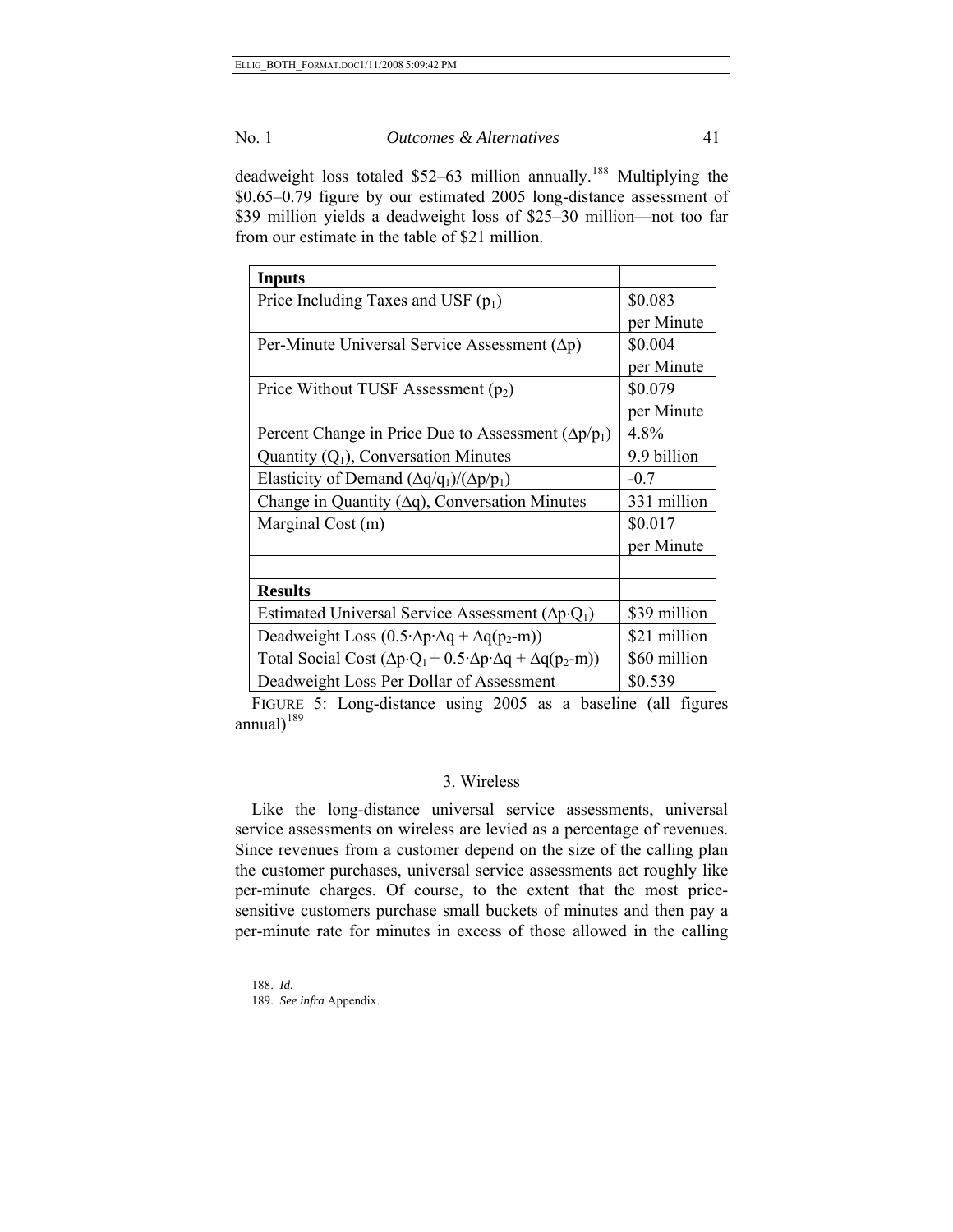plan, universal service assessments also vary directly with usage. This means that they will likely have the same economic effects as a per-minute tax on wireless usage.<sup>[190](#page-41-0)</sup>

The following table shows the most likely estimate of the effects of Texas intrastate universal service assessments on wireless service. We use 2005 data. In theory, the 5.65% assessment rate applies to intrastate revenues only. In practice, wireless providers rarely break out a separate price for intrastate minutes, so it is doubtful that consumers perceive the Texas universal service assessment as a price increase on intrastate wireless minutes. Since the assessment appears as an add-on charge on the bill that varies with the size of the charges, the more likely scenario is that consumers perceive the universal service charge as a surcharge on all minutes. This is how we model the effects of the universal service assessment on wireless: we multiply the assessment rate times the percentage of wireless charges that are allocated to the intrastate jurisdiction, then apply the resulting percentage price change to all minutes. Thus, a 5.65% assessment on intrastate minutes is perceived by consumers as a 2.9% price increase on all minutes. A 4.4% assessment on intrastate minutes would be equivalent to a 2.3% price increase on all minutes.

The universal service assessments on wireless generate a deadweight loss of \$155 million, or \$0.486 for every \$1 of revenue raised. This result is consistent with findings in previous research. Crandall and Ellig estimated that Texas universal service assessments on wireless created a deadweight loss of  $$114$  million.<sup>[191](#page-41-1)</sup> This estimate, however, was based on data from the early 2000s, when wireless accounted for about  $35\%$  of universal service assessments.<sup>[192](#page-41-2)</sup> Wireless now accounts for about 43% of universal service assessments, according to the Texas PUC.<sup>[193](#page-41-3)</sup> Prior research found that federal universal service assessments on wireless generate deadweight losses of \$0.53–0.56 per \$1 of universal service funds raised.<sup>[194](#page-41-4)</sup>

<span id="page-41-4"></span><span id="page-41-3"></span><span id="page-41-2"></span><span id="page-41-1"></span><span id="page-41-0"></span><sup>190.</sup> Ellig & Taylor, *supra* note 184, at 61–62.

<sup>191.</sup> CRANDALL & ELLIG, *supra* note 125, at 27.

<sup>192.</sup> *Id.*

<sup>193.</sup> UNIVERSAL SERVICE REPORT, *supra* note 1, at 6.

<sup>194.</sup> Ellig, *supra* note 89, at 98 tbl.2 (2006); Hausman, *supra* note 185, at 733.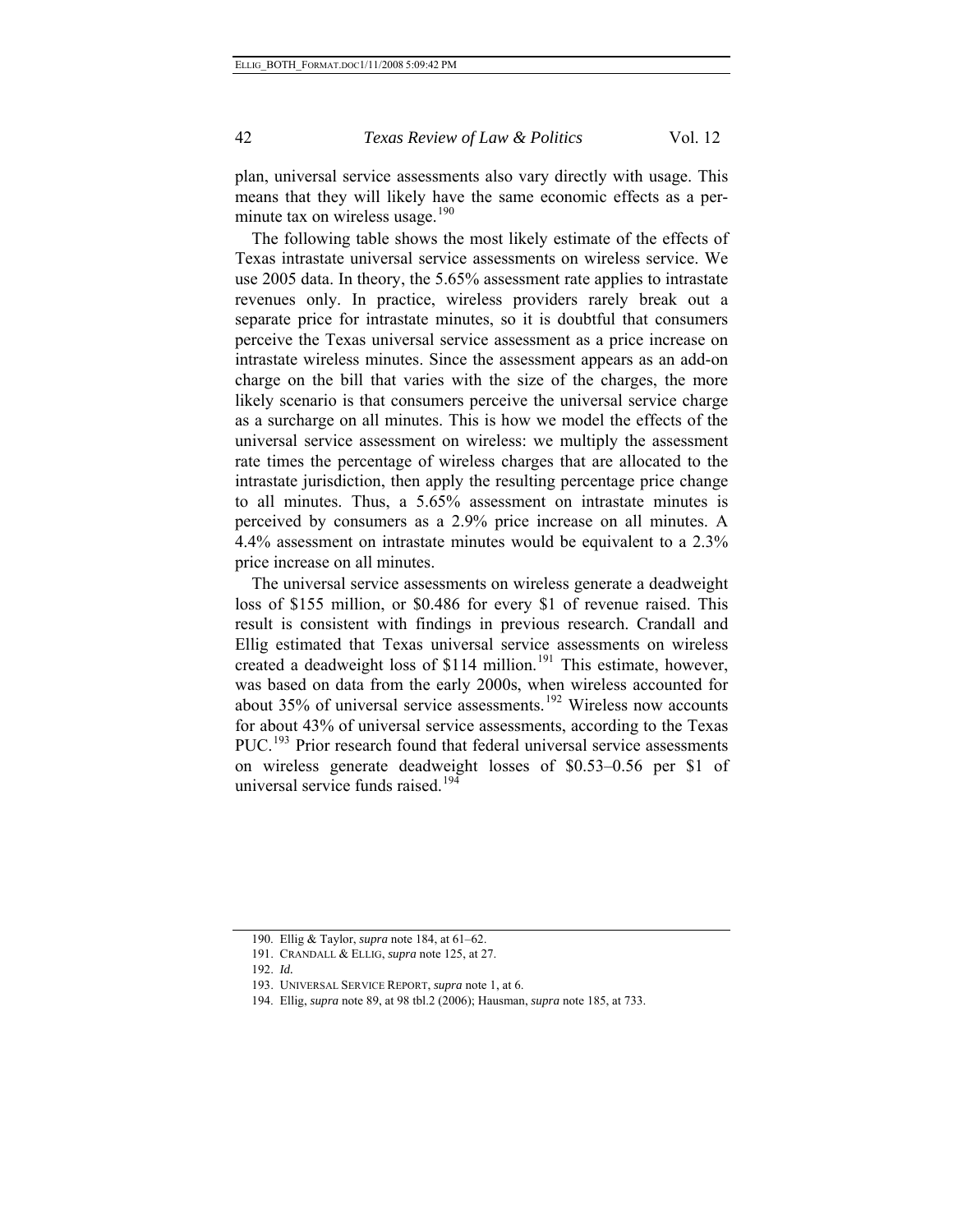| No. 1<br><i>Outcomes &amp; Alternatives</i> |  |
|---------------------------------------------|--|
|---------------------------------------------|--|

| <b>Inputs</b>                                                                                  |               |  |
|------------------------------------------------------------------------------------------------|---------------|--|
| Price Including Taxes and USF $(p_1)$                                                          | \$0.082       |  |
|                                                                                                | per Minute    |  |
| Per-Minute Universal Service Assessment ( $\Delta p$ )                                         | \$0.0024      |  |
|                                                                                                | per Minute    |  |
| Price Without TUSF Assessment $(p_2)$                                                          | \$0.0796      |  |
|                                                                                                | per Minute    |  |
| Percent Change in Price Due to Assessment ( $\Delta p/p_1$ )                                   | 2.9%          |  |
| Quantity $(Q_1)$ , Minutes                                                                     | 133 billion   |  |
| Elasticity of Demand $(\Delta q/q_1)/(\Delta p/p_1)$                                           | $-1.12$       |  |
| Change in Quantity $(\Delta q)$ , Minutes                                                      | 4.4 billion   |  |
| Marginal Cost (m)                                                                              | \$0.045       |  |
|                                                                                                | per Minute    |  |
| <b>Results</b>                                                                                 |               |  |
| Estimated Universal Service Assessment ( $\Delta p \cdot Q_1$ )                                | \$320 million |  |
| Deadweight Loss $(0.5 \Delta p \Delta q + \Delta q(p_2-m))$                                    | \$155 million |  |
| Total Social Cost $(\Delta p \cdot Q_1 + 0.5 \cdot \Delta p \cdot \Delta q + \Delta q(p_2-m))$ | \$475 million |  |
| Deadweight Loss per Dollar of Assessment                                                       | \$0.486       |  |

FIGURE 6: Wireless with 2005 as a baseline (all figures annual)<sup>[195](#page-42-0)</sup>

# 4. Totals

The current method of funding the Texas Universal Service Fund leads to substantial forgone benefits. Because assessments apply to price-sensitive services, the funding mechanism generated a deadweight loss totaling \$176 million in 2005—equal to about half of the assessments raised from wireless and long-distance service. Thus, the total social cost of the universal service programs significantly exceeds the amount of revenue raised.

<span id="page-42-0"></span>195. *See infra* Appendix.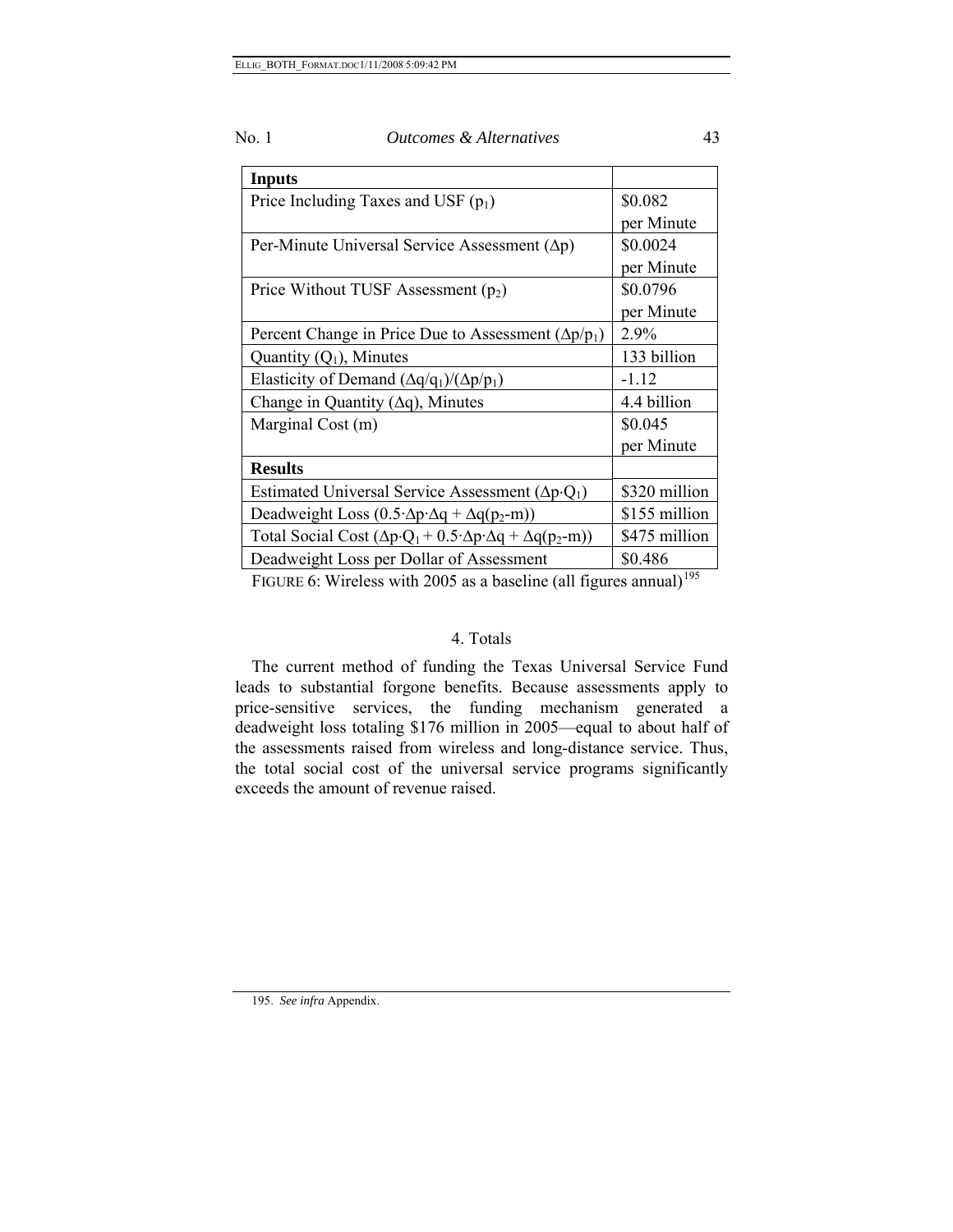| 44<br>Texas Review of Law & Politics | Vol. 12 |
|--------------------------------------|---------|
|--------------------------------------|---------|

| \$176 million |
|---------------|
| \$794 million |
|               |
| \$0.539       |
| \$0.486       |
| \$0.286       |
|               |

FIGURE 7: Totals using 2005 as a baseline (all figures annual)<sup>[196](#page-43-0)</sup>

# C. *Social Cost-Effectiveness*

Since Texas universal service assessments generate substantial deadweight losses in addition to the revenues raised, an alternative measure of cost-effectiveness for universal service programs should include deadweight loss. "Social cost-effectiveness" can be calculated by dividing the total social cost by the increase in subscribership caused by the universal service programs.

The following table presents the results of this calculation for Lifeline, the Large Company High-Cost Program, and the Small Company High-Cost Program. We then calculated the deadweight loss associated with each program by estimating the deadweight loss associated with the universal service assessment that would be necessary to fund only that program. In each case, the total social cost per successful outcome (additional subscription) is quite large and substantially higher than the figure obtained when cost is measured by expenditures only.

When cost-effectiveness is measured by expenditures, the only strategies for improving cost-effectiveness are increasing effectiveness or reducing expenditures. When cost-effectiveness is measured by total social cost, one can also improve cost-effectiveness by altering the funding mechanism, so that the money is raised in some way that generates less deadweight loss.

<span id="page-43-0"></span>196. *See supra* FIGURES 5, 6.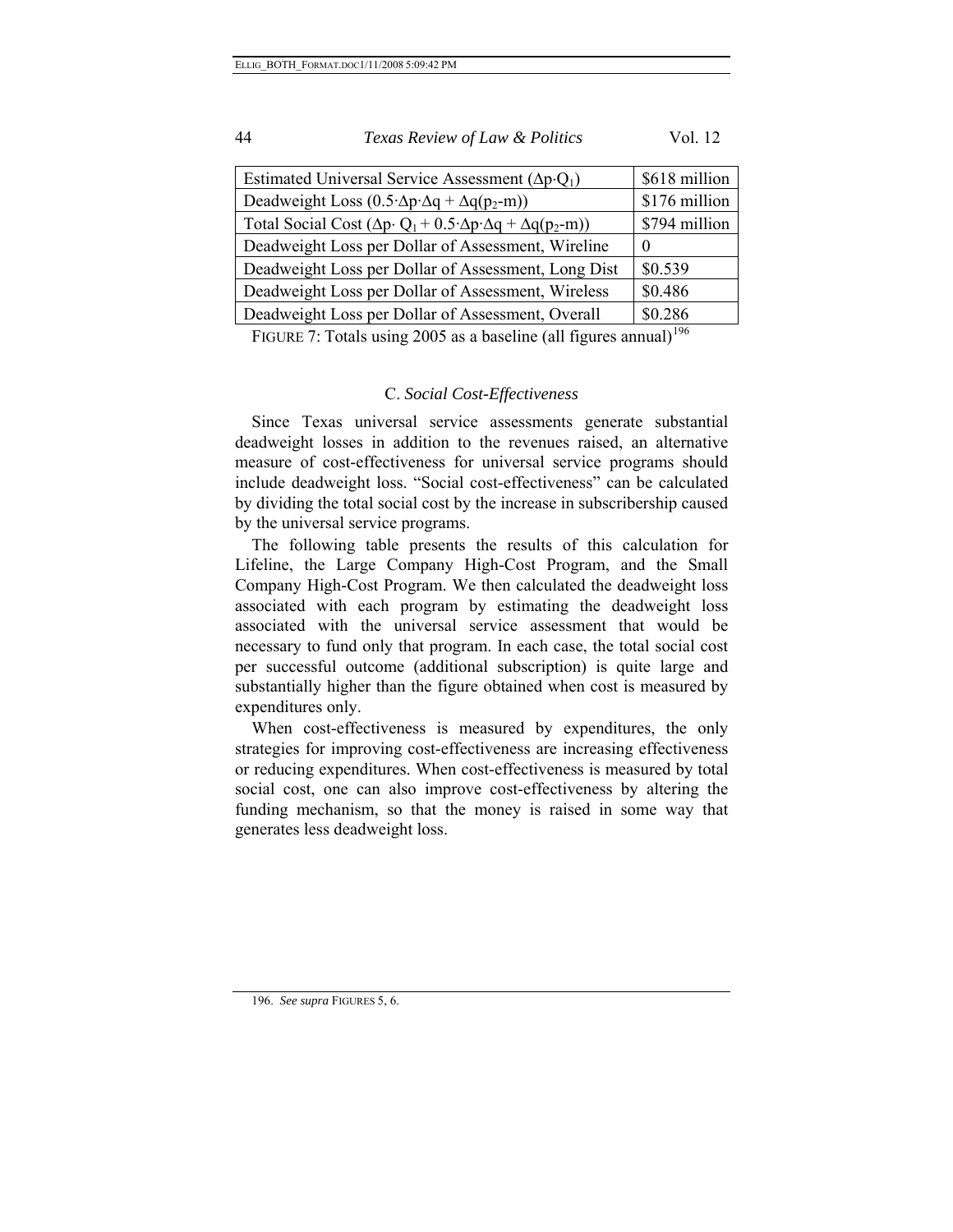|                                                 |     | <b>Texas</b><br><b>Lifeline</b> | Large<br>Company<br><b>High-Cost</b> | Small<br>Company<br><b>High-Cost</b> |
|-------------------------------------------------|-----|---------------------------------|--------------------------------------|--------------------------------------|
| Increase<br>Subscribership<br>Caused by Program | in  | 55,062                          | 40,816                               | 9,201                                |
| 2005 Expenditure                                |     | \$36 million                    | \$432 million                        | \$80 million                         |
| Deadweight Loss                                 |     | \$10.3<br>million               | \$124 million                        | \$23 million                         |
| <b>Total Social Cost</b>                        |     | \$46.3<br>million               | \$556 million                        | \$103 million                        |
| Expenditure/Increase<br>Subscribership          | 1n  | \$663                           | \$10,582                             | \$8,655                              |
| Social Cost/Increase<br>Subscribership          | in. | \$841                           | \$13,622                             | \$11,184                             |

FIGURE 8: Social cost-effectiveness of universal service programs<sup>[197](#page-44-0)</sup>

# D. *Sensitivity Analysis*

# 1. Universal Service Fund Assessment Rate

If the USF assessment rate had been 4.4% in 2005, the costs and deadweight losses would have declined proportionately. As the accompanying table shows, total deadweight loss falls from \$176 million to \$138 million at the lower assessment rate. Deadweight loss per dollar of revenue raised is relatively unchanged. This suggests that, even though the assessment rate has fallen, the costs of the programs are still fairly large.

<span id="page-44-0"></span>197. *See supra* FIGURES 1–3.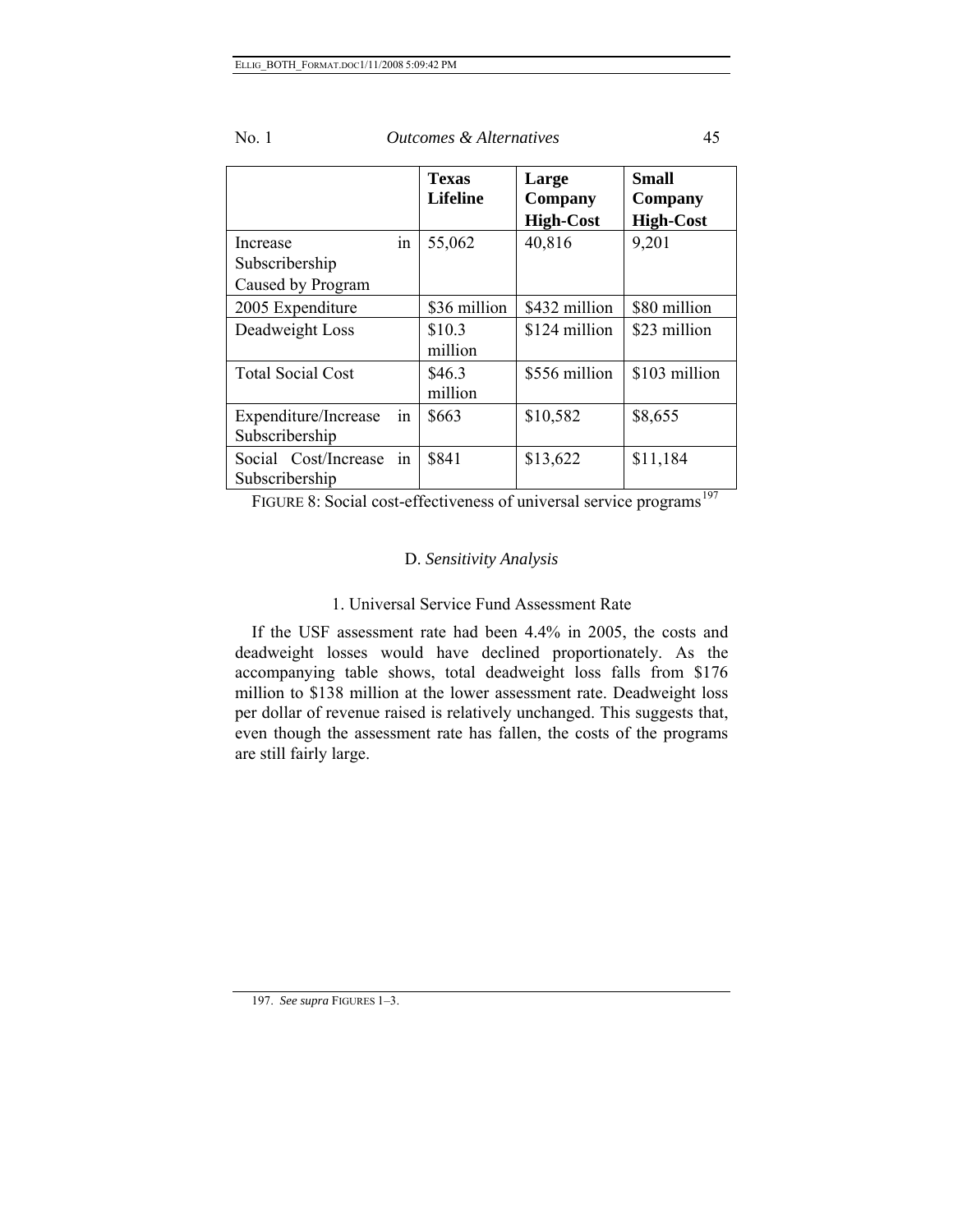| <b>Sensitivity Analysis:</b>                                                                        | Long-<br><b>Distance</b> | <b>Wireless</b>  |
|-----------------------------------------------------------------------------------------------------|--------------------------|------------------|
| <b>Estimated Universal Service Assessment</b><br>$\Delta p \cdot Q_1$                               | \$30.4 million           | \$249<br>million |
| Deadweight Loss $(0.5 \Delta p \Delta q + \Delta q(p_2-m))$                                         | \$16.5 million           | \$122<br>million |
| Total Social Cost $(\Delta p \cdot Q_1 + 0.5 \cdot \Delta p \cdot \Delta q +$<br>$\Delta q(p_2-m))$ | \$47 million             | \$371<br>million |
| Deadweight<br>of<br>Dollar<br>Loss<br>per<br>Assessment                                             | \$0.543                  | \$0.49           |

FIGURE 9: Effect of 4.4% USF assessment

#### 2. Wireless Demand Elasticity

We assumed universal assessments on wireless act like per-minute charges. If consumers do not perceive them as per-minute charges, then a different assumption about the elasticity of demand may be warranted.

The elasticity of demand for wireless *subscription* is much lower than the elasticity of demand for wireless *minutes of use*. Most economic studies that estimate the demand for wireless subscription (using the number of subscribers per hundred or the probability of subscription as the dependent variable) yield elasticities between -0.43 and  $-0.71$ .<sup>[198](#page-45-0)</sup> That is, a 1% increase in the monthly subscription price reduces the number of subscribers by between four-tenths and seventenths of 1%. This contrasts markedly with studies measuring the elasticity of demand for wireless minutes, which usually find that a 1% price change leads to a greater than 1% change in quantity.<sup>[199](#page-45-1)</sup>

Some price-sensitive consumers might perceive universal service assessments as fixed rather than usage-based charges. It is possible, therefore, that the most accurate elasticity of demand for our

46 *Texas Review of Law & Politics* Vol. 12

<span id="page-45-0"></span><sup>198.</sup> Jerry Hausman, *Cellular Telephone, New Products, and the CPI*, 17 J. BUS. & ECON. STAT. 188, 191 (1999) (estimating a demand elasticity of approximately -0.5 with 1988–1993 data); Hausman, *supra* note 185, at 738 (estimating a demand elasticity of -0.71); Mark Rodini et al*., Going Mobile: Substitutability Between Fixed and Mobile Access*, 27 TELECOMM. POL'Y 457, 470 (2003) (estimating an elasticity of -.43 with respect to the monthly access charge and an overall price elasticity of demand of -0.6 with 2000-2001 data).

<span id="page-45-1"></span><sup>199.</sup> THOMAS W. HAZLETT & ROBERTO E. MUÑOZ, AEI-BROOKINGS JOINT CENTER FOR REGULATORY STUDIES RELATED PUBLICATION 04-18, A WELFARE ANALYSIS OF SPECTRUM ALLOCATION POLICIES 15 (2004), *available at* http://www.aeibrookings.org/admin/authorpdfs/page.php?id=1024; J. GREGORY SIDAK, CRITERION ECONOMICS, IS STATE TAXATION OF THE WIRELESS INDUSTRY COUNTERPRODUCTIVE? (2003), *available at* http://www.criterioneconomics.com/docs/sidak\_pacific\_research.pdf (using 1999-2001 U.S. data).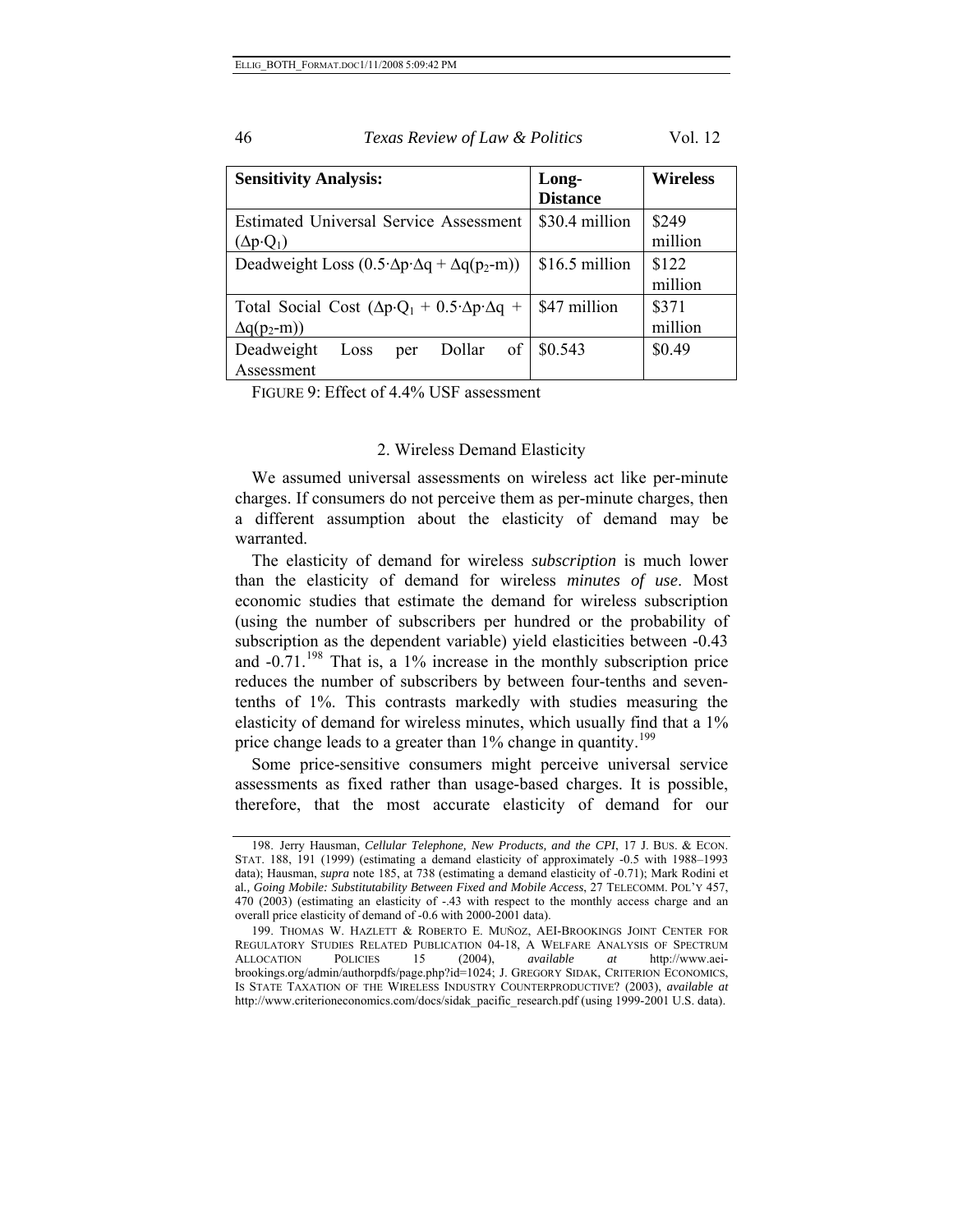calculations would be somewhere between the elasticities for wireless subscription and wireless usage. To test the sensitivity of our results to the elasticity assumption, we recalculated the deadweight loss in wireless assuming the demand elasticity equals -0.57, the midpoint of the elasticities of demand for wireless subscription reported in previous empirical studies. With this elasticity, the deadweight loss associated with universal service assessments on wireless in 2005 falls to \$79 million. This lowers the total deadweight loss (wireless + longdistance) to \$100 million.

### VI. REFORM OPTIONS

The same analytical framework used to assess the outcomes and forgone benefits of universal service programs can be used to estimate the effects of various reform options. Below, we analyze a variety of reform options and discuss whether the PUC has authority to undertake the reforms without further legislation.

#### A. *Turn Back the Clock*

One conceivable option might be to scrap the current funding system and return to the pre-2000 system of subsidizing local phone service with high access charges or other fees on long-distance service. In 2000, the PUC concluded that the old system was not sustainable in a more competitive market.<sup>[200](#page-46-0)</sup> Economic analysis demonstrates that the PUC was absolutely right.

#### 1. Economic Analysis

At 2005 levels of intrastate long-distance conversation minutes (9.9 billion), prices (\$0.05–0.10 per minute), and a demand elasticity of -0.7, it is mathematically impossible to set a long-distance access charge that will generate anywhere near the \$619 million collected by the Texas Universal Service Fund in 2005. The following table shows the access charge that maximizes access revenues at various prices for long-distance service. At the 2005 level of conversation minutes and prices, it is doubtful that access charges could raise even half the money that the current universal service assessments generate. Access charges higher than those in the table would have led to a "death spiral" for wireline long-distance, in which higher access charges would have

<span id="page-46-0"></span><sup>200.</sup> Large Company Decision, *supra* note 32, at 1.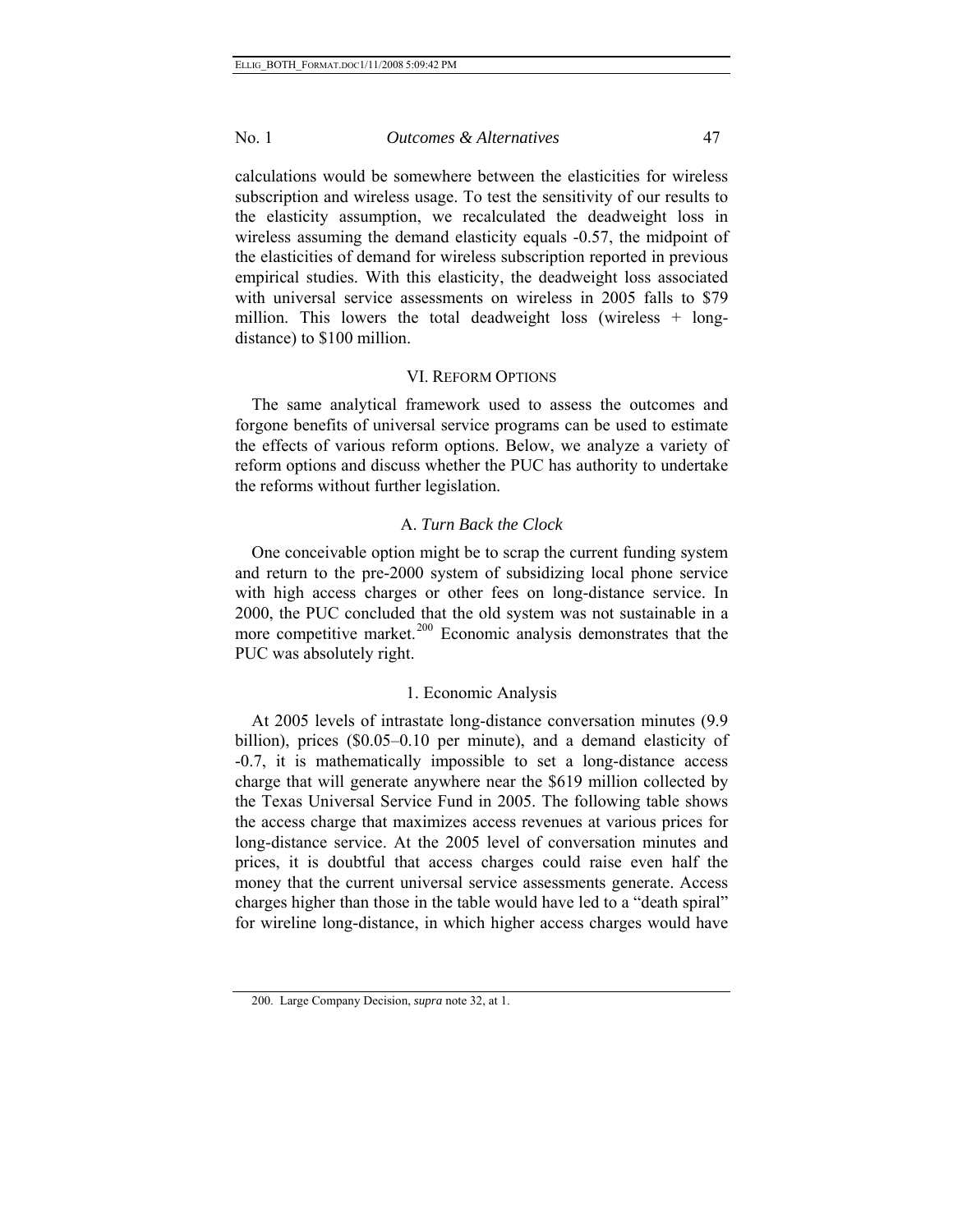reduced traffic so much that the revenues available for subsidies would have fallen.

Long-distance traffic has fallen dramatically over the past few years as consumers have switched their long-distance calls to wireless and (more recently) voice over Internet. At the 2000 level of traffic and prices, an access charge of \$0.0715 per conversation minute could have generated enough revenues to fund all of Texas's universal service programs.[201](#page-47-0) Even in this case, however, the social cost would have been enormous, with deadweight losses exceeding \$1.00 for every dollar in access charges.

Hindsight confirms that the old system of implicit subsidies was not sustainable, given the way competition for wireline long-distance service evolved. Even if price and traffic levels had remained at their 2000 levels, the social costs of implicit subsidies would have been huge. Although Texas's current system of universal service assessments generates large deadweight losses, it is clearly more sustainable and less costly than the system it replaced.

|      | <b>Intrastate</b><br><b>Conversation</b><br>Minutes <sup>202</sup> | Price<br>Per<br><b>Minute</b> | <b>Access</b><br><b>Charge</b> | <b>Revenues</b> | <b>Deadweight</b><br>Loss | <b>Deadweight</b><br>Loss per<br><b>Dollar</b> |
|------|--------------------------------------------------------------------|-------------------------------|--------------------------------|-----------------|---------------------------|------------------------------------------------|
|      |                                                                    |                               |                                |                 |                           | Revenue                                        |
| 2005 | 19.7 billion                                                       | \$0.05                        | \$0.036                        | \$176 million   | \$254 million             | \$1.43                                         |
|      | 19.7 billion                                                       | \$0.07                        | \$0.05                         | \$247 million   | \$385 million             | \$1.56                                         |
|      | 19.7 billion                                                       | \$0.10                        | \$0.072                        | \$353 million   | \$592 million             | \$1.67                                         |
| 2000 | 26 billion                                                         | \$0.15                        | \$.0715                        | \$619 million   | \$732 million             | \$1.18                                         |

FIGURE 10: Deadweight loss over 2000–2005

#### 2. Commission Authority

<span id="page-47-2"></span>Texas legislation gives the PUC discretion to fund the TUSF through a "statewide uniform charge"<sup>[203](#page-47-2)</sup> on "services and at rates the

<span id="page-47-1"></span><span id="page-47-0"></span><sup>201.</sup> This is quite close to the actual average intrastate access charge of \$0.076834 per conversation minute calculated by the PUC in TEX. PUB. UTIL. COMM'N, REPORT TO THE 77TH TEXAS LEGISLATURE: SWITCHED ACCESS CHARGES Chart B-2 (2001), *available at*  http://www.puc.state.tx.us/telecomm/reports/ISAC/rpt77leg\_isac.pdf.

<sup>202.</sup> *See infra* Appendix.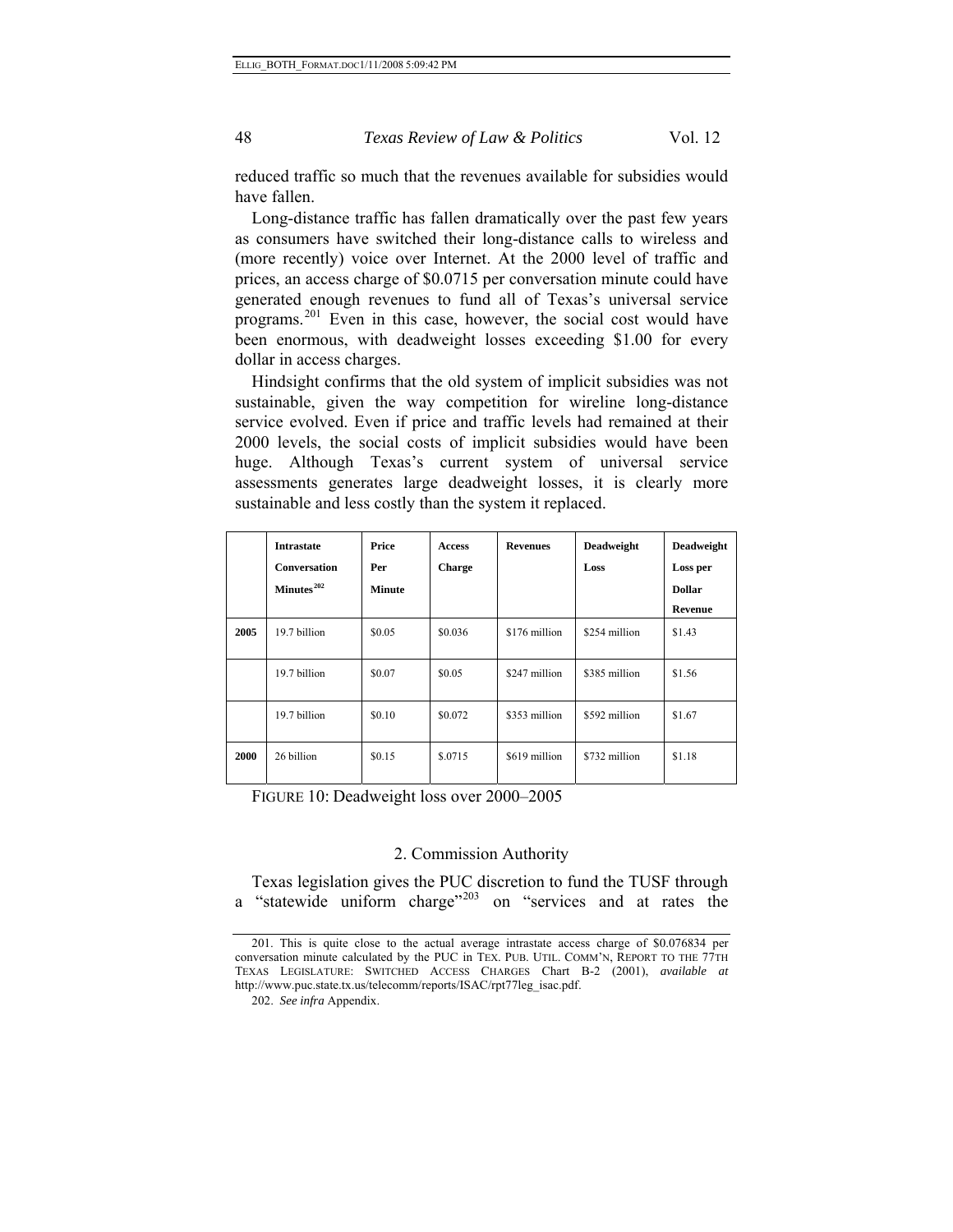commission determines."[204](#page-48-0) In adopting rules implementing the current High-Cost Programs, the PUC replaced the previous unsustainable implicit subsidies with a general assessment on intrastate revenues.<sup>[205](#page-48-1)</sup> The Commission had authority to change the funding mechanism without legislative mandate; thus it also has authority to change it back.

Since the pre-2000 system was unsustainable, however, the Commission cannot turn back the clock completely. If the Commission wanted to replace the current funding mechanism with per-minute fees solely on long-distance, it would have to cut the subsidies, since it is impossible to raise the same amount of money raised in 2000 given current levels of long-distance traffic and prices. Such an initiative would require a finding that the goals of the universal service programs can be accomplished with lower subsidies or that higher prices for basic local service in high-cost and rural areas are reasonable. If higher prices are reasonable, then a funding mechanism that generates less revenue could still satisfy the goals of the universal service programs.

### B. *Per-Number Charge*

A per-number charge would shift the assessment from services that are very price-sensitive (long-distance and wireless usage) to services that are less price-sensitive (wireline and wireless subscription). In some sense, this would continue the evolution the PUC initiated in 2000 when it adopted the current funding system and stopped relying solely on elevated long-distance charges to fund universal service.

#### 1. Economic Analysis

A per-number charge would apply to wireline, wireless, and cable telephony. Excluding Lifeline, there were approximately 26.7 million lines in Texas in  $2005.<sup>206</sup>$  $2005.<sup>206</sup>$  $2005.<sup>206</sup>$  That implies a per-number charge of

l

<sup>203.</sup> TEX. UTIL. CODE ANN. § 56.022(a) (Vernon 2007).

<sup>204.</sup> *Id.* § 56.022(c).

<span id="page-48-1"></span><span id="page-48-0"></span><sup>205.</sup> *See* 16 TEX. ADMIN. CODE § 26.417(c)(2) (2007); Large Company Decision, *supra* note 32, at 3; Small Company Decision, *supra* note 32, at 21 (all noting the ILEC rate reductions are offset by universal service fund distributions).

<span id="page-48-2"></span><sup>206.</sup> There were 9,974,587 lines served by incumbent local exchange carriers, 2,032,641 lines served by competitive local exchange carriers, and 260,288 lines served by cable companies. COMPETITION REPORT, *supra* note 58, at 13 fig.3. Stand-alone VoIP providers are excluded because they do not contribute to the Texas universal service fund. We estimate there were 15,011,531 million wireless subscriptions in Texas in 2005—the midpoint of figures reported for June and December. FCC Wireless Report, *supra* note 107, at 97 tbl.2. These figures sum to 27,278,964.We then subtract the 579,339 Lifeline customers. UNIVERSAL SERVICE REPORT, *supra* note 1, at 60 fig.12. The remaining total is 26.7 million lines.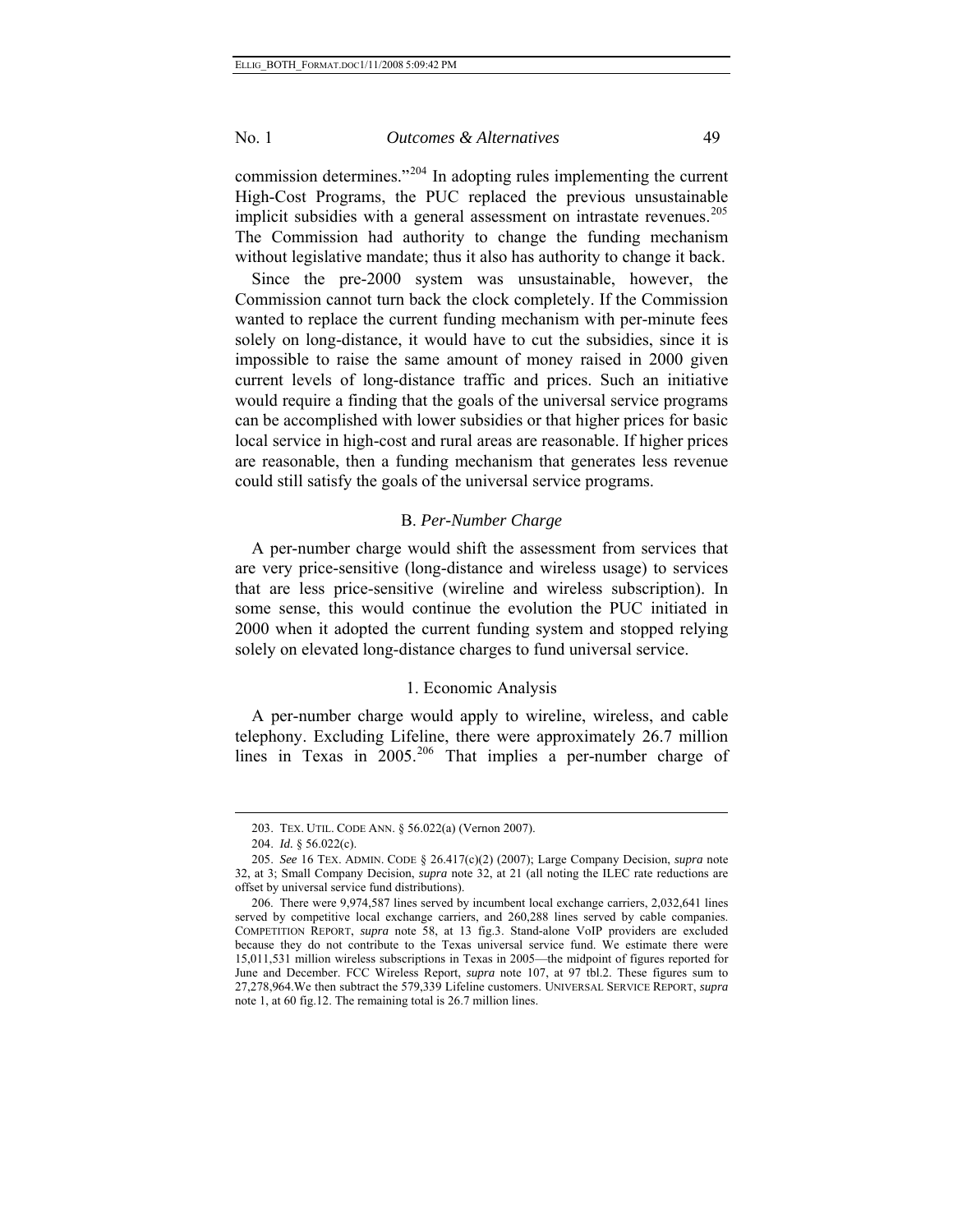approximately \$1.93 per month, to raise the \$618 million in 2005 assessments.

We have already noted that the elasticity of demand for local wireline telephone service is close to zero.<sup>[207](#page-49-0)</sup> A per-number charge would create negligible deadweight loss for wireline phone numbers and eliminate the deadweight loss on long-distance. It would still create some deadweight loss for wireless, but since wireless subscription is less price-sensitive than wireless usage, the deadweight loss would be lower.<sup>[208](#page-49-1)</sup> The table below compares the 2005 baseline figures, which reflect the current funding mechanism, with a hypothetical system designed to raise approximately the same amount of revenue via a pernumber assessment. The per-number charge may raise slightly less revenue due to the reduction in wireless subscriptions induced by the per-number charge.<sup>[209](#page-49-2)</sup> The deadweight loss shrinks by about 50%, from \$176 million to \$86 million.

| <b>LINES</b><br>Incumbent Local Exchange Carrier<br>Competitive Local Exchange Carrier 2,032,641<br>Cable<br>Wireless | 9,974,507<br>260,288<br>15,011,531 |  |
|-----------------------------------------------------------------------------------------------------------------------|------------------------------------|--|
| <b>TOTAL LINES</b>                                                                                                    | 27,278,964                         |  |
| Minus Lifeline                                                                                                        | 579,339                            |  |
| TOTAL EXCLUDING LIFELINE 26,699,625                                                                                   |                                    |  |
| 2005 Assessment                                                                                                       | \$618,000,000                      |  |
| Charge per number per month                                                                                           | \$1.93                             |  |
|                                                                                                                       |                                    |  |

FIGURE 11: Per-number charge for Texas universal service

<sup>207.</sup> *See supra* p. 25.

<sup>208.</sup> Ellig & Taylor, *supra* note 184, at 61.

<span id="page-49-2"></span><span id="page-49-1"></span><span id="page-49-0"></span><sup>209.</sup> We qualify this statement with the word "may" because estimates of the elasticity of demand for wireless access typically control for the price of local wireline service—which means they assume the price of local wireline service remains unchanged when the price of wireless access changes. Demand for wireless access may be less elastic when a per-number charge on wireless is accompanied by a similar charge on wireline.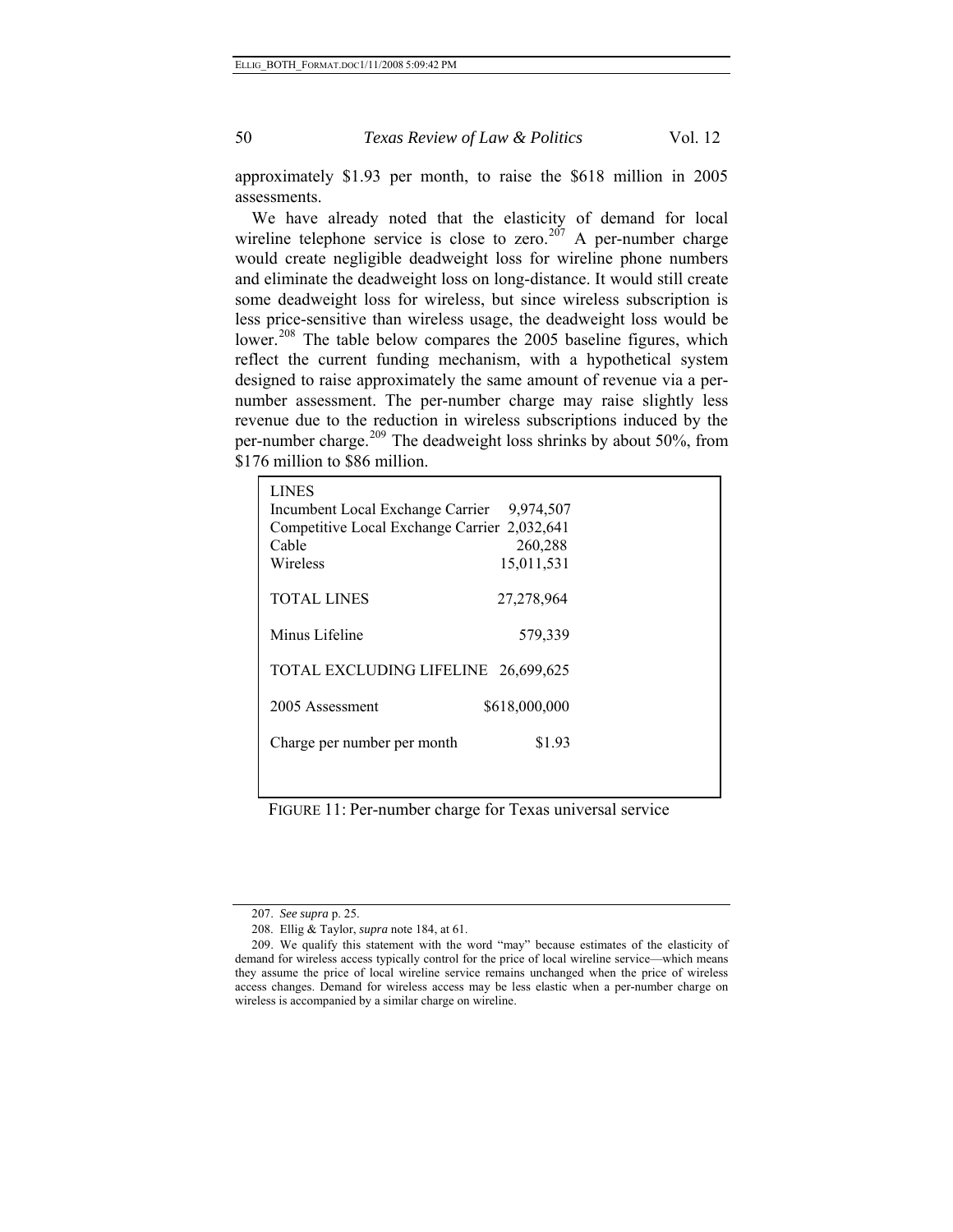|                                                                                             | <b>Baseline</b> | Per-<br><b>Number</b><br><b>Charge</b> |
|---------------------------------------------------------------------------------------------|-----------------|----------------------------------------|
| <b>Estimated Universal Service Assessment</b><br>$(\Delta p \cdot Q_1)$                     | \$618 million   | \$612<br>million                       |
| Deadweight Loss $(0.5 \Delta p \Delta q + \Delta q(p_2$<br>m)                               | \$176 million   | \$86<br>million                        |
| Total Cost $(\Delta p \cdot Q_1 + 0.5 \cdot \Delta p \cdot \Delta q + \Delta q(p_2 -$<br>m) | \$794 million   | \$704<br>million                       |
| of<br>Dollar<br>Deadweight Loss<br>per<br>Assessment, Wireline                              | \$0             | \$0                                    |
| of<br>Deadweight Loss<br>Dollar<br>per<br>Assessment, Long Distance                         | \$0.539         | \$0                                    |
| of<br>Deadweight<br>Dollar<br>Loss<br>per<br>Assessment, Wireless                           | \$0.486         | \$0.251                                |
| of<br>Dollar<br>Deadweight Loss<br>per<br>Assessment, Average                               | \$0.286         | \$0.14                                 |

FIGURE 12: Effects of a per-number universal service charge<sup>[210](#page-50-0)</sup>

These kinds of results are not unusual in telecommunications. Since the mid-1980s, for example, federal regulators have consistently sought to replace per-minute "access charges" that inflate the price of longdistance service with flat monthly federal-subscriber line charges. $211$ Since subscribership is much less sensitive to price increases than perminute long-distance use, the result has been a substantial increase in economic welfare. $212$ 

# 2. Commission Authority

The PUC has the authority to switch from a percentage assessment to a numbers charge on its own.<sup>[213](#page-50-3)</sup> The applicable statute states that "[t]he uniform charge is on services and at rates the commission determines."<sup>[214](#page-50-4)</sup> Based on this open mandate, the PUC promulgated

<sup>210.</sup> *See infra* Appendix.

<span id="page-50-1"></span><span id="page-50-0"></span><sup>211.</sup> *See* Jerry Ellig, *Intercarrier Compensation and Consumer Welfare,* 2005 U. ILL. J.L. TECH. & POL'Y 97, 98–99 (2005) (stating that the PUC has moved away from usage fees and made subsidy charges more transparent).

<span id="page-50-2"></span><sup>212.</sup> *See id.* (noting consumers have benefited with increased transparency as usage fees have been abandoned).

<sup>213.</sup> TEX. UTIL. CODE ANN. § 56.022(c) (Vernon 2007).

<span id="page-50-4"></span><span id="page-50-3"></span><sup>214.</sup> *Id.* Further, "[t]he commission shall: (1) ... adopt eligibility criteria and review procedures ... the commission finds necessary to fund the universal service fund  $\dots$ ; ... (5)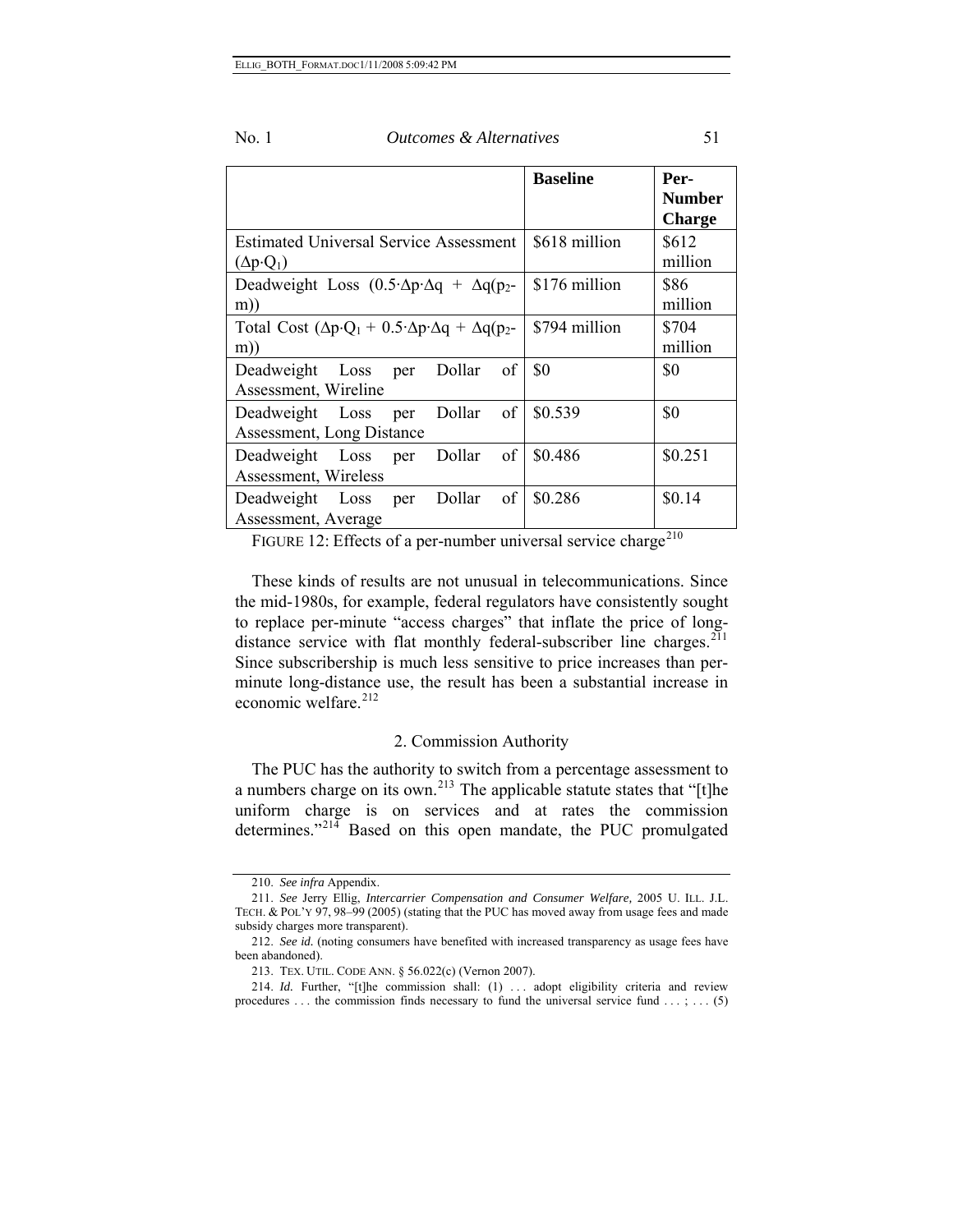regulations that based assessments on a telecommunications provider's "monthly taxable actual intrastate telecommunications services receipts."<sup>[215](#page-51-0)</sup> Since this method for collecting assessments comes from PUC regulations, the PUC in turn can change the method to a numbers charge.

#### C. *Eliminate Rate Disparities*

The cost of providing wireline telephone service generally falls as population density increases. Cost-based pricing would result in lower rates in urban areas than in rural areas. Texas explicitly pursues the opposite policy, charging higher telephone rates as population increases.<sup>[216](#page-51-1)</sup> The largest incumbent's local residential rates range from \$8.00–11.00 per month, and its business rates range from \$19.00–28.00 per month. $21\overline{7}$  Other large incumbents have even wider disparities. $218$ Some small incumbents charge residential or business customers the same price, but others have multiple rates. $219$  The small incumbent with the widest range of residential rates is Sugar Land, whose rates vary from \$5.00 to \$16.00.<sup>[220](#page-51-5)</sup>

Whatever the merits of making rates inversely related to cost as a general policy, the PUC might reasonably conclude that it should make an exception for customers whose lines receive explicit subsidies from other customers via the Universal Service Fund.

Rate disparities for nonbundled basic residential service could be eliminated in one of several ways. Within a company, the maximum rate on subsidized lines could be raised to the highest rate the company currently charges for nonbundled basic local service. Within the Large Company and the Small Company Programs, the maximum rate on subsidized lines could be set equal to the highest rate any incumbent in that program charges. Finally, the maximum rate for nonbundled basic

l

approve procedures for the collection and disbursal of the revenue of the universal service fund." *Id.* § 56.023.

<sup>215. 16</sup> TEX. ADMIN. CODE § 26.420(f)(3)(A) (2007).

<span id="page-51-1"></span><span id="page-51-0"></span><sup>216.</sup> *See* PUB. UTIL. COMM'N OF TEX., REPORT TO THE 78TH TEXAS LEGISLATURE, SCOPE OF COMPETITION IN TELECOMMUNICATIONS MARKETS OF TEXAS 58, n.115 (2003), *available at* http://interchange.puc.state.tx.us/WebApp/Interchange/Documents/24727\_448\_379188.PDF

<span id="page-51-3"></span><span id="page-51-2"></span><sup>(&</sup>quot;The Commission priced rate bands by value of service rather than by cost. Value of service assumes availability of the access line to the public switched network. Because a customer in a larger exchange is able to call or receive calls from a greater number of lines at no cost than can a customer in a smaller exchange, the larger exchange has more value and should be priced higher.").

<sup>217.</sup> UNIVERSAL SERVICE REPORT, *supra* note 1, at 21 tbl.6.

<span id="page-51-4"></span><sup>218.</sup> *Id.*

<sup>219.</sup> *Id.* at 40 tbl.7.

<span id="page-51-5"></span><sup>220.</sup> *Id.*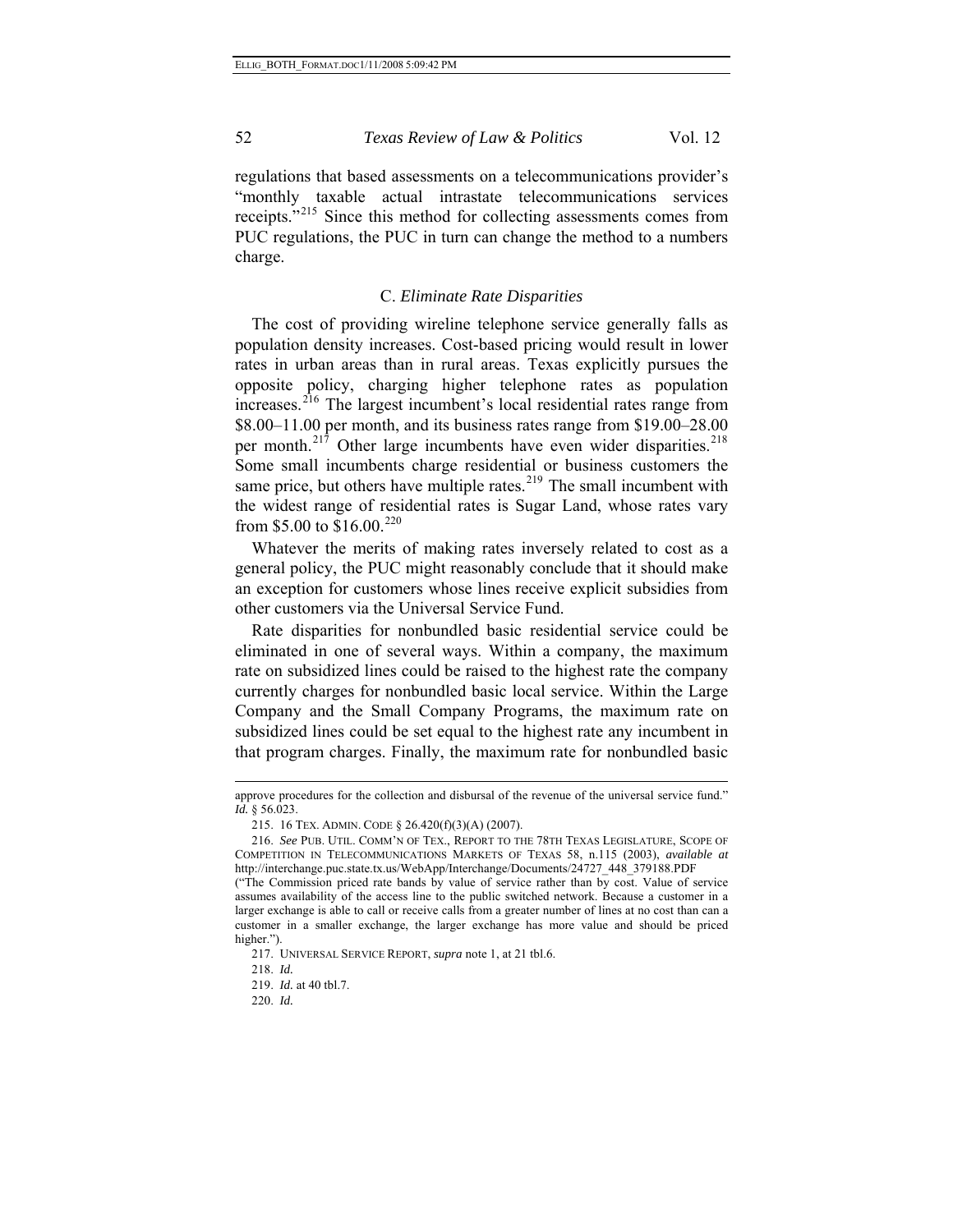local service on subsidized lines could be set at the highest rate charged by any incumbent in the state.

Rate increases on subsidized lines would be accompanied by concomitant reductions in universal service subsidies. In the Large Company Area High-Cost Program, the PUC currently assumes a revenue benchmark of \$38 for residential lines and \$52 for business lines.<sup>[221](#page-52-0)</sup> In some sense, this benchmark is the average revenue that the PUC assumes the company "ought" to be able to earn on that line from customers or other companies (including the regulated rate, the federal subscriber line charge, switched access charges, and other services for which a customer pays). This benchmark is subtracted from an estimate of each line's forward-looking cost when determining how much of a subsidy the line is eligible to receive.<sup>[222](#page-52-1)</sup> If the PUC in its upcoming notice and opportunity for hearing on determining new benchmarks determines that the expected revenues have increased since 2000, then the revenue benchmark could increase with a concomitant decrease in per-line subsidies for Large Companies. Although the Small Company subsidies are not based on a cost model or revenue benchmark, $^{223}$  $^{223}$  $^{223}$  the PUC could similarly allow Small Companies to increase rates and adjust Small Company per-line subsidies downward, since rate increases will increase the expected per-line revenues.

#### 1. Economic Analysis

The following table estimates the effects on program expenditures of eliminating rate disparities and using the additional revenues to reduce high-cost subsidies. Eliminating urban-rural rate differentials within each company for non-bundled residential service on subsidized lines would reduce the annual cost of the High-Cost Programs from \$512 million to \$466 million, for a savings of \$46 million. As might be expected, raising all rates to the highest rate charged by an incumbent in each program generates larger savings. Large Company residential rates would rise to \$16, and Large Company business rates would rise to \$41—the highest rate charged by any Large Company.<sup>[224](#page-52-3)</sup> Small

<span id="page-52-0"></span><sup>221.</sup> These numbers are subject to change, given the PUC's recent order concerning the High-Cost Universal Service Plan. *See* High Cost Revision Order, *supra* note 33, at 1 (calling for establishment of new benchmarks and new determination of which lines will receive support).

<sup>222.</sup> UNIVERSAL SERVICE REPORT, *supra* note 1, at 12.

<span id="page-52-3"></span><span id="page-52-2"></span><span id="page-52-1"></span><sup>223.</sup> *See id.* at 35 ("Unlike the Large Company Area High-Cost Program, wherein a cost model was used to establish wire-center-specific per-line support amounts, the per-line support amounts in the Small Company Area High-Cost Program were based upon an outright buy-down of certain rates.").

<sup>224.</sup> *Id.* at 21 tbl.6.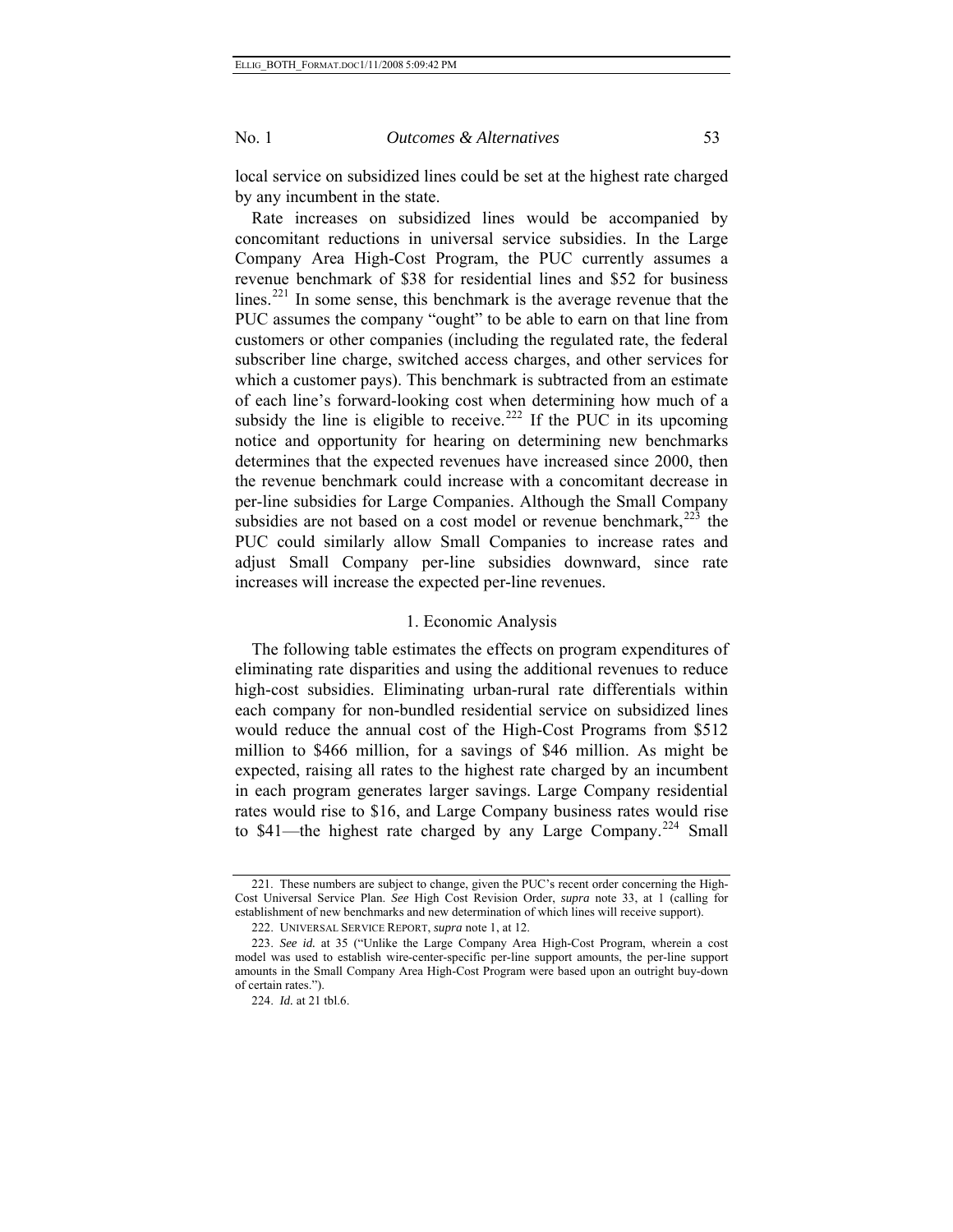Company residential rates would rise to \$19, the highest residential rate charged by any Small Company.<sup>[225](#page-53-0)</sup> This step would save a total of \$151 million. Finally, the largest savings come from eliminating rate differentials across all companies on subsidized lines. Residential rates would rise to \$19 and business rates would rise to \$44, the highest rates charged by any company.[226](#page-53-1) Total expenditures on the High-Cost Programs would fall from \$512 million to \$329 million—a \$183 million drop.

|                                          | Large<br>Company   | Large<br>Company | <b>Small</b><br>Company | <b>Total</b>  |
|------------------------------------------|--------------------|------------------|-------------------------|---------------|
|                                          | <b>Residential</b> | <b>Business</b>  |                         |               |
| <b>Baseline</b>                          |                    |                  |                         |               |
| Expenditure                              | \$367 million      | \$65 million     | \$80 million            | \$512 million |
|                                          |                    |                  |                         |               |
| Within<br>Company                        |                    |                  |                         |               |
| Expenditure                              | \$338 million      | \$54 million     | \$74 million            | \$466 million |
| Savings                                  | \$29 million       | \$11 million     | \$6 million             | \$46 million  |
|                                          |                    |                  |                         |               |
| Within                                   | \$16 Maximum       | \$41 Maximum     | \$19 Maximum            |               |
| <b>Programs</b>                          |                    |                  |                         |               |
| Expenditure                              | \$296 million      | \$39 million     | \$26 million            | \$361 million |
| Savings                                  | \$71 million       | \$26 million     | \$54 million            | \$151 million |
|                                          |                    |                  |                         |               |
| All<br><b>Across</b><br><b>Companies</b> | \$19 Maximum       | \$44 Maximum     | \$19 Maximum            |               |
| Expenditure                              | \$268 million      | \$35 million     | \$26 million            | \$329 million |
| Savings                                  | \$99 million       | \$30 million     | \$54 million            | \$183 million |

FIGURE 13: Effects of rate equalization<sup>[227](#page-53-2)</sup>

<span id="page-53-2"></span><span id="page-53-1"></span><span id="page-53-0"></span>226. *Id.* 

<sup>225.</sup> *Id.* at 40 tbl.7.

<sup>227.</sup> *See infra* Appendix.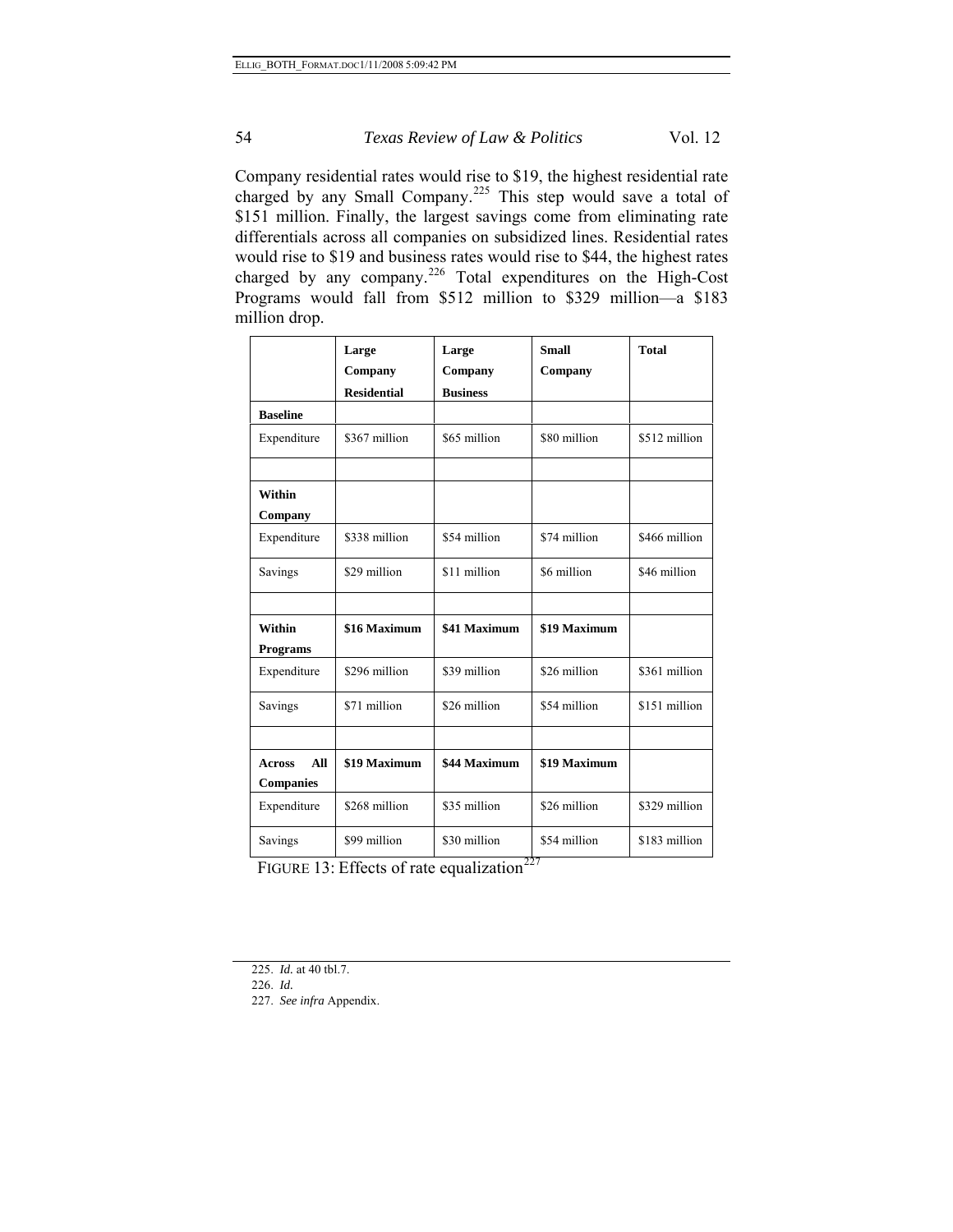### 2. Commission Authority

There are several ways to increase rates on subsidized lines. The options available depend on the regulated status of the particular market, company, and service.

#### a. *Deregulated Markets*

In markets deregulated pursuant to Senate Bill 5, the PUC does not have much discretion or authority to change rates directly. Since standalone BLTS rates are legislatively capped until the date that the PUC decides what to do with universal service, a rate change on stand-alone BLTS in deregulated markets before that time would need further legislation.<sup>[228](#page-54-0)</sup> After universal service changes are settled, however, companies essentially have full pricing discretion in deregulated markets, even on stand-alone BLTS rates.<sup>[229](#page-54-1)</sup> In these markets, the PUC could not order an increase in BLTS rates, but it could increase the revenue benchmark and reduce subsidies under the assumption that the companies would increase these rates once they are deregulated.

Though the PUC loses direct control over such rates in deregulated markets, it can decide on its own motion to re-regulate a market with fewer than 100,000 people.<sup>[230](#page-54-2)</sup> If it does so, it regains control of standalone BLTS rates in that market, pursuant to either incentive or rate-ofreturn regulation.

If a company sells packaged BLTS in a deregulated market, that company can price flexibly even before the PUC has the opportunity to change universal service subsidies. $231$  In that case, the company will bring the price of the bundle somewhere near a market price. Coupling this increase in revenue, which is already happening, $232$  with an increased revenue benchmark would cut subsidies for Large Company High-Cost Programs and reduce the required funding.

Since the rural markets with lower population densities are less likely to be deregulated, lines receiving high-cost subsidies may be concentrated in markets that are still regulated. It is not, however,

<sup>228.</sup> TEX. UTIL. CODE ANN. § 65.153(b)(2) (Vernon 2007).

<sup>229.</sup> *Id.* §§ 65.102(a)(3), 65.153(b)(2).

<sup>230.</sup> *Id.* § 65.055.

<sup>231.</sup> *Id.* § 58.063.

<span id="page-54-4"></span><span id="page-54-3"></span><span id="page-54-2"></span><span id="page-54-1"></span><span id="page-54-0"></span><sup>232.</sup> *See* COMPETITION REPORT, *supra* note 58, at 19 ("For many Texas customers, rates for residential local telephone service (when combined with one or more vertical services) have increased since the introduction of Chapter 65."); *id.* at 20 ("[For AT&T local rates, t]hese increases have been approximately \$2.00 to \$3.00 per month per line.").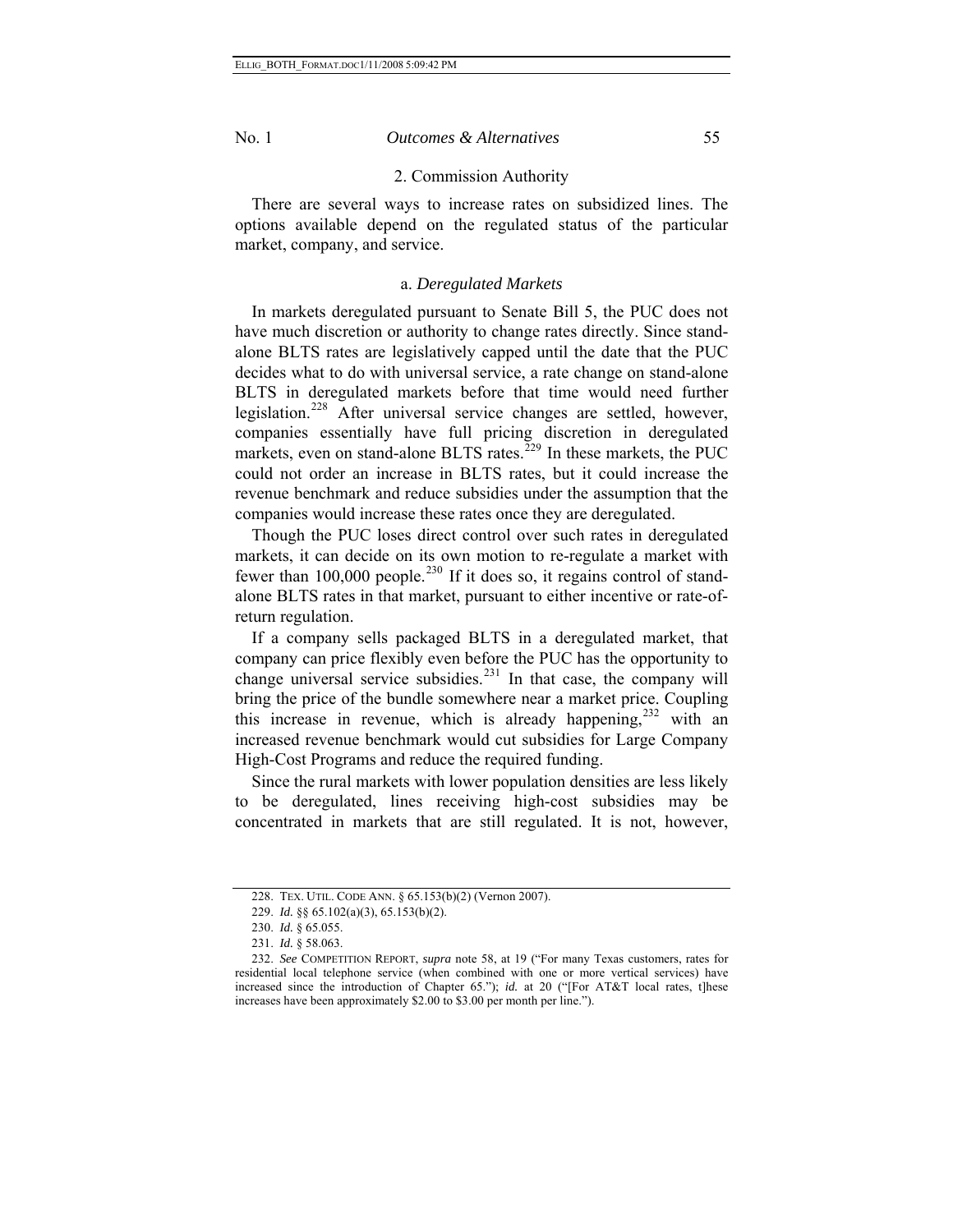possible to determine from the data in the PUC's report how many of the subsidized lines are in deregulated markets.<sup>[233](#page-55-0)</sup>

#### b. *Incentive Regulated Companies*

In markets that remain regulated, companies that have elected incentive regulation can bundle basic services with non-basic services in rural areas and price flexibly as though their markets were deregulated.<sup>[234](#page-55-1)</sup> The PUC has little control over those prices. Companies that package and raise prices on subsidized lines in this way also contribute to eliminating rate disparities by raising prices on lines that, in a deregulated market, would cost more than their urban counterparts.

For companies that have elected incentive regulation but do not sell BLTS as part of a package, rates on basic services are capped until the applicable statutory date for the cap to end.<sup>[235](#page-55-2)</sup> The PUC has discretion under only very limited circumstances to raise rates during the capped period.[236](#page-55-3) One of those circumstances arises if a company experiences access line growth, in which case "the commission, on request of the electing company, shall allow a rate group reclassification."<sup>[237](#page-55-4)</sup> In the absence of this or one of the other narrow statutory circumstances, any movement to eliminate rate disparities during the capped period would require legislation.

After the capped period, "an electing company may increase a rate for a basic network service only: (1) with Commission approval subject to this title; and (2) to the extent consistent with achieving universal affordable service."<sup>[238](#page-55-5)</sup> Feasibly, the PUC could propose universal service reform and invite companies to submit proposed basic local rate increases that would offset lost subsidies. The Commission would then

<span id="page-55-0"></span><sup>233.</sup> TCTA/TWTC estimated in their comments to the Commission that "more than 80% of AT&T-Texas' [the largest ILEC] residential lines reside in exchanges where the Commission no longer constrains its prices" and "that AT&T-Texas receives approximately \$15 million in public subsidy each year associated with wire centers that have been deregulated." TEX. CABLE TELECOMM. ASS'N/TIME WARNER TELECOMM., COMMENTS OF THE TEXAS CABLE AND TELECOMMUNICATIONS ASSOCIATION AND TIME WARNER TELECOM OF TEXAS, L.P. REGARDING REVIEW AND EVALUATION OF THE TEXAS UNIVERSAL SERVICE FUND PURSUANT TO PURA<br>SECTION 56.029 6,12 (Mar. 1, 2006), available at SECTION 56.029 6,12 (Mar. 1, 2006), *available at*  http://interchange.puc.state.tx.us/WebApp/Interchange/Documents/31863\_45\_504735.PDF [hereinafter TCTA/TWTC COMMENTS]. We have not verified whether these numbers are correct, but they do provide an estimate.

<sup>234.</sup> TEX. UTIL. CODE ANN. § 58.063.

<span id="page-55-2"></span><span id="page-55-1"></span><sup>235.</sup> The later of September 1, 2005, and the fourth anniversary of the date a company is elected. *Id.* §§ 58.054(a),(c).

<span id="page-55-5"></span><span id="page-55-4"></span><span id="page-55-3"></span><sup>236.</sup> *See id.* §§ 58.054–58.059 (stating the circumstances in which the PUC may raise capped rates).

<sup>237.</sup> *Id.* § 58.058.

<sup>238.</sup> *Id.* § 58.060.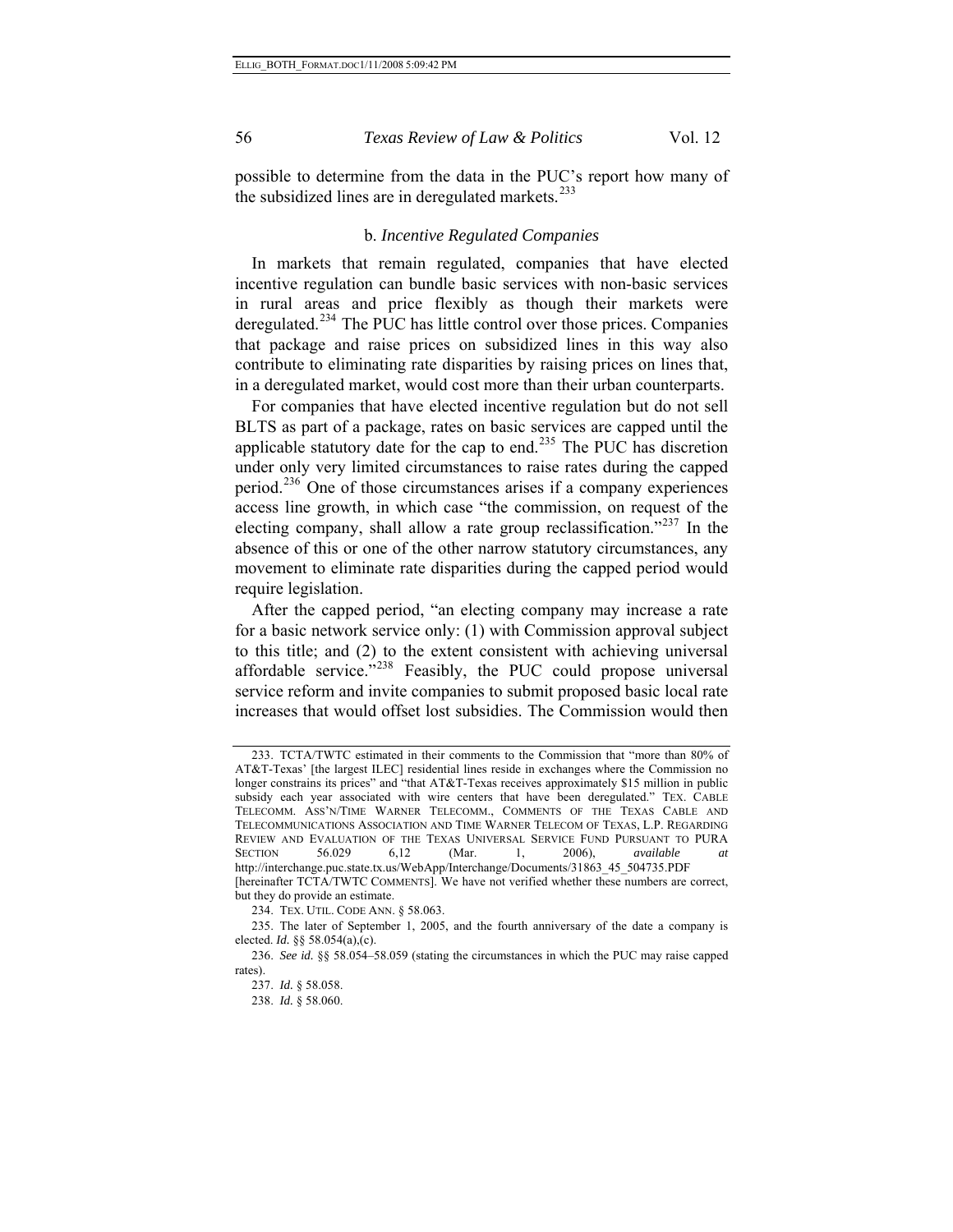have proposals on which it could act in line with the statute to help eliminate rate disparities.<sup>[239](#page-56-0)</sup>

service is legislatively fixed and would require legislation to be changed. 243 Another lever the PUC can pull is to try to reclassify basic services as nonbasic $240$  and thereby give companies pricing flexibility on a wider range of services. Given pricing flexibility on a new set of services, companies would likely bring prices for rural subsidized lines closer to their urban unsubsidized counterparts. The PUC in most cases<sup>[241](#page-56-2)</sup> has discretion to reclassify a basic service as nonbasic if the service has become open to competitive pressures.<sup>[242](#page-56-3)</sup> If a particular service is still monopolized, however, it seems that its status as a basic

#### c. *Rate-of-Return Regulated Companies*

helping to eliminate rate disparities, as long as it stays within the statutory guidance the legislature has provided. $245$ For the Small Company High-Cost Program subsidy recipients that still remain subject to rate-of-return regulation, the PUC has fairly broad discretion to decide rate design issues. $244$  Thus, this is one case where the PUC can independently raise rates on subsidized lines, thus

# D. *Other Increases in Revenue Benchmark*

Eliminating rate disparities is not the only way the PUC could establish permissible rate increases for nonbundled basic residential service and accompanying reductions in subsidies. The PUC's *Universal Service Report* hints at one possible benchmark when it notes that both residential and business rates in Texas are generally below the national average. $246$  The prices of competitive alternatives could be

<span id="page-56-0"></span><sup>239.</sup> The Commission has a history of doing this. For example, the PUC gathered proposals and information from stakeholders in creating the two high-cost subsidy programs. Large Company Decision, *supra* note 32, at 4; Small Company Decision, *supra* note 32, at 6–7.

<sup>240.</sup> TEX. UTIL. CODE ANN. § 58.024(a).

<sup>241.</sup> *See id.* § 58.024(c)–(d) (providing limitations and conditions).

<span id="page-56-3"></span><span id="page-56-2"></span><span id="page-56-1"></span><sup>242.</sup> *See id.* § 58.024(b) ("The commission shall establish criteria for determining whether a service should be reclassified. The criteria must include consideration of the: (1) availability of the service from other providers; (2) effect of the reclassification on service subscribers; and (3) nature of the service.").

<sup>243.</sup> *See id.* § 58.024(b)(1) (requiring the PUC to consider "availability of the service from other providers" in making a decision to reclassify); *id.* § 58.024(c)(1) (prohibiting the PUC from reclassifying until "competitive safeguard[s]" are "fully implemented").

<sup>244.</sup> *See supra* note 63.

<sup>245.</sup> TEX. UTIL. CODE ANN. §§ 53.051–53.065.

<span id="page-56-5"></span><span id="page-56-4"></span><sup>246.</sup> UNIVERSAL SERVICE REPORT, *supra* note 1, at 23; COMPETITION REPORT, *supra* note 58, at 19 ("[L]ocal telephone rates in Texas for years have been below the national average.").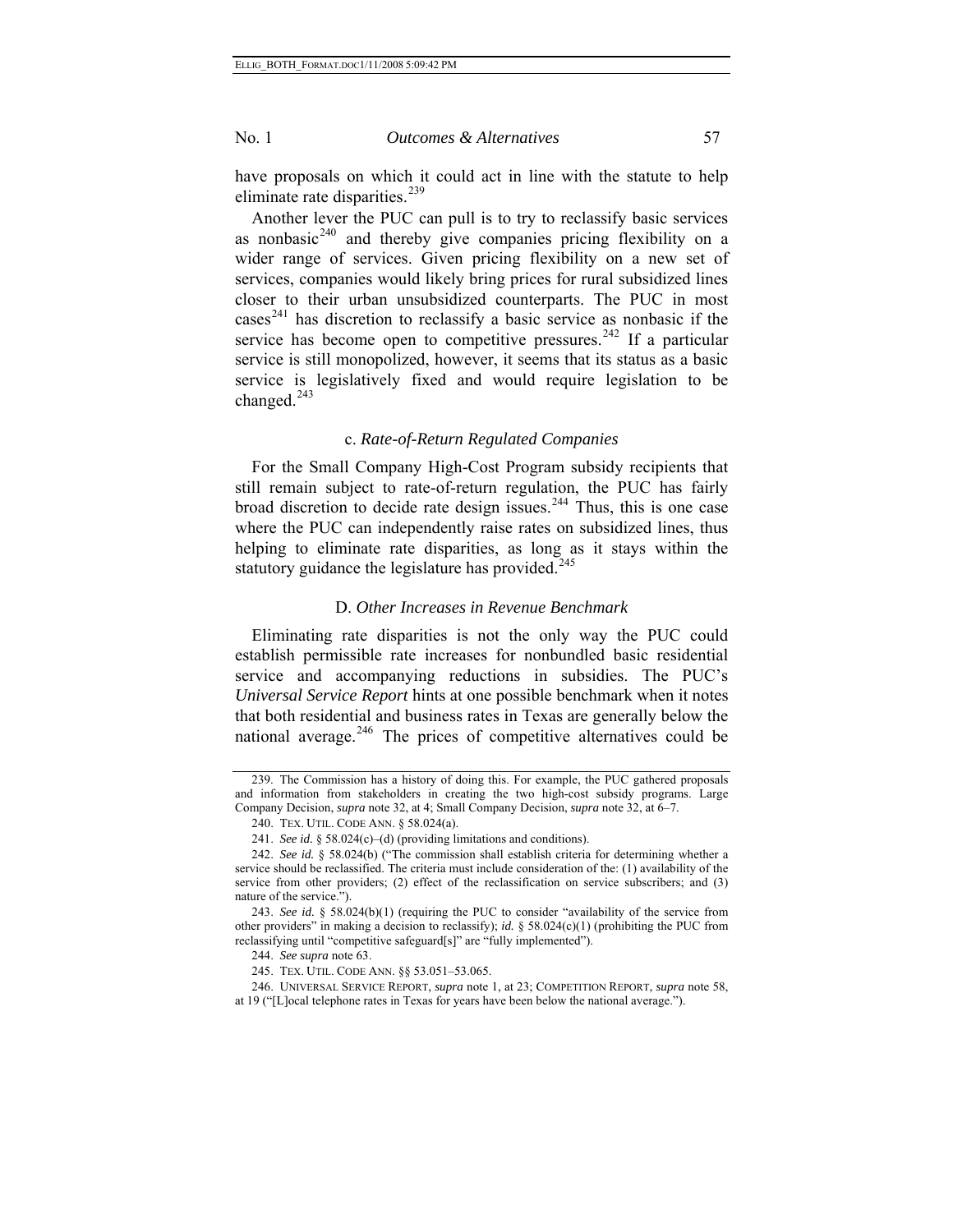in only some parts of Texas, but their rates could be used as a yardstick to determine reasonable rates on subsidized lines in high-cost areas. other realistic benchmarks. These may be alternatives that actually exist in the high-cost areas. Alternatively, they may be alternatives that exist

lines might generate incremental revenues that could reasonably count toward the revenue benchmark.<sup>248</sup> Aside from rate increases, another reason for increasing the revenue benchmark would be if expected revenues are now larger than the PUC anticipated when it established the current benchmarks in  $2000.<sup>247</sup>$  $2000.<sup>247</sup>$  $2000.<sup>247</sup>$ Reasons for higher revenues per line might include increased prices or sales of vertical services, increased sales of DSL, or, most recently, sales of video programming over lines capable of carrying it. Of course, all of these services involve costs additional to those of building and maintaining a voice phone line. Thus, it would be inaccurate to increase the revenue benchmark by the full revenues earned on these services. Nevertheless, some amount of increased sales or prices on high-cost

other customers to reflect the increased revenue-generating potential of th ese lines. Reducing universal service subsidies in response to some of these revenue increases is different from forcing new services in general to subsidize local phone service. A subsidy would arguably occur if the PUC or legislature forced phone companies to reduce their regulated rates because of new revenues from unregulated services. The proposal here is merely to reduce the subsidy that high-cost lines receive from

increased by between \$1.25 and \$2.75 each between September 1999 The PUC's most recent *Scope of Competition Report* documents some illustrative price increases for vertical services. Between September 1999 and September 2006, AT&T's prices for popular vertical services like caller ID, call blocking, three-way calling, and call forwarding increased by more than \$3.00.<sup>[249](#page-57-1)</sup> Each price is about \$1.00 higher than in September 2004.<sup>[250](#page-57-2)</sup> Verizon's prices for these services

<sup>247.</sup> The recent PUC decision to reexamine the revenue benchmark sets the stage for this kind of change. High Cost Revision Order, *supra* note 33, at 10.

<span id="page-57-1"></span><span id="page-57-0"></span>subsidy that high-cost lines receive from other customers to reflect the increased revenuege nerating potential of these lines. 248. Reducing universal service subsidies in response to some of these revenue increases is different from forcing new services to subsidize local phone service in general. A subsidy would arguably occur if the PUC or legislature forced phone companies to reduce their regulated rates because of new revenues from unregulated services. The proposal here is merely to reduce the

<sup>249.</sup> COMPETITION REPORT, *supra* note 58, at 21 tbl.4, 22 tbl.5.

<span id="page-57-2"></span><sup>250.</sup> *Id.*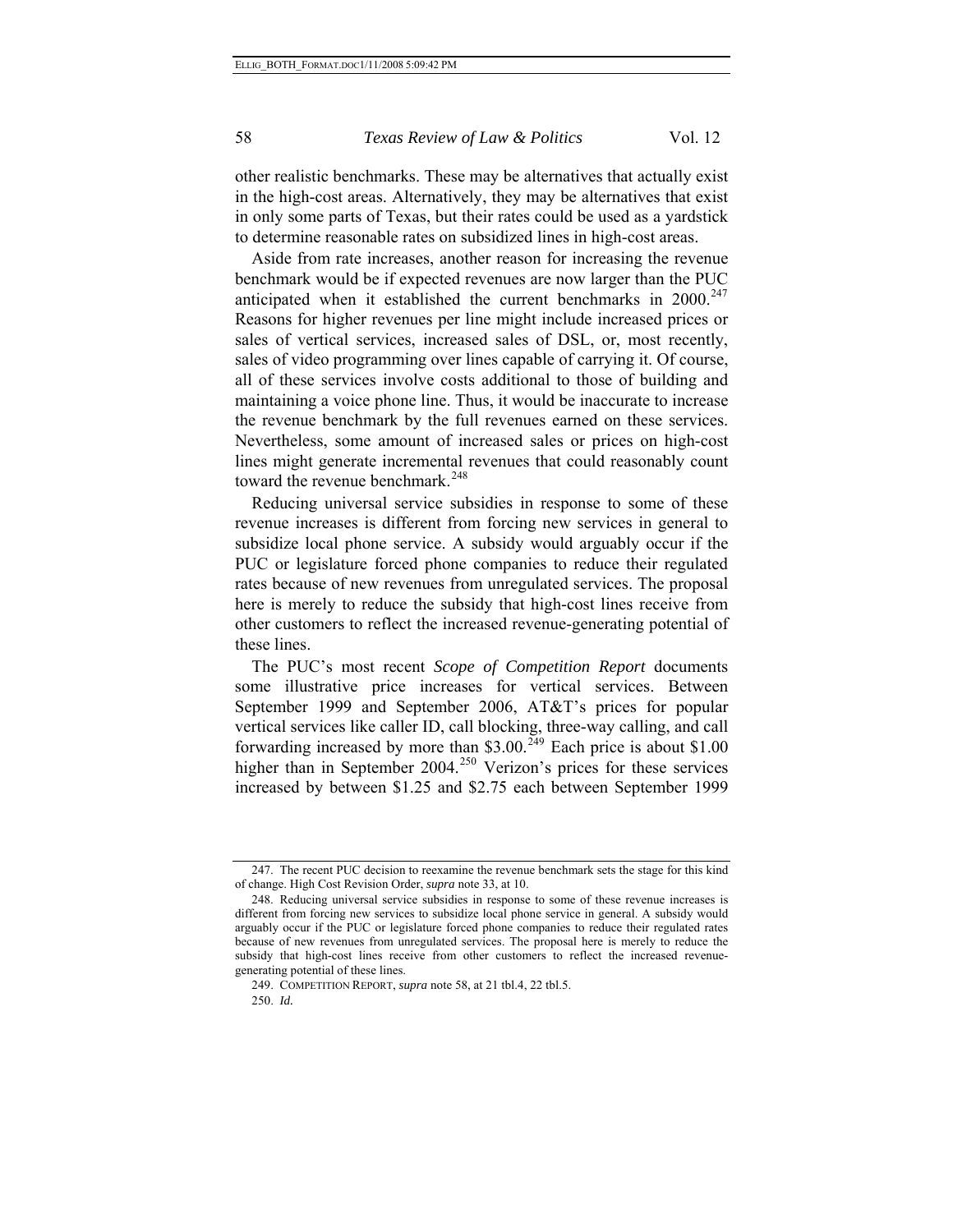and September 2006.<sup>[251](#page-58-0)</sup> Since 2004, Verizon's price for caller ID has risen by more than  $$1.00.<sup>252</sup>$  $$1.00.<sup>252</sup>$  $$1.00.<sup>252</sup>$ 

These price increases need not be evidence of price "gouging." Regulated, stand-alone, basic local rates are often below the actual cost of service, even in suburban areas. For companies choosing incentive regulation, the legislature grants "pricing flexibility" for vertical services and packages of basic and vertical rates.<sup>[253](#page-58-2)</sup> Therefore, these price increases may simply move the total price of the local phone service package closer to its full cost. Nevertheless, to the extent that the PUC did not anticipate these price increases when setting the revenue benchmark for universal service subsidies in 2000, the benchmark adjustment contemplated by the PUC's recent order should take those increases into account.<sup>[254](#page-58-3)</sup>

To avoid creating new, hidden cross-subsidies from urban to rural phone service, any such adjustment would need to examine whether new revenues have actually materialized, or are likely to materialize, on the subsidized high-cost lines. If rural customers are more likely to forego vertical services, or if some services (like DSL) are not as widely available in rural areas due to the distance from the telephone company's switching office, then the revenue potential from these services is lower on rural than on urban lines.

### 1. Economic Analysis

The following table estimates the effects of increasing the revenue benchmark and reducing per-line subsidies for Large Companies, and implementing a similar subsidy reduction for Small Companies. We modeled the effects of allowing rates on subsidized lines to rise to the national average and to the price of various competitive alternatives: VoIP, unsubsidized wireless, and two possible satellite phone rates. We also modeled the effects of two assumed increases in monthly revenues. For lines that receive per-line subsidies that are less than the rate increase permitted by the benchmark, we assume that rates rise only high enough to eliminate the subsidies. Thus, these calculations generate savings only by eliminating subsidies—not by assuming that customers on lines that currently receive low subsidies will start paying very high rates that subsidize the customers on lines receiving high subsidies.

<span id="page-58-0"></span><sup>251.</sup> *Id.* 

<span id="page-58-1"></span><sup>252.</sup> *Id.*

<span id="page-58-2"></span><sup>253.</sup> TEX. UTIL. CODE ANN. § 58.152(b) (Vernon 2007).

<span id="page-58-3"></span><sup>254.</sup> High Cost Revision Order*, supra* note 33, at 6–13.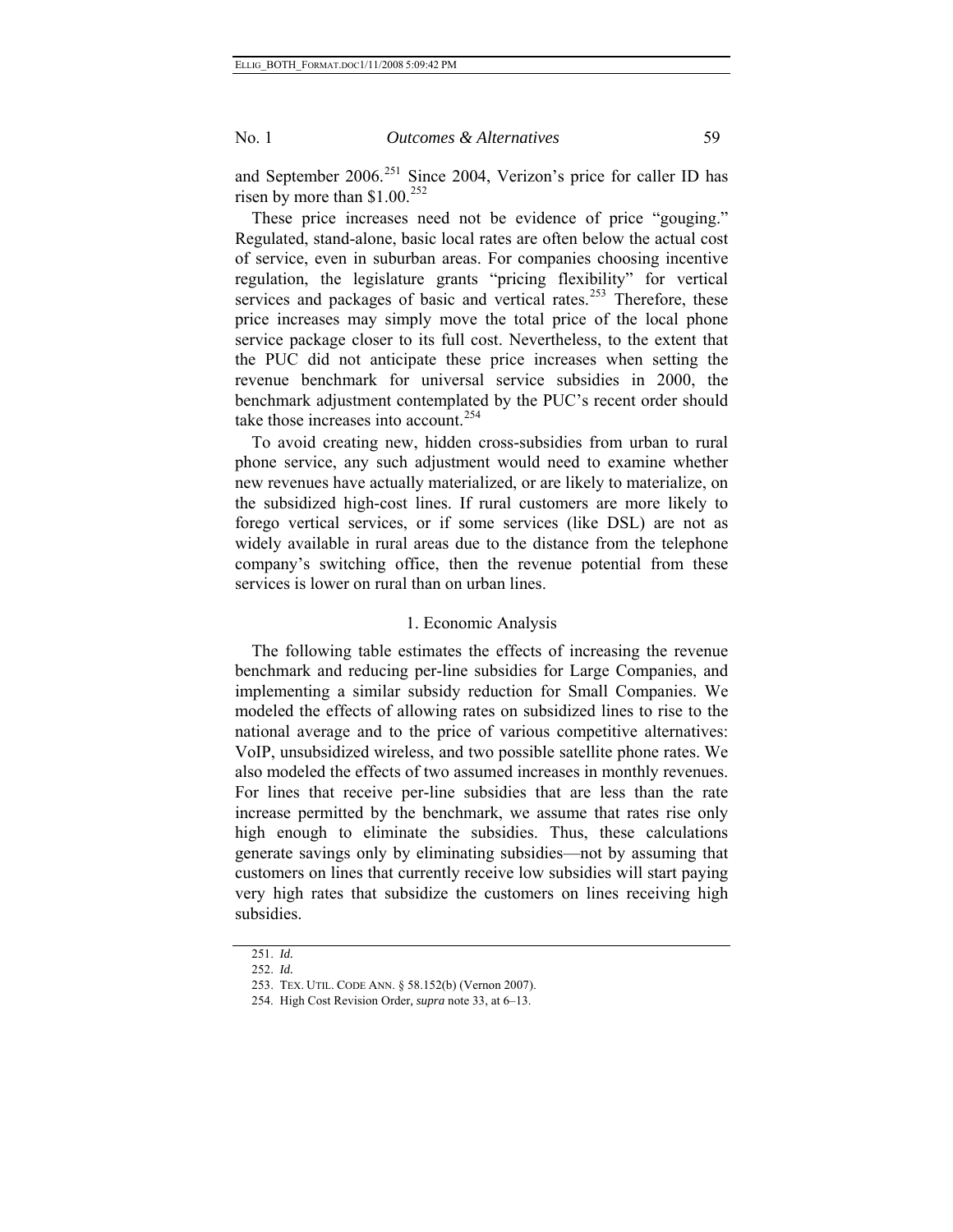Merely increasing rates on subsidized lines to the national average would cut the cost of the High-Cost Programs by one-fifth, from \$512 million to  $$406$  million.<sup>[255](#page-59-0)</sup> Since the prices of potential competitive benchmarks all exceed the national average price for wireline, the cost savings from allowing rates to rise to a competitive benchmark are even larger.

There is growing evidence that many consumers now view wireless as a substitute for wireline service.<sup>[256](#page-59-1)</sup> PURA clearly regards wireless as an emerging competitor, as one of the criteria for deregulation is the presence of a wireless competitor not affiliated with the incumbent wireline provider.<sup>[257](#page-59-2)</sup> Consequently, the effects of allowing local rates to rise to the cost of an unsubsidized wireless plan may be of special interest. Several carriers offer 200–300 minute plans for  $$29.99;^{258}$  $$29.99;^{258}$  $$29.99;^{258}$  this might be regarded as equivalent to "basic" telephone service. Allowing local rates to rise to this level, and reducing subsidies accordingly, would cut expenditures on the High-Cost Programs in half, from \$512 million to  $$252$  million.<sup>[259](#page-59-4)</sup>

Wireless service is available in many, but not all, rural areas of Texas. In some places, the service may be available only because wireless companies qualified as eligible telecommunications carriers and are also receiving high-cost subsidies. Satellite, on the other hand, is available virtually everywhere. If a desirable benchmark for a rate increase is the unsubsidized price of a service that must be available in virtually all rural areas, then the price of satellite phone service may be the most relevant benchmark. Satellite phone is available both as a stand-alone service and as a VoIP service that works with an existing satellite broadband connection. If rates on subsidized lines are allowed to rise to the monthly subscription cost of one satellite plan  $(\$49.99)^{260}$  $(\$49.99)^{260}$  $(\$49.99)^{260}$ , expenditures on high-cost subsidies fall to one-fifth of their level in 2005. If rates on subsidized lines are allowed to rise to the cost of a more expensive satellite phone plan  $(\$100$  per month),<sup>[261](#page-59-6)</sup> very few high-cost subsidies are necessary; total expenditures fall to just \$40 million.

<sup>255.</sup> *See supra* FIGURE 3; *see infra* FIGURE 14.

<span id="page-59-4"></span><span id="page-59-3"></span><span id="page-59-2"></span><span id="page-59-1"></span><span id="page-59-0"></span><sup>256.</sup> *See* COMPETITION REPORT, *supra* note 58, at 2 ("Wireless phones also are increasingly serving as a substitute for traditional wireline telephone service."); FCC Wireless Report, *supra* note 107, at 89 (reporting survey results showing about 8% of households and 12–20% of cell phone users no longer have landline phones).

<sup>257.</sup> TEX. UTIL. CODE ANN. § 65.052(b)(2).

<sup>258.</sup> FCC Wireless, *supra* note 107.

<sup>259.</sup> *See supra* FIGURE 3; *see infra* FIGURE 14.

<span id="page-59-5"></span><sup>260.</sup> *See* Global Satellite, *supra* note 109.

<span id="page-59-6"></span><sup>261.</sup> *Id.*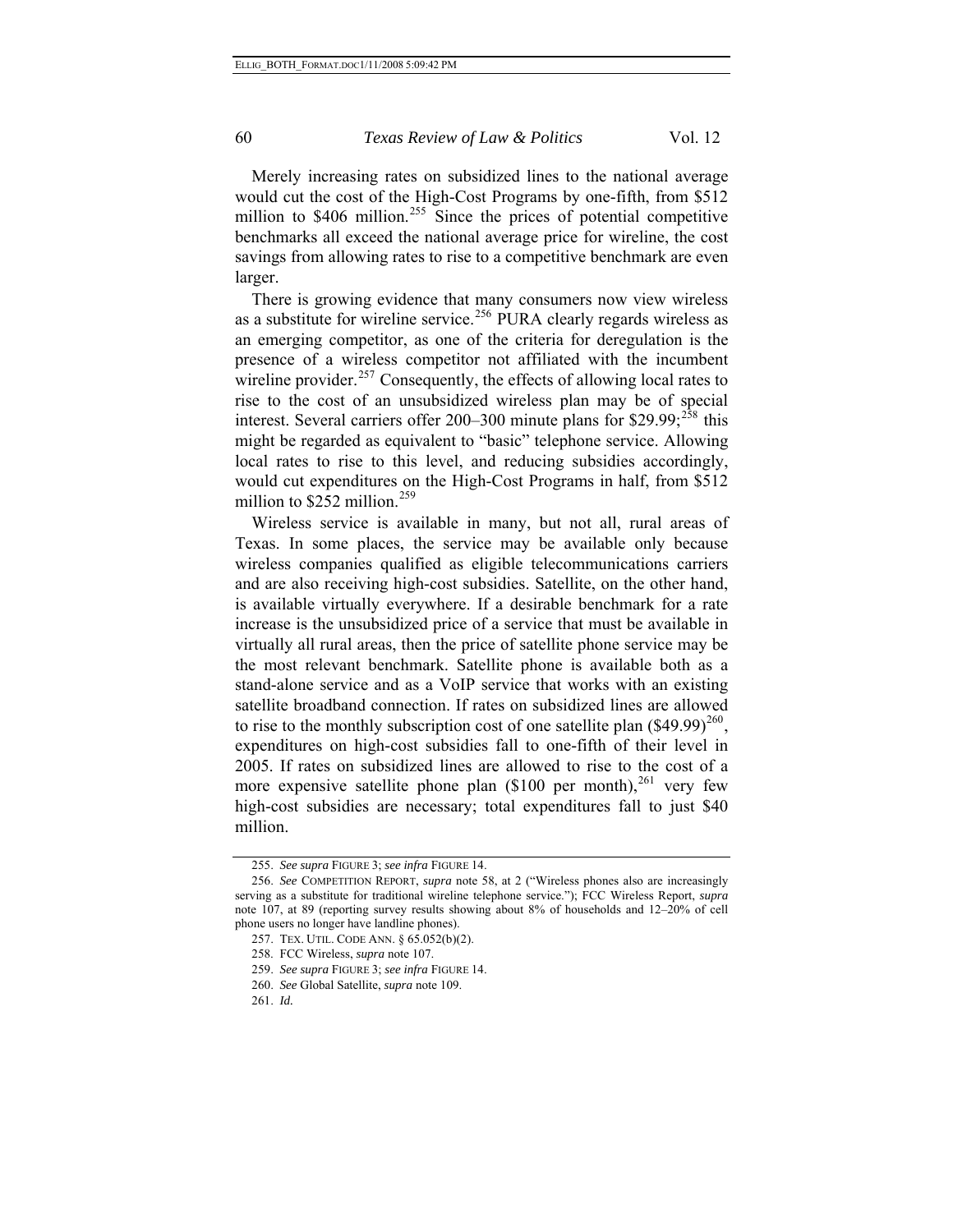Increasing the revenue benchmark to reflect assumed new revenues generates some incremental savings. If the revenue benchmark rises by \$3, high-cost subsidies fall by about \$60 million. A \$5 increase in the benchmark reduces subsidies by \$99 million.

|                                             | Large<br>Company<br><b>Residential</b> | Large<br>Company<br><b>Business</b> | <b>Small</b><br>Company | <b>Total</b>     |
|---------------------------------------------|----------------------------------------|-------------------------------------|-------------------------|------------------|
| <b>Baseline</b>                             |                                        |                                     |                         |                  |
| Expenditure                                 | \$367 million                          | \$65<br>million                     | \$80 million            | \$512<br>million |
|                                             |                                        |                                     |                         |                  |
| <b>National</b><br><b>Average Rate</b>      | \$14.52                                | \$32.81                             | \$14.52                 |                  |
| Expenditure                                 | \$309 million                          | \$50<br>million                     | \$47 million            | \$406<br>million |
| Savings                                     | \$58 million                           | \$15<br>million                     | \$33 million            | \$106<br>million |
|                                             |                                        |                                     |                         |                  |
| <b>VoIP Rate</b>                            | \$14.95                                | \$39.99                             | \$14.95                 |                  |
| Expenditure                                 | \$306 million                          | \$40<br>million                     | \$45 million            | \$391<br>million |
| Savings                                     | \$61 million                           | \$25<br>million                     | \$35 million            | \$121<br>million |
|                                             |                                        |                                     |                         |                  |
| <b>Unsubsidized</b><br><b>Wireless Rate</b> | \$29.99                                | \$29.99                             | \$29.99                 |                  |
| Expenditure                                 | \$185 million                          | \$54<br>million                     | \$13 million            | \$252<br>million |
| Savings                                     | \$182 million                          | \$11<br>million                     | \$67 million            | \$260<br>million |
|                                             |                                        |                                     |                         |                  |
| <b>Satellite (Low)</b>                      | \$49.99                                | \$49.99                             | \$49.99                 |                  |
| Expenditure                                 | \$91 million                           | \$23<br>million                     | \$5 million             | \$119<br>million |
| Savings                                     | \$276 million                          | \$42<br>million                     | \$75 million            | \$393<br>million |
|                                             |                                        |                                     |                         |                  |
| <b>Satellite (High)</b>                     | \$100                                  | \$100                               | \$100                   |                  |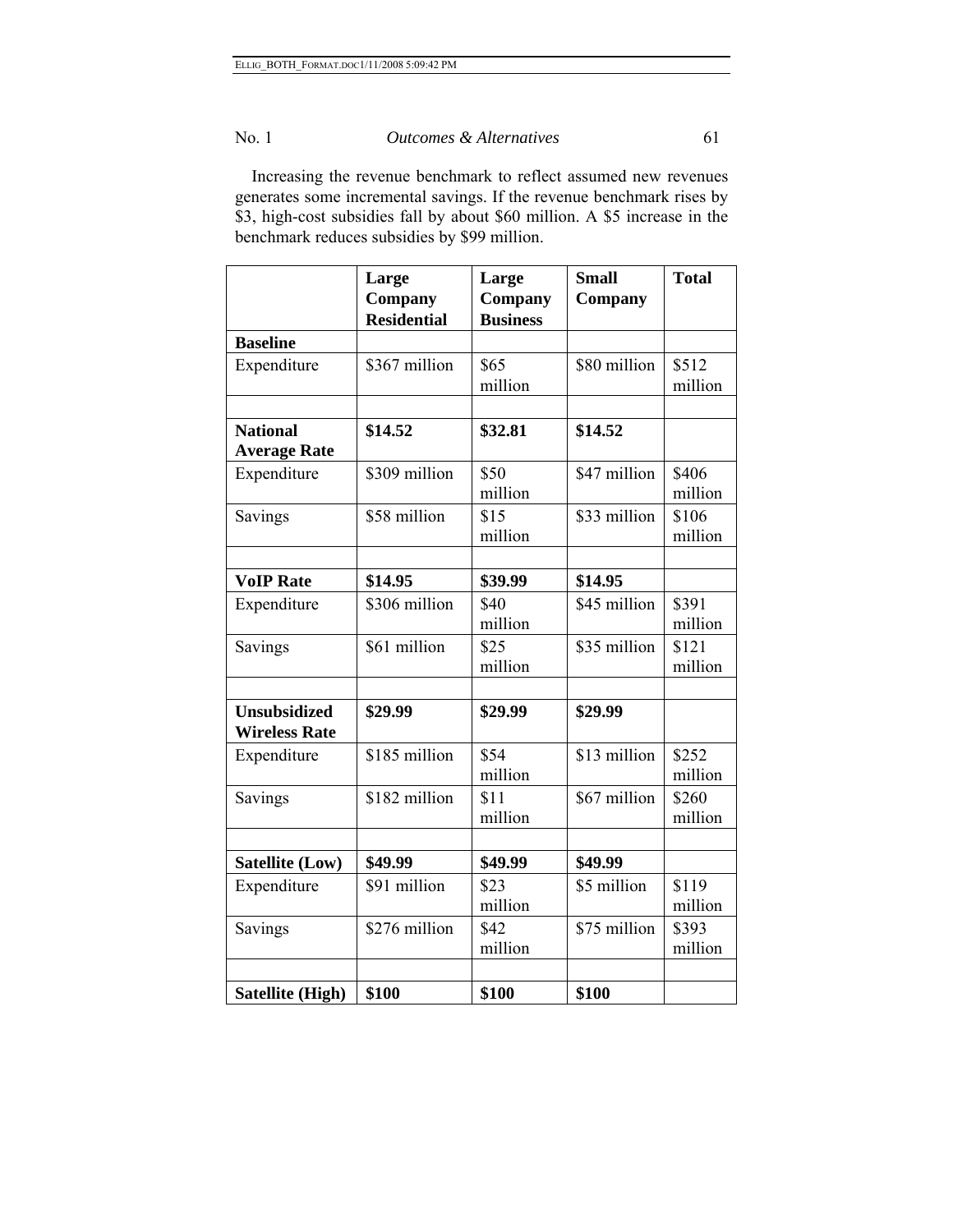| Expenditure         | \$30 million  | \$9     | \$139,711    | \$40    |
|---------------------|---------------|---------|--------------|---------|
|                     |               | million |              | million |
| Savings             | \$337 million | \$56    | \$80 million | \$473   |
|                     |               | million |              | million |
|                     |               |         |              |         |
| <b>New Revenues</b> | \$3.00        | \$3.00  | \$3.00       |         |
| Expenditure         | \$325 million | \$59    | \$65 million | \$449   |
|                     |               | million |              | million |
| Savings             | \$42 million  | \$6     | \$15 million | \$63    |
|                     |               | million |              | million |
|                     |               |         |              |         |
|                     | \$5.00        | \$5.00  | \$5.00       |         |
| Expenditure         | \$303 million | \$55    | \$55 million | \$413   |
|                     |               | million |              | million |
| Savings             | \$64 million  | \$10    | \$25 million | \$99    |
|                     |               | million |              | million |

FIGURE 14: Effects of increased revenue benchmark<sup>[262](#page-61-0)</sup>

# 2. Commission Authority

As noted above, for markets that remain regulated under the traditional rate-of-return rubric, the PUC still has fairly broad discretion to increase rates. $263$  For companies that have elected incentive regulation (which includes all of the Large Company subsidy recipients) and now have the ability to raise BLTS rates with Commission approval, the PUC has the ability to request that companies submit rate increase proposals on which the Commission can act.<sup>[264](#page-61-2)</sup> Further, the PUC can reclassify basic services as non-basic under certain circumstances.<sup>[265](#page-61-3)</sup> Legislation requires the PUC to consider the "(1) availability of the service from other providers; (2) [the] effect of the reclassification on service subscribers; and (3) [the] nature of the service."<sup>[266](#page-61-4)</sup> To the extent available from other service

<sup>262.</sup> *See infra* Appendix.

<sup>263.</sup> *See supra* note 63.

<sup>264.</sup> TEX. UTIL. CODE ANN. § 58.059 (Vernon 2007).

<sup>265.</sup> *Id.* § 58.024(a).

<span id="page-61-4"></span><span id="page-61-3"></span><span id="page-61-2"></span><span id="page-61-1"></span><span id="page-61-0"></span><sup>266.</sup> *Id.* § 58.024(b). *See also* 16 TEX. ADMIN. CODE § 26.175(e) (2007) ("[T]he following conditions must be satisfied in order to reclassify a basic network service as a competitive service or to reclassify a discretionary service as a competitive service: (1) There is an alternative facilities-based provider offering the same, equivalent, or substitutable service at comparable rates, terms, and conditions in the reclassification area; (2) At least 60% of access lines of the type,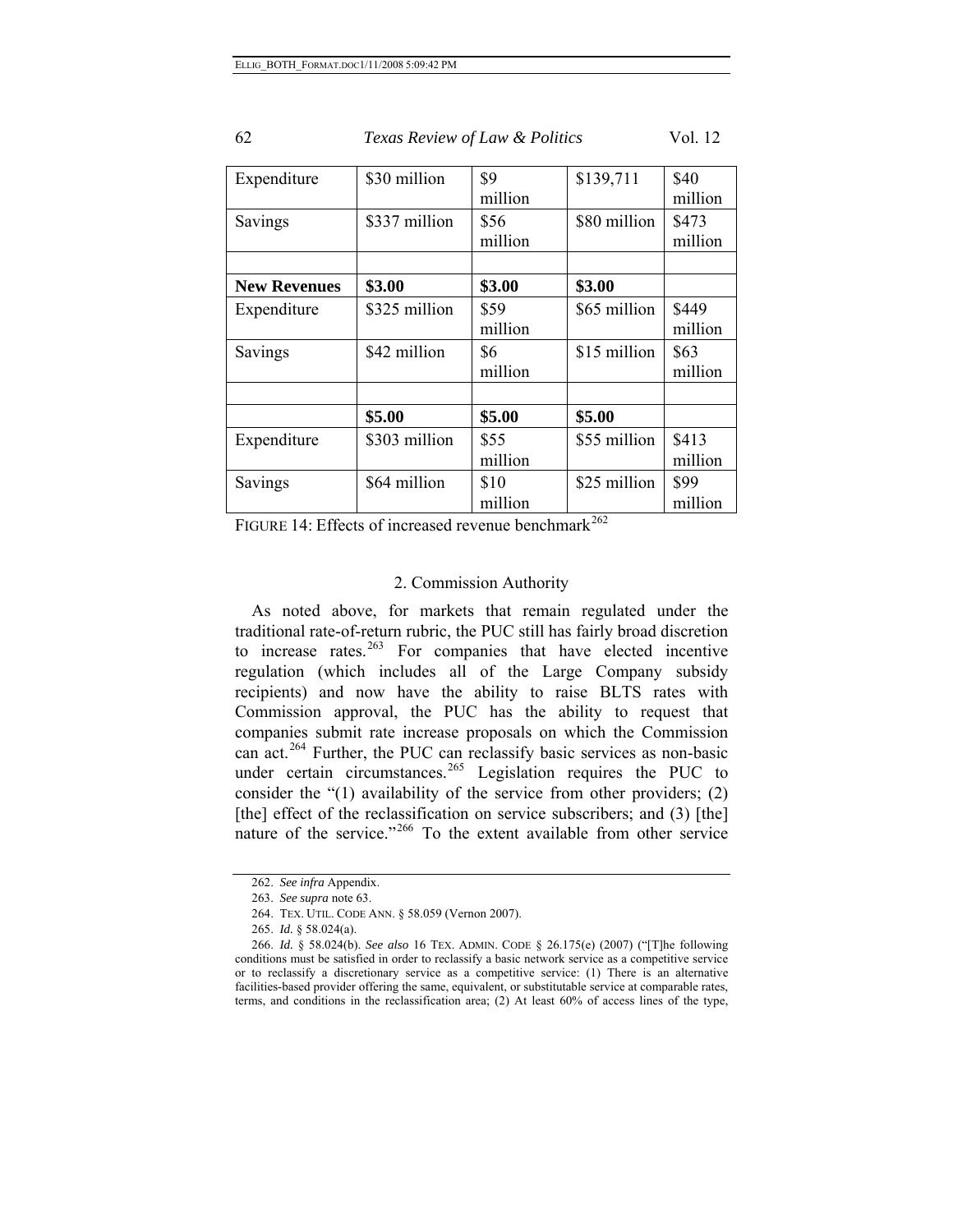l

#### No. 1 *Outcomes & Alternatives* 63

providers in a particular area, all of the above comparable services would, through competition, "cap" the unregulated price of a standalone, basic-turned-competitive service at the price of the comparable service.<sup>[267](#page-62-0)</sup> Of course, if the basic service is offered as part of a larger package, companies under incentive regulation already have price flexibility on it. $268$ 

it so chose. $271$ Rather than raise rates, the PUC could just increase revenue benchmarks. The current \$38 per residential line and \$52 per business line are based on statewide averages using data from the end of 1997.<sup>[269](#page-62-2)</sup> The PUC is revisiting these benchmarks.<sup>[270](#page-62-3)</sup> In doing so, it can use newer data and adjust it upward in accord with that data. Alternatively, since universal service legislation does not define the basis upon which disbursements are to be made, the PUC has the ability to set that basis within most any reasonable bounds, including using the prices of comparable services like VoIP, satellite, or wireless. Indeed, since the revenue benchmark is a regulatory, not a legislative, creation, the PUC could even alter subsidies without reference to a benchmark, if

either residential, business, or both, for which the service is provided that are located in the reclassification area have access to alternative, facilities-based providers; (3) Substantial barriers to entry do not exist for the relevant market; (4) The existing competitors have or can easily obtain additional capacity, or new competitors may easily enter the market in response to an increase in price of the electing ILEC's rates; and (5) The electing ILEC does not have market power sufficient to control, in a manner that is adverse to the public interest, the price of the service in the reclassification area."). Of course, this is a PUC rule that the PUC can, if it wishes, amend to make it easier to reclassify more services as nonbasic. *See* 16 TEX. ADMIN. CODE § 21.1(b)(3) (stating that rules control when in conflict with chapter 16 of the code).

<span id="page-62-0"></span><sup>267.</sup> As mentioned above, as long as VoIP, wireless, and satellite provide continuous and adequate service in a particular certificated area in line with statutory mandate, the Commission can rearrange its quality of service and ETP designation rules to make these comparable and competing services that can obtain ETP status. *See supra* Part III.B.1.a.

<span id="page-62-1"></span><sup>268.</sup> The incidence of stand-alone basic service is dwindling in favor of packaged services. COMPETITION REPORT*, supra* note 58, at 19. ("[T]here has been a continuing trend toward packages, bundles, and term agreements that offer discounts to residential and business customers."). As TCTA/TWTC noted in their comment filed with the PUC on universal service:

Verizon has announced that 65% of its consumers subscribe to a package of services, while 68% of AT&T's residential subscribers purchase phone service as part of a package. Indeed, at this point, the basic-only subscriber is rapidly disappearing—in neighboring Oklahoma, for instance, AT&T has revealed that only 5.7% of its customers subscribe to only basic local exchange service.

<span id="page-62-2"></span>TCTA/TWTC COMMENTS, *supra* note 233, at 13.

<sup>269.</sup> UNIVERSAL SERVICE REPORT, *supra* note 1, at 12.

<sup>270.</sup> High Cost Revision Order*, supra* note 33, at 1.

<span id="page-62-3"></span><sup>271.</sup> The PUC appears, however, to be set on using benchmarks. Its recent order replaces the previous benchmark determination with a requirement that "[a]fter notice and opportunity for hearing, the commission shall establish an appropriate benchmark or benchmarks." 16 TEX. ADMIN. CODE § 26.403(e)(1)(B).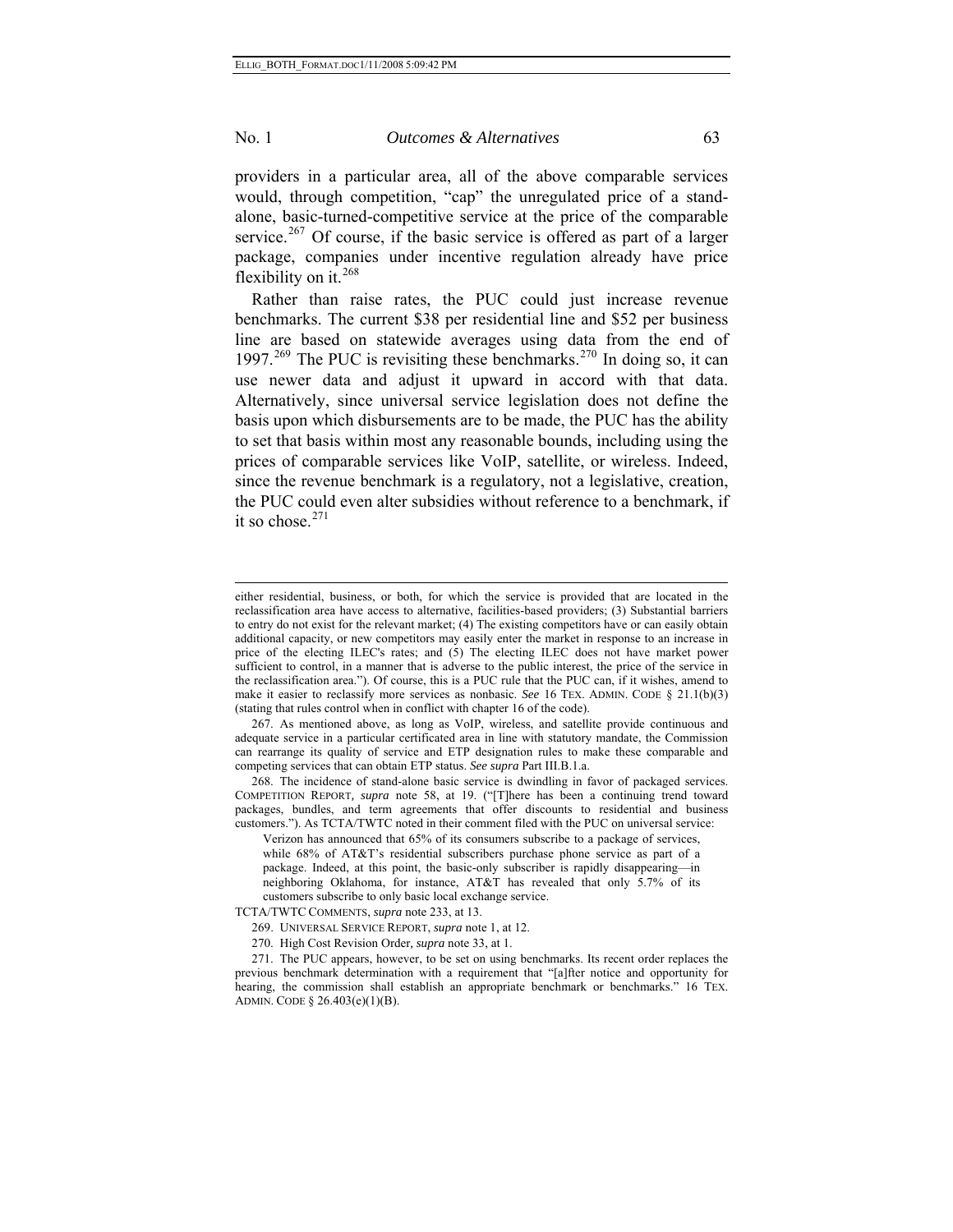#### E. *Adjust to Reflect Cost Reductions*

In the proceeding that generated the PUC's *Universal Service Report*, a number of commentators argued that costs that have changed since  $2000$  should result in adjustments to high-cost subsidies.<sup>[272](#page-63-0)</sup> There are two possible types of cost changes that might affect the level of high-cost subsidies. First, economic growth and migration may have generated changes in population densities that could affect per-line costs.[273](#page-63-1) Second, alternative technologies, such as wireless, VoIP, or satellite, may make it possible to serve rural areas at a lower per-line cost than the incumbent wireline networks.<sup>[274](#page-63-2)</sup>

The first cost shift could be identified through updated cost studies for the Large Companies. Since no cost studies were conducted for the Small Companies, cost shifts for them would have to be identified by undertaking de novo cost studies. A suggestive shortcut might involve a study of population shifts in the areas served by the Small Companies and the High-Cost areas served by Large Companies to see if population density in some of these areas has increased.

The second type of cost change could not be identified unless the PUC undertook a different type of cost study. The cost studies underlying the Large Company Program were forward-looking cost studies conducted in the late  $1990s$ .<sup>[275](#page-63-3)</sup> These cost studies estimated the turn-of-the-century cost of building the wireline network that existed at that time. The studies did not estimate the lowest possible cost of serving rural areas with the lowest-cost technology. A cost study cannot identify the effects of alternative technologies unless it compares the costs of alternative technologies that could realistically serve rural areas.

In the absence of both kinds of cost studies, we cannot estimate with any accuracy the likely effects of cost reductions on the High-Cost Programs. However, it is possible to examine the effects of several hypothetical cost reductions. The results may assist the PUC in

<span id="page-63-0"></span><sup>272.</sup> UNIVERSAL SERVICE REPORT, *supra* note 1, at 34 (TCTA/TWTC estimated that AT&T's high-cost subsidy could be reduced if the costs and revenues are updated); TCTA/TWTC COMMENTS, *supra* note 233, at 3–4, 10–11.

<sup>273.</sup> TCTA/TWTC COMMENTS, *supra* note 233, at 24–25.

<span id="page-63-3"></span><span id="page-63-2"></span><span id="page-63-1"></span><sup>274.</sup> CTR. FOR ECON. FREEDOM, TEX. PUB. POLICY FOUND., COMMENTS OF THE TEXAS PUBLIC POLICY FOUNDATION REGARDING THE REVIEW AND EVALUATION OF THE TEXAS UNIVERSAL SERVICE FUND PURSUANT TO PURA SECTION 56.029 3, 6–7 (Mar. 1, 2006), http://interchange.puc.state.tx.us/WebApp/Interchange/Documents/31863\_43\_504726.PDF [hereinafter TPPF COMMENTS]; Crandall & Ellig, *supra* note 125, at 5.

<sup>275.</sup> Large Company Decision, *supra* note 32, at 12–13.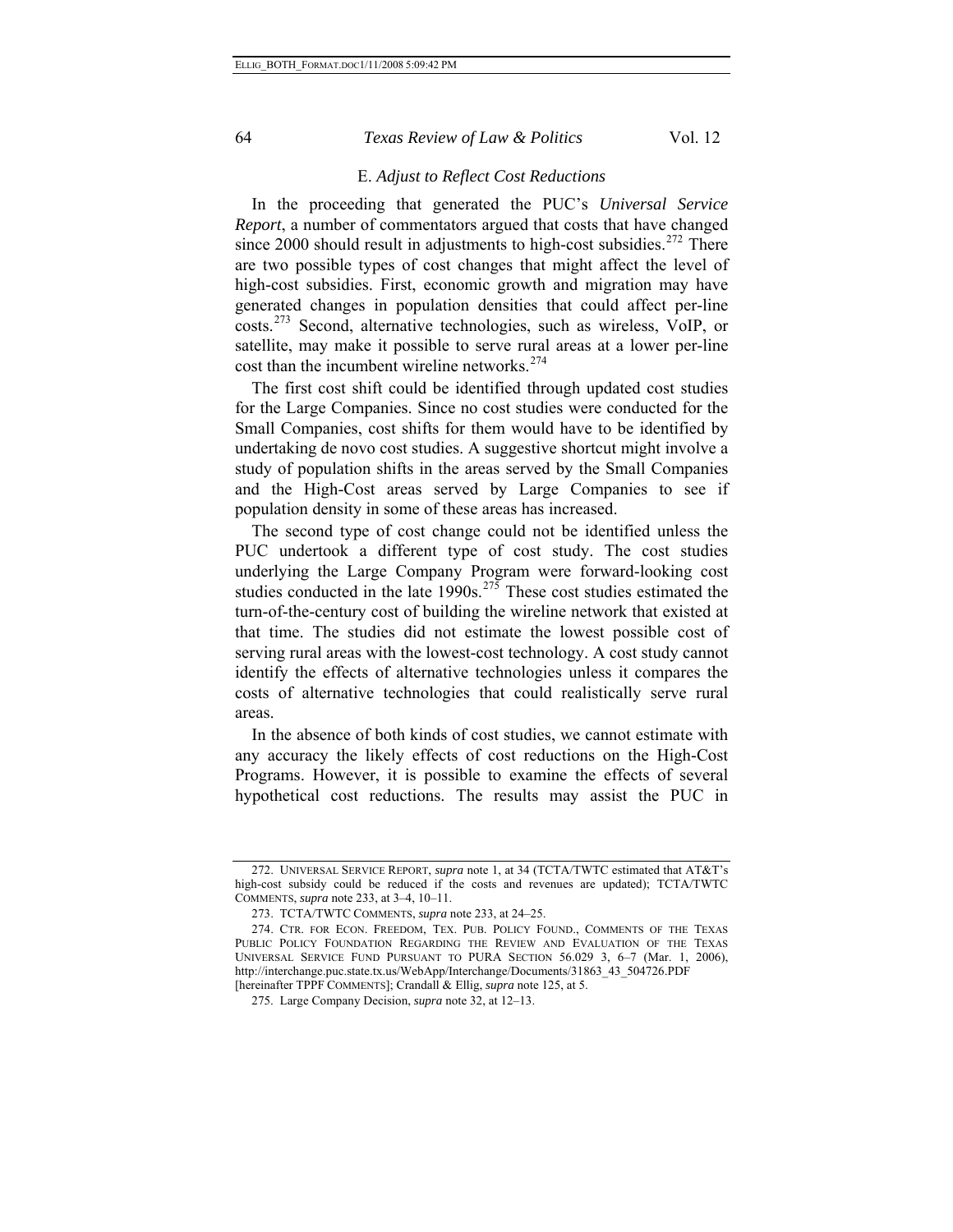deciding whether the potential savings from cost reductions are worth the trouble of undertaking new cost studies.

#### 1. Economic Analysis

The following table shows the results of two types of hypothetical cost reductions. The first two options examine the effects of eliminating subsidies for the lines that currently receive the lowest subsidies per line.<sup>[276](#page-64-0)</sup> Lines which required low subsidies in 2000 are most likely located in "borderline" areas that may once have been rural but have now become outer suburbs, vacation communities, or retirement havens. These are the kinds of places where costs are most likely to have fallen due to population shifts. Eliminating subsidies for the least subsidized group of lines (\$10 or less residential, \$6 or less business) would save about \$27 million annually.<sup>[277](#page-64-1)</sup> Eliminating subsidies for the two least subsidized groups (residential lines subsidized less than \$20 per month, and business lines subsidized less than \$16 per month)  $278$ would generate substantially larger savings of approximately \$130 million. Thus, if cost reductions due to population shifts affect only the least subsidized lines, the savings generated as a result of new cost studies may be relatively modest. If the cost reductions affect lines receiving subsidies between \$10 and \$20 per month, the potential savings are quite large.

The second two options examine the effects of capping the highest subsidies. The cost-based justification for capping the highest subsidies is that alternative technologies may be able to provide phone service in the highest-cost areas more cheaply than the existing wireline network. A cap would not eliminate funding for the highest-cost wirelines. Rather, it would indicate that the state does not believe it is reasonable to expect consumers in lower-cost areas to completely subsidize very high-cost wireline service when less expensive alternatives are available.

A cap on the highest subsidies could be accompanied by an increase in the price of basic local service. Other, more creative options might also be employed that would redefine the nature of the incumbent's "provider of last resort" obligation. An incumbent who lost a customer to a competitor in a high-cost area, for example, might be relieved of

<span id="page-64-2"></span><span id="page-64-1"></span><span id="page-64-0"></span><sup>276.</sup> The PUC is currently reconfiguring what lines to subsidize. 16 TEX. ADMIN. CODE § 26.403(e)(1)(C) ("After notice and opportunity for hearing, the commission shall determine which eligible lines shall receive support."); High Cost Revision Order, *supra* note 33, at 1.

<sup>277.</sup> *See infra* Appendix.

<sup>278.</sup> *Id.*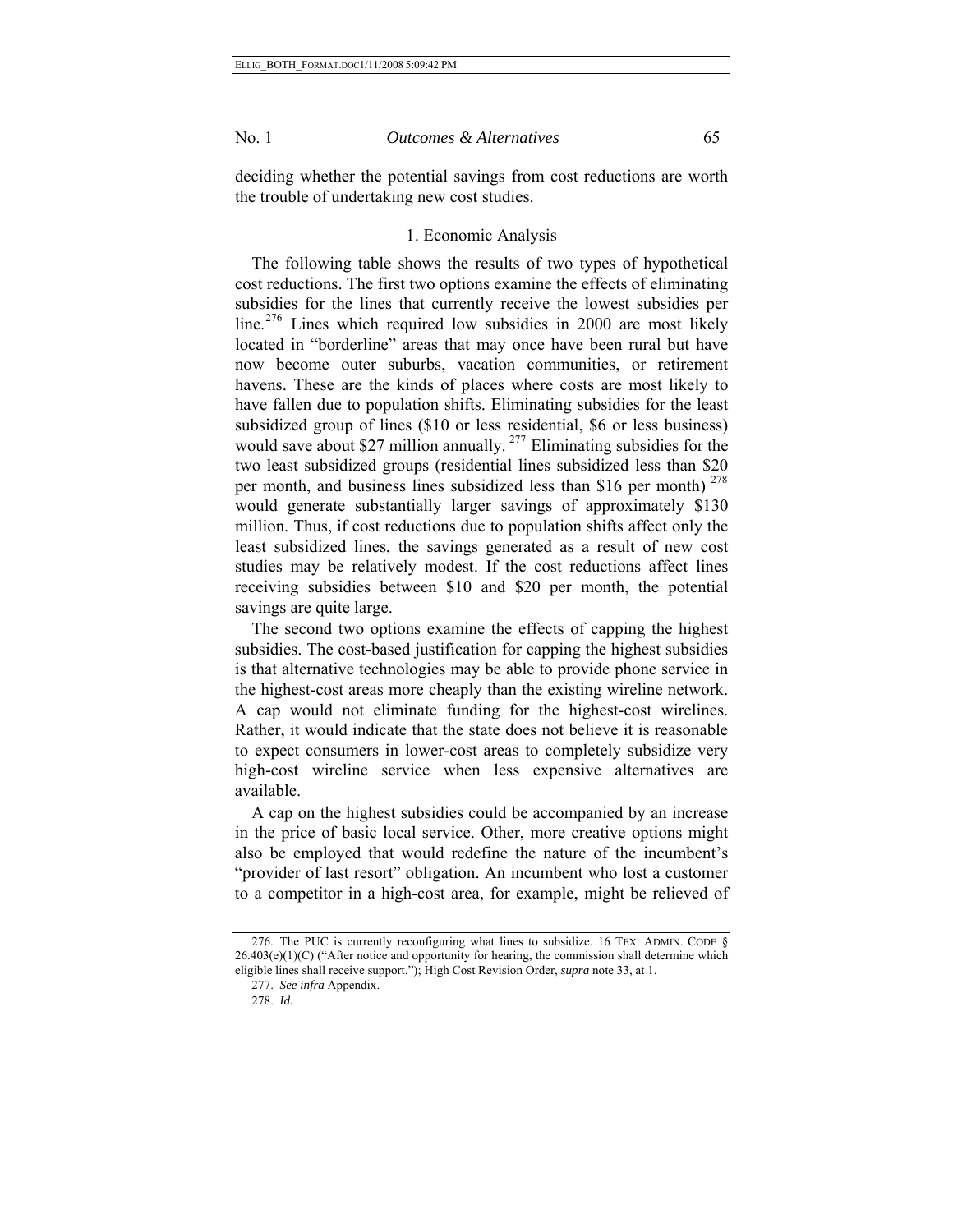the provider of last resort obligation for that customer. Alternatively, the incumbent might be permitted to abandon the wireline but to satisfy its provider of last resort obligation by purchasing wireless or satellite phone service for the consumer.

If regulators want the subsidy cap to reflect options available in rural areas, the cap should reflect the cost of actual technologies that either have been or realistically could be deployed in rural areas. We examine two potential subsidy caps. A cap of \$100 per line equals the cost of a high-cost satellite phone service.<sup>[279](#page-65-0)</sup> A cap of \$150 per line exceeds the total cost of satellite broadband plus VoIP.<sup>[280](#page-65-1)</sup>

The \$100 per line subsidy cap would reduce subsidy expenditures by about \$30 million. The \$150 per line cap would save about \$13 million. Interestingly, most of the savings would come from the Large Company Program rather than the Small Company Program because only one Small Company receives per-line subsidies greater than \$100 per month. This result may be driven by the fact that the data for the Large Company Program breaks lines down into ranges based on subsidies per line, but the Small Companies receive the same subsidy for every line they serve. Additional savings might be possible to identify if the PUC undertook cost studies for the Small Companies, or found some other way of identifying, and reducing subsidies on, the Small Company lines whose costs exceed customer revenues by more than \$100 or \$150 per month.

|                                          | Large<br>Company<br><b>Residential</b> | Large<br>Company<br><b>Business</b> | Small<br>Company     | <b>Total</b>     |
|------------------------------------------|----------------------------------------|-------------------------------------|----------------------|------------------|
| <b>Baseline</b>                          | \$367 million                          | \$65 million                        | \$80 million         | \$512<br>million |
|                                          |                                        |                                     |                      |                  |
| Lowest<br>Cut<br><b>Subsidy</b><br>Range | $<$ \$10<br>per Line                   | $<$ \$6<br>per Line                 | $<$ \$10<br>per Line |                  |
| Expenditure                              | \$350 million                          | \$64 million                        | \$71 million         | \$485<br>million |
| Savings                                  | \$17 million                           | \$1 million                         | \$9 million          | \$27<br>million  |

<sup>279.</sup> See Globalstar, *supra* note 109, for a range of satellite phone rates.

<span id="page-65-1"></span><span id="page-65-0"></span><sup>280.</sup> *See*, *e.g.*, Vonage, Calling Plans, http://www.vonage.com/call\_plans.php (last visited Dec. 16, 2007) (listing pricing plans).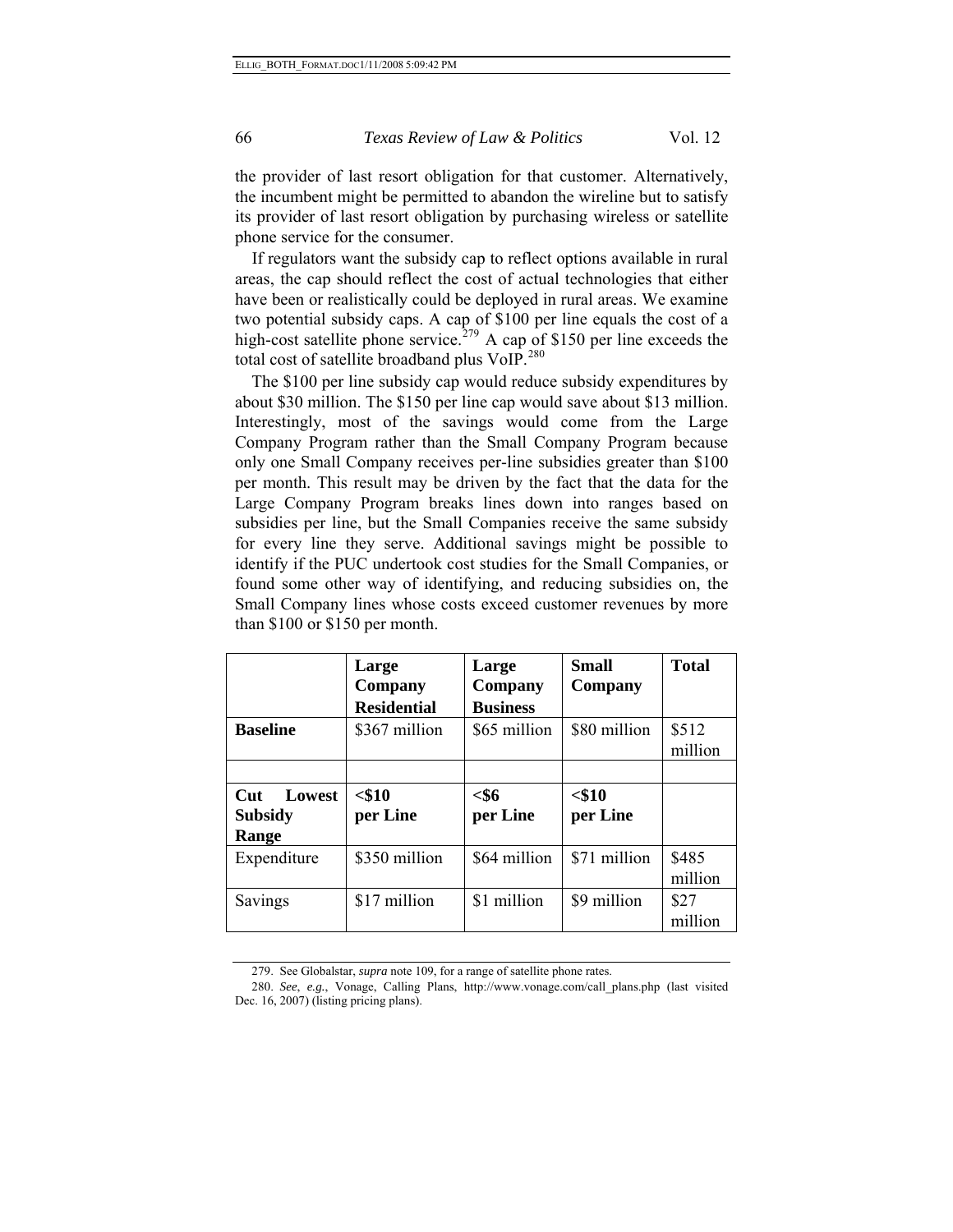| No. 1<br><i>Outcomes &amp; Alternatives</i> |  |
|---------------------------------------------|--|
|---------------------------------------------|--|

| <b>Cut 2 Lowest</b><br><b>Subsidy</b><br><b>Ranges</b> | $<$ \$20<br>per Line | $<$ \$16<br>per Line | $<$ \$20<br>per Line |                  |
|--------------------------------------------------------|----------------------|----------------------|----------------------|------------------|
| Expenditure                                            | \$300 million        | \$57 million         | \$25 million         | \$382<br>million |
| Savings                                                | \$67 million         | \$8 million          | \$55 million         | \$130<br>million |
|                                                        |                      |                      |                      |                  |
| Cap 2<br>High<br><b>Subsidy</b><br><b>Ranges</b>       | > \$100<br>per Line  | $>$ \$86<br>per Line | > \$100<br>per Line  |                  |
| Expenditure                                            | \$344 million        | \$58 million         | \$79.52<br>million   | \$482<br>million |
| Savings                                                | \$23 million         | \$7 million          | \$480,000            | \$30<br>million  |
|                                                        |                      |                      |                      |                  |
| <b>Highest</b><br>Cap<br><b>Subsidy</b><br>Range       | > \$150<br>per Line  | > \$136<br>per Line  | > \$150<br>per Line  |                  |
| Expenditure                                            | \$357 million        | \$62 million         | \$79.56<br>million   | \$499<br>million |
| Savings                                                | \$10 million         | \$3 million          | \$440,000            | \$13<br>million  |

FIGURE 15: Effects of assumed cost reductions<sup>[281](#page-66-0)</sup>

# 2. Commission Authority

The PUC "may revise the monthly per-line support amounts…any time after September 1, 2007, after notice and an opportunity for hearing."<sup>[282](#page-66-1)</sup> Legislation on universal service gives the PUC discretion to, "in a manner that assures reasonable rates for basic local telecommunications service, adopt eligibility criteria and review procedures . . . the commission finds necessary to fund the universal service fund and make distributions from that fund."<sup>[283](#page-66-2)</sup> Further, it allows the Commission to "approve procedures for the collection and

<span id="page-66-1"></span><span id="page-66-0"></span><sup>281.</sup> *See infra* Appendix.

<sup>282.</sup> TEX. UTIL. CODE ANN. § 56.031 (Vernon 2007).

<span id="page-66-2"></span><sup>283.</sup> *Id.* § 56.023(1).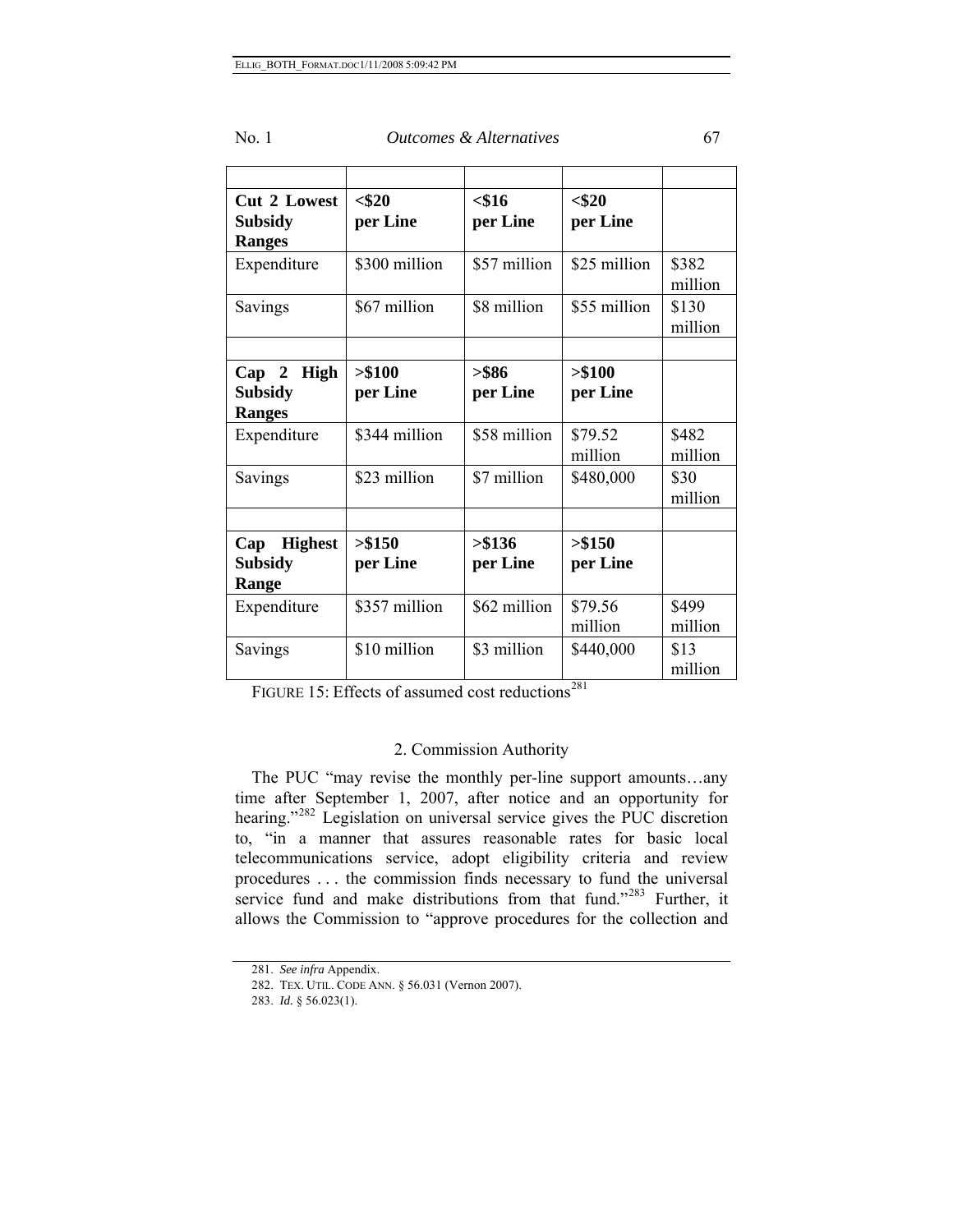disbursal of the revenue of the universal service fund."<sup>[284](#page-67-0)</sup> These are fairly broad statutory mandates. Since the method for determining costs in defining monthly per-line support amounts for both the Large and Small Company Programs comes from the regulations, $285$  the PUC could change its method by promulgating new regulations in line with any of the above recommendations.

Moreover, a company can discontinue service on a particular wireline if it loses a subsidy for that line when the customer opts for wireless or satellite. "[T]he holder of a certificate of convenience and necessity may not discontinue, reduce, or impair service to any part of the holder's certificated service area except for: (1) nonpayment of charges; (2) nonuse; or (3) another similar reason that occurs in the usual course of business."<sup>[286](#page-67-2)</sup> The company can also cease operations in its entire certificated area<sup>[287](#page-67-3)</sup> if the PUC approves and:

(1) [A]nother provider of basic local telecommunications services has adequate facilities and capacity to serve the customers in the certificated area; or (2) the utility is an 'exiting utility,' . . . no other telecommunications utility has facilities sufficient to provide basic local telecommunications service in the defined geographic area, and the utility acts in good faith to provide for a transition of the utility's existing basic local telecommunications service customers to another holder of a certificate for that area.<sup>[288](#page-67-4)</sup>

## F. *Target to Low-Income (Exempt Lifeline)*

Numerous studies, as well as the results discussed in Outcomes, above,<sup>[289](#page-67-5)</sup> indicate that universal service programs targeted at lowincome households are much more cost-effective at getting new subscribers on the telephone network. For this reason and for equity considerations as well, various scholars (and some commenters in the PUC's universal service study docket) have suggested that universal service programs should be made more progressive.<sup>[290](#page-67-6)</sup> A more

<sup>284.</sup> *Id.* § 56.023(5).

<sup>285.</sup> *Id.* §§ 26.403(e)(1)(A), 26.404(e).

<sup>286.</sup> *Id.* § 54.252(a).

<span id="page-67-3"></span><span id="page-67-2"></span><span id="page-67-1"></span><span id="page-67-0"></span><sup>287.</sup> *Id.* § 54.253 ("A telecommunications utility that holds a certificate of operating authority or a service provider certificate of operating authority may . . . cease operations in the utility's certificated area.").

<sup>288.</sup> *Id.* § 54.253(d)(1)–(2).

<sup>289.</sup> *See supra* Part III.

<span id="page-67-6"></span><span id="page-67-5"></span><span id="page-67-4"></span><sup>290.</sup> TPPF COMMENTS, *supra* note 274, at 4–5; TEX. TEL. ASS'N, REPLY COMMENTS REGARDING REVIEW AND EVALUATION OF THE TEXAS UNIVERSAL SERVICE FUND PURSUANT TO PURA SECTION 56.029 9 (Apr. 3, 2006), *available at*  http://interchange.puc.state.tx.us/WebApp/Interchange/Documents/31863\_109\_507210.PDF.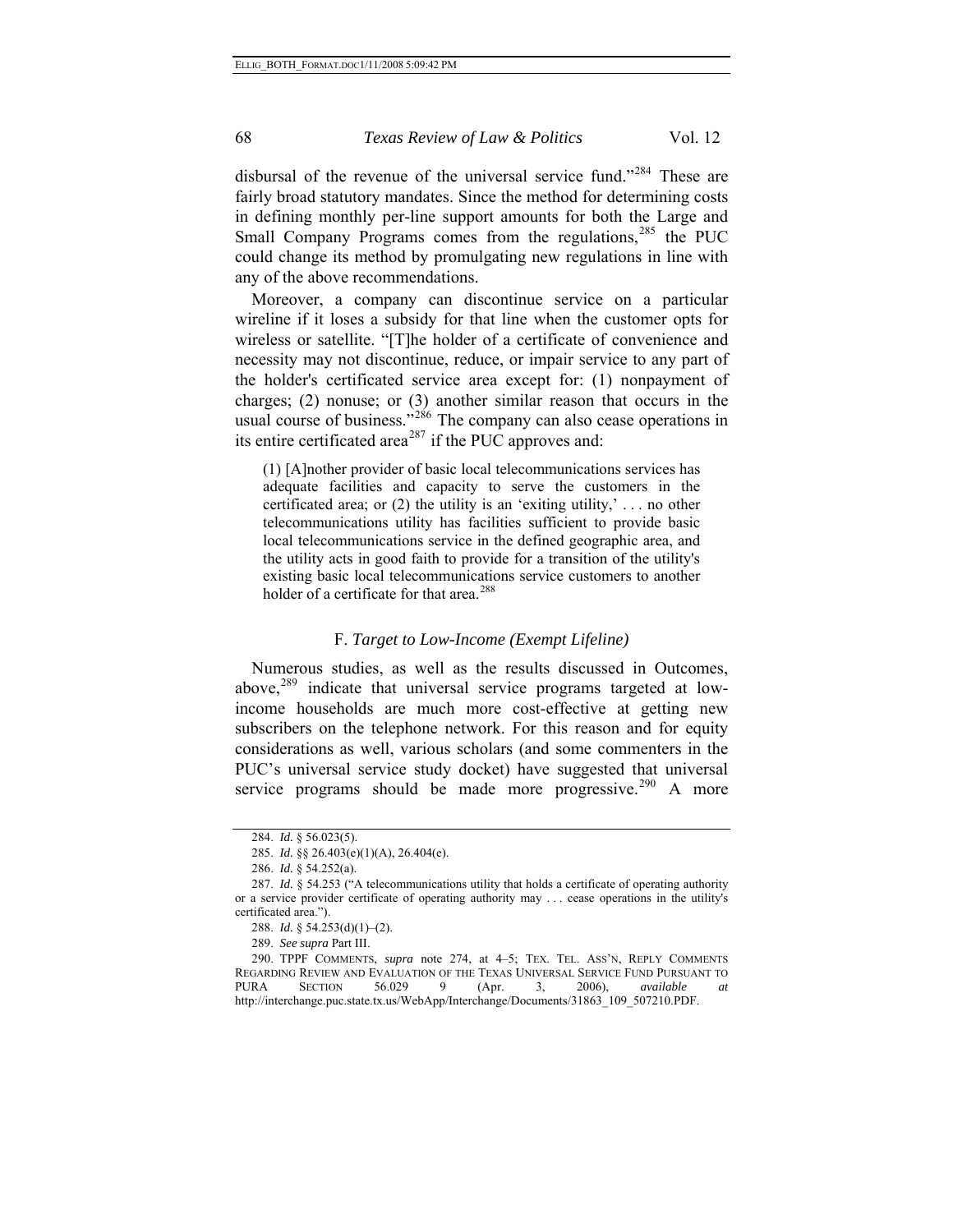progressive program is one that targets more of the financial assistance to low-income households.

Progressivity could be accomplished in many different ways. Some would require a complete restructuring of the Texas Universal Service Program. There is, however, a relatively straightforward way of increasing progressivity when implementing the reform options discussed above, without requiring much restructuring: simply exempt Lifeline households from the effects of any reforms that would require consumers to pay more of the costs of subsidized lines.

Such an exemption could be accomplished through either the High-Cost Programs or the Lifeline Program. Within the High-Cost Programs, the PUC could continue to provide the current level of perline subsidy for any Lifeline line. Only the non-Lifeline lines would have their subsidies reduced. Alternatively, the PUC could apply the chosen reforms to all High-Cost lines but increase funding for the Lifeline Program. Lifeline customers located in high-cost areas would be eligible for additional Lifeline subsidies equal to any increase in rates on regulated lines they might experience as a result of the reforms to the High-Cost Programs. Either option should have roughly the same effect on total Texas universal service expenditures, though the totals for the High-Cost and Lifeline Programs would be different under the two scenarios.

# 1. Economic Analysis

It is possible to estimate the effect of a "Lifeline exemption" on the cost savings from all of the reform scenarios discussed thus far. Lifeline accounted for about 4.8% of wireline phone lines in  $2005.^{291}$  $2005.^{291}$  $2005.^{291}$  If all geographical areas have the same proportion of Lifeline customers, then exempting Lifeline customers from a reform will reduce the cost savings by about 4.8%

The actual effect might be larger or smaller. It might be larger if the universal service reforms alter the behavior of households eligible for Lifeline. If reforms of the High-Cost Programs raise the price consumers pay for phone service in high-cost areas, some low-income households not enrolled in Lifeline might now find that the savings make it worthwhile to find out about the program and enroll. If, on the other hand, Lifeline households tend to be concentrated in urban areas

<span id="page-68-0"></span><sup>291.</sup> There were 579,339 Lifeline lines in Texas in 2005. UNIVERSAL SERVICE REPORT, *supra*  note 1, at 60 fig.12. Incumbent plus competitive local exchange carrier lines totaled 12,007,148. COMPETITION REPORT, *supra* note 58, at 13 fig.3.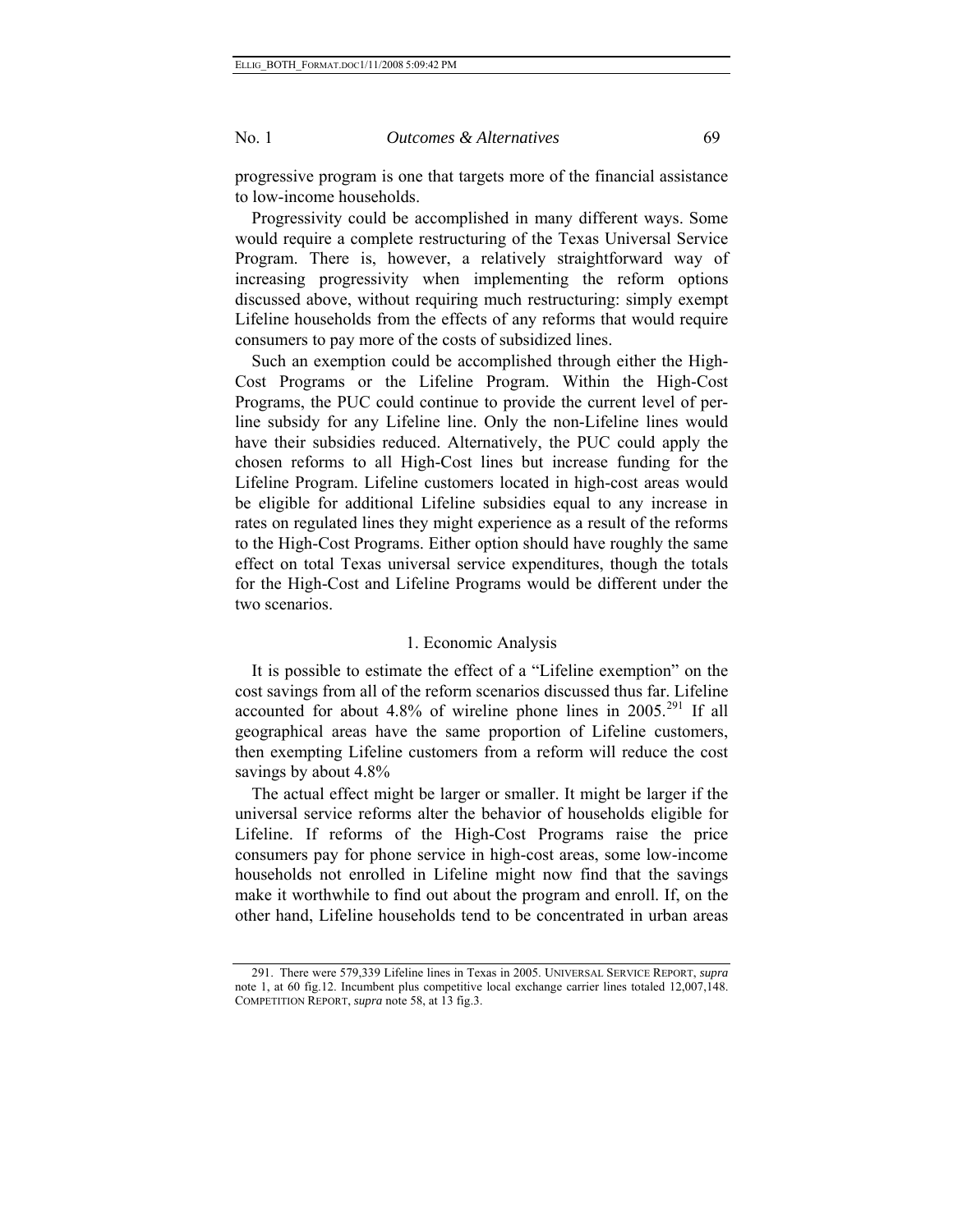that do not receive high-cost subsidies, then exempting Lifeline customers from reforms to the High-Cost Programs will not reduce the savings by as much as we estimate. Finally, if Lifeline subscribers as a percentage of total telephone subscriptions have increased since 2005, the cost savings would of course be lower if Lifeline customers were exempted from any reforms.

# 2. Commission Authority

As noted, the PUC can adjust per-line support amounts for High-Cost Programs anytime after September 1,  $2007<sup>292</sup>$  $2007<sup>292</sup>$  $2007<sup>292</sup>$  In contrast to the statutory requirement that the Commission must levy a uniform charge to fund universal service, $293$  no such mandate exists for disbursements. Since the main purpose of the High-Cost Programs—and universal service in general—is to allow customers to obtain "basic local telecommunications services at reasonable rates, $1294$  $1294$  the PUC can be preferential to low-income consumers when making reforms. As a result, the PUC likely has authority to exempt from decreases in High-Cost Program subsidies the high-cost lines that benefit from Lifeline support.

The converse is also probably true. Texas' universal service statute provides Lifeline service in accord with the federal program.<sup>[295](#page-69-3)</sup> The regulations subsidize providers up to a maximum of \$7.00 per line,  $296$ enough to max out the federal contribution of \$1.75 per line tied to the state payment.<sup>[297](#page-69-5)</sup> It is not clear whether the PUC can increase the amount it spends on Lifeline. On one hand, the specific amount of subsidy comes through PUC regulation, so presumably the PUC has the ability to change it. On the other hand, the state program relies on the federal program, saying that the Universal Service Fund will "reimburse a telecommunications carrier providing lifeline service as provided by 47 C.F.R. Part 54, Subpart E, as amended."<sup>[298](#page-69-6)</sup> Given this

<span id="page-69-6"></span><span id="page-69-5"></span>297. *See id.* § 26.412(c)(2)(iii) ("A participating telecommunications carrier shall give a qualifying low-income customer the following: (I) an additional state-approved reduction of up to a maximum of \$3.50 in the monthly amount of intrastate charges; and (II) a further federally approved reduction equal to one-half the amount of the reduction in subclause (I) of this clause up to a maximum of \$1.75.").

298. TEX UTIL. CODE ANN. § 56.021(5).

<sup>292.</sup> TEX. UTIL. CODE ANN. § 56.031.

<sup>293.</sup> *Id.* § 56.022.

<sup>294.</sup> *Id.* § 56.021(1).

<sup>295.</sup> *Id.* § 56.021(5).

<span id="page-69-4"></span><span id="page-69-3"></span><span id="page-69-2"></span><span id="page-69-1"></span><span id="page-69-0"></span><sup>296.</sup> *See* 16 TEX. ADMIN. CODE § 26.412(c) (2007) ("Participating telecommunications carriers provide qualifying customers with a waiver of the federal subscriber line charge (SLC) and an additional discount up to \$7.00 per monthly bill, for which participating telecommunications carriers are reimbursed from federal and state universal service funds.").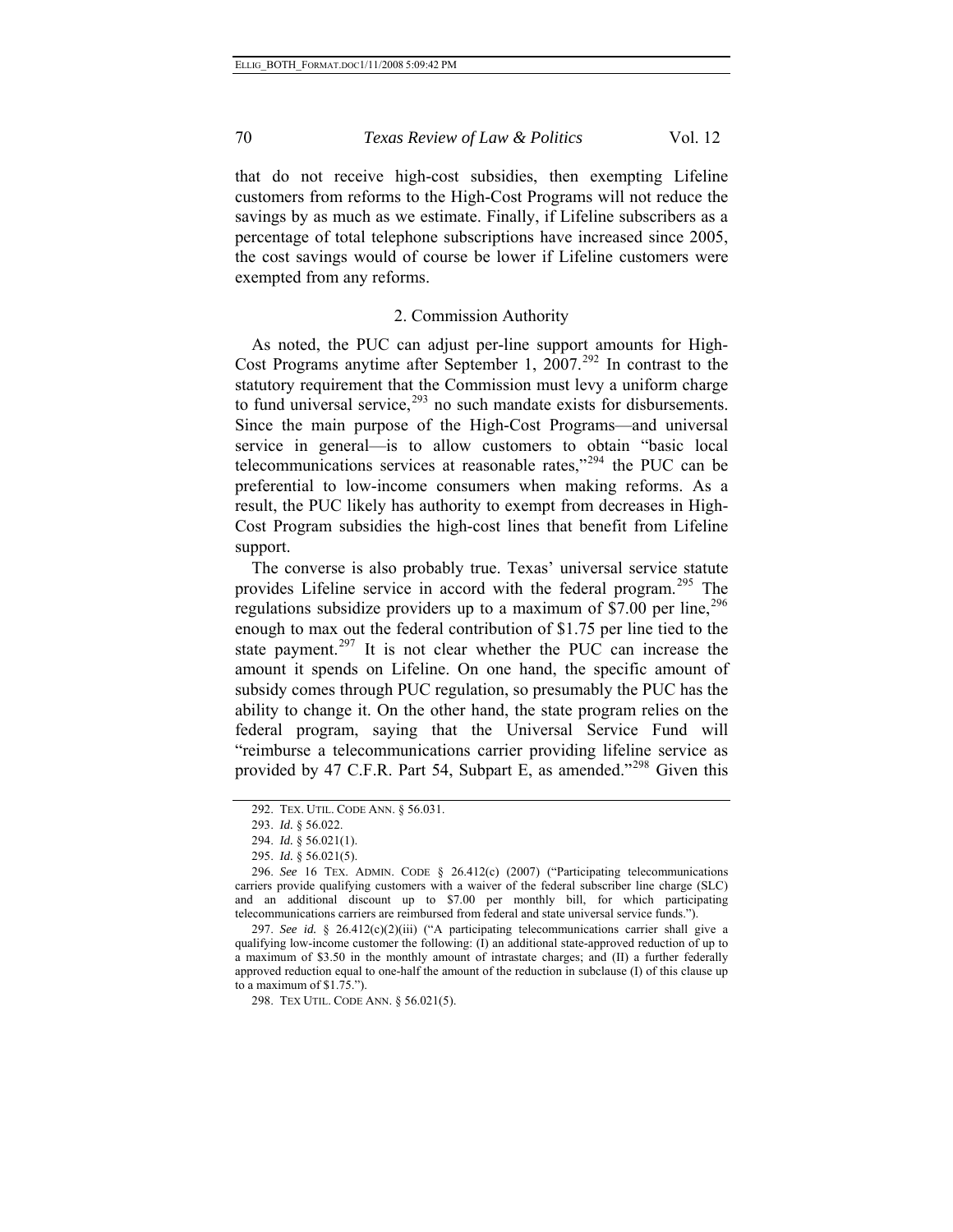language, the PUC created the state payment system directly in line with the federal framework.<sup>[299](#page-70-0)</sup> There is, however, no express statutory prohibition on the PUC's adding to the Lifeline subsidies. Thus, if the PUC can decipher the effect on rates that the reforms above will have on basic services, it is likely able to increase Lifeline Program subsidies accordingly without further legislation. Indeed, the PUC's report implies that it can do so. "[W]hen or if stand-alone BLTS rates increase, it would be appropriate for the Commission to review the Lifeline Program and the amount of support it provides to recipients."[300](#page-70-1)

#### G. *Other Reforms*

Our simple model may not be able to fully accommodate other, more significant structural reforms that would alter subsidy amounts or competitive dynamics in ways we cannot predict. Such reforms include limiting per-line subsidies in high-cost areas based on household income,  $301$  eliminating high-cost subsidies in deregulated exchanges,  $302$ eliminating subsidies in deregulated exchanges where unsubsidized competitors operate, or providing vouchers directly to households whose amounts would be calibrated based on costs and income.

 Such reforms deserve serious consideration, even if we cannot estimate their effects based on publicly available data. In general, the PUC has wide latitude to make these kinds of changes.

### 1. Limit Per-Line Subsidies Based on Household Income

This one is likely possible. While the stated purpose of the rural High-Cost Programs is availability of basic services at reasonable rates, $303$  what is "reasonable," of course, is a flexible standard. There does not seem to be an express prohibition on limiting per-line subsidies based on household income in the rural High-Cost Programs. As long as the statutory standard is met, i.e. the fund still "assist[s] telecommunications providers in providing basic local

<span id="page-70-0"></span><sup>299.</sup> *See* 16 TEX. ADMIN. CODE § 26.412 (describing federal connections to the Lifeline Program).

<sup>300.</sup> UNIVERSAL SERVICE REPORT, *supra* note 1, at 62.

<span id="page-70-4"></span><span id="page-70-3"></span><span id="page-70-2"></span><span id="page-70-1"></span><sup>301.</sup> *See*, *e.g.*, TPPF COMMENTS, *supra* note 274, at 4–5 (suggesting that fund monies be targeted to low-income households).

<sup>302.</sup> TCTA/TWTC COMMENTS, *supra* note 233, at 3.

<sup>303.</sup> TEX. UTIL. CODE ANN. § 56.021(1) (Vernon 2007).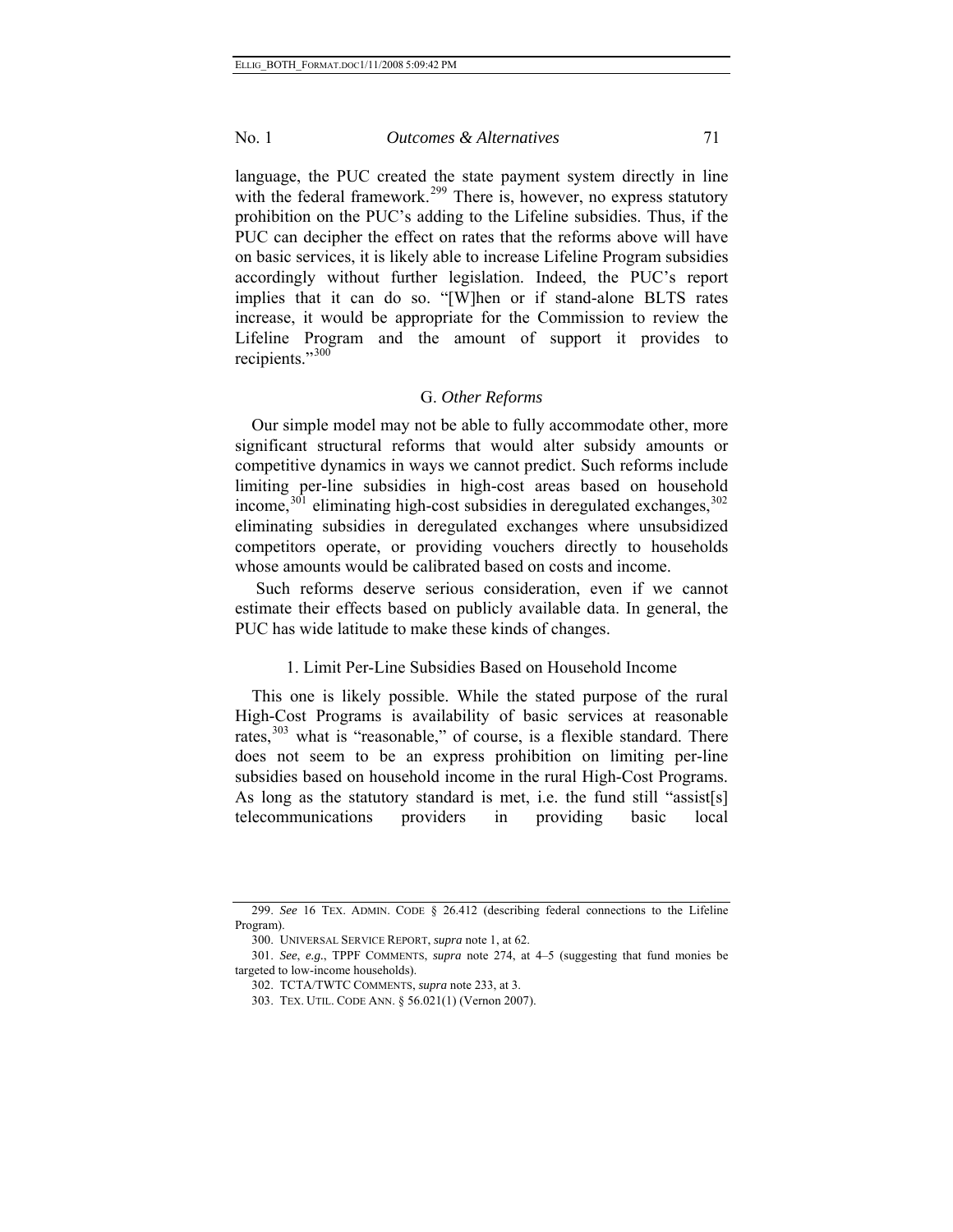telecommunications service at reasonable rates in high cost rural areas,"<sup>[304](#page-71-0)</sup> there does not appear to be a problem.

# 2. Eliminate Subsidies in Deregulated Exchanges

The PUC can likely do this as part of its broad discretion. Under the Texas Public Utility Regulatory Act, section 56.023(a), "[t]he commission shall: (1) in a manner that assures reasonable rates for basic local telecommunications service, adopt eligibility criteria and review procedures, including a method for administrative review, the commission finds necessary to fund the Universal Service Fund and make distributions from that fund."<sup>[305](#page-71-1)</sup> Prices for packaged BLTS in deregulated markets are likely already at or near market levels. Assuming those rates meet the legal requirement of "reasonable rates for basic local telecommunications service"—as they likely do since the legislature was the agent of deregulation—subsidies for lines already at those levels will likely not affect the rates charged. Increased revenues from the sale of packaged service in deregulated exchanges may qualify as revenues that were not anticipated when the PUC established its revenue benchmarks in 2000.

3. Eliminate Subsidies Wherever Unsubsidized Competitors Offer Service at Prices Comparable to Those They Offer Elsewhere

Some markets may have competition only because multiple ETPs have qualified for universal service subsidies. Eliminating subsidies in these markets might not yield reasonable rates, because the unsubsidized prices might be very high due to high costs.

Many other markets, however, have multiple competitors offering service at unsubsidized prices. If the unsubsidized price is equivalent to prices the competitor charges elsewhere in the state, it could likely fit the statutory definition of "reasonable." Thus, the PUC could independently implement this reform under its discretion to disburse funds as long as rates remain reasonable.<sup>[306](#page-71-2)</sup>

### 4. Provide Vouchers Directly to Low-Income or High-Cost Households

Vouchers are one reform the PUC may not have authority to implement on its own. The PUC cannot independently provide subsidies directly to consumers rather than companies. Under the

<span id="page-71-1"></span><span id="page-71-0"></span><sup>304.</sup> *Id.*

<sup>305.</sup> *Id.* § 56.023(a)(1).

<span id="page-71-2"></span><sup>306.</sup> *See id.* (noting the Commission's distribution power).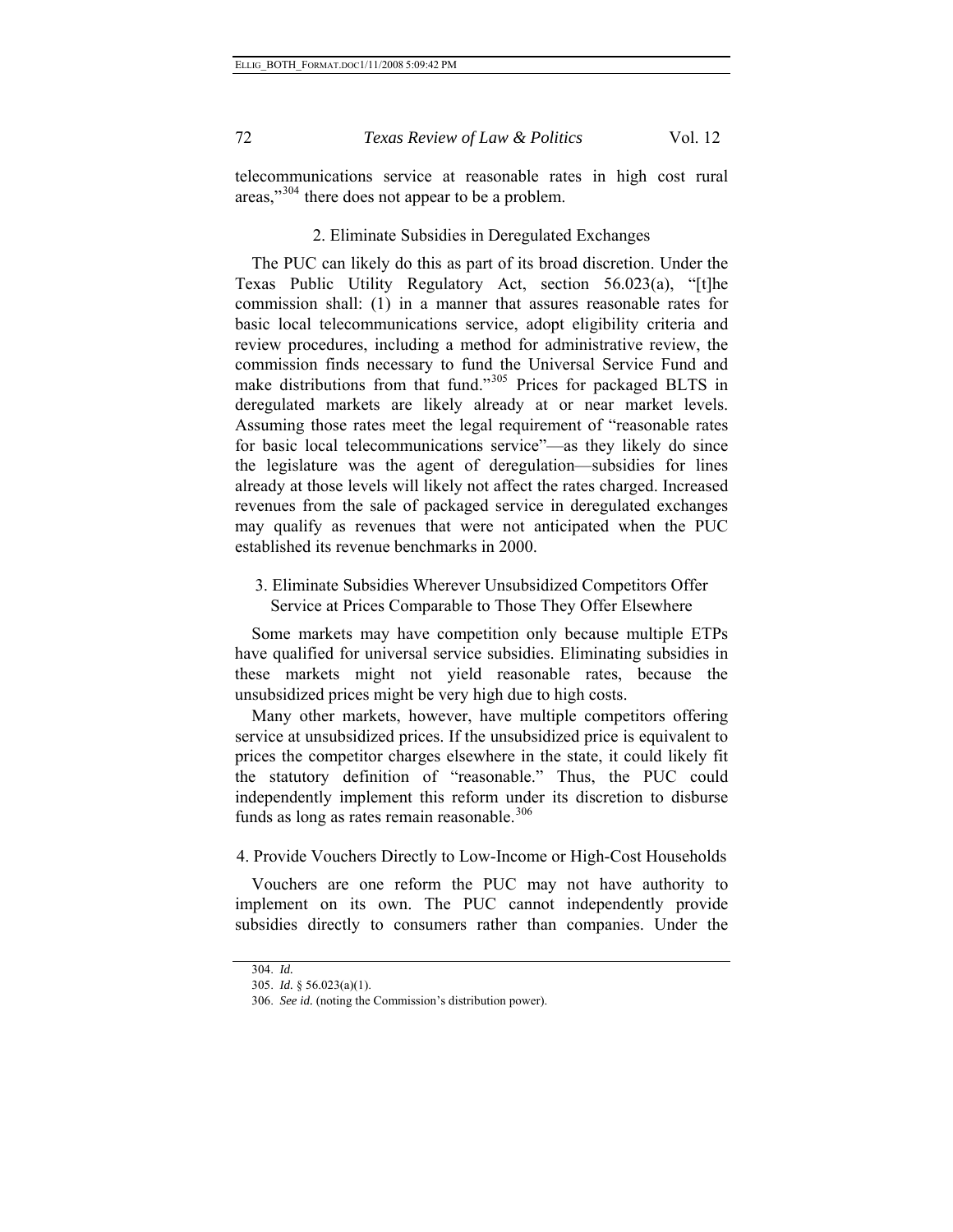current statute, universal service is to "assist telecommunications providers in providing basic local telecommunications service at reasonable rates in high-cost rural areas."[307](#page-72-0) With regard to Lifeline, the Program "reimburse[s] a telecommunications carrier ...."<sup>[308](#page-72-1)</sup> The Lifeline language has no wiggle room, and the High-Cost Program language has little. Any wiggle room is squelched, however, in other parts of the statutory framework discussing which telecommunications providers are eligible to receive subsidies  $309$  and mechanisms to replace reductions in high-cost assistance revenue for companies resulting from a Commission order, rule or policy.[310](#page-72-3) In short, direct subsidies to consumers would probably require new legislation.

## VII. CONCLUSIONS

Universal service reform in Texas would be well worth the effort. The current funding mechanism, while more sustainable and less costly than the implicit subsidies it replaced in 2000, generates substantial social costs in addition to the direct cost from the amount of revenue raised. This is an argument both for reducing the size of the subsidies and for finding a more efficient way of raising the required revenues.

The latter is easier to accomplish than the former. By moving to a numbers-based charge, the PUC could reduce the "deadweight loss" associated with universal service funding approximately in half, from \$176 million to \$86 million. The PUC has legal authority to move to a numbers-based charge to fund universal service, as long as the charge is uniform across the state.

Though reducing subsidies is more complicated, the PUC has a wide variety of options it could pursue on its own initiative, without the need for further legislation. The Commission could permit or require rate equalization, establish a new benchmark for reasonable rates on lines that are currently subsidized, or simply reduce subsidies to reflect cost reductions and revenue opportunities it did not anticipate when it created the High-Cost Programs in 2000.

Most of these reforms could be accomplished with little or no reduction in the outcomes the Lifeline and High-Cost Programs are supposed to produce. The PUC's report did not state that subsidized rates are unreasonably low, but it did hint that higher rates on these

<sup>307.</sup> *Id.* § 56.021(1).

<span id="page-72-2"></span><span id="page-72-1"></span><span id="page-72-0"></span><sup>308.</sup> *Id.* § 56.021(5).

<sup>309.</sup> *Id.* §§ 56.023(a)(2), (b).

<span id="page-72-3"></span><sup>310.</sup> *Id.* § 56.025(b).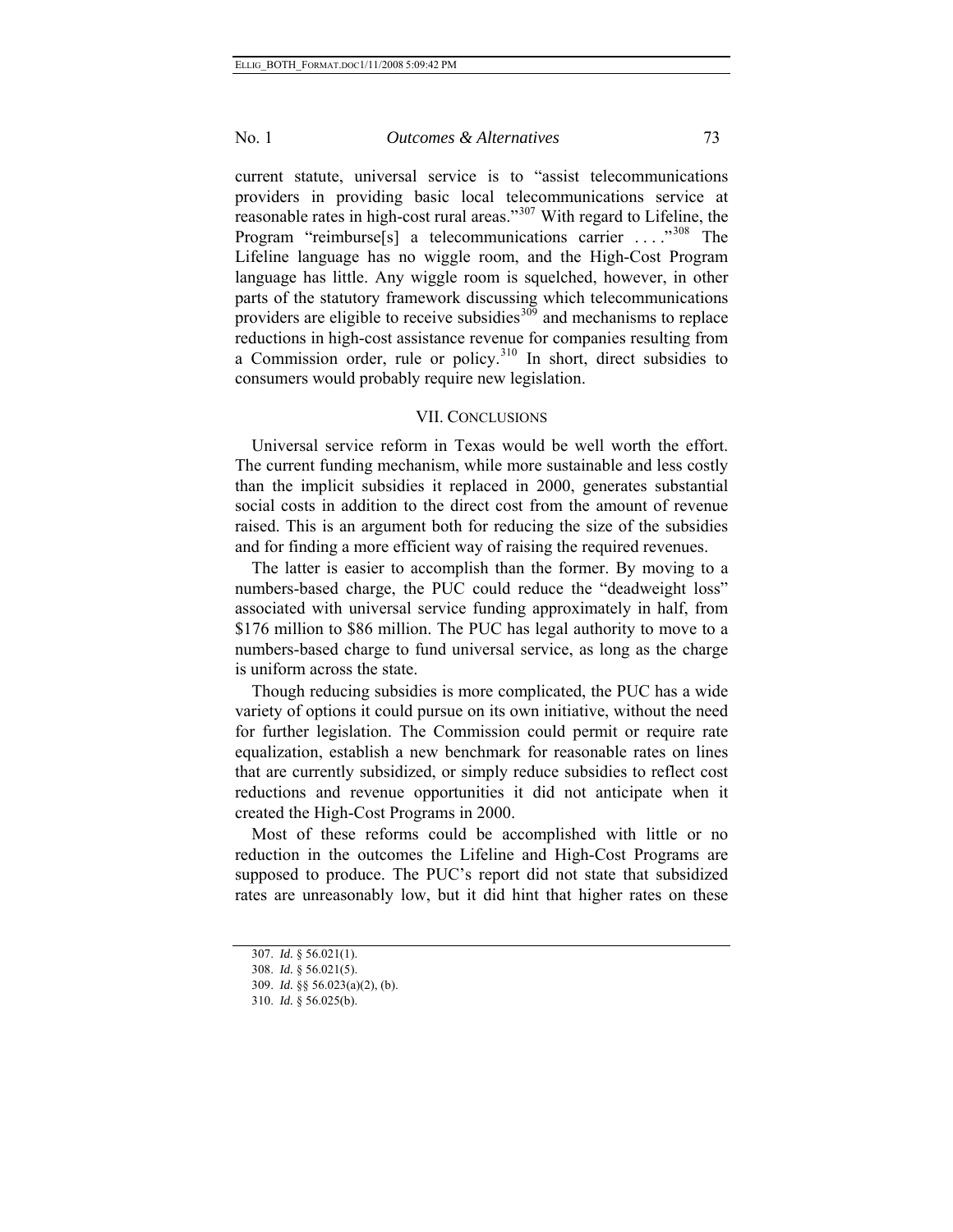lines might be reasonable. [311](#page-73-0) New technologies have made telephone infrastructure available in rural areas previously served only by wireline incumbents, so a reduction in subsidies would not necessarily deprive consumers of access to phone service. Finally, consumer demand for basic local telephone service is not very sensitive to price. As a result, the High-Cost Programs have increased telephone subscription by less than 1%, at a cost of \$4000–10,000 per additional subscriber. The Texas Lifeline Program has increased subscription by about 0.4%, at a cost to Texans of \$442 per additional subscriber. These results imply that modest rate increases on subsidized lines would induce few households to leave the phone network. Low-income households have somewhat greater price sensitivity. Exempting lowincome households on subsidized lines from rate increases, or increasing Lifeline funding to offset rate increases, would reduce the savings from reform in proportion to the percentage of telephone subscribers enrolled in the Lifeline Program.

Though we have focused on Texas as a concrete case study, our findings hold useful implications for any type of universal service reform in the United States. Technological change, deregulation, and increased competition in telecommunications are hardly unique to Texas. Indeed, our analysis of outcomes, consumer welfare, and reform options is based on economic research that typically uses national data and focuses on federal as well as state programs. If Texas is different in any significant way, it is that the state has chosen to address universal service proactively as part of a comprehensive telecommunications regulatory reform. That makes our findings prescient and hence even more relevant.

<span id="page-73-0"></span><sup>311.</sup> UNIVERSAL SERVICE REPORT, *supra* note 1, at 24.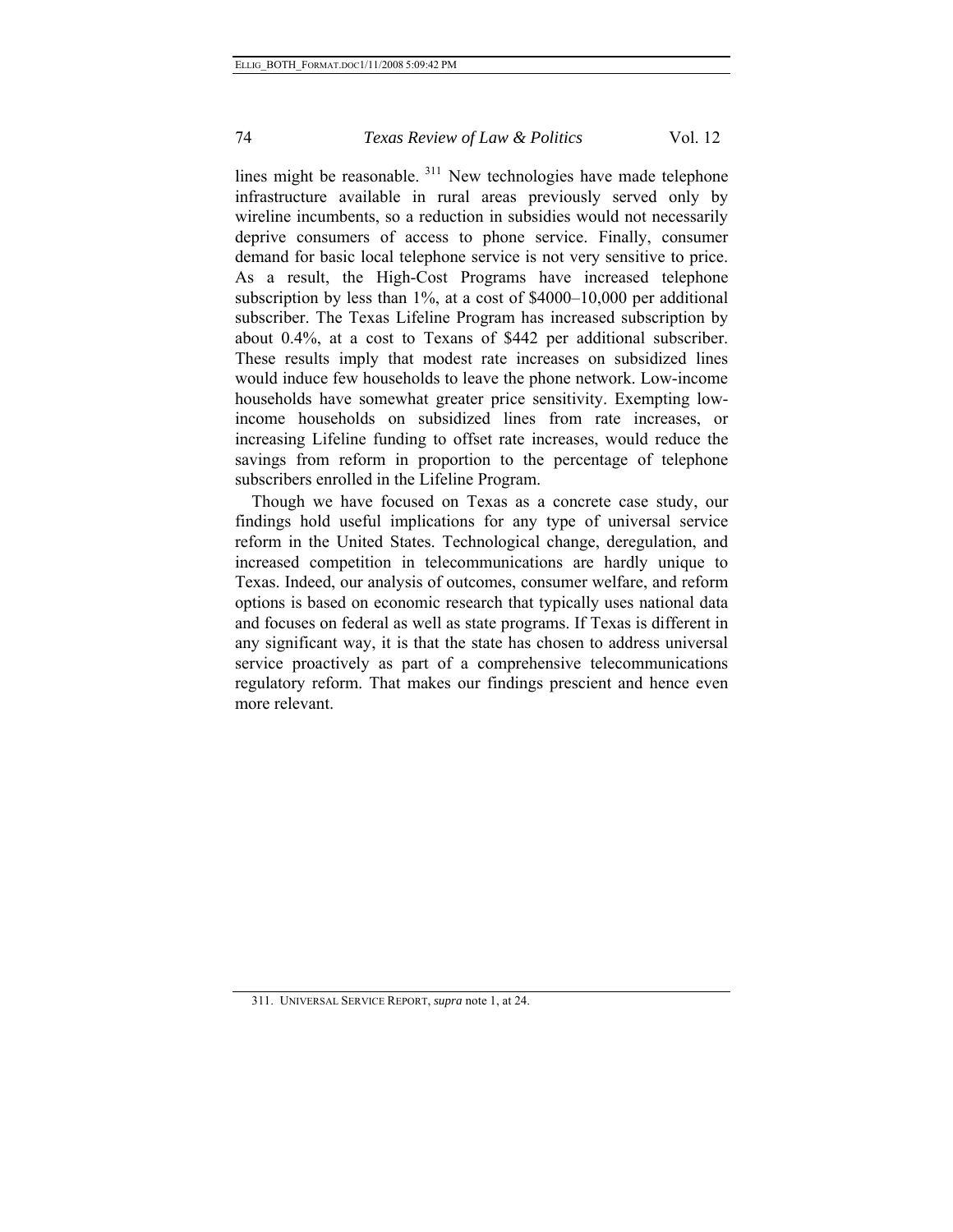#### APPENDIX: DATA SOURCES AND CALCULATIONS

Data sources and calculations are listed in the order in which the summary tables on that topic appear in the text. An Excel spreadsheet containing all data and calculations is available upon request from the authors.

#### *Effects of Lifeline on Subscribership*

LIFELINE SUBSCRIBERS: Lifeline subscribers are included in Figure 12 of the Public Utility Commission's *Universal Service Report*. [1](#page-74-0)

PRICE WITHOUT PROGRAM: There is no single "price" for local phone service in Texas. Different companies charge different prices, and customers of the same company may pay different prices depending on the "rate group" in which the customer is classified.<sup>[2](#page-74-1)</sup> We estimate the price by calculating a weighted average local rate, then adding the federal subscriber line charge, federal and state universal service assessments, and federal, state, and local taxes.

The estimate of the weighted-average local rate (\$9.76) assumes that residential subscribers of each phone company paid an average price equal to the midpoint of the residential price range reported for each company in Tables 6 and 7 of the Texas Public Utility Commission's (PUC) *Universal Service Report*. [3](#page-74-2) Large Company rates from Table 6 are weighted by residential subscribership figures in the 2005 FCC ARMIS reports.<sup>[4](#page-74-3)</sup> Small Company rates are weighted with total subscribership figures, estimated by dividing each company's annual Universal Service Fund (USF) receipts in Table 7 by annual USF receipts per line.

The Federal Subscriber Line Charge is assumed to be \$6.50, the maximum possible.<sup>[5](#page-74-4)</sup> This may slightly overstate the actual effect of the federal Lifeline Program on rates and subscription since the federal Lifeline Program reimburses carriers when they waive this charge for Lifeline customers. The federal universal service assessment

<span id="page-74-0"></span><sup>1.</sup> TEX. PUB. UTIL. COMM'N, REVIEW AND EVALUATION OF THE TEXAS UNIVERSAL SERVICE FUND PURSUANT TO PURA SECTION 56.029 60 fig.12 (2007) [hereinafter UNIVERSAL SERVICE REPORT].

<span id="page-74-1"></span><sup>2.</sup> *Id.* at 21, 40 (showing that Large Companies and many Small Companies charge different customers different rates).

<sup>3.</sup> *Id.* at 21 tbl.6; *id.* at 40 tbl.7.

<span id="page-74-4"></span><span id="page-74-3"></span><span id="page-74-2"></span><sup>4.</sup> FED. COMMC'NS COMM'N, 2005 BILLABLE ACCESS LINES (2006), http://fjallfoss.fcc.gov/eafs7/preset/billableaccesslines/BAL.cfm (select "2005"; then click "SUBMIT").

<sup>5.</sup> UNIVERSAL SERVICE REPORT, *supra* note 1, at 59.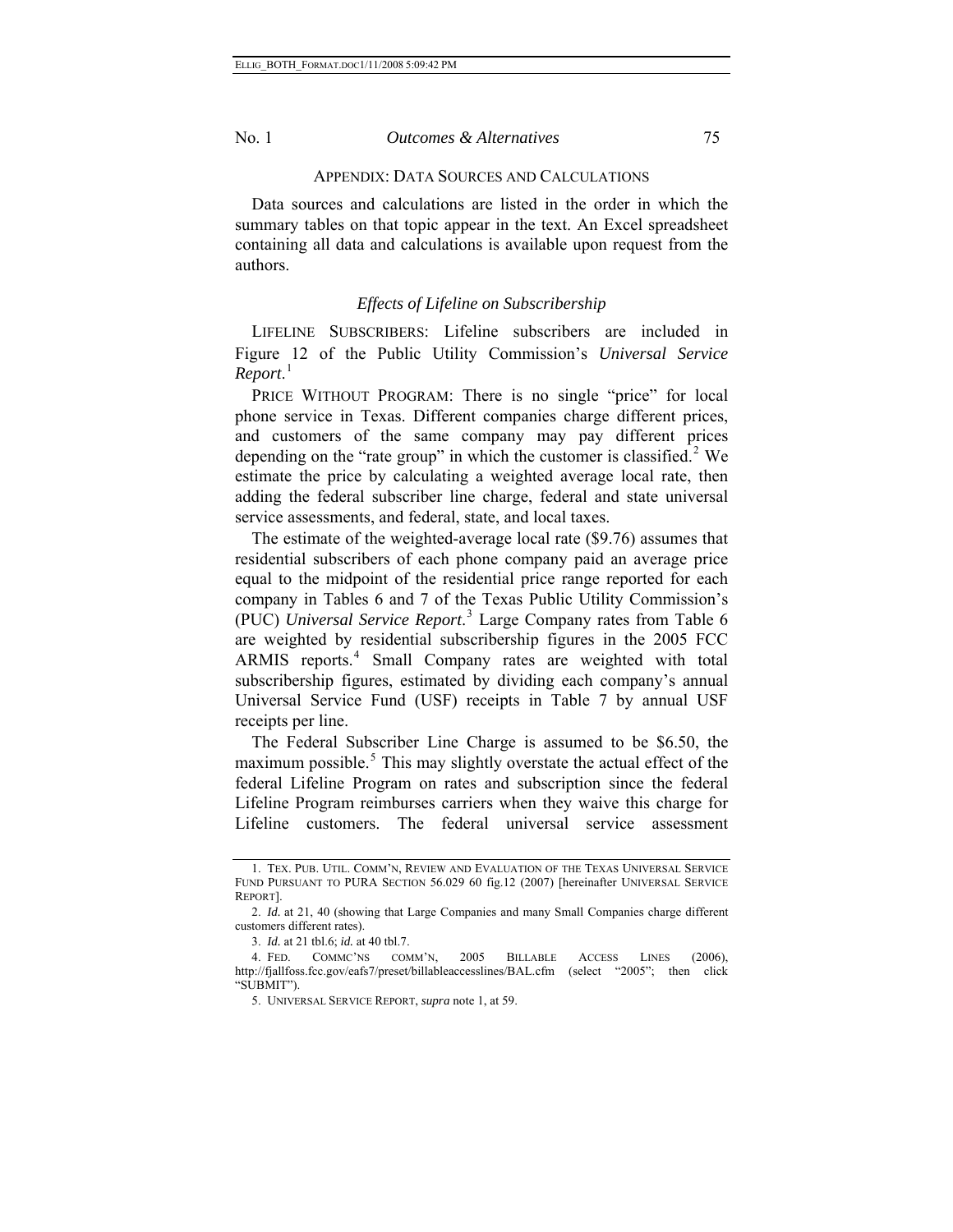percentage is 1.5%, which equals a federal contribution rate of approximately  $10\%$  in  $2005^6$  $2005^6$  multiplied by the 15% of local phone companies' revenues assumed to be interstate under the PUC's "safe harbor" determination.<sup>[7](#page-75-1)</sup> The Texas universal service assessment is 4.[8](#page-75-2)%, equal to the 5.65% universal service assessment percentage<sup>8</sup> multiplied by the 85% of local phone companies' revenues assumed to be intrastate under the PUC's "safe harbor" determination. The federal tax rate is  $3\%$ . The combined state and local tax rate is [9](#page-75-3).5%; this figure includes state sales tax, local sales tax, and the telecommunications infrastructure fund.<sup>[10](#page-75-4)</sup>

In the "Effect of Texas Lifeline" column, the "Price without Program" (\$9.52) is the price a Lifeline customer would have paid if there were only the federal Lifeline Program.

ELASTICITY OF DEMAND: Assumed to equal -0.05.

CHANGE IN SUBSCRIBERS: Calculated as Lifeline subscribers multiplied by percentage change in price due to the program multiplied by elasticity of demand.

CHANGE IN SUBSCRIBERS AS PERCENTAGE OF TOTAL TEXAS PRIMARY LINES: Figure for primary lines in 2005 (13,464,593) is from Figure 3 of the PUC's 2007 *Scope of Competition Report*. [11](#page-75-5)

TOTAL GOVERNMENT EXPENDITURES ON LIFELINE: Estimated by multiplying 579,339 Lifeline customers<sup>[12](#page-75-6)</sup> by the total government expenditure in Texas (\$[13](#page-75-7).50 per Lifeline customer per month)<sup>13</sup> or the total expenditures resulting from the Texas Lifeline Program (\$3.50 in Texas' USF funds plus \$1.75 in federal matching funds).

TEXAS USF EXPENDITURES ON LIFELINE: Estimated by multiplying 579,339 Lifeline customers by the Texas USF's expenditure of \$3.50 per customer per month multiplied by 12 months. The resulting estimate (\$24 million) is quite close to the \$27.5 million in 2005

8. UNIVERSAL SERVICE REPORT, *supra* note 1, at 6.

10. *Id.* at 193 app.A.

12. UNIVERSAL SERVICE REPORT, *supra* note 1, at 60 fig.12.

<span id="page-75-0"></span><sup>6.</sup> FED. COMMC'NS COMM'N, UNIVERSAL SERVICE MONITORING REPORT, CC DOCKET NO. 98-202 1-33 tbl.1.10 (2005) (data received thourgh May 2005) [hereinafter FCC MONITORING REPORT].

<span id="page-75-1"></span><sup>7.</sup> Tex. PUB. UTIL. COMM'N, ORDER CHANGING THE TUSF ASSESSMENT, PROJECT NO. 21208 5 (April 12, 2007) [hereinafter TUSF ASSESSMENT].

<span id="page-75-3"></span><span id="page-75-2"></span><sup>9.</sup> Scott Mackey, *The Excessive State and Local Tax Burden on Wireless Telecommunications Service*, 33 ST. TAX NOTES 181, 183 tbl.1 (2004).

<span id="page-75-7"></span><span id="page-75-6"></span><span id="page-75-5"></span><span id="page-75-4"></span><sup>11.</sup> TEX. PUB. UTIL. COMM'N., SCOPE OF COMPETITION IN TELECOMMUNICATIONS MARKETS OF TEXAS 13 fig.3 (2007), *available at* http://www.puc.state.tx.us.telecomm/reports/scope/2007scope.tele.pdf [hereinafter COMPETITION REPORT].

<sup>13.</sup> *Id.* at 59.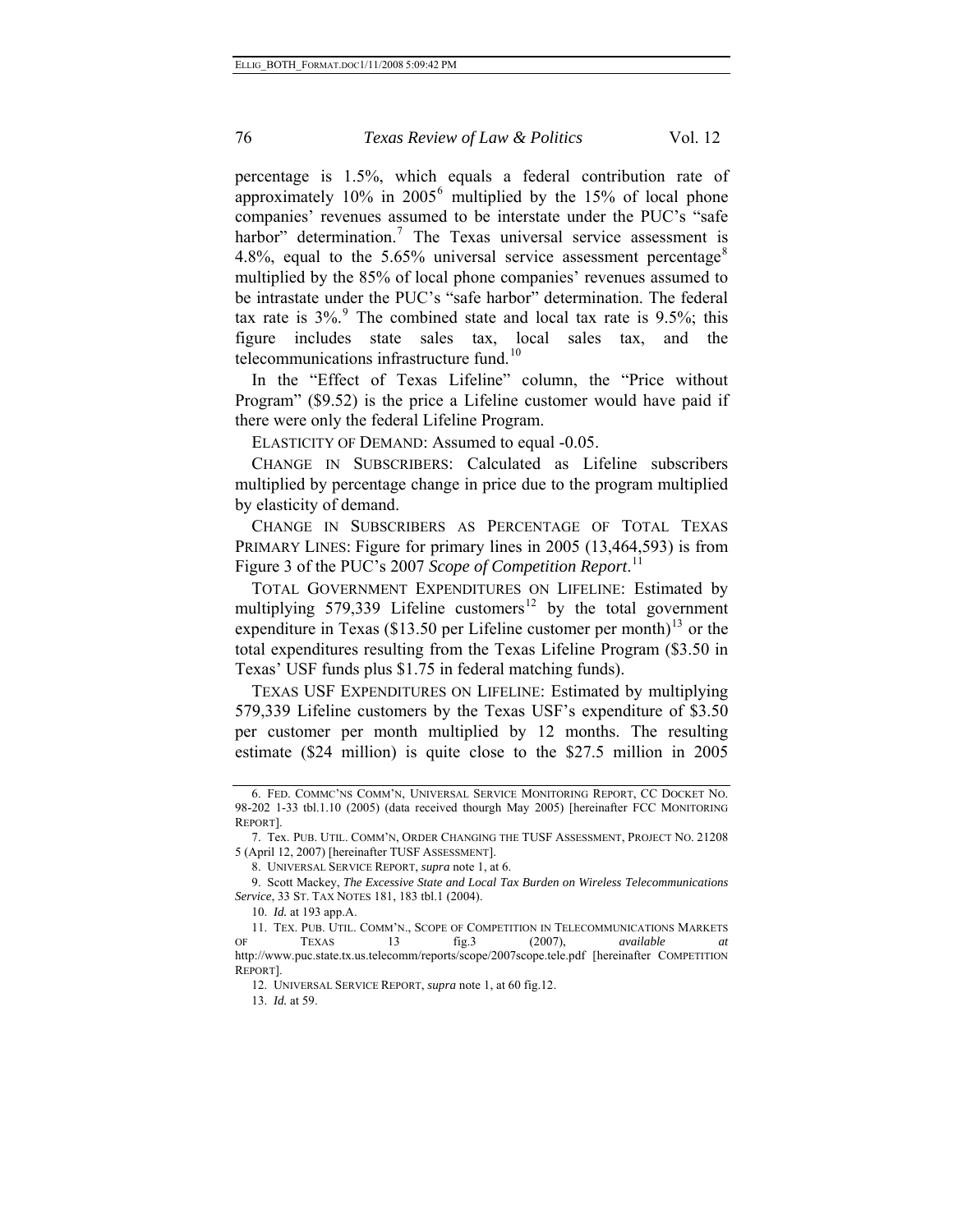expenditures reported in the Texas PUC's *Universal Service Report*, Figure  $13^{14}$  $13^{14}$  $13^{14}$ 

## *Effects of Large and Small Company High-Cost Programs on Subscribership*

SUBSIDIZED LINES: The Large Company residential figure is in the PUC's 2007 *Universal Service Report*, Table 5.<sup>[15](#page-76-1)</sup> This table also shows the number of residential lines sorted into various per-line support ranges (e.g., \$0.02–\$10.00, \$10.01–\$20.00, all the way up to greater than \$150). Large Company business figure was estimated by assuming that business lines are distributed among these per-line support ranges in the same proportion as residential lines, and the subsidy for business lines totaled \$65 million (calculated by subtracting the \$367 million in residential subsidies reported in the PUC's *Universal Service Report*, Table 5, from the High-Cost Program's total disbursements of \$432 million reported in the *Universal Service Report*, Table 2).<sup>[16](#page-76-2)</sup> Small Company figure was estimated from data on each company's USF subsidy and subsidy per line reported in the *Universal Service Report*, Table  $7<sup>17</sup>$  $7<sup>17</sup>$  $7<sup>17</sup>$  Technically, this is the line count used in the test year that established the Small Company High-Cost Program, not the current line count. Since Table 7 of the PUC's *Universal Service Report* indicates total Small Company subsidies of \$79.6 million based on the test year line count, $18$  but Table 2 reports Small Company subsidies of \$98 million in 2005,<sup>[19](#page-76-5)</sup> we can only conclude that Small Company line counts have increased somewhat since the test year.

WEIGHTED-AVERAGE SUBSIDIZED PRICE: This is an estimate of the total price (including subscriber line charge, taxes, and universal service contributions) actually paid by customers using subsidized lines. There is no single "price" for local phone service in Texas. Different companies charge different prices, and customers of the same company may pay different prices depending on the "rate group" in which the customer is classified.<sup>[20](#page-76-6)</sup> We estimate the price charged by each company by estimating an average local rate for each company,

<sup>14.</sup> *Id.* at 60 fig.13.

<span id="page-76-1"></span><span id="page-76-0"></span><sup>15.</sup> *Id.* at 16 tbl.5.

<sup>16.</sup> *Id.* at 16 tbl.5, 9 tbl.2.

<sup>17.</sup> *Id.* at 40 tbl.7.

<sup>18.</sup> *Id.*

<sup>19.</sup> *Id.* at 9 tbl.2.

<span id="page-76-6"></span><span id="page-76-5"></span><span id="page-76-4"></span><span id="page-76-3"></span><span id="page-76-2"></span><sup>20.</sup> *Id.* at 21, 40 (showing that large companies and many small companies charge different customers different rates).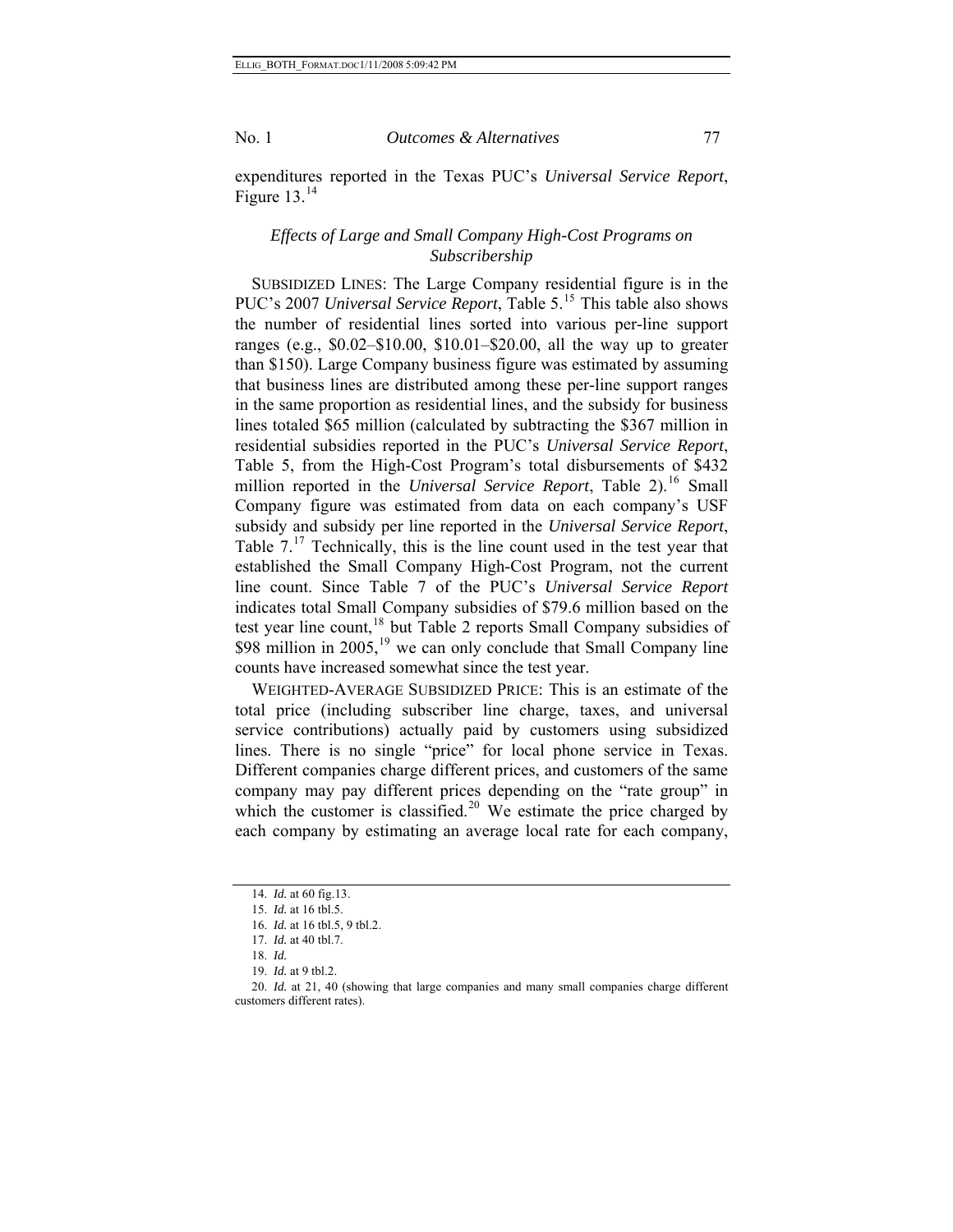then adding the federal subscriber line charge, federal and state universal service assessments, and federal, state, and local taxes.

We assume that subscribers of each phone company paid an average price equal to the midpoint of the price range reported for each company in the Texas PUC *Universal Service Report*, Tables 6 and 7.[21](#page-77-0) The Federal Subscriber Line Charge is assumed to be \$6.50, the maximum possible. $22$  The federal universal service assessment percentage is 1.5%, which equals a federal contribution rate of approximately  $10\%$  in  $2005^{23}$  $2005^{23}$  $2005^{23}$  multiplied by the 15% of local phone companies' revenues assumed to be interstate under the PUC's "safe harbor" determination. The Texas universal service assessment is 4.8%, equal to the  $5.65\%$  universal service assessment percentage<sup>[24](#page-77-3)</sup> multiplied by the 85% of local phone companies' revenues assumed to be intrastate under the PUC's "safe harbor" determination. The federal tax rate is  $3\%$ <sup>[25](#page-77-4)</sup>. The combined state and local tax rate is 9.5 percent; this figure includes state sales tax, local sales tax, and the telecommunications infrastructure fund.<sup>[26](#page-77-5)</sup>

then summed the figures to provide the results reported in the table ab ove. For the Large Company High-Cost Program, the PUC *Universal Service Report*, Table 5, provides subsidy information for residential lines grouped by various per-line subsidy ranges, but not by company.[27](#page-77-6) We calculated a weighted-average Large Company price, using residential subscribership figures in the 2005 FCC ARMIS reports as the weights.<sup>[28](#page-77-7)</sup> We used this price to analyze the effects of the Large Company High-Cost Program in each per-line subsidy range,

served by the Small Companies, we analyzed this program assuming For the Small Company High-Cost Program, the *Universal Service Report*, Table 7, reports prices and subsidies for each company.<sup>[29](#page-77-8)</sup> In the absence of any information about the number of business subscribers

<span id="page-77-1"></span><span id="page-77-0"></span><sup>21.</sup> *Id.* at 21 tbl.6, 40 tbl.7.

<sup>22.</sup> *Id.* at 59.

<sup>23.</sup> FCC MONITORING REPORT, *supra* note 6, at 1-33 tbl.1.10.

<sup>24.</sup> UNIVERSAL SERVICE REPORT, *supra* note 1, at 6.

<sup>25.</sup> Mackey, *supra* note 9, at 183 tbl.1.

<sup>26.</sup> *Id.* at 193 app.A.

<sup>27.</sup> UNIVERSAL SERVICE REPORT, *supra* note 1, at 16 tbl.5.

<span id="page-77-8"></span><span id="page-77-7"></span><span id="page-77-6"></span><span id="page-77-5"></span><span id="page-77-4"></span><span id="page-77-3"></span><span id="page-77-2"></span><sup>28.</sup> FED. COMMC'NS COMM'N, 2005 BILLABLE ACCESS LINES (2006), http://fjallfoss.fcc.gov/eafs7/preset/billableaccesslines/BAL.cfm (select "2005"; then click "SUBMIT").

<sup>29.</sup> UNIVERSAL SERVICE REPORT, *supra* note 1, at 40 tbl.7.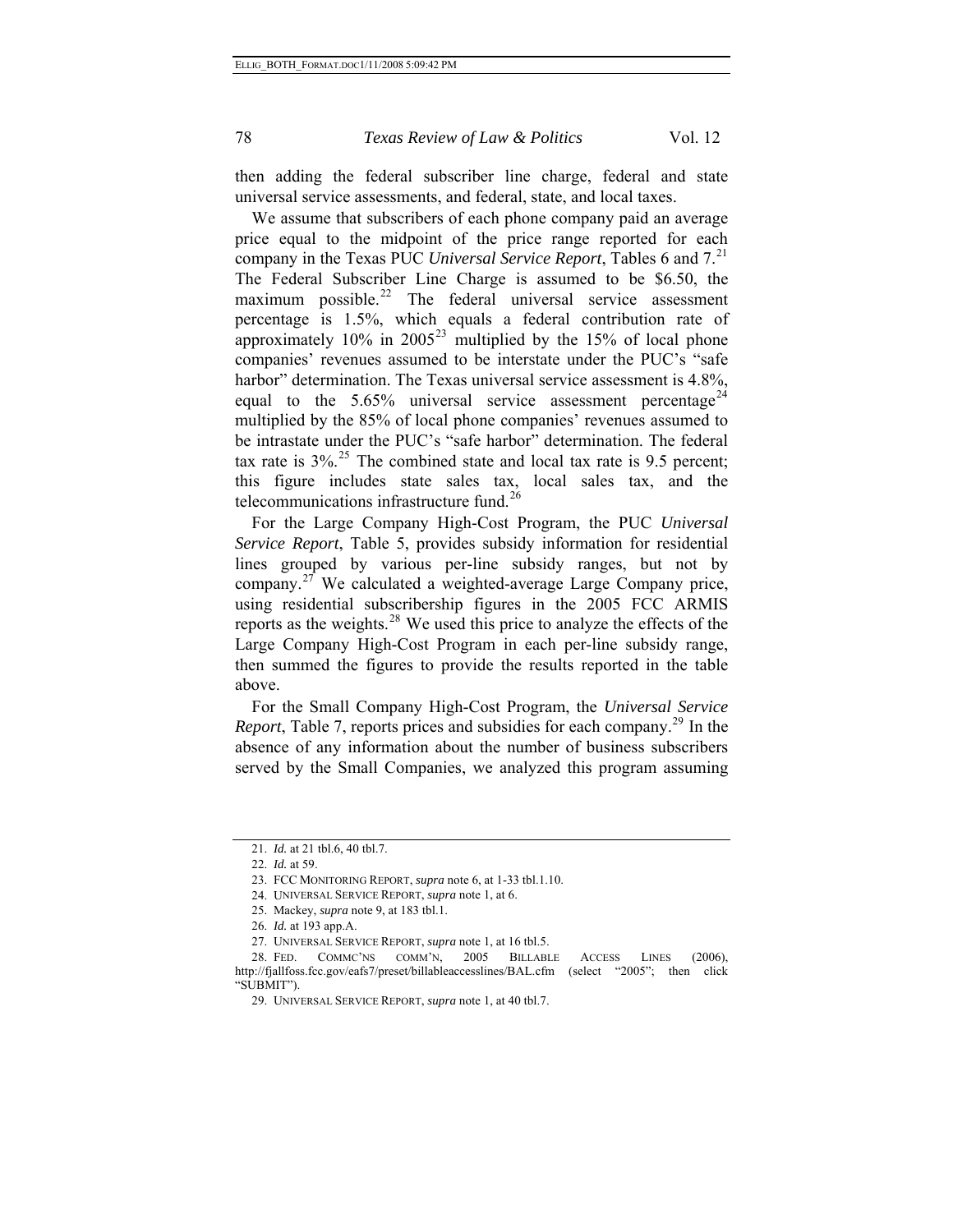that all customers pay residential rates.<sup>[30](#page-78-0)</sup> We calculated the effects of the program on each company, then summed the figures to provide the results reported in the table above. The weighted-average price reported for Small Companies uses each company's line count as the weight. Line counts were estimated by dividing each company's annual USF receipts in Table  $7<sup>31</sup>$  $7<sup>31</sup>$  $7<sup>31</sup>$  by annual USF receipts per line. This price was not used in the Small Company analysis but is reported for comparative purposes.

AVERAGE SUBSIDIZED PRICE, RANGE: This line shows the range of subsidized prices that were actually used in our analysis. Since the PUC *Universal Service Report* does not report company-specific, per-line subsidies for the Large Company High-Cost Program, we used a single, weighted-average price in our analysis of this program. Since the *Universal Service Report* indicates company-specific, per-line subsidies for the Small Company High-Cost Program,  $32$  we can use these figures to analyze the effect on each company, and hence report the range of estimated prices we actually used in the analysis.

TOTAL ANNUAL SUBSIDY: The subsidy for Large Company High-Cost residential lines is from the *Universal Service Report*, Table 5.<sup>[33](#page-78-3)</sup> The subsidy for Large Company High-Cost business lines was calculated by subtracting the \$367 million in residential subsidies from the High-Cost Program's total disbursements of \$432 million reported in the *Universal Service Report*, Table 2.<sup>[34](#page-78-4)</sup> The subsidy for Small Company High-Cost lines is from the *Universal Service Report*, Table 7.<sup>[35](#page-78-5)</sup> This table reports a subsidy amount of \$79.6 million based on the test-year line count, not the current line count. Since Table 2 of the *Universal Service Report* says Small Company subsidies totaled \$98 million in  $2005$ ,<sup>[36](#page-78-6)</sup> we can only conclude that Small Company line counts have increased somewhat since the test year. We use the lower figure because it is consistent with the only line count we can calculate.

AVERAGE MONTHLY SUPPORT PER LINE, RANGE: For Large Company residential lines, this is the range of average monthly per-line support amounts for the various per-line support ranges reported in the

<span id="page-78-3"></span><span id="page-78-2"></span><span id="page-78-1"></span><span id="page-78-0"></span><sup>30.</sup> This assumption tends to increase the estimated effect of the program on subscribership, since residential rates are lower than business rates. Therefore, the subsidy amount is higher as a percentage of the residential rate, which leads to a larger quantity effect.

<sup>31.</sup> UNIVERSAL SERVICE REPORT*, supra* note 1, at 40 tbl.7.

<sup>32.</sup> *Id.* 

<sup>33.</sup> *Id.* at 16 tbl.5.

<span id="page-78-4"></span><sup>34.</sup> *Id.* at 9 tbl.2.

<span id="page-78-6"></span><span id="page-78-5"></span><sup>35.</sup> *Id.* at 40 tbl.7.

<sup>36.</sup> *Id.* at 9 tbl.2.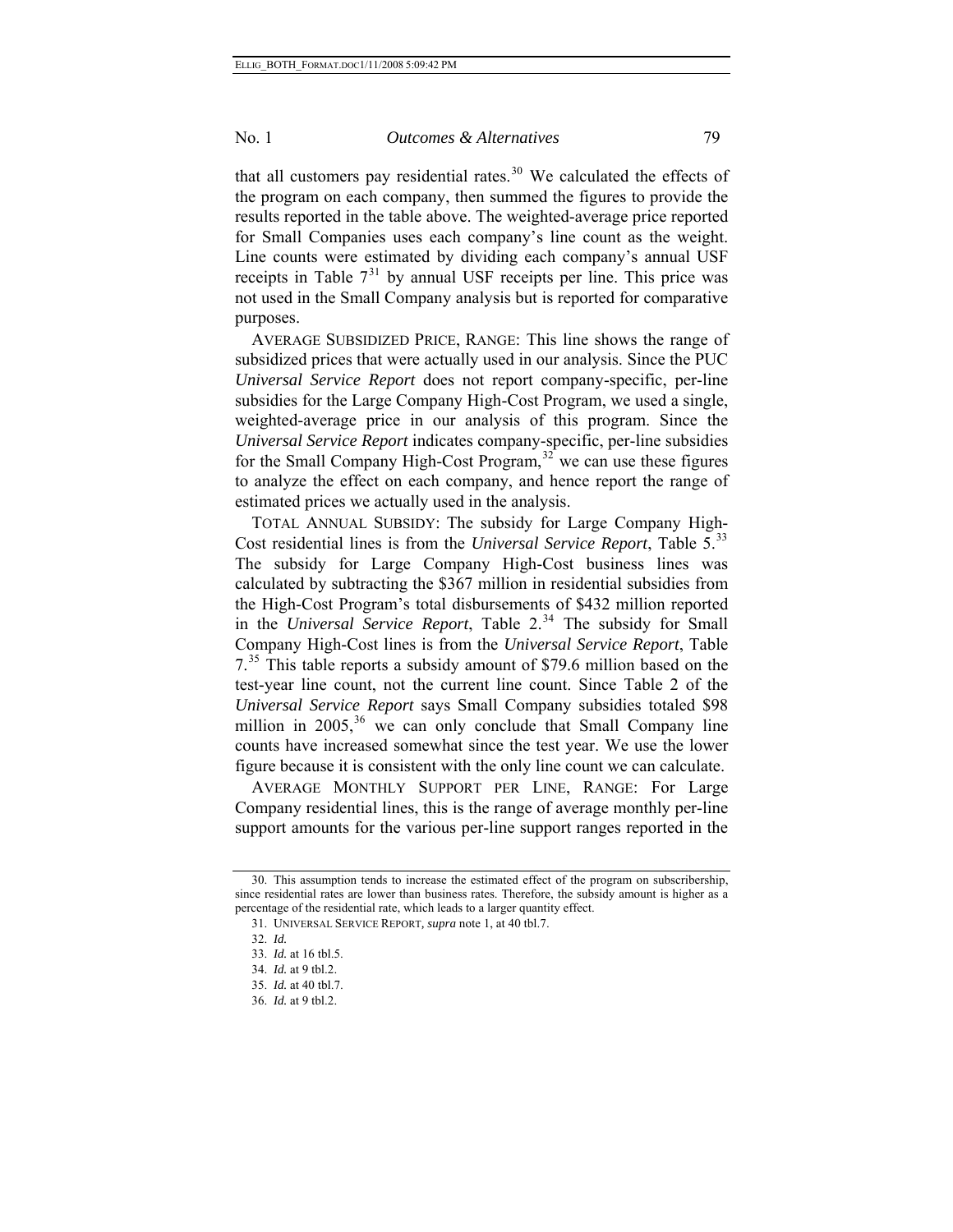*Universal Service Report*, Table  $5^{37}$  $5^{37}$  $5^{37}$  For Large Company business lines, this is the range of estimated average monthly per-line support amounts for various per-line support ranges. We created the per-line support ranges for business lines by subtracting \$14 from the residential support ranges because \$14 is the difference between the revenue benchmark for residential and business lines. For Small Company lines, this is the range of monthly per-line support figures reported in the *Universal Service Report*, Table 7.[38](#page-79-1)

WEIGHTED-AVERAGE UNSUBSIDIZED PRICE: This figure was calculated in the same way that the weighted-average subsidized price was calculated. We assumed that, in the absence of subsidies, the local rate would equal the current local rate plus the per-line subsidy. Thus, this analysis assumes no cost reductions or efficiency improvements if the subsidy were eliminated.

ESTIMATED-AVERAGE UNSUBSIDIZED PRICE, RANGE: For the Large Company Program, this shows the range of rates across the various perline support ranges if there were no subsidies. For the Small Company Program, this shows the range of rates across companies if there were no subsidies. We assumed that in the absence of subsidies, the local rate would equal the current local rate plus the per-line subsidy. Thus, this analysis assumes no cost reductions or efficiency improvements if the subsidy were eliminated.

ELASTICITY OF DEMAND: Consumer decisions to subscribe to telephone service are not very sensitive to the fixed monthly charge.<sup>[39](#page-79-2)</sup> In other words, local service has a relatively low price elasticity of demand. This elasticity appears to have fallen over time. Several recent studies using census data, for example, have found that the elasticity in 1990 was about one-third of the value in  $1970<sup>{40}</sup>$  $1970<sup>{40}</sup>$  $1970<sup>{40}</sup>$  and in 2000, it was only one-eighth of 1970 value.<sup>[41](#page-79-4)</sup> It may even be equal to zero in the

<sup>37.</sup> *Id.* at 16 tbl.5.

<sup>38.</sup> *Id.* at 40 tbl.7.

<span id="page-79-2"></span><span id="page-79-1"></span><span id="page-79-0"></span><sup>39.</sup> A.H. Barnett & David. L. Kaserman, *The Simple Welfare Economics of Network Externalities and the Uneasy Case for Subscribership Subsidies*, 13 J. REG. ECON. 245, 252–53 (1998); Michael H. Riordan, *Universal Residential Telephone Service, in* 1 HANDBOOK OF TELECOMMUNICATIONS ECONOMICS: STRUCTURE, REGULATION, AND COMPETITION 423, 431 (Martin E. Cave et al. eds., 2002); David L. Kaserman, John W. Mayo & Joseph E. Flynn, *Cross-Subsidization in Telecommunications: Beyond the Universal Service Fairy Tale*, 2 J. REG. ECON. 231, 232 (1990).

<span id="page-79-3"></span><sup>40.</sup> Christopher Garbacz & Herbert G. Thompson, *Estimating Telephone Demand with State Decennial Census Data from 1970–1990: Update with 2000 Data*, 24 J. REG. ECON. 373, 376 (2003).

<span id="page-79-4"></span><sup>41.</sup> Christopher Garbacz & Herbert G. Thompson, *Estimating Demand with State Decennial Census Data from 1970–1990*, 21 J. REG. ECON. 317, 326 (2002).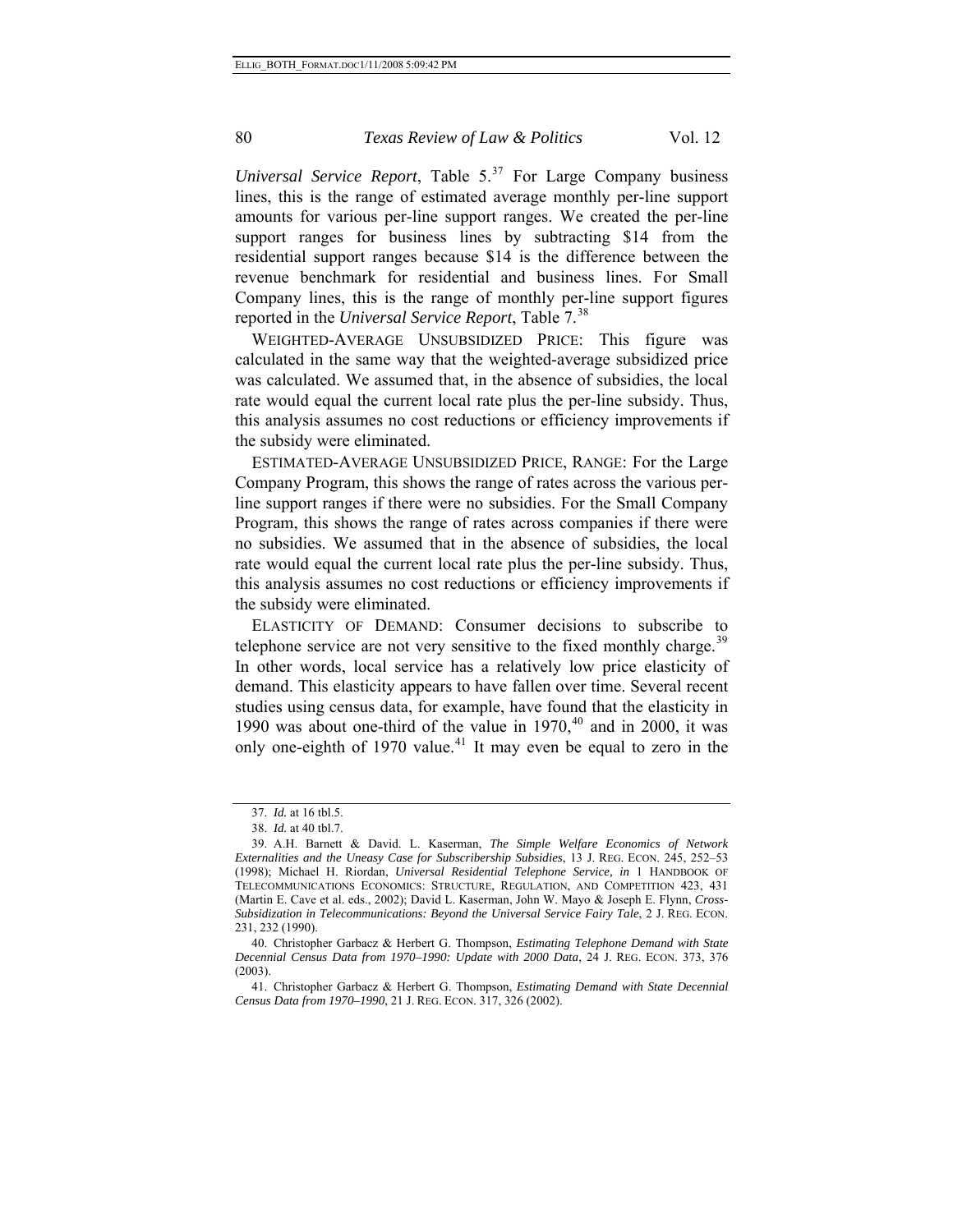United States and other developed countries.<sup>[42](#page-80-0)</sup> At best, the most recent studies find elasticities between  $-0.026$  and  $-0.01$ .<sup>[43](#page-80-1)</sup>

CHANGE IN QUANTITY (LINES): Calculated as subsidized lines multiplied by percentage change in price due to the per-line subsidy multiplied by elasticity of demand. For the Large Company Program, we calculate the change in quantity for each per-line support range, then sum these figures to produce the totals reported in the table. For the Small Company Program, we calculate the change in quantity for each company, then sum these figures to produce the total reported in the table.

CHANGE IN QUANTITY AS A PERCENTAGE OF SUBSIDIZED LINES: Calculated by dividing the change in quantity by the subsidized Large Company residential, Large Company business, Small Company, or total lines.

CHANGE IN QUANTITY AS A PERCENTAGE OF TOTAL TEXAS PRIMARY LINES: The figure for primary lines in 2005 (13,464,593) is from the *Scope of Competition Report*. [44](#page-80-2)

SUBSIDY PER ADDITIONAL LINE CAUSED BY PROGRAM: Calculated by dividing the total annual cost of the program by the number of additional lines caused by the program.

## *Forgone Benefits of Universal Service Assessments on Long-Distance*

PRICE: There is no single per-minute "price" of long-distance service. To identify the most relevant per-minute price, in October 2006, we checked the range of prices for intrastate long-distance offered on the web sites of five companies: AT&T Texas and GTE/Verizon Texas (the two largest incumbents), MCI and Sprint (long-distance carriers), and Bigredwire.com (a discount long-distance reseller that charges by the minute). Depending on the package chosen, Texas intrastate long-distance cost between \$0.04 and \$0.12 per minute. Plans priced solely per minute (Sprint, MCI, and Bigredwire.com) ranged from \$0.07 to \$0.12 per minute.<sup>[45](#page-80-3)</sup> Plans that

<span id="page-80-1"></span><span id="page-80-0"></span><sup>42.</sup> ROBERT W. CRANDALL & LEONARD WAVERMAN, WHO PAYS FOR UNIVERSAL SERVICE? 91 (2000).

<sup>43.</sup> *Id.* at 90–91.

<sup>44.</sup> COMPETITION REPORT, *supra* note 11, at 13 fig.3.

<span id="page-80-3"></span><span id="page-80-2"></span><sup>45.</sup> Sprint, Sprint Long Distance Calling Plans, http://shop.sprint.com/residential/voiceservices/longDistance/plans/allPlans/allPlans.jsp?bmUID= 1197654302825 (last visited Dec. 16, 2007); MCI, Compare Instate Rates, http://consumer.mci.com/res\_long\_distance/LocalToll.jsp?SHOW\_NAV=true (last visited Dec. 16, 2007); bigredwire, http://www.bigredwire.com/visitors/welcome.jsp (click "rates+>"; then select "within us") (last visited Dec. 16, 2007).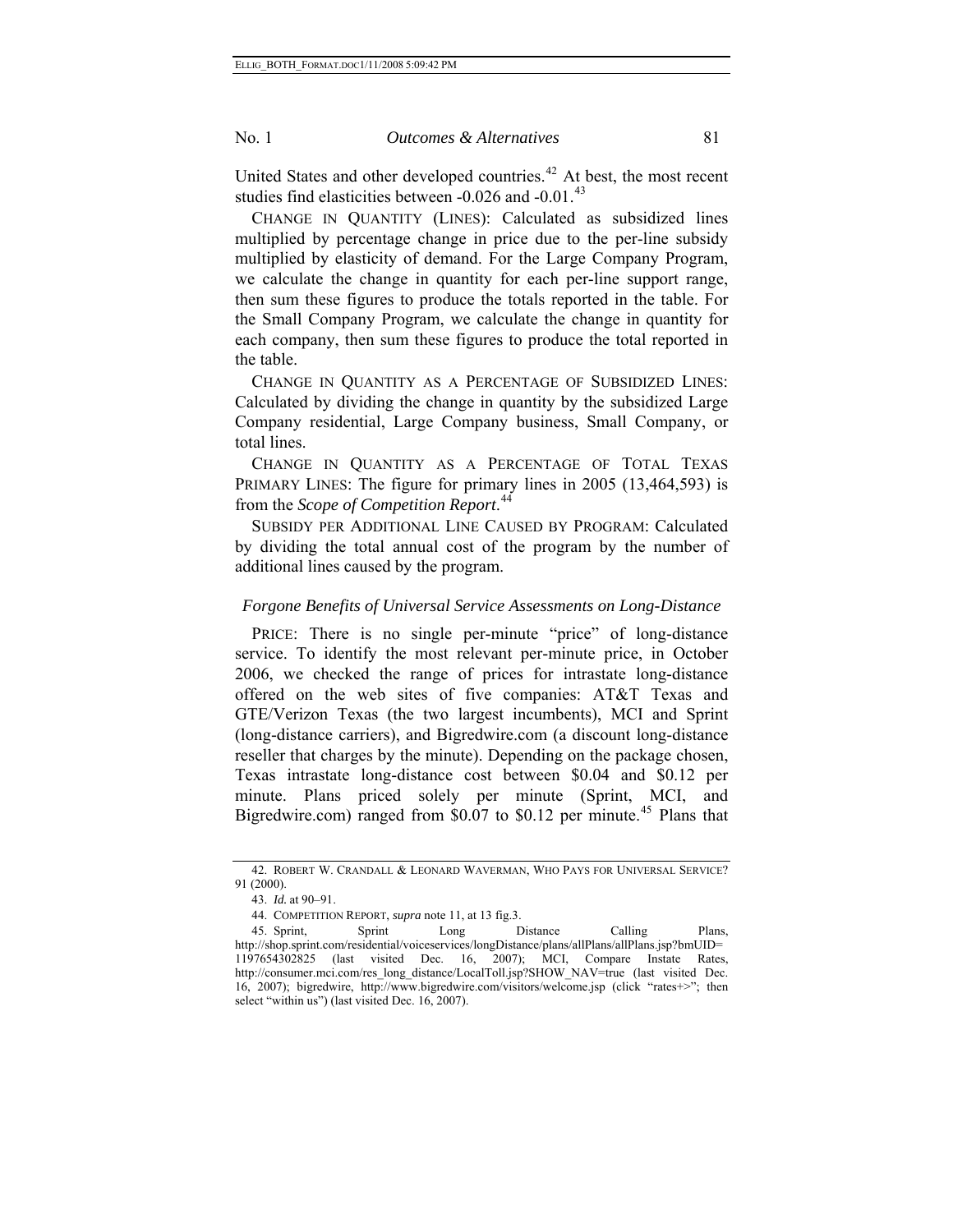included a flat fee (AT&T and Verizon) charged \$0.04 to \$0.05 per minute. $46$  A figure of \$0.07 per minute assumes that many consumers opt for packages that include a flat fee and lower per-minute price. A higher per-minute price generates a larger deadweight loss.

To this posted price we add universal service assessments and federal, state, and local taxes. The federal tax rate is  $3\%$ .<sup>[47](#page-81-1)</sup> The combined state and local tax rate is 9.5%; this figure includes state sales tax, local sales tax, and the telecommunications infrastructure fund.<sup>[48](#page-81-2)</sup> The Texas universal service assessment rate is  $3.6\%$ .<sup>[49](#page-81-3)</sup> All of these rates are applied to the \$0.07 per minute price to yield a total price of \$0.083 per minute. There is no need to account for federal universal service assessments, because the quantity variable is intrastate long-distance only. The federal universal service assessment does not apply against intrastate long-distance.

PER-MINUTE ASSESSMENT: Calculated by multiplying the \$0.07 per minute price by the 2005 Texas universal service assessment rate of 5.65%.

PRICE WITHOUT ASSESSMENT: Calculated by subtracting the \$0.004 per minute universal service assessment from the total price of  $8.3¢/minute.$ 

PERCENTAGE CHANGE IN PRICE DUE TO ASSESSMENT: This is the \$0.004 per minute universal service assessment divided by the \$0.083 per minute total price.

QUANTITY: Estimating the number of conversation minutes required several assumptions. We start with FCC ARMIS data, which shows that the four largest incumbents had 13.5 billion intrastate interLATA billed access minutes in  $2005$ .<sup>[50](#page-81-4)</sup> Next, we adjust this number by adding

<span id="page-81-0"></span><sup>46.</sup> AT&T, CallVantage, http://www.usa.att.com/callvantage/index.jsp (last visited Dec. 16, 2007); Verizon, Long Distance Calling Plans, https://www22.verizon.com/Residential/Phone/Long+Distance/Long+Distance.htm (last visited Dec. 16, 2007).

<sup>47.</sup> Mackey, *supra* note 9, at 183.

<sup>48.</sup> *Id.* at 193 app. A.

<sup>49.</sup> *Id.* at 193.

<span id="page-81-4"></span><span id="page-81-3"></span><span id="page-81-2"></span><span id="page-81-1"></span><sup>50.</sup> This is the sum from each provider's respective table: FED. COMMC'NS COMM'N, FCC PAPER REPORT 43-08, THE OPERATING DATA REPORT tbl.4 (2006),<br>http://fjallfoss.fcc.gov/eafs7/paper/43-08/PaperReport08.cfm (select "2005," "SWTR http://fjallfoss.fcc.gov/eafs7/paper/43-08/PaperReport08.cfm (select "2005," "SWTR AT&T/Southwestern Bell Telephone," "Table IV – Telephone Calls"; then click "SUBMIT"); FED. COMMC'NS COMM'N, FCC PAPER REPORT 43-08, THE OPERATING DATA REPORT tbl.4 (2006), http://fjallfoss.fcc.gov/eafs7/paper/43-08/PaperReport08.cfm (select "2005," "GTSW GTE of The Southwest, Inc. dba Verizon Southwest," "Table IV – Telephone Calls"; then click "SUBMIT"); FED. COMMC'NS COMM'N, FCC PAPER REPORT 43-08, THE OPERATING DATA REPORT tbl.4 (2006), http://fjallfoss.fcc.gov/eafs7/paper/43-08/PaperReport08.cfm (select "2005," "VANT Valor Telecommunications of Texas, LP d/b/a Windstream Comm. Southwest," "Table IV – Telephone Calls"; then click "SUBMIT"); FED. COMMC'NS COMM'N, FCC PAPER REPORT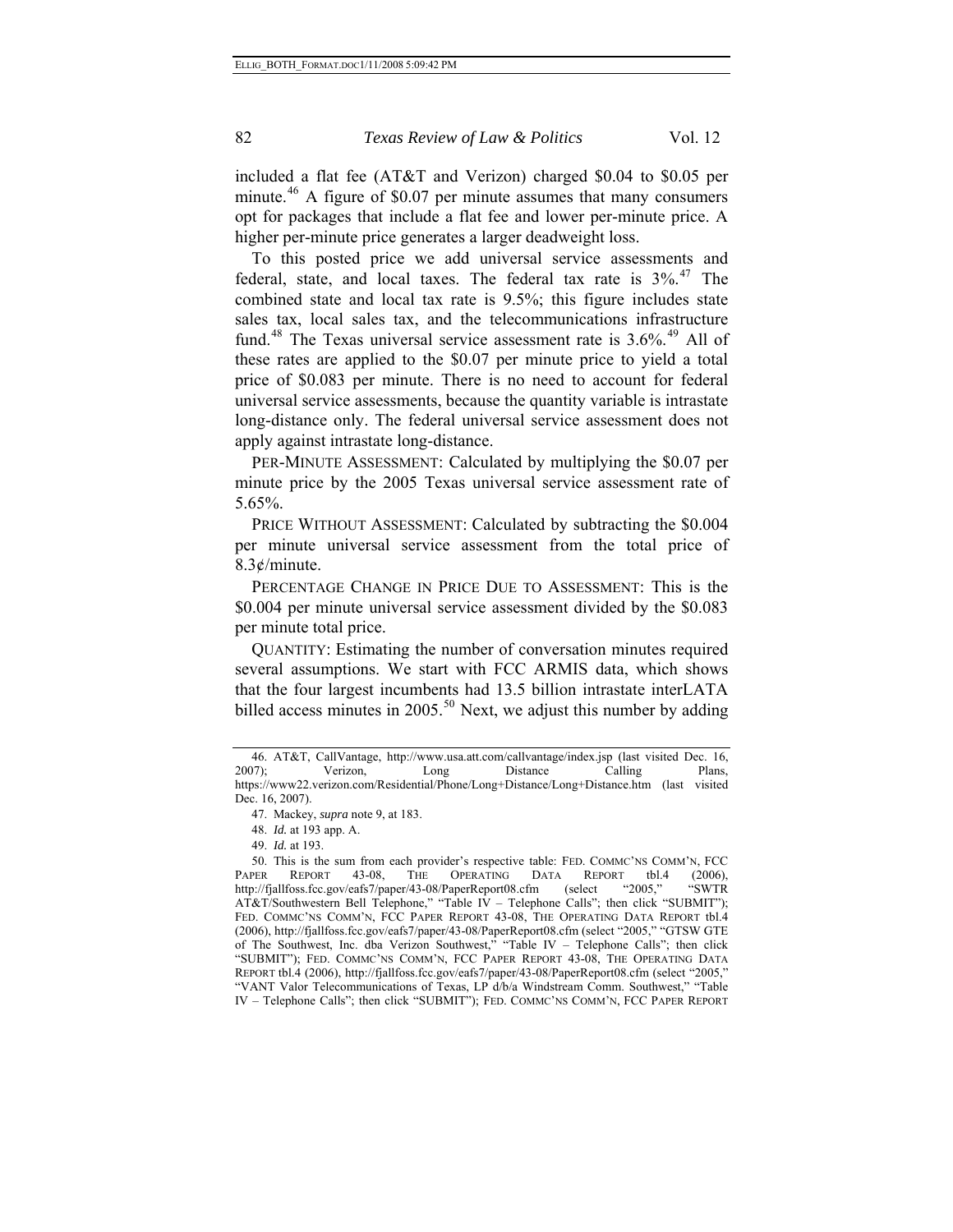l

## No. 1 *Outcomes & Alternatives* 83

an estimate of intraLATA long-distance minutes used by customers of these companies. To do so, we first assume that customers averaged the same number of minutes on intraLATA long-distance phone calls as they did on intrastate interLATA calls. Dividing interLATA billed access minutes by the number of interLATA calls provides an estimate of the number of access minutes per call. Multiplying this figure by the number of intraLATA long-distance calls provides an estimate of the number of intraLATA long-distance minutes.<sup>[51](#page-82-0)</sup> Adding this figure to interLATA billed access minutes yields a total of 14.6 billion access minutes for the largest incumbents. We then scale this figure up by assuming that customers of the smaller phone companies use the same number of intrastate long-distance minutes as customers of the large incumbents.<sup>[52](#page-82-1)</sup> Multiplying 14.6 billion access minutes by the ratio of total lines (12 million) to Large Company lines (8.9 million) yields an estimate of 19.7 billion access minutes.<sup>[53](#page-82-2)</sup> An access minute is a minute any caller accesses the phone network. Since each phone call takes two people—each one using a telephone that accesses the network—it takes two access minutes to make a conversation minute. Therefore, we divide the number of access minutes by two to get 9,874,536,774 conversation minutes.

ELASTICITY OF DEMAND: A large body of empirical research estimates the effect of surcharges on consumer welfare by examining their effect on long-distance prices and usage. Most studies find that the price elasticity of demand for long-distance service is relatively large, in a range between -0.5 and -0.72; a 1% increase in long-distance prices reduces use by about one-half to three-quarters of one percent.<sup>[54](#page-82-3)</sup> A consensus estimate of the elasticity is  $-0.7$ .<sup>[55](#page-82-4)</sup> Hence, long-distance price increases generate relatively large reductions in long-distance usage.

<sup>43-08,</sup> THE OPERATING DATA REPORT tbl.4 (2006), http://fjallfoss.fcc.gov/eafs7/paper/43- 08/PaperReport08.cfm (select "2005," "CETX Central Tel. of Texas," "Table IV – Telephone Calls"; then click "SUBMIT").

<span id="page-82-0"></span><sup>51.</sup> Technically, intraLATA long-distance calls are not measured in access minutes. We remove this inaccuracy later when we divide access minutes by two to calculate conversation minutes.

<span id="page-82-1"></span><sup>52.</sup> This may underestimate the total number of minutes because customers of the smaller companies may use more long-distance service since they typically live in rural areas with smaller local calling areas.

<span id="page-82-2"></span><sup>53.</sup> The number of Large Company lines is from FCC ARMIS data. The number of total lines is from COMPETITION REPORT, *supra* note 11, at 13.

<span id="page-82-3"></span><sup>54.</sup> Jerry Hausman & Howard Shelanski, *Economic Welfare and Telecommunications Regulation: The E-Rate Policy for Universal-Service Subsidies*, 16 YALE J. ON REG. 19, 36–37 (1999).

<span id="page-82-4"></span><sup>55.</sup> Michael H. Riordan, *Universal Residential Telephone Service*, *in* 1 HANDBOOK OF TELECOMMUNICATIONS ECONOMICS: STRUCTURE, REGULATION, AND COMPETITION 423, 436 (Martin E. Cave et al. eds., 2002).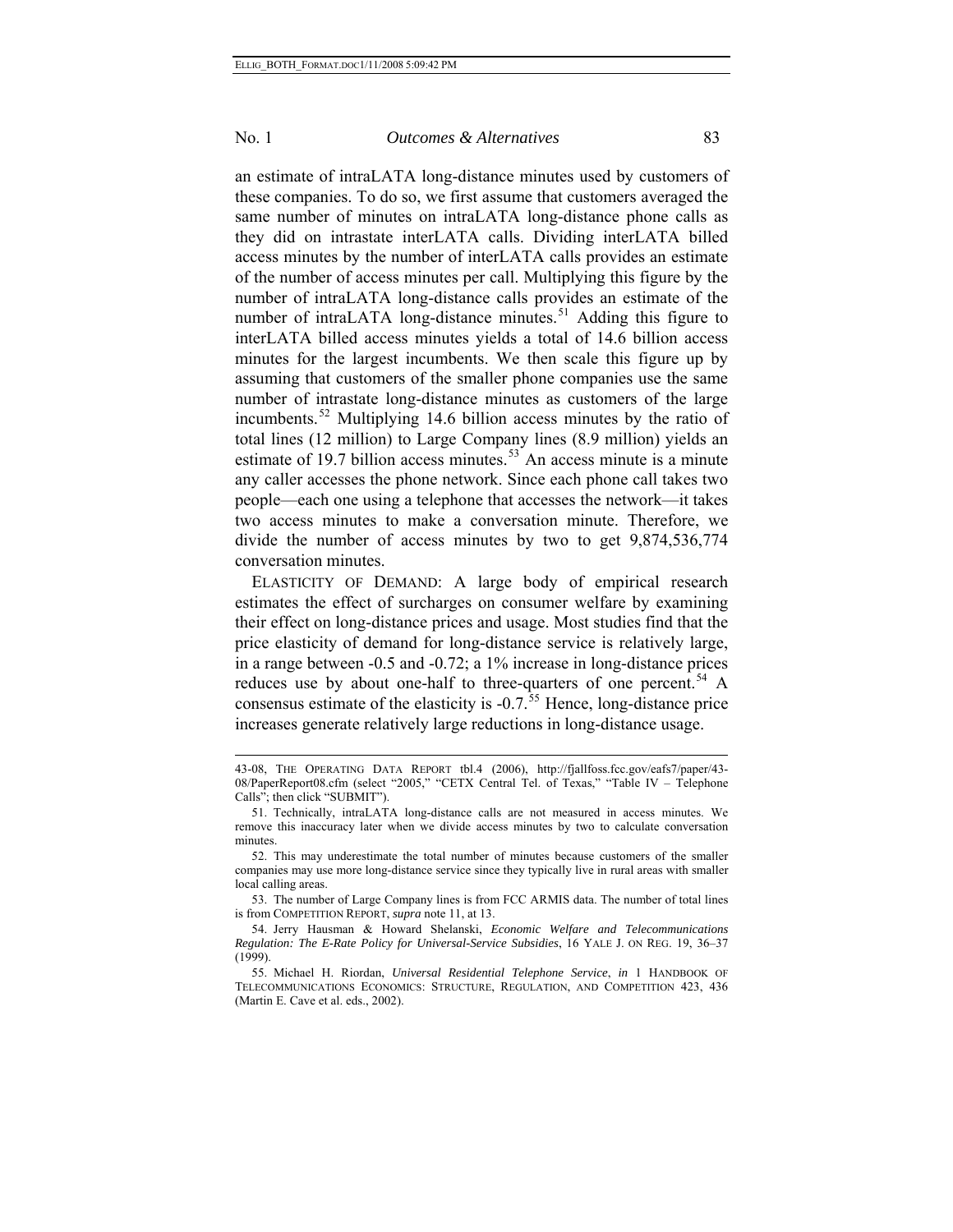CHANGE IN QUANTITY: Calculated as quantity multiplied by percentage change in price multiplied by elasticity of demand.

MARGINAL COST: The marginal cost of a minute of long-distance service is unknowable but likely quite low. We construct an estimate of the average variable cost of long-distance service, using the equation *AVC = p(1-margin) - per-minute access charges*. We exclude access charges totaling  $$0.0428$  per conversation-minute<sup>[56](#page-83-0)</sup> because they are merely transfers from long-distance customers to long-distance companies to the local phone companies that impose the access charges.[57](#page-83-1) The "margin" is the contribution to fixed costs and operating profit that the long-distance company has left over after paying all of its variable costs. Data on long-distance margins are hard to find, but Sprint recently reported a margin of 15% on long-distance for 2005<sup>[58](#page-83-2)</sup> which yields an average variable cost (excluding access charges) of \$0.017 at an assumed price of \$0.07. This is very close to the \$0.0175 per minute marginal cost calculated when using Hausman and Shelanski's assumption that marginal cost equals 25% of the price.<sup>[59](#page-83-3)</sup>

#### *Forgone Benefits of Universal Service Assessments on Wireless*

PRICE: There is no single per-minute price for wireless service, as minutes are sold in various sized "buckets" with additional charges for incremental usage exceeding the monthly limit. We estimate the average price per minute by using a combination of national and Texas data. Use of national data implicitly assumes that prices and usage in Texas are similar to national averages. Since the major wireless carriers make service available on uniform national pricing plans, this assumption is likely to be pretty accurate. The national average monthly wireless phone bill in 2005 was \$49.98, and average minutes of use totaled  $740<sup>60</sup>$  $740<sup>60</sup>$  $740<sup>60</sup>$  To this figure we add an estimate of Texas taxes

<span id="page-83-0"></span><sup>56.</sup> Calculated from data in TEX. PUB. UTIL. COMM'N, PROJECT TO DEVELOP COA/SPCOA STATEWIDE AVERAGE SWITCHED ACCESS RATES FOR NOVEMBER 2006 PUBLICATION PURSUANT TO PURA SECTION 52.155 AND PUC SUBST. R. 26.223, Docket No. 32679 (2006), at 1.

<span id="page-83-1"></span><sup>57.</sup> Another way to look at it is that local phone companies lose out on access charges when universal service assessments reduce the amount of long-distance service used. By subtracting access charges from average variable cost, we ensure that the access charge revenues that the local companies forego are included in our calculation of the deadweight loss.

<span id="page-83-2"></span><sup>58.</sup> See SPRINT, INVESTOR QUARTERLY UPDATE: FOURTH QUARTER 2006 RESULTS, at 6 tbl. 3, http://media.corporate-ir.net/media\_files/irol/12/127149/Q406Finalrelease.pdf for details.

<sup>59.</sup> Hausman & Shelanski, *supra* note 54, at 42.

<span id="page-83-4"></span><span id="page-83-3"></span><sup>60.</sup> In the Matter of Implementation of Section 6002(b) of the Omnibus Budget Reconciliation Act of 1993, WC Docket No, 06-17, Eleventh Report 106 tbl.10 (2006), *available at* http://fjallfoss.fcc.gov/edocs\_public/attachmatch/FCC-06-142A1.pdf [hereinafter FCC Wireless Report].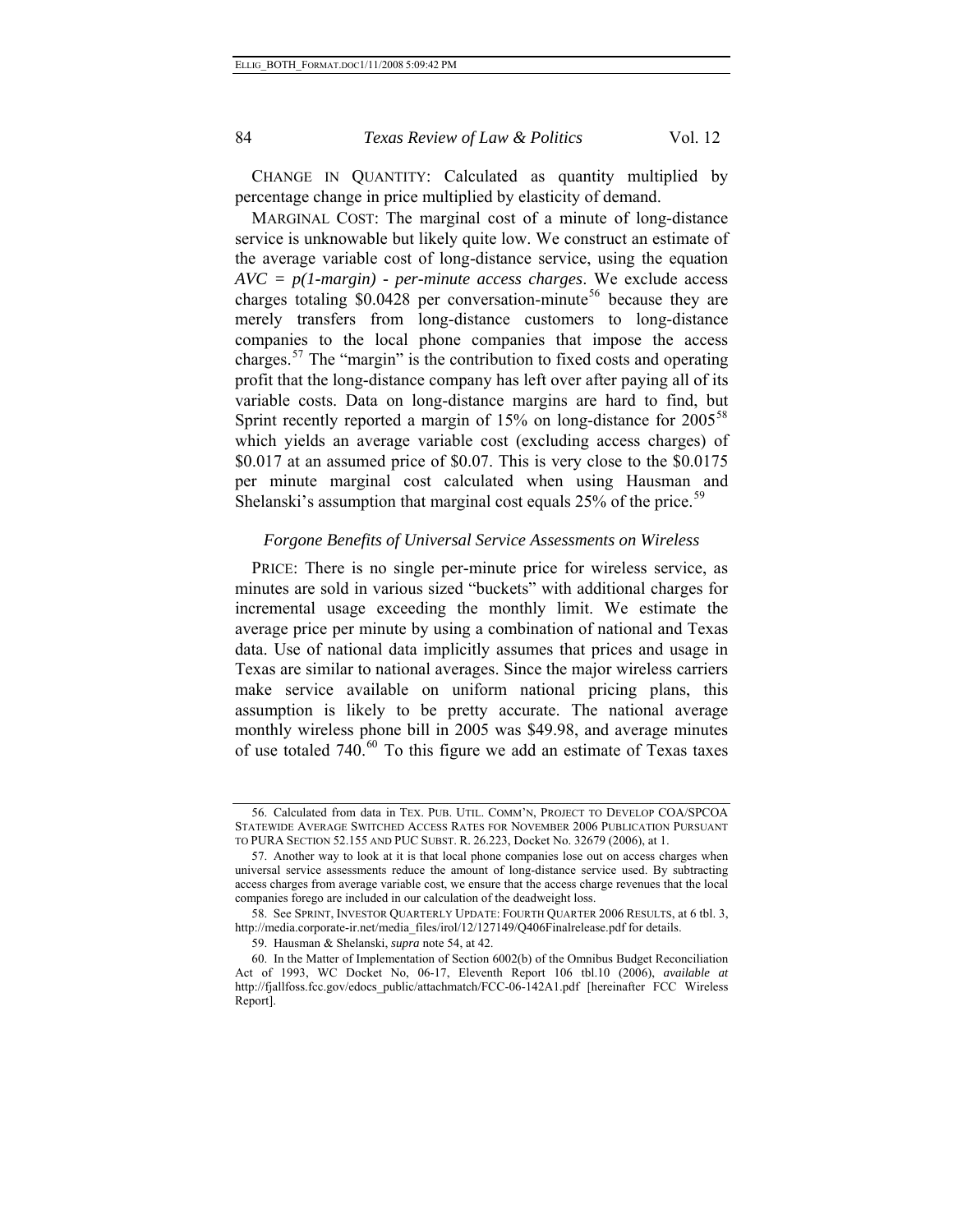average minutes of use yields a price of \$0.082 per minute. PER-MINUTE UNIVERSAL SERVICE ASSESSMENT: The Texas universal service assessment was 5.65% of intrastate revenues for 2005.[63](#page-84-2) Universal service assessments are levied against wireless carriers' intrastate revenues. Dividing the pre-tax average monthly bill (\$49.98) by average monthly minutes (740) yields a pre-tax price of \$0.06754 per minute. The Texas assessment applies to the 62.9% of revenues considered intrastate.<sup>[64](#page-84-3)</sup> Multiplying the assessment rate by the pre-tax price by the intrastate percentage yields a price change of \$0.0024 per minute. If the 4.4% assessment rate is used, the pre-tax price change is \$0.0019 per minute.

PRICE WITHOUT ASSESSMENT: Calculated by subtracting the \$0.002 per minute assessment from the \$0.082 per minute price.

PERCENTAGE CHANGE IN PRICE DUE TO ASSESSMENT: Calculated by dividing the \$0.002 per minute assessment by the \$0.082 per minute price.

QUANTITY (MINUTES): We estimated the total number of minutes by multiplying 15 million Texas subscribers (the midpoint between figures for June and December 2005 listed in the FCC's wireless report<sup>[65](#page-84-4)</sup>) by 740 minutes by 12 months.

ELASTICITY OF DEMAND: Studies that estimate the demand for wireless, employing minutes of use as the dependent variable, yield elasticities between -1.12 and -1.29 using domestic U.S. data and between  $-1.71$  and  $-3.62$  using international data.<sup>[66](#page-84-5)</sup> We use  $-1.21$ , the midpoint between the findings using U.S. data.

CHANGE IN QUANTITY (MINUTES): Calculated as quantity multiplied by percentage change in price multiplied by elasticity of demand.

<sup>61.</sup> Mackey, *supra* note 9, at 183 tbl.1.

<span id="page-84-1"></span><span id="page-84-0"></span><sup>62.</sup> This represents the federal interstate safe harbor percentage of 37.1% multiplied by a federal universal service assessment rate of 10%. In the Matter of Universal Service Contribution Methodology, 21 F.C.C.R. 7518, 7520 (2006); Jerry Ellig & Alastair Walling, *Regulatory Status of VoIP in the Post-Brand X World*, 23 SANTA CLARA COMPUTER & HIGH TECH. L.J. 89, 123 (2006).

<sup>63.</sup> UNIVERSAL SERVICE REPORT, *supra* note 1, at 6.

<sup>64.</sup> TUSF ASSESSMENT, *supra* note 7, at 5.

<sup>65.</sup> FCC Wireless Report, *supra* note 60, at 97 tbl.2.

<span id="page-84-5"></span><span id="page-84-4"></span><span id="page-84-3"></span><span id="page-84-2"></span><sup>66.</sup> J. GREGORY SIDAK, CRITERION ECONOMICS, IS STATE TAXATION OF THE WIRELESS INDUSTRY COUNTERPRODUCTIVE? (2003) (using 1999–2001 U.S. data), http://www.criterioneconomics.com/docs/sidak\_pacific\_research.pdf; THOMAS W. HAZLETT & ROBERTO E. MUÑOZ, AEI-BROOKINGS JOINT CENTER FOR REGULATORY STUDIES, A WELFARE ANALYSIS OF SPECTRUM ALLOCATION POLICIES 04–18, 15 (2004), http://www.aeibrookings.org/admin/authorpdfs/redirect-safely.php?fname=../pdffiles/phpvz.pdf.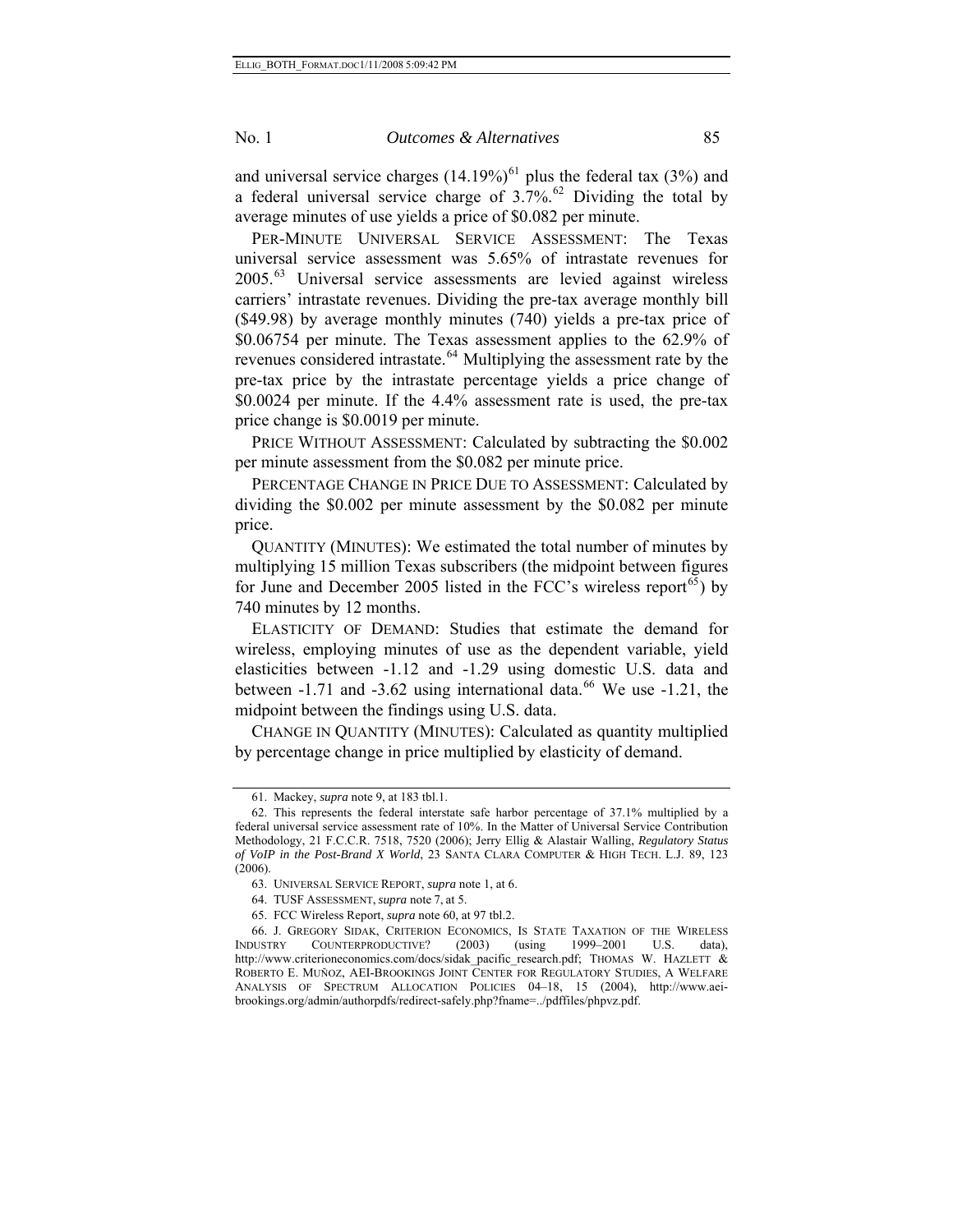MARGINAL COST: We know of no research estimating the marginal cost of wireless service, nor data that would permit us to do so. Instead, we estimate average variable cost using the formula *AVC = p(1 margin*). Wireless carriers have recently reported margins in the range of 24–38%, which implies average variable cost ranging between  $$0.042-0.051$  per minute.<sup>[67](#page-85-0)</sup> These figures seem consistent with a 2000 study that assumed a marginal cost of  $$0.05$  per minute.<sup>[68](#page-85-1)</sup> We use \$0.045 per minute, approximately the average of the figures for the four largest providers.

### *Per-Number Charge*

Data sources remain the same from the previous section.<sup>[69](#page-85-2)</sup> Formulas used for calculations are the same. Quantity is measured as subscribers, price is monthly revenue per customer, and a per-number charge is used as Δp instead of a per-minute charge.

ANNUAL PRICE: Calculated by multiplying the total per-minute price from Forgone Benefits of Universal Service Assessments on Wireless<sup>[70](#page-85-3)</sup> by the national average monthly minutes per subscriber by 12. Monthly average number of minutes per subscriber can be found in Table 10 of the *FCC Wireless Report*. [71](#page-85-4)

QUANTITY: Number of Texas subscribers (15 million) is the midpoint between figures for June and December 2005 listed in Table 2 of the *FCC Wireless Report*. [72](#page-85-5)

PER-NUMBER CHARGE: Calculated as shown in table in main text from data sources cited there.

70. *Id.* 

<span id="page-85-0"></span><sup>67.</sup> *See, e.g.*, VERIZON, 2005 Q4 INVESTOR QUARTERLY, http://investor.verizon.com/financial/quarterly/vz/4Q2005/4Q05Bulletin.pdf (38%); SPRINT, INVESTOR QUARTERLY UPDATE, FOURTH QUARTER AND YEAR-END 2005 RESULTS, http://media.corporate-ir.net/media\_files/irol/12/127149/quarterly\_2005/Q4F.pdf (31% adjusted<br>OIBDA margin); AT&T Inc., Financial Data, OIBDA margin); AT&T Inc., Financial Data, http://www.att.com/Investor/Financial/Earning\_Info/docs/Segments\_IB\_4Q05.xls (last visited Dec. 16, 2007) (24%); T-Mobile.com, Company Information, http://www.tmobile.com/Company/InvestorRelations.cspx?tp=Abt\_Tab\_InvestorRelations&ViewArchive=Yes (last visited Dec. 16, 2007) (32% OIBDA margin). Because depreciation and amortization are fixed costs, the appropriate margin for calculating average variable costs is the margin that excludes these from operating costs—the Operating Income Before Depreciation and Amortization (OIBDA) margin. When a company does not report this margin, we calculate it by adding depreciation and amortization charges to operating revenues.

<span id="page-85-5"></span><span id="page-85-4"></span><span id="page-85-3"></span><span id="page-85-2"></span><span id="page-85-1"></span><sup>68.</sup> Jerry Hausman, *Efficiency Effects on the U.S. Economy from Wireless Taxation*, 53 NAT'L TAX J. 733, 737 (2000).

<sup>69.</sup> *See supra* notes pp. 84–86.

<sup>71.</sup> FCC Wireless Report, *supra* note 60, at 106 tbl.10.

<sup>72.</sup> *Id.* at 97 tbl.2.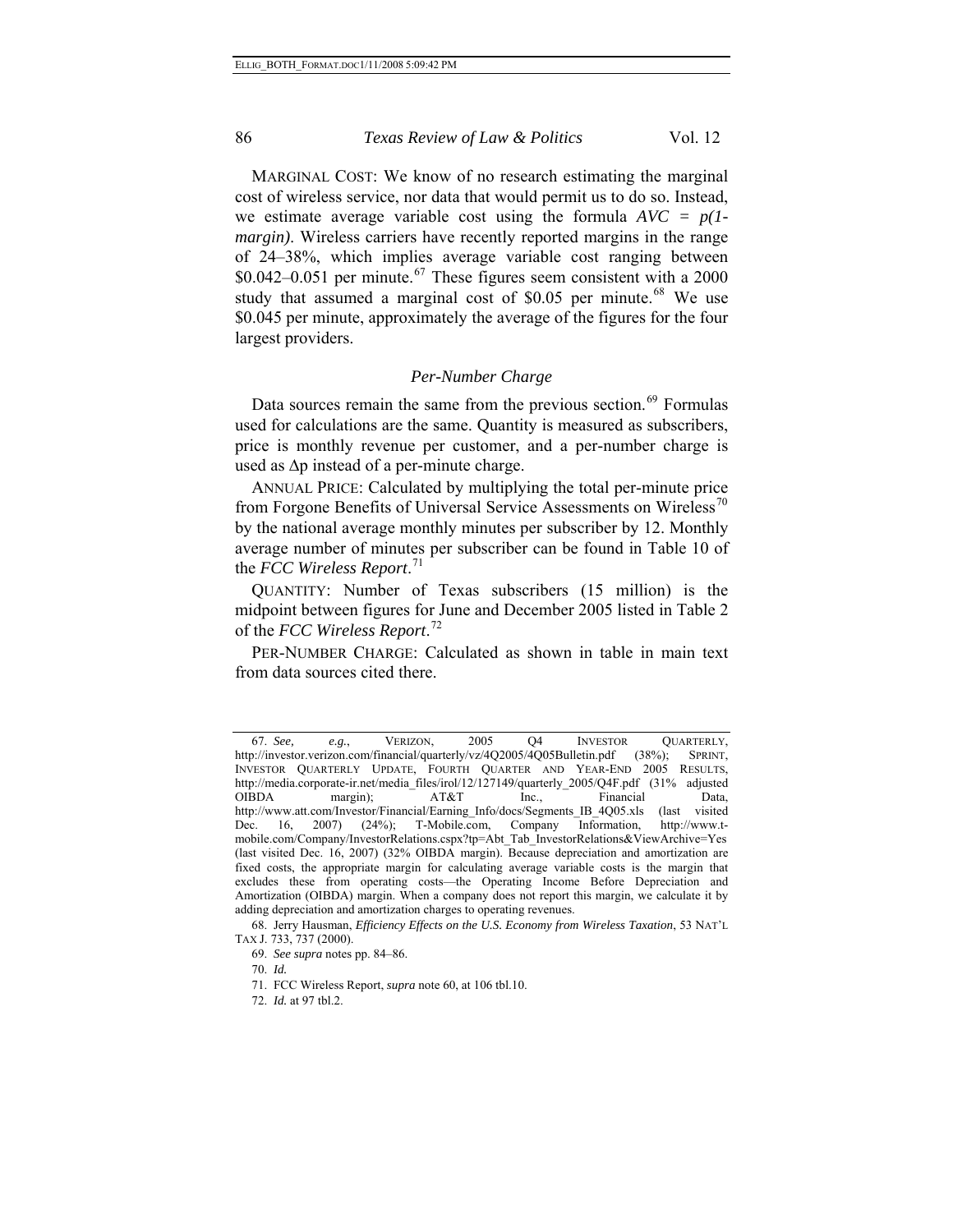ELASTICITY OF DEMAND: Most economic studies that estimate the demand for wireless access using the number of subscribers per hundred or the probability of subscription as the dependant variable yield elasticities of between  $-0.43$  and  $-0.71$ .<sup>[73](#page-86-0)</sup> We use  $-0.57$ , approximately the midpoint of the range of estimates in empirical studies.

INCREMENTAL COST: Incremental cost of a subscriber is average variable cost per minute, calculated above under Forgone Benefits of Universal Service Assessments on Wireless,  $74$  multiplied by the average monthly number of minutes per subscriber. Monthly average number of minutes per subscriber is found in Table 10 of the *FCC Wireless Report*. [75](#page-86-2)

#### *Turn Back the Clock*

2005 PRICES AND TRAFFIC LEVEL: All data and calculation methods are the same as described in Forgone Benefits of Universal Service Assessments on Long-Distance.<sup>[76](#page-86-3)</sup> The only difference from the calculations in that section is that we used a spreadsheet to search by trial-and-error for a per-minute access charge that would maximize the revenues available to subsidize local service.

2000 PRICES AND TRAFFIC: Calculation methods and data sources are the same as described in Forgone Benefits of Universal Service Assessments on Long-Distance.<sup>[77](#page-86-4)</sup> The estimated intrastate longdistance price of \$0.15 per minute is based on the PUC's finding that the rates Small Companies charged for intrastate long-distance would average \$0.15 per minute after the access charge reductions mandated by the implementation of the Small Company High-Cost Program.<sup>[78](#page-86-5)</sup>

77. FCC Wireless Report, *supra* note 60, at 165 tbl.10.

<span id="page-86-0"></span><sup>73.</sup> Christopher Garbacz & Herbert G. Thompson Jr., *Universal Telecommunication Services: A World Perspective*, 17 INFO. ECON. & POL'Y 495, 506 tbl.5 (2005); Jerry Hausman, *Cellular Telephone, New Products, and the CPI*, 17 J. BUS. & ECON. STAT. 188, 191 (1999) (estimating a demand elasticity of approximately -0.51 with 1989–1993 data); Hausman, *supra* note 68, at 738 (estimating a demand elasticity of -0.71); Mark Rodini et al*., Going Mobile: Substitutability Between Fixed and Mobile Access*, 27 TELECOMM. POL'Y 457, 470 (2003).

<sup>74.</sup> *See supra* notes pp. 84–86.

<sup>75.</sup> FCC Wireless Report, *supra* note 60, at 165 tbl.10.

<sup>76.</sup> *See supra* notes pp. 84–86.

<span id="page-86-5"></span><span id="page-86-4"></span><span id="page-86-3"></span><span id="page-86-2"></span><span id="page-86-1"></span><sup>78.</sup> Texas Pub. Util. Comm'n, Compliance Proceeding for Implementation of the Small and Rural Incumbent Local Exchange Carrier Universal Service Plan, Docket No. 18516 (Jan. 14, 2000) (final order), *available at* http://interchange.puc.state.tx.us/WebApp/Interchange/Documents/172929.DOC [hereinafter Small Company Decision]; ROBERT W. CRANDALL & JERRY ELLIG, TEX. PUB. POLICY FOUND., TEXAS TELECOMMUNICATIONS: EVERYTHING'S DYNAMIC EXCEPT THE PRICING 40 (2005), *available at* http://www.texaspolicy.com/pdf/2005-01-telecom.pdf.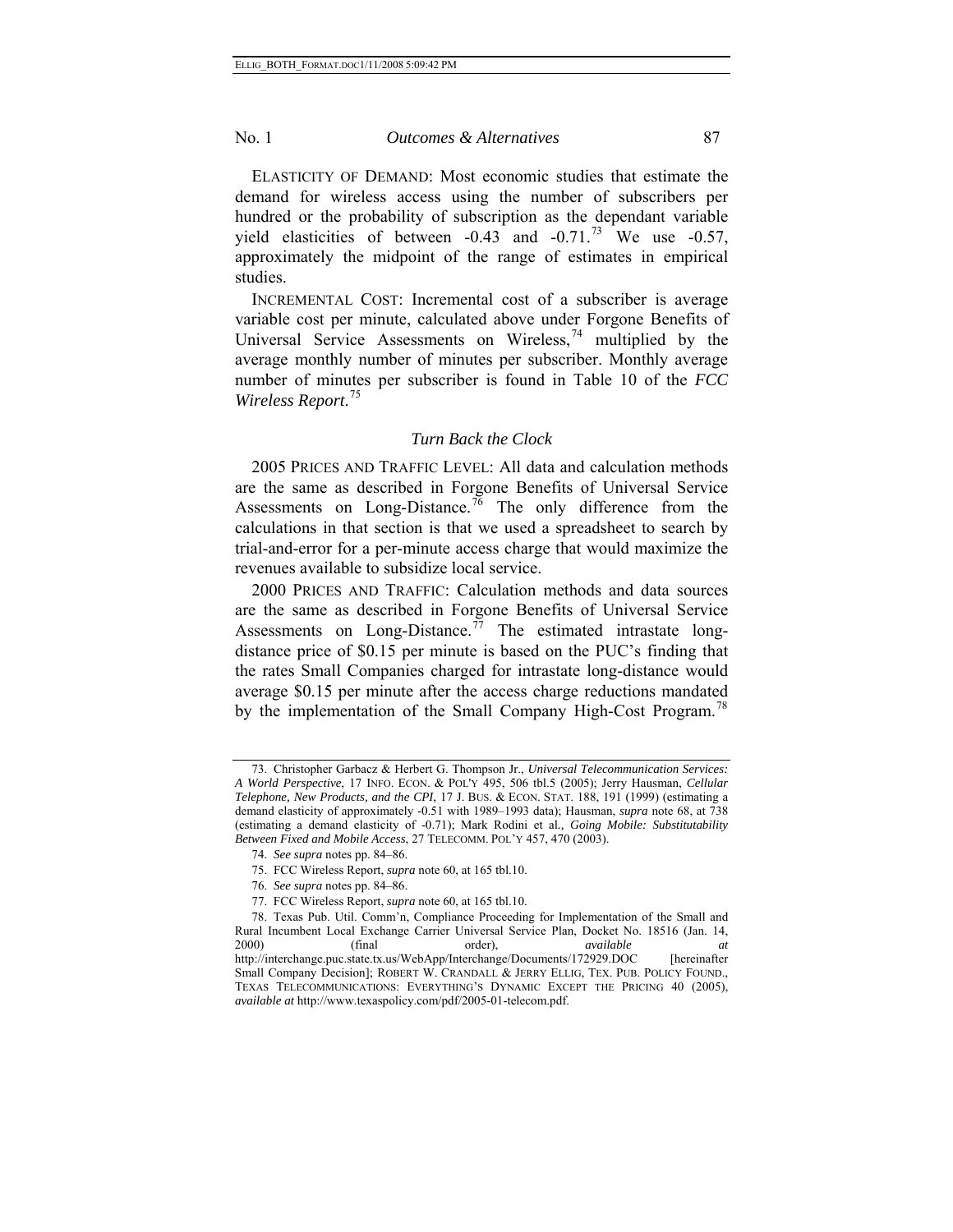We used a spreadsheet to conduct a trial-and-error search for a perminute access charge that would raise approximately the same amount of revenue as the Texas Universal Service Fund collected in assessments in 2005.

#### *Rate Equalization*

The rate equalization proposals<sup>[79](#page-87-0)</sup> allow rates on subsidized lines to rise to each incumbent company's highest rate, the highest rate charged by an incumbent company in each of the two programs, or the highest rate charged by any incumbent. We can produce a ballpark estimate of the effect of rate equalization if we assume that the midpoint in each company's range of rates is also the average rate. If the midpoint is also the average, then raising all rates to the highest rate is similar to increasing the average rate by one-half the difference between the lowest and the highest rate.

For the Large Company Program, data on residential per-line subsidies in the PUC's *Universal Service Report* are broken down by various subsidy ranges, but not by company. $80$  For each subsidy range, we calculate an average per-line subsidy. Each rate equalization proposal involves raising all rates to equal some new maximum rate. For each proposal, we calculate the difference between the Large Company weighted-average rate and the new maximum rate. If this difference is smaller than the per-line subsidy, the reduction in per-line subsidy is equal to the rate difference. If the rate difference exceeds the per-line subsidy, the reduction in per-line subsidy is simply the actual amount of the subsidy. The sum of the estimated subsidy amounts for each subsidy range is the total expenditure.

For the Small Company Program, data on per-line subsidies are available for each company. For each proposal, we calculate the difference between each Small Company's average rate and the new maximum rate. If this difference is smaller than the per-line subsidy, the reduction in per-line subsidy is equal to the rate difference. If the rate difference exceeds the per-line subsidy, the reduction in per-line subsidy is simply the actual amount of the subsidy. The sum of the estimated subsidy amounts for each company is the total expenditure.

CURRENT RATES, SUBSCRIBERSHIP, AND WEIGHTED-AVERAGE RATES: Calculated as described under Effects of Large and Small

<span id="page-87-1"></span><span id="page-87-0"></span><sup>79.</sup> *See supra* Part V.C.

<sup>80.</sup> UNIVERSAL SERVICE REPORT, *supra* note 1, at 8 fig.3.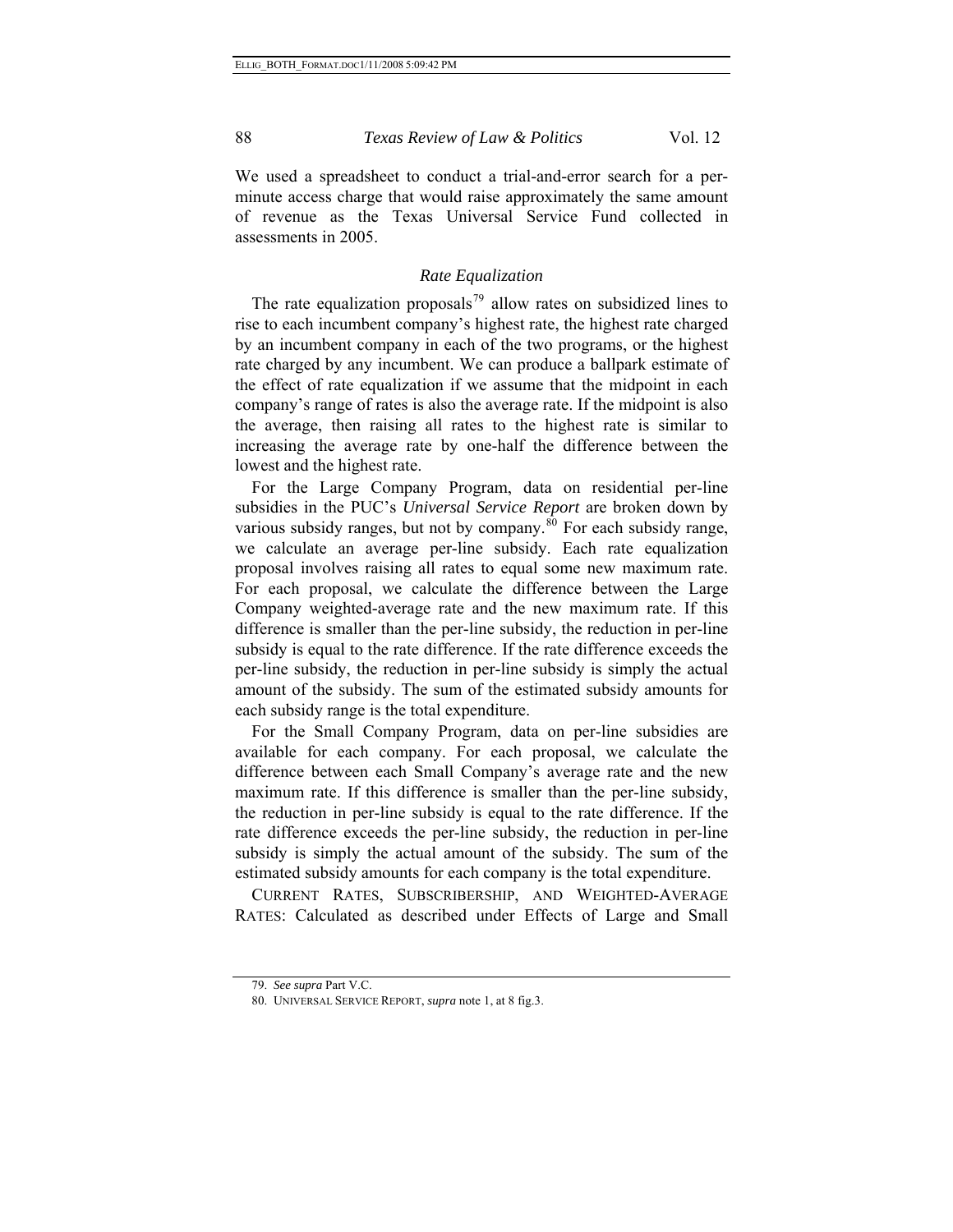Company High-Cost Programs on Subscribership from data sources cited. $81$ 

LARGE COMPANY RESIDENTIAL SUBSIDY RANGES AND SUBSIDY EXPENDITURES: Information is taken from the PUC's *2007 Universal Service Report*, Table 5.<sup>[82](#page-88-1)</sup>

LARGE COMPANY BUSINESS SUBSIDY RANGES AND SUBSIDY EXPENDITURES: Calculated as described under Effects of Large and Small Company High-Cost Programs on Subscribership from data sources cited.<sup>[83](#page-88-2)</sup>

SMALL COMPANY PER-LINE SUBSIDIES, SUBSIDY EXPENDITURES, AND SUBSCRIBERSHIP: Information is taken from the PUC's *2007 Universal Service Report*, Table 7.<sup>[84](#page-88-3)</sup>

#### *Increasing the Revenue Benchmark*

Many of the reform proposals involve allowing regulated rates to rise to some external benchmark, then reducing per-line subsidies concomitantly.<sup>[85](#page-88-4)</sup> We analyze these proposals the same way we analyzed rate equalization.<sup>[86](#page-88-5)</sup> The only difference is that, instead of assuming that companies' rates rise to some current maximum rate, we assume that companies' rates rise to some external benchmark.

The "New Revenue" reform proposals simply assume that the perline subsidy falls by an amount equal to the assumed new revenues per line.<sup>[87](#page-88-6)</sup> Analysis proceeds in the same way we analyzed rate equalization.<sup>[88](#page-88-7)</sup>

NATIONAL AVERAGE RATES: Information is taken from the PUC's *2007 Universal Service Report*, Table 5.[89](#page-88-8)

VOIP RATES: The lowest VoIP rates appear to be offered by the stand-alone VoIP providers, rather than the phone or cable companies.<sup>[90](#page-88-9)</sup>

<span id="page-88-2"></span><span id="page-88-1"></span><span id="page-88-0"></span><sup>81.</sup> *See supra* notes pp. 77–81.

<sup>82.</sup> UNIVERSAL SERVICE REPORT, *supra* note 1, at 16 tbl.5.

<sup>83.</sup> *See supra* notes pp. 77–81.

<span id="page-88-3"></span><sup>84.</sup> UNIVERSAL SERVICE REPORT, *supra* note 1, at 40 tbl.7.

<sup>85.</sup> *See supra* Part V.D.

<sup>86.</sup> *See supra* notes pp. 88–89.

<sup>87.</sup> UNIVERSAL SERVICE REPORT, *supra* note 1, at 40 tbl.7.

<sup>88.</sup> *See supra* notes pp. 88–89.

<sup>89.</sup> *Id.* at 16 tbl.5.

<span id="page-88-9"></span><span id="page-88-8"></span><span id="page-88-7"></span><span id="page-88-6"></span><span id="page-88-5"></span><span id="page-88-4"></span><sup>90.</sup> Skype, http://www.skype.com (last visited Dec. 16, 2007) (residential) ("Make calls from your computer — free to other people on Skype and cheap to landlines and cell phones around the world."); Vonage, Small Business Premium Unlimited, http://vonage.com/index.php?ic=l (follow "Big Savings for Small Businesses" hyperlink) (last visited Dec. 16, 2007) (business) ("Unlimited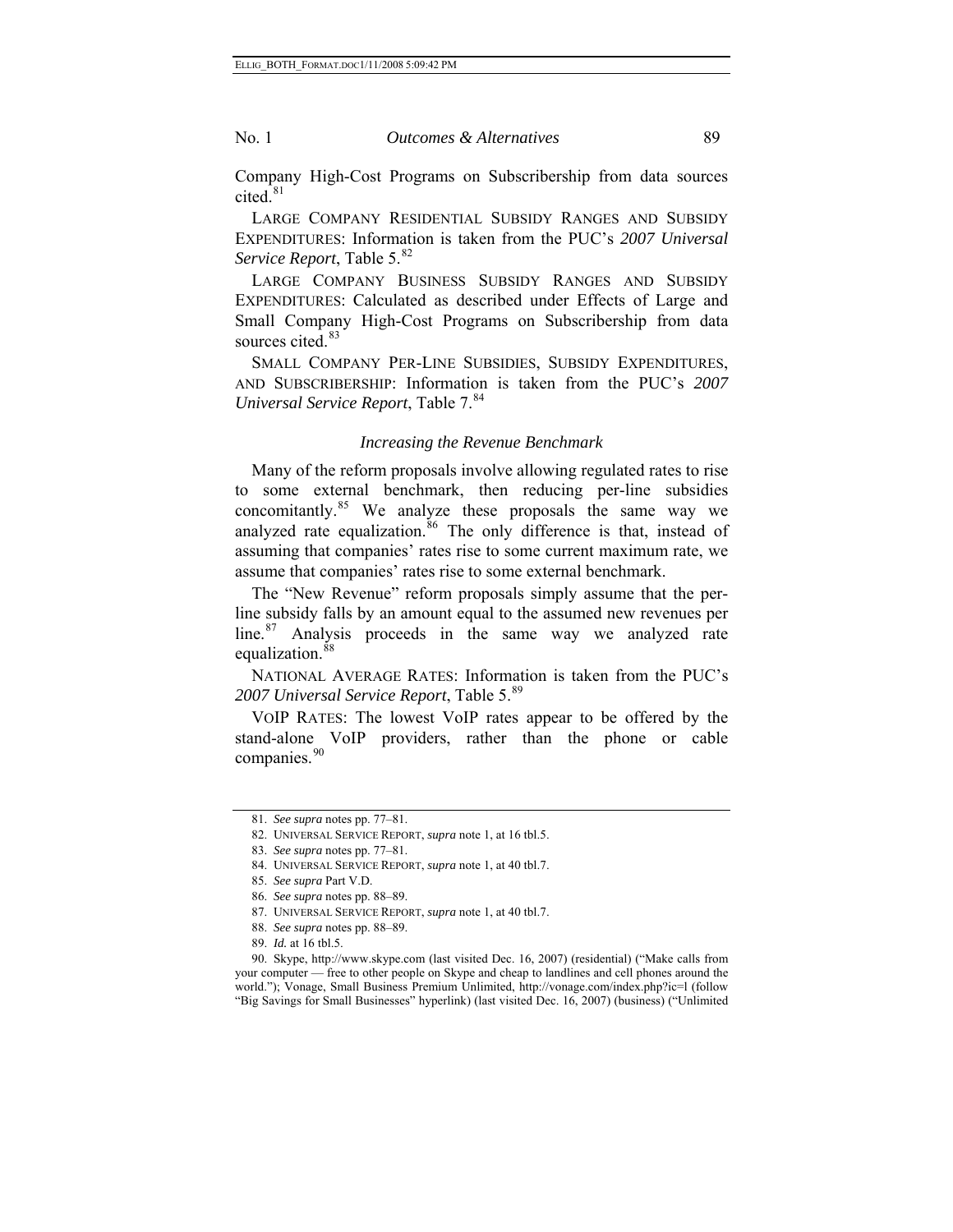UNSUBSIDIZED WIRELESS RATE: Sprint offers a 200-minute wireless package for  $$29.99$ <sup>[91](#page-89-0)</sup> T-Mobile offers a 300-minute wireless package for \$29.99.[92](#page-89-1)

SATELLITE PHONE: Global Star offers 50–500 satellite phone minutes for \$50–\$120, an unlimited usage plan with multi-year subscription for \$49.99 in the first year, declining to \$39.99 in the second year and \$19.99 in the third and fourth years, and various equipment rental options.<sup>[93](#page-89-2)</sup>

#### *Effects of Assumed Cost Reductions*

LOWEST AND TWO LOWEST SUBSIDY RANGES: The two lowest subsidy ranges for Large Company residential lines are \$0.02–\$10.00 and  $$10.01 - $20.00$ .<sup>[94](#page-89-3)</sup> To calculate the effect of assumed cost reductions on these lines, we subtracted the subsidies for these lines from the total Large Company residential subsidy figure. Similarly, we subtracted Small Company subsidies below \$10.00 and below \$20.00 per line from the total subsidy figure for Small Companies, found in the *Universal Service Report*, Table. 7.<sup>[95](#page-89-4)</sup> The two lowest subsidy ranges for Large Company business lines, estimated as described under Effects of Large and Small Company High-Cost Programs on Subscribership,<sup>[96](#page-89-5)</sup> are under \$6.00 and \$6.01–\$16.00. We subtracted subsidies for these lines from the total business subsidy figure.

CAP HIGHEST AND TWO HIGHEST SUBSIDY RANGES: The two highest subsidy ranges for Large Company residential lines are  $$100.01 - $150.00$  and greater than  $$150.00<sup>97</sup>$  $$150.00<sup>97</sup>$  $$150.00<sup>97</sup>$  To calculate the effect of capping subsidies on these lines, we subtracted the portion of the average per-line subsidy that exceeds the cap from the total Large Company residential subsidy figure. Similarly, we subtracted the portion of Small Company subsidies that exceeds the cap from the total subsidy figure for Small Companies, found in the *Universal Service Report*, Table 7.<sup>[98](#page-89-7)</sup> The two highest subsidy ranges for Large Company

l

local and long distance calls anywhere in the US, Canada, Puerto Rico and select European countries.").

<span id="page-89-0"></span><sup>91.</sup> Nextel, http://www.sprint.com/index.html?brand=Nextel (click "Plans"; then follow "View All Plans" hyperlink") (last visited \_\_, 2007).

<sup>92.</sup> T-Mobile, All Plans, http://www.t-mobile.com/shop/plans/ (last visited Dec. 16, 2007).

<span id="page-89-6"></span><span id="page-89-5"></span><span id="page-89-4"></span><span id="page-89-3"></span><span id="page-89-2"></span><span id="page-89-1"></span><sup>93.</sup> Global Star, North America Plans, http://www.globalstarusa.com/en/airtime/voicepricing (last visited Dec. 16, 2007).

<sup>94.</sup> UNIVERSAL SERVICE REPORT, *supra* note 1, at 16 tbl.5.

<sup>95.</sup> *Id.* at 40 tbl.7.

<sup>96.</sup> *See supra* notes pp. 77–81.

<sup>97.</sup> UNIVERSAL SERVICE REPORT, *supra* note 1, at 16 tbl.5.

<span id="page-89-7"></span><sup>98.</sup> *Id.* at 40 tbl.7.